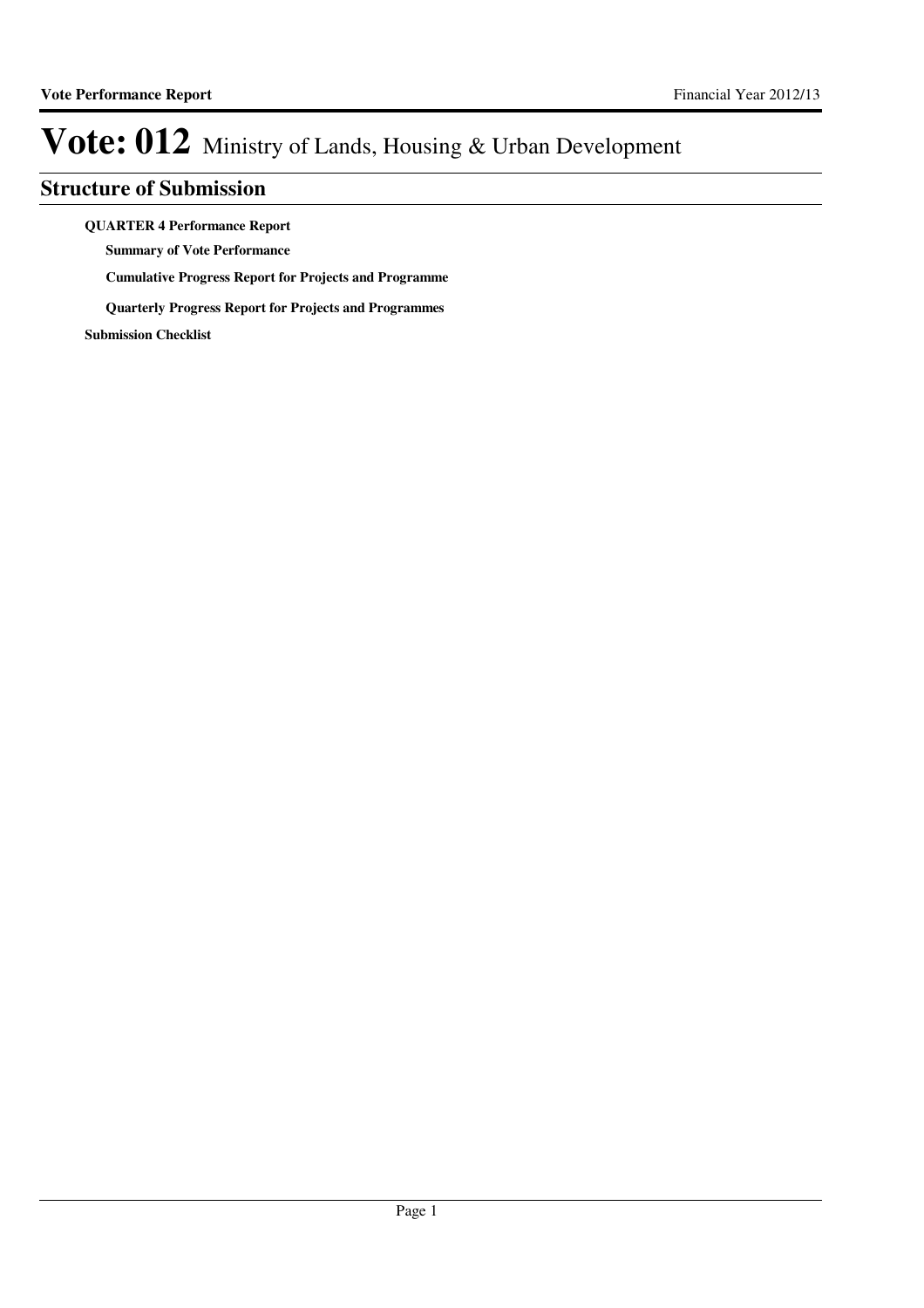### **QUARTER 4: Highlights of Vote Performance**

### *V1: Summary of Issues in Budget Execution*

*This section provides an overview of Vote expenditure*

**(i) Snapshot of Vote Releases and Expenditures**

Table V1.1 below summarises cumulative releases and expenditures by the end of the quarter:

## **Table V1.1: Overview of Vote Expenditures (UShs Billion)**

| (i)                   | <b>Excluding Arrears, Taxes</b> | Approved<br><b>Budget</b> | <b>Cashlimits</b><br>by End | <b>Released</b><br>by End | <b>Spent by</b><br>End Jun | % Budget<br><b>Released</b> | <b>Spent</b> | % Budget % Releases<br><b>Spent</b> |
|-----------------------|---------------------------------|---------------------------|-----------------------------|---------------------------|----------------------------|-----------------------------|--------------|-------------------------------------|
|                       | Wage                            | 2.390                     | N/A                         | 2.134                     | 1.962                      | 89.3%                       | 82.1%        | 92.0%                               |
| Recurrent             | Non Wage                        | 6.314                     | 4.845                       | 5.195                     | 5.138                      | 82.3%                       | 81.4%        | 98.9%                               |
|                       | GoU                             | 4.275                     | 5.029                       | 5.932                     | 5.209                      | 138.8%                      | 121.8%       | 87.8%                               |
| Development           | Ext Fin.                        | 1.446                     | N/A                         | 0.000                     | 0.000                      | $0.0\%$                     | $0.0\%$      | N/A                                 |
|                       | <b>GoU</b> Total                | 12.979                    | 9.874                       | 13.260                    | 12.309                     | $102.2\%$                   | $94.8\%$     | 92.8%                               |
|                       | [otal GoU+Ext Fin. (MTEF)       | 14.425                    | N/A                         | 13.260                    | 12.309                     | $91.9\%$                    | $85.3\%$     | $92.8\%$                            |
| ( <i>ii</i> ) Arrears | Arrears                         | 0.000                     | N/A                         | 0.000                     | 0.000                      | N/A                         | N/A          | N/A                                 |
| and Taxes             | Taxes                           | 0.029                     | N/A                         | 0.000                     | 0.000                      | $0.0\%$                     | $0.0\%$      | N/A                                 |
|                       | <b>Total Budget</b>             | 14.454                    | 9.874                       | 13.260                    | <b>12.309</b>              | $91.7\%$                    | $85.2\%$     | $92.8\%$                            |

*\* Donor expenditure information available*

*\*\* Non VAT on capital expenditure*

The table below shows cumulative releases and expenditures to the Vote by Vote Function :

### **Table V1.2: Releases and Expenditure by Vote Function\***

| <b>Billion Uganda Shillings</b>                     | Approved<br><b>Budget</b> | <b>Released</b> | <b>Spent</b> | % Budget<br>Released | $%$ Budget<br><i>Spent</i> | $\%$<br>Releases<br><i>Spent</i> |  |
|-----------------------------------------------------|---------------------------|-----------------|--------------|----------------------|----------------------------|----------------------------------|--|
| VF:0201 Land, Administration and Management (MLHUD) | 4.94                      | 6.87            | 6.03         | $139.3\%$            | $122.1\%$                  | 87.7%                            |  |
| VF:0202 Physical Planning and Urban Development     | 4.26                      | 2.09            | 2.04         | $49.0\%$             | 47.9%                      | $97.7\%$                         |  |
| $VF:0203$ Housing                                   | 2.64                      | 2.08            | 2.06         | 79.1%                | 78.0%                      | 98.6%                            |  |
| VF:0249 Policy, Planning and Support Services       | 2.60                      | 2.21            | 2.19         | 85.3%                | 84.2%                      | 98.7%                            |  |
| <b>Total For Vote</b>                               | 14.42                     | 13.26           | 12.31        | $91.9\%$             | $85.3\%$                   | $92.8\%$                         |  |

*\* Excluding Taxes and Arrears*

### **(ii) Matters to note in budget execution**

*VF: 0201 Land, Administration and Management (MLHUD)*

-Variances in releases of funds vs planned expenduture

-Late release of funds by MoFPED

#### **Table V1.3: High Unspent Balances and Over-Expenditure in the Domestic Budget (Ushs Bn)** *(i) Major unpsent balances*

| <b>Programs and Projects</b>                                         |
|----------------------------------------------------------------------|
| $VF: 0201$ Land, Administration and Management (MLHUD)               |
| <b>0.70Bn Shs</b> Programme/Project: 0139 Land Tenure Reform Project |
| Reason:                                                              |
| (ii) Expenditures in excess of the original approved budget          |
|                                                                      |
| <b>Programs and Projects</b>                                         |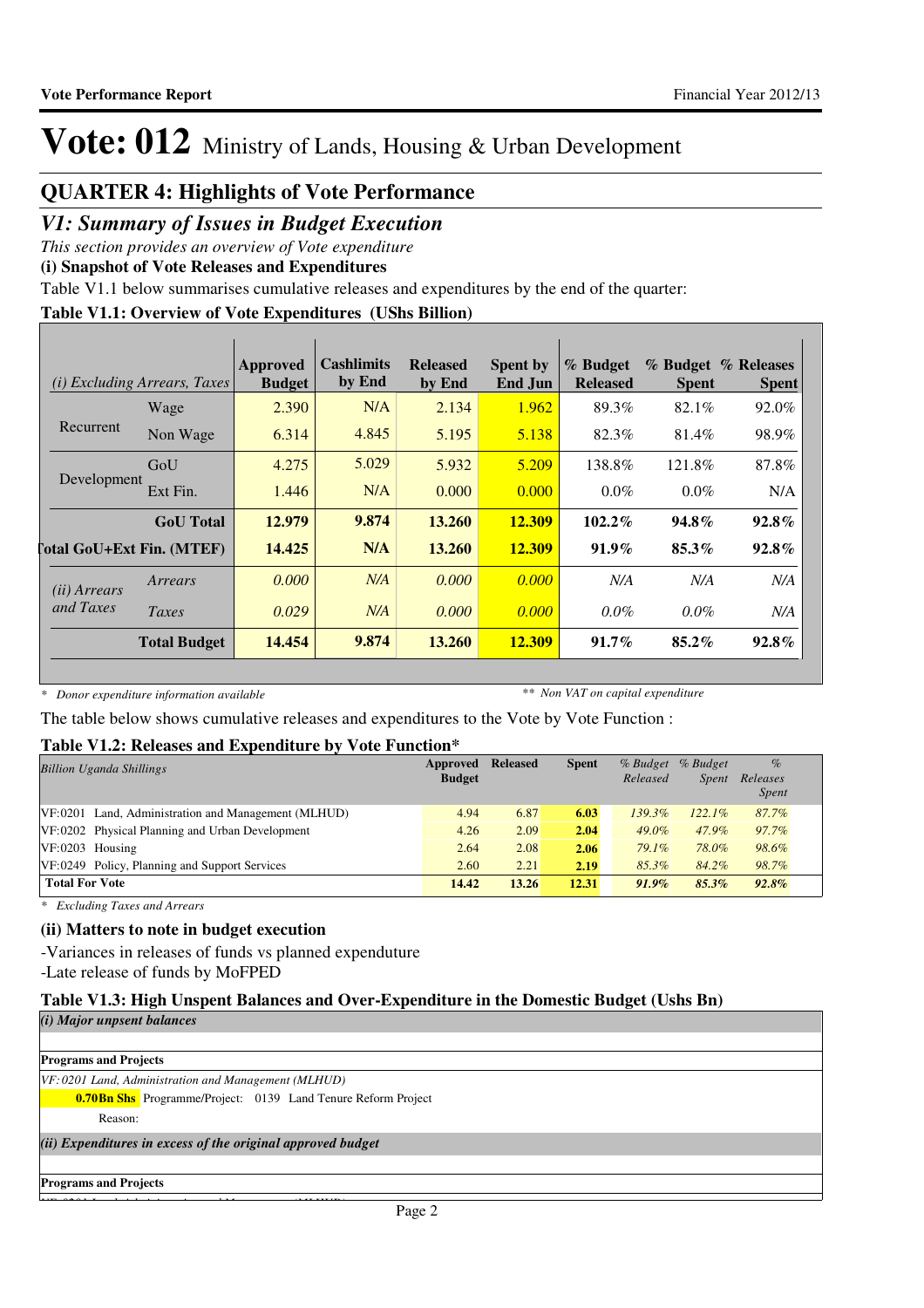### **QUARTER 4: Highlights of Vote Performance**

**1.66Bn Shs** Programme/Project: 0139 Land Tenure Reform Project

Reason:

*\* Excluding Taxes and Arrears*

### *V2: Performance Highlights*

*This section provides highlights of output performance, focusing on key outputs and actions impelemented to improve section performance.*

### **Table V2.1: Key Vote Output Indicators and Expenditures\***

| Vote, Vote Function<br><b>Key Output</b>                                                         | <b>Approved Budget and</b><br><b>Planned outputs</b>                                                                                                                                                                                                                                                                                                                                                                                          | <b>Cumulative Expenditure</b><br>and Performance                                                                                                                                                                                                                                                                                                                                                                           | <b>Status and Reasons for</b><br>any Variation from Plans                                                                                                                                                                                                                                                                                                                                                                          |
|--------------------------------------------------------------------------------------------------|-----------------------------------------------------------------------------------------------------------------------------------------------------------------------------------------------------------------------------------------------------------------------------------------------------------------------------------------------------------------------------------------------------------------------------------------------|----------------------------------------------------------------------------------------------------------------------------------------------------------------------------------------------------------------------------------------------------------------------------------------------------------------------------------------------------------------------------------------------------------------------------|------------------------------------------------------------------------------------------------------------------------------------------------------------------------------------------------------------------------------------------------------------------------------------------------------------------------------------------------------------------------------------------------------------------------------------|
|                                                                                                  | Vote Function: 0201 Land, Administration and Management (MLHUD)                                                                                                                                                                                                                                                                                                                                                                               |                                                                                                                                                                                                                                                                                                                                                                                                                            |                                                                                                                                                                                                                                                                                                                                                                                                                                    |
| <b>Output: 020101</b>                                                                            | Land Policy, Plans, Strategies and Reports                                                                                                                                                                                                                                                                                                                                                                                                    |                                                                                                                                                                                                                                                                                                                                                                                                                            |                                                                                                                                                                                                                                                                                                                                                                                                                                    |
|                                                                                                  | Description of Performance: -Land Amendment Act 2010<br>implemented and disseminated<br>in 20 districts:<br>-2 land related laws reviewed,<br>and harmonised;<br>-New land sector strategic plan<br>developed;<br>-NLUP & NLP materials<br>disseminated to 40 districts;<br>- 4 Dissemination and<br>sensitisation forums on NLP<br>held;                                                                                                     | -Land Amendment Act 2010<br>implemented and disseminated<br>in 6 districts of Kayunga,<br>Rakai, Wakiso, Mpigi, Bukomansi<br>mbi and Kalugu;<br>--3 land related laws on Land<br>Regulations, land acquistion<br>and mortgage Act reviewed, and<br>harmonised;<br>-Developed principal for RTA,<br>LIS, Survey Act, and Surveyors<br>registration Act for Cabinet<br>approval;<br>-Final draft of the LSSP II in<br>place; | The NLP is approved, however<br>there was no funds for the<br>dessemination:                                                                                                                                                                                                                                                                                                                                                       |
| Performance Indicators:                                                                          |                                                                                                                                                                                                                                                                                                                                                                                                                                               |                                                                                                                                                                                                                                                                                                                                                                                                                            |                                                                                                                                                                                                                                                                                                                                                                                                                                    |
| No. of land related laws,<br>regulations and guidelines                                          | 2                                                                                                                                                                                                                                                                                                                                                                                                                                             | 3                                                                                                                                                                                                                                                                                                                                                                                                                          |                                                                                                                                                                                                                                                                                                                                                                                                                                    |
| No. districts where National<br>Land Policy and<br>implementation guidelines<br>are disseminated | 40                                                                                                                                                                                                                                                                                                                                                                                                                                            | $\mathbf{0}$                                                                                                                                                                                                                                                                                                                                                                                                               |                                                                                                                                                                                                                                                                                                                                                                                                                                    |
| <b>Output Cost:</b>                                                                              | UShs Bn:<br>1.572                                                                                                                                                                                                                                                                                                                                                                                                                             | UShs Bn:                                                                                                                                                                                                                                                                                                                                                                                                                   | 91.5%<br>1.438 % Budget Spent:                                                                                                                                                                                                                                                                                                                                                                                                     |
| <b>Output: 020102</b>                                                                            | <b>Land Registration</b>                                                                                                                                                                                                                                                                                                                                                                                                                      |                                                                                                                                                                                                                                                                                                                                                                                                                            |                                                                                                                                                                                                                                                                                                                                                                                                                                    |
|                                                                                                  | Description of Performance: - 800 Certificates of leasehold<br>titles processed;<br>-6000 Certificates of freehold<br>titles processed:<br>-4000 Certificates of Mailo<br>titles processed;<br>-32,000 mailo land transactions<br>registered;<br>-13,000 leasehold land<br>transactions registered;<br>-80 leasehold and freehold<br>court cases to be handled;<br>-160 mailo court cases to be<br>handled;<br>-1200 lease documents handled; | -1,909 Certificate of lease title<br>issued;<br>-3,405 Certificate of freehold<br>issued;<br>-18,950 Certificate of Mailto<br>title issued;<br>42,092 mailo land transactions<br>registered;<br>28,054 Leasehold land<br>transactions registered;                                                                                                                                                                          | Due to introduction of LIS there<br>has been a registered<br>overwhelming land transactions<br>worth 19,038 that<br>include(Certified Copy of Deed<br>Plan, Search,<br>Special<br>Certificate, Amendment/Rectifica<br>tion of Register, Application for<br>Grant of Probate, Application<br>for Letter of Administration<br>Application for Letter of<br>Administration on a<br>Lease, Caveat Forbidding<br>Dealing with Estate or |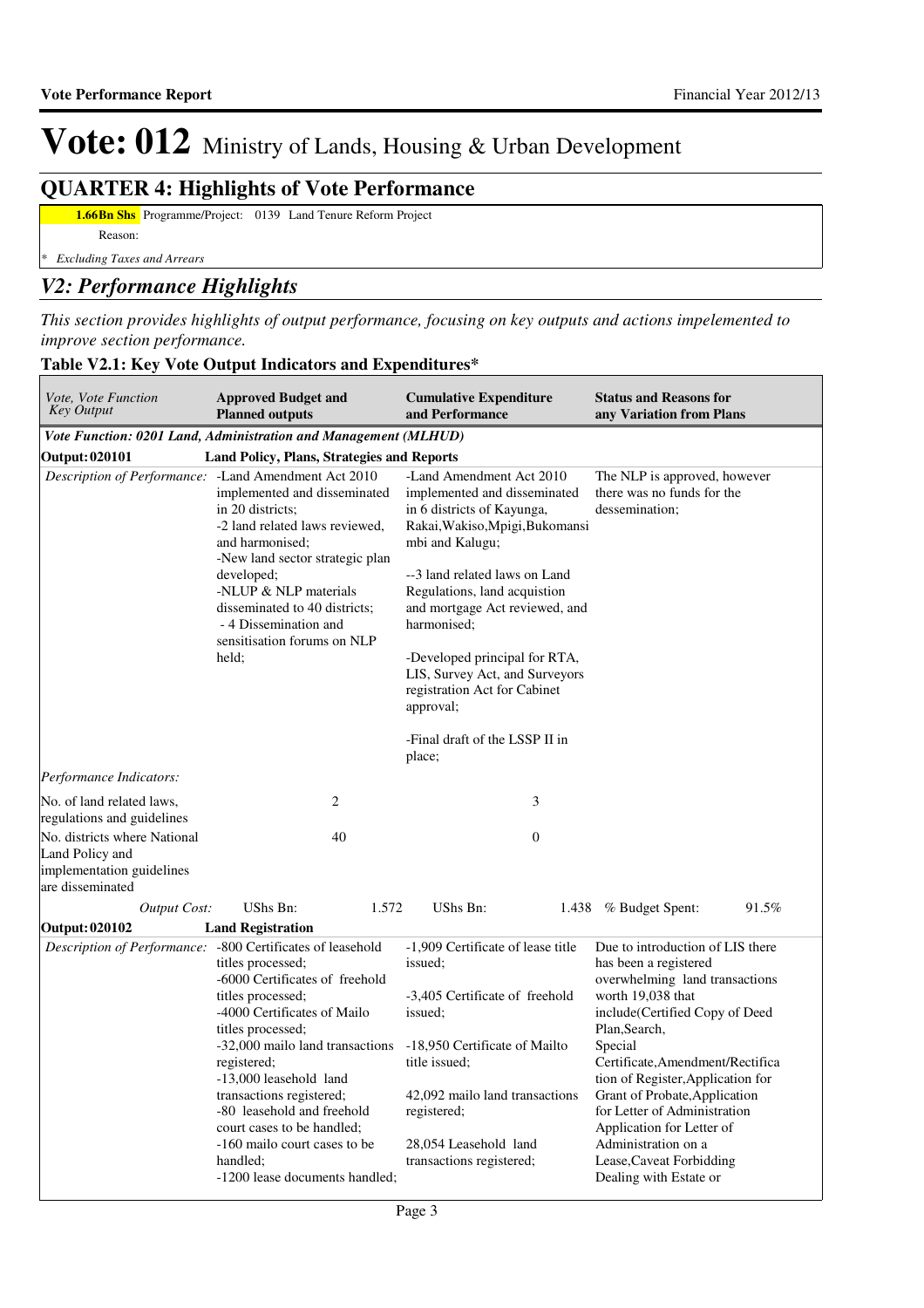## **QUARTER 4: Highlights of Vote Performance**

| Vote, Vote Function<br><b>Key Output</b>                 | <b>Approved Budget and</b><br><b>Planned outputs</b>                                                                                                                                                                                                                                                                      | <b>Cumulative Expenditure</b><br>and Performance                                                                                                                                                                                                                                                                                                                                                                                                                | <b>Status and Reasons for</b><br>any Variation from Plans                                                                                                                                                                                                                                                                                                                                                            |  |  |
|----------------------------------------------------------|---------------------------------------------------------------------------------------------------------------------------------------------------------------------------------------------------------------------------------------------------------------------------------------------------------------------------|-----------------------------------------------------------------------------------------------------------------------------------------------------------------------------------------------------------------------------------------------------------------------------------------------------------------------------------------------------------------------------------------------------------------------------------------------------------------|----------------------------------------------------------------------------------------------------------------------------------------------------------------------------------------------------------------------------------------------------------------------------------------------------------------------------------------------------------------------------------------------------------------------|--|--|
|                                                          | -5 District land offices<br>monitored and evaluated;                                                                                                                                                                                                                                                                      | -1200 lease documents handled; Interest, Caveat Forbidding<br>-155 leasehold and freehold<br>court cases to be handled; 60<br>cases handled<br>200 mailo court cases to be<br>handled;<br>-18 District land offices<br>Monitored;<br>-4 Registrars of<br>Buikwe, Gomba, Kibale, Kamuli<br>were trained and inducted;<br>1080 titles (under LIS Kampala- Title, Transfer of Title<br>109, Mukono-222, Jinja-                                                     | Titling<br>Caveat Lapse, Caveat<br>Withdrawal, Certified Copy of<br>Deed Plan, Court<br>Order, Easement, "Lease by<br>Owner in Fee Simple (Lease out<br>ofMailo/Freehold<br>Land)", Leasehold<br>Surrender, Mortgage Variation<br>(by)<br>Deed), Mortgage/Charge, Mortga<br>ge/Charge Release<br>Rectification of Title, Removal<br>of Government<br>Charges, Transfer of Leasehold<br>(Freehold), Transfer of Title |  |  |
|                                                          |                                                                                                                                                                                                                                                                                                                           | 11, KCCA-58, wakiso-670,<br>Mbarara-10) processed;                                                                                                                                                                                                                                                                                                                                                                                                              | $(Mailo)$ ;                                                                                                                                                                                                                                                                                                                                                                                                          |  |  |
| Performance Indicators:                                  |                                                                                                                                                                                                                                                                                                                           |                                                                                                                                                                                                                                                                                                                                                                                                                                                                 |                                                                                                                                                                                                                                                                                                                                                                                                                      |  |  |
| Number of leases drafted                                 | 1200                                                                                                                                                                                                                                                                                                                      | 1200                                                                                                                                                                                                                                                                                                                                                                                                                                                            |                                                                                                                                                                                                                                                                                                                                                                                                                      |  |  |
| Number of certificates of<br>titles processed            | 10800                                                                                                                                                                                                                                                                                                                     | 19038                                                                                                                                                                                                                                                                                                                                                                                                                                                           |                                                                                                                                                                                                                                                                                                                                                                                                                      |  |  |
| <b>Output Cost:</b>                                      | UShs Bn:<br>0.401                                                                                                                                                                                                                                                                                                         | UShs Bn:<br>0.294                                                                                                                                                                                                                                                                                                                                                                                                                                               | % Budget Spent:<br>73.5%                                                                                                                                                                                                                                                                                                                                                                                             |  |  |
| Output: 020104                                           | <b>Surveys and Mapping</b>                                                                                                                                                                                                                                                                                                |                                                                                                                                                                                                                                                                                                                                                                                                                                                                 |                                                                                                                                                                                                                                                                                                                                                                                                                      |  |  |
| Description of Performance: - 40 Geodetic control points | established;<br>- 4 Topographic maps revised;<br>- 6 Topographic maps reprinted;<br>- 3 techinical meetings to<br>establish international<br>boundaries held;<br>- 2000 deed plans prepared;<br>- 200 sets of technical data<br>provided to survey firms;<br>- Survey and mapping activities<br>monitored in 6 districts. | -3 Technical meetings to<br>establish the Internation<br>boundaries of UG/RW;<br>- 2850 sets of Deed plans<br>produced and 200 sets of<br>technical data and Instruction to<br>Survey supplied to private<br>surveyors;<br>- 50 Geodetic control points<br>established;<br>- Survey and Mapping activities<br>supervised in 8 districts;<br>- Surveyors forum coordinated;<br>- Survey regulation and Manual<br>produced;<br>- EALSC examination<br>coordinated | Hit thye target                                                                                                                                                                                                                                                                                                                                                                                                      |  |  |
|                                                          |                                                                                                                                                                                                                                                                                                                           | - 10Topographic maps reprinted;                                                                                                                                                                                                                                                                                                                                                                                                                                 |                                                                                                                                                                                                                                                                                                                                                                                                                      |  |  |
|                                                          |                                                                                                                                                                                                                                                                                                                           | - 95 Microfilm positives<br>produced for land dispute<br>resolution;                                                                                                                                                                                                                                                                                                                                                                                            |                                                                                                                                                                                                                                                                                                                                                                                                                      |  |  |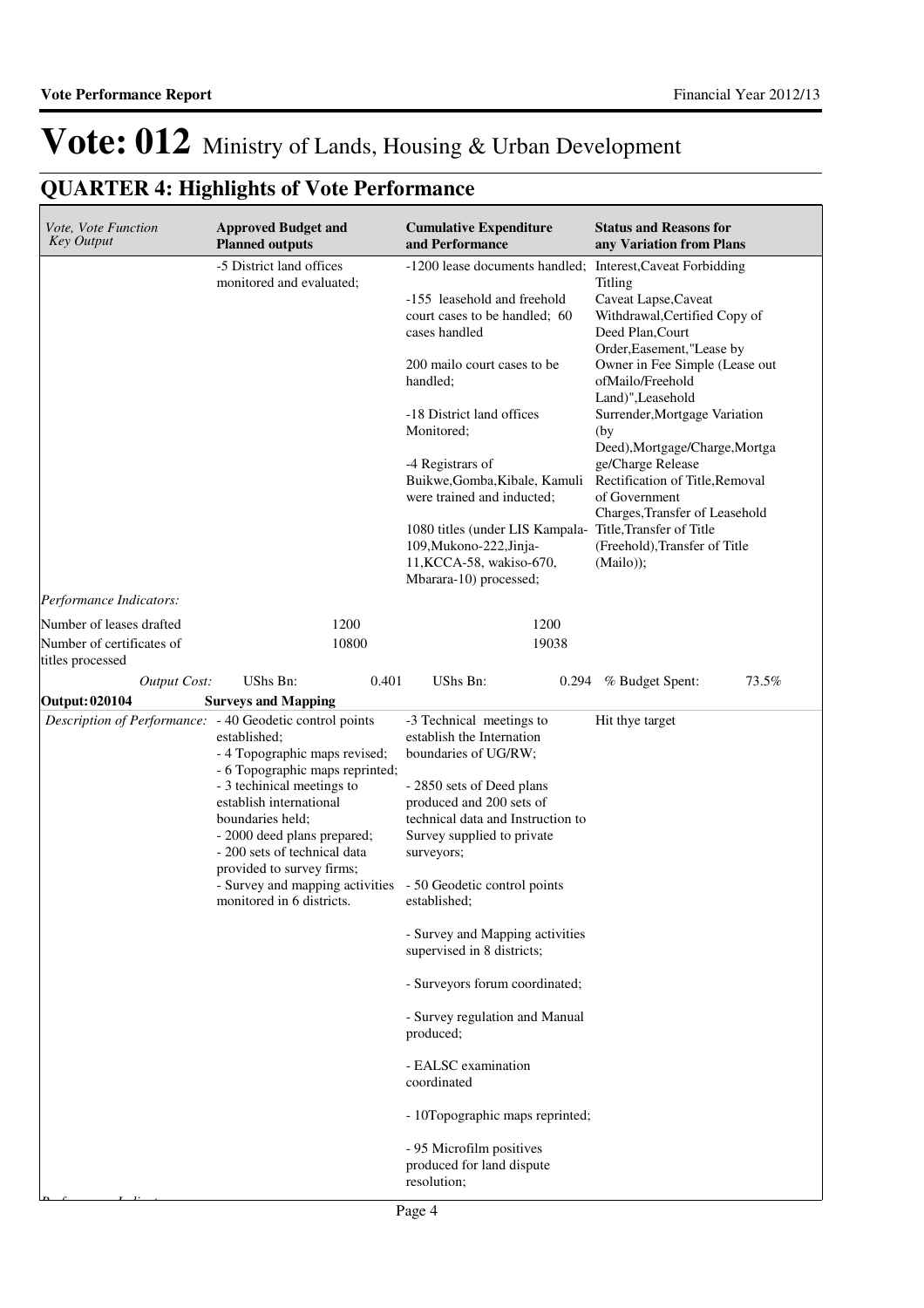## **QUARTER 4: Highlights of Vote Performance**

| Vote, Vote Function<br><b>Key Output</b>                                                    | <b>Approved Budget and</b><br><b>Planned outputs</b>                                                                                                                                                                                                                                                                                                                                                         | <b>Cumulative Expenditure</b><br>and Performance                                                                                                                                                                                                                                                                                                                                                                                                                                        | <b>Status and Reasons for</b><br>any Variation from Plans                             |
|---------------------------------------------------------------------------------------------|--------------------------------------------------------------------------------------------------------------------------------------------------------------------------------------------------------------------------------------------------------------------------------------------------------------------------------------------------------------------------------------------------------------|-----------------------------------------------------------------------------------------------------------------------------------------------------------------------------------------------------------------------------------------------------------------------------------------------------------------------------------------------------------------------------------------------------------------------------------------------------------------------------------------|---------------------------------------------------------------------------------------|
| Number of topographic maps<br>reprinted                                                     | 6                                                                                                                                                                                                                                                                                                                                                                                                            | 10                                                                                                                                                                                                                                                                                                                                                                                                                                                                                      |                                                                                       |
| Number of technical<br>meetings held to establish<br>the international border<br>boundaries | 3                                                                                                                                                                                                                                                                                                                                                                                                            | 3                                                                                                                                                                                                                                                                                                                                                                                                                                                                                       |                                                                                       |
| Number of geodetic control<br>points established                                            | 40                                                                                                                                                                                                                                                                                                                                                                                                           | 50                                                                                                                                                                                                                                                                                                                                                                                                                                                                                      |                                                                                       |
| Number of deed plans<br>approved                                                            | 2000                                                                                                                                                                                                                                                                                                                                                                                                         | 2850                                                                                                                                                                                                                                                                                                                                                                                                                                                                                    |                                                                                       |
| <b>Output Cost:</b>                                                                         | UShs Bn:<br>1.286                                                                                                                                                                                                                                                                                                                                                                                            | <b>UShs Bn:</b>                                                                                                                                                                                                                                                                                                                                                                                                                                                                         | 75.0%<br>0.965 % Budget Spent:                                                        |
| Output: 020106                                                                              | <b>Land Information Management</b>                                                                                                                                                                                                                                                                                                                                                                           |                                                                                                                                                                                                                                                                                                                                                                                                                                                                                         |                                                                                       |
| Description of Performance: - 90% of implementation of                                      | NLIS:<br>- 20 staff recruited for LIS<br>implementation;<br>- 3 technical procedures<br>developed;<br>- Quality control and assurance<br>completed for LIS input for<br>titles and maps;<br>- IEC Strategy for awareness on<br>land issues reviewed;                                                                                                                                                         | - National LIS Operational;<br>- 37 staff recruited for LIS<br>implementation;<br>-3 technical procedures on data<br>cleaning, quality control and<br>Geo referencing developed;<br>-Quality Assurance carried out<br>in Kampala HQTRs and<br>Mukono production lines;<br>-IEC Strategy for awareness on<br>land issues reviewed to<br>incorportare urban development<br>and housifn issues;<br>-- Draft LSSPII developed;<br>- titles sorted, scanned and<br>entered into LIS database | Exceedinglyrealised the target<br>as a result of funding from<br>development partners |
| Performance Indicators:                                                                     |                                                                                                                                                                                                                                                                                                                                                                                                              |                                                                                                                                                                                                                                                                                                                                                                                                                                                                                         |                                                                                       |
| Number of titles sorted,<br>scanned and entered into LIS<br>database                        | 12500                                                                                                                                                                                                                                                                                                                                                                                                        | 187691                                                                                                                                                                                                                                                                                                                                                                                                                                                                                  |                                                                                       |
| Number of ministry zonal<br>offices equipped to handle<br>land information system           | 6                                                                                                                                                                                                                                                                                                                                                                                                            | 6                                                                                                                                                                                                                                                                                                                                                                                                                                                                                       |                                                                                       |
| <b>Output Cost:</b>                                                                         | 0.860<br>UShs Bn:                                                                                                                                                                                                                                                                                                                                                                                            | UShs Bn:                                                                                                                                                                                                                                                                                                                                                                                                                                                                                | 2.003 % Budget Spent:<br>233.0%                                                       |
| <b>Vote Function Cost</b>                                                                   | <b>UShs Bn:</b>                                                                                                                                                                                                                                                                                                                                                                                              | 4.935 UShs Bn:                                                                                                                                                                                                                                                                                                                                                                                                                                                                          | 6.027 % Budget Spent:<br>122.1%                                                       |
|                                                                                             | Vote Function: 0202 Physical Planning and Urban Development                                                                                                                                                                                                                                                                                                                                                  |                                                                                                                                                                                                                                                                                                                                                                                                                                                                                         |                                                                                       |
| Output: 020201                                                                              | Physical Planning Policies, Strategies, Guidelines and Standards                                                                                                                                                                                                                                                                                                                                             |                                                                                                                                                                                                                                                                                                                                                                                                                                                                                         |                                                                                       |
|                                                                                             | <i>Description of Performance:</i> - Monitoring and inspection of -Monitoring and inspection of<br>compliance carried out in 70<br>districts, $100$ TCs & 22<br>municipalities;<br>- National Land Use Policy<br>disseminated to 10 districts in<br>southern Uganda;<br>- Physical Planning Act 2010<br>disseminated to 10 districts in<br>southern Uganda;<br>- 10 Physical Planning<br>Committees trained; | compliance carried out in 20<br>districts;<br>- National Land Use Policy and<br>the Physical Planning Act<br>disseminated to 6 districts and<br>towncouncils of Jinja, Iganga,<br>Kamuli, Bugiri, Mayuge, Palisa<br>and Namayingo and westnilie<br>region<br>-- 6 Physical Planning<br>Committees of Jinja, Iganga,                                                                                                                                                                     | Hit the target                                                                        |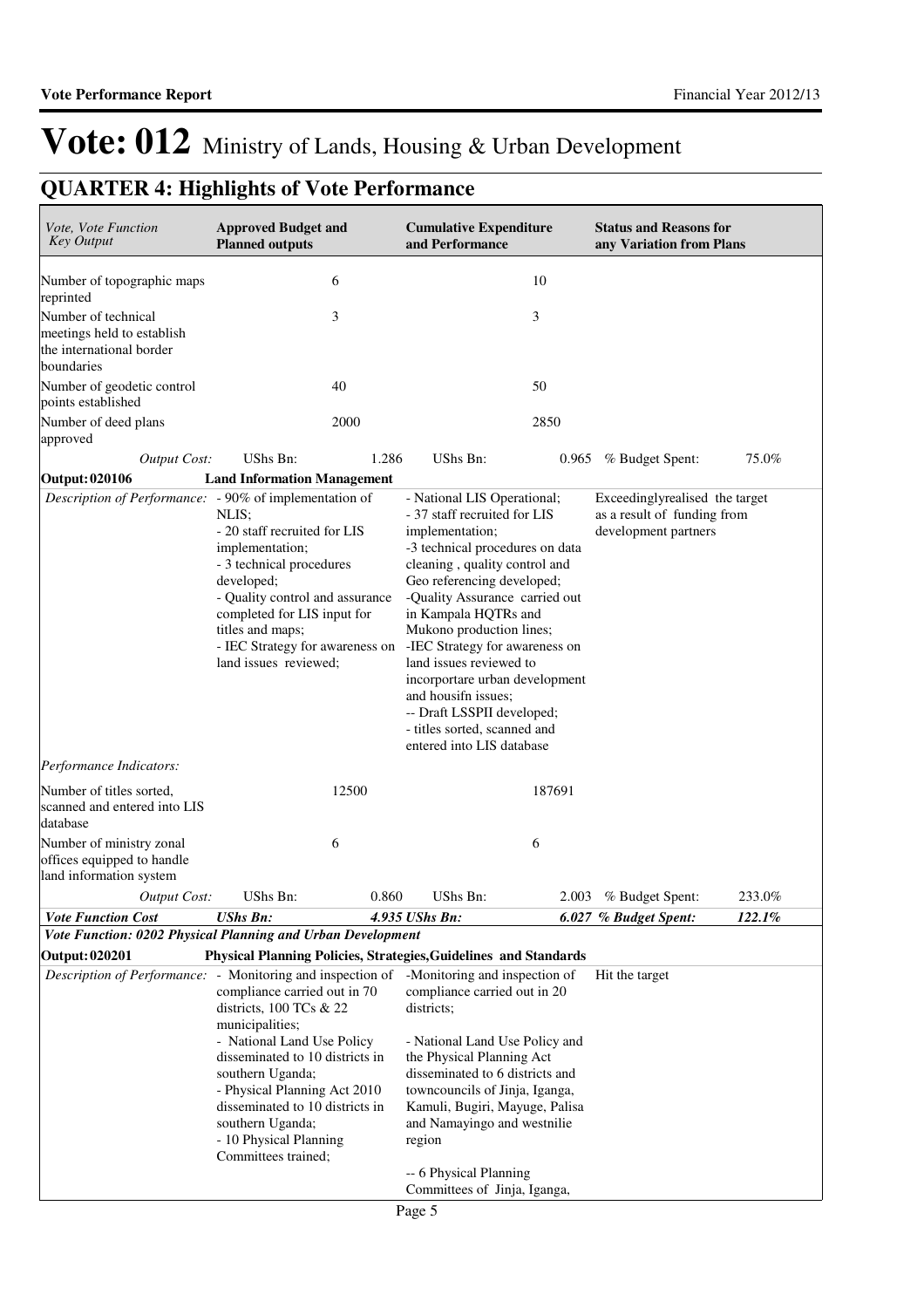## **QUARTER 4: Highlights of Vote Performance**

| Vote, Vote Function<br><b>Key Output</b>                                                              | <b>Approved Budget and</b><br><b>Planned outputs</b>                                                                                                                                                                                                                                                                   | <b>Cumulative Expenditure</b><br>and Performance                                                                                                                                                                             | <b>Status and Reasons for</b><br>any Variation from Plans                                                                                                                                   |
|-------------------------------------------------------------------------------------------------------|------------------------------------------------------------------------------------------------------------------------------------------------------------------------------------------------------------------------------------------------------------------------------------------------------------------------|------------------------------------------------------------------------------------------------------------------------------------------------------------------------------------------------------------------------------|---------------------------------------------------------------------------------------------------------------------------------------------------------------------------------------------|
|                                                                                                       |                                                                                                                                                                                                                                                                                                                        | Kamuli, Bugiri, Mayuge, Palisa<br>and Namayingo trained;                                                                                                                                                                     |                                                                                                                                                                                             |
| Performance Indicators:                                                                               |                                                                                                                                                                                                                                                                                                                        |                                                                                                                                                                                                                              |                                                                                                                                                                                             |
| Number of districts where<br>physical planning guidelines<br>and standards have been<br>disseminated. | 10                                                                                                                                                                                                                                                                                                                     | 16                                                                                                                                                                                                                           |                                                                                                                                                                                             |
| Number of districts where<br>national land use policy have<br>been disseminated                       | 10                                                                                                                                                                                                                                                                                                                     | 16                                                                                                                                                                                                                           |                                                                                                                                                                                             |
| <b>Output Cost:</b>                                                                                   | UShs Bn:<br>1.645                                                                                                                                                                                                                                                                                                      | UShs Bn:                                                                                                                                                                                                                     | 73.9%<br>1.216 % Budget Spent:                                                                                                                                                              |
| <b>Output: 020202</b>                                                                                 | <b>Field Inspection</b>                                                                                                                                                                                                                                                                                                |                                                                                                                                                                                                                              |                                                                                                                                                                                             |
| Description of Performance: - Monitoring, supervsion &                                                | planning needs assessment done for compliance to land use<br>for 10 Districts;<br>-Monitoring and inspection of<br>compliance carried out;                                                                                                                                                                             | - 20 Urban councils monitored                                                                                                                                                                                                | Hit target                                                                                                                                                                                  |
| Performance Indicators:                                                                               |                                                                                                                                                                                                                                                                                                                        |                                                                                                                                                                                                                              |                                                                                                                                                                                             |
| No. of Urban councils<br>monitored for compliance to<br>land use regulatory frame                     | 10                                                                                                                                                                                                                                                                                                                     | 20                                                                                                                                                                                                                           |                                                                                                                                                                                             |
| Output Cost:                                                                                          | UShs Bn:<br>0.220                                                                                                                                                                                                                                                                                                      | UShs Bn:<br>0.147                                                                                                                                                                                                            | 66.8%<br>% Budget Spent:                                                                                                                                                                    |
| <b>Output: 020205</b>                                                                                 | <b>Support Supervision and Capacity Building</b>                                                                                                                                                                                                                                                                       |                                                                                                                                                                                                                              |                                                                                                                                                                                             |
| Description of Performance: - 14 Municipalities Urban                                                 | Development Foras Established<br>in Moroto, Lira, Arua, Gulu,<br>Soroti, , Tororo, Iganga, Fort<br>portal, Hoima, Entebe,<br>Kabale, Mbale, Mbarara &<br>Masaka:<br>- 2 staff group training held;<br>-Staff and relevant LG staff<br>trained in various areas and<br>skills relevant to Land use<br>Regulation & ROM; | -14 Municipalities Urban<br>Development Foras established<br>in Moroto, Lira, Arua, Gulu,<br>Soroti, , Tororo, Iganga, Fort<br>portal, Hoima, Entebe,<br>Kabale, Mbale, Mbarara &<br>Masaka;<br>2 staff group training held; | Strong efforts to alcreate an<br>opportunity for the community<br>have significant input into<br>infrastructure and other urban<br>development plans of their<br>respective Municipalities; |
| Performance Indicators:                                                                               |                                                                                                                                                                                                                                                                                                                        |                                                                                                                                                                                                                              |                                                                                                                                                                                             |
| Number of areas where<br>modern urban management<br>practice training is carried out                  | 4                                                                                                                                                                                                                                                                                                                      | 5                                                                                                                                                                                                                            |                                                                                                                                                                                             |
| Number of urban<br>development forums<br>established                                                  | 14                                                                                                                                                                                                                                                                                                                     | 14                                                                                                                                                                                                                           |                                                                                                                                                                                             |
| <b>Output Cost:</b>                                                                                   | UShs Bn:<br>1.411                                                                                                                                                                                                                                                                                                      | UShs Bn:<br>0.498                                                                                                                                                                                                            | 35.3%<br>% Budget Spent:                                                                                                                                                                    |
| <b>Output: 020206</b>                                                                                 | Urban Dev't Policies, Strategies , Guidelines and Standards                                                                                                                                                                                                                                                            |                                                                                                                                                                                                                              |                                                                                                                                                                                             |
| Description of Performance: - Urban Solid waste                                                       | management Strategy Produced management Strategy Produced<br>& disseminated to 14<br>municipalities;<br>-National Urban policy<br>developed;<br>- Urban campaign strategy<br>produced;                                                                                                                                 | - Urban Solid waste<br>& disseminated to 16<br>municipalities;                                                                                                                                                               | funding support from<br>development partners;                                                                                                                                               |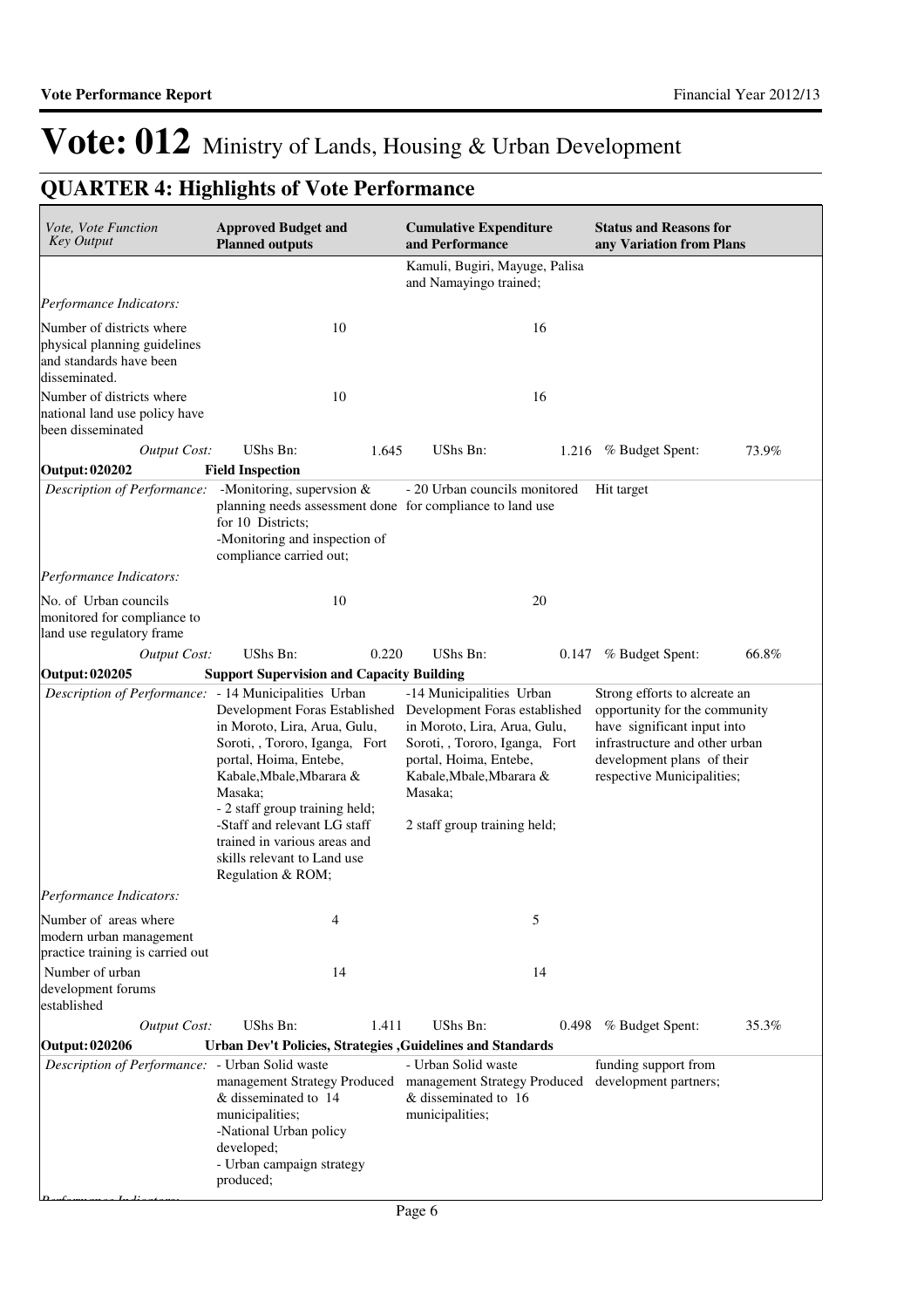## **QUARTER 4: Highlights of Vote Performance**

| Vote, Vote Function<br><b>Key Output</b>                                                           | <b>Approved Budget and</b><br><b>Planned outputs</b>                                                                                                                                                                                                                                      |       | <b>Cumulative Expenditure</b><br>and Performance                                                                                          |       | <b>Status and Reasons for</b><br>any Variation from Plans                                                                             |                |  |
|----------------------------------------------------------------------------------------------------|-------------------------------------------------------------------------------------------------------------------------------------------------------------------------------------------------------------------------------------------------------------------------------------------|-------|-------------------------------------------------------------------------------------------------------------------------------------------|-------|---------------------------------------------------------------------------------------------------------------------------------------|----------------|--|
| Number of municipalities to<br>which urban solid waste<br>management guideline are<br>disseminated | 14                                                                                                                                                                                                                                                                                        |       | 16                                                                                                                                        |       |                                                                                                                                       |                |  |
| <b>Output Cost:</b>                                                                                | UShs Bn:                                                                                                                                                                                                                                                                                  | 0.905 | UShs Bn:                                                                                                                                  |       | 0.139 % Budget Spent:                                                                                                                 | 15.3%          |  |
| <b>Vote Function Cost</b>                                                                          | <b>UShs Bn:</b>                                                                                                                                                                                                                                                                           |       | 4.258 UShs Bn:                                                                                                                            |       | 2.040 % Budget Spent:                                                                                                                 | 47.9%          |  |
| <b>Vote Function: 0203 Housing</b>                                                                 |                                                                                                                                                                                                                                                                                           |       |                                                                                                                                           |       |                                                                                                                                       |                |  |
| Output: 020301                                                                                     | <b>Housing Policy, Strategies and Reports</b>                                                                                                                                                                                                                                             |       |                                                                                                                                           |       |                                                                                                                                       |                |  |
| Description of Performance: - Submission of final draft of                                         | National Housing Policy to<br>Cabinet for consideration;<br>- Dissemination and<br>implementation of the National<br>Housing Policy;<br>- 10 year housing policy<br>investment plan developed;<br>- Landlord-Tenant Bill drafted;<br>- Housing Bill drafted;<br>-Housing loans recovered; |       | Draft Housing policy In place;                                                                                                            |       | The registration of the<br>condominum is now being<br>handled by the land registration;                                               |                |  |
| Performance Indicators:                                                                            |                                                                                                                                                                                                                                                                                           |       |                                                                                                                                           |       |                                                                                                                                       |                |  |
| Number of pool/institutional<br>houses divested                                                    | 500                                                                                                                                                                                                                                                                                       |       | 450                                                                                                                                       |       |                                                                                                                                       |                |  |
| Number of condominium<br>properties registered                                                     | 100                                                                                                                                                                                                                                                                                       |       | 80                                                                                                                                        |       |                                                                                                                                       |                |  |
| No. of districts where<br>National Housing Policy and<br>guideline is disseminated                 | 10                                                                                                                                                                                                                                                                                        |       | $\boldsymbol{0}$                                                                                                                          |       |                                                                                                                                       |                |  |
| <b>Output Cost:</b>                                                                                | UShs Bn:                                                                                                                                                                                                                                                                                  | 0.447 | <b>UShs Bn:</b>                                                                                                                           |       | 0.340 % Budget Spent:                                                                                                                 | 76.1%          |  |
| <b>Output: 020304</b>                                                                              | <b>Estates Management Policy, Strategies &amp; Reports</b>                                                                                                                                                                                                                                |       |                                                                                                                                           |       |                                                                                                                                       |                |  |
| Description of Performance: - Stakeholder's consultative                                           | workshops on Estates policy<br>held<br>- 100 Condominium plans<br>vetted;                                                                                                                                                                                                                 |       | -Inception report on the estates<br>policysubmiited & approved;<br>- Draft Estates Policy developed; -6 Condominium properties<br>vetted; |       | Delays in procuring of the<br>consultant to develop the estates<br>policy; and condominium<br>vetting is a demand driven<br>activity; |                |  |
| Output Cost:                                                                                       | UShs Bn:                                                                                                                                                                                                                                                                                  | 0.246 | UShs Bn:                                                                                                                                  |       | 0.132 % Budget Spent:                                                                                                                 | 53.9%          |  |
| <b>Output: 020306</b>                                                                              | <b>Awareness compaigns on Earthquake Disaster Management</b>                                                                                                                                                                                                                              |       |                                                                                                                                           |       |                                                                                                                                       |                |  |
| Description of Performance: Project implementation                                                 | reviewed.                                                                                                                                                                                                                                                                                 |       | Project implementation<br>reviewed.                                                                                                       |       | The project has been reviewed<br>to reflect the current stuations;                                                                    |                |  |
| Performance Indicators:                                                                            |                                                                                                                                                                                                                                                                                           |       |                                                                                                                                           |       |                                                                                                                                       |                |  |
| Number of public awareness<br>campaigns conducted                                                  |                                                                                                                                                                                                                                                                                           |       | $\boldsymbol{0}$                                                                                                                          |       |                                                                                                                                       |                |  |
| Output Cost:                                                                                       | UShs Bn:                                                                                                                                                                                                                                                                                  | 0.025 | UShs Bn:                                                                                                                                  | 0.017 | % Budget Spent:                                                                                                                       | 66.8%          |  |
| <b>Vote Function Cost</b>                                                                          | <b>UShs Bn:</b>                                                                                                                                                                                                                                                                           |       | 2.637 UShs Bn:                                                                                                                            |       | 2.056 % Budget Spent:                                                                                                                 | 78.0%          |  |
| Vote Function: 0249 Policy, Planning and Support Services                                          |                                                                                                                                                                                                                                                                                           |       |                                                                                                                                           |       |                                                                                                                                       |                |  |
| <b>Vote Function Cost</b><br><b>Cost of Vote Services:</b>                                         | <b>UShs Bn:</b><br>UShs Bn:                                                                                                                                                                                                                                                               |       | 2.595 UShs Bn:<br>14.425 UShs Bn:                                                                                                         |       | 2.186 % Budget Spent:<br><b>12.309</b> % Budget Spent:                                                                                | 84.2%<br>85.3% |  |

*\* Excluding Taxes and Arrears*

The Ministry is strengthening the statistics unit through capacity building and providing the necessary statistical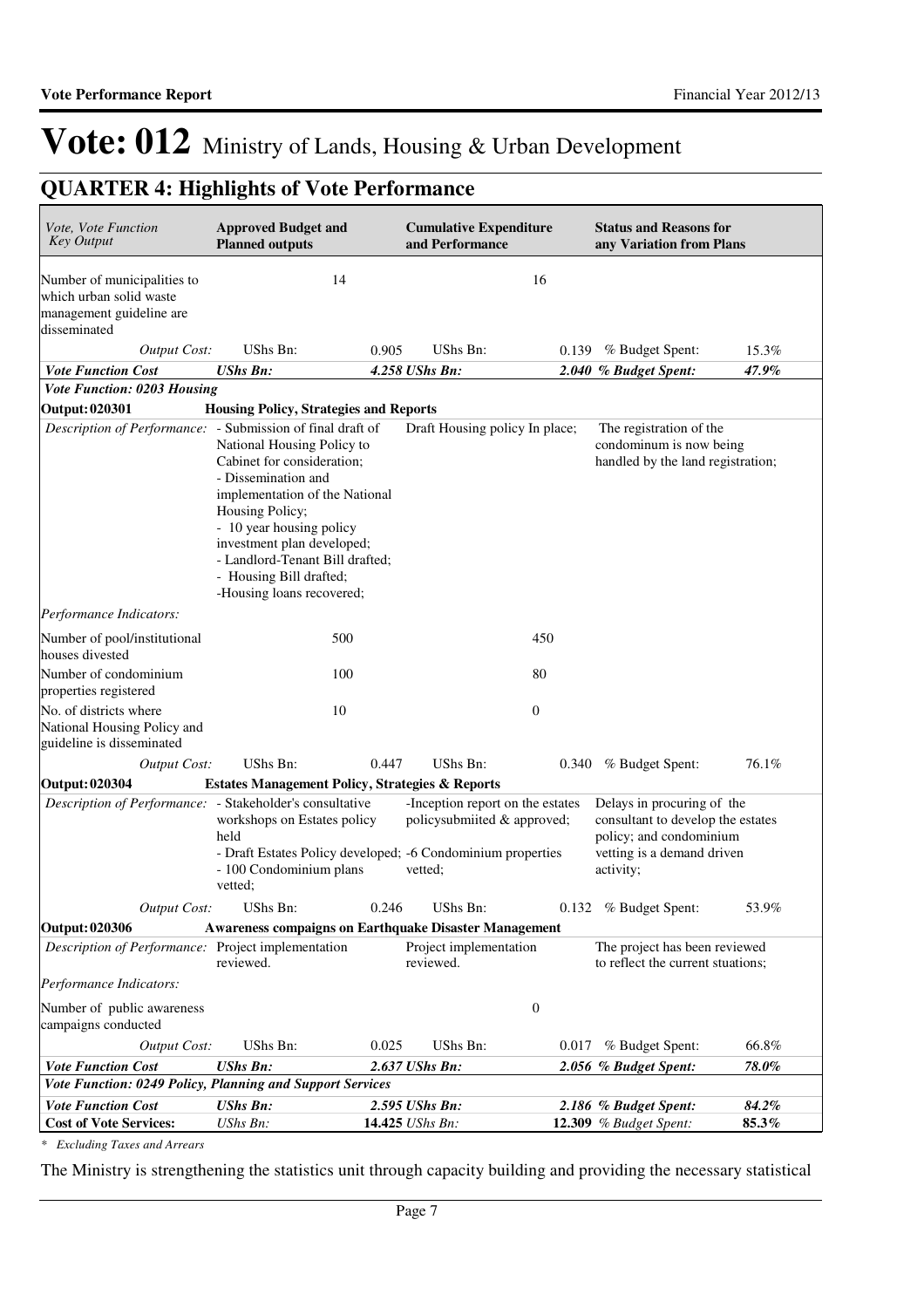## **QUARTER 4: Highlights of Vote Performance**

tools.

### **Table V2.2: Implementing Actions to Improve Vote Performance**

| <b>Planned Actions:</b>                                                                                                                              | <b>Actual Actions:</b>                                                                      | <b>Reasons for Variation</b>                                                                          |
|------------------------------------------------------------------------------------------------------------------------------------------------------|---------------------------------------------------------------------------------------------|-------------------------------------------------------------------------------------------------------|
| Vote: 012 Ministry of Lands, Housing & Urban Development                                                                                             |                                                                                             |                                                                                                       |
| Vote Function: 0201 Land, Administration and Management (MLHUD)                                                                                      |                                                                                             |                                                                                                       |
| - Review of existing laws;<br>- Strenthening the enforcencement of land<br>related laws.                                                             | Collaboration with other institutions to<br>enforce land laws                               | Progressively on consultation with the<br>concerned agencies of government and<br>private sector;     |
| - Complete 90% of the implementation of<br>the LIS;<br>- Operationalisation of the NLIS centre;                                                      | All six 6 MLHUD zonal offices<br>operational;                                               | The support from private sector<br>foundation and other development<br>partners;                      |
| - Equip 6 LIS Pilot district Land Offices.                                                                                                           | -National land informatioin centre<br>accomplished;                                         |                                                                                                       |
|                                                                                                                                                      | -Land information system operational;                                                       |                                                                                                       |
| Vote: 012 Ministry of Lands, Housing & Urban Development                                                                                             |                                                                                             |                                                                                                       |
| Vote Function: 0201 Land, Administration and Management (MLHUD)                                                                                      |                                                                                             |                                                                                                       |
| Implementation of the National Land<br>Policy                                                                                                        | <b>National Land Policy in place;</b>                                                       | There are no funds for the implementation<br>of the policy;                                           |
| Vote Function: 02 02 Physical Planning and Urban Development                                                                                         |                                                                                             |                                                                                                       |
| - Implement Physical Planning Act, 2012; Dissemination of the act on going;<br>- Disseminate the Physical Planning<br>Standards and guidelines;      |                                                                                             | Support from Bill gates foundation have<br>had a great impact towards prepeartion for<br><b>USMID</b> |
| - Implementation of USMIID project.                                                                                                                  | <b>Municipal development forums</b><br>inducted and trained to prepare for<br><b>USMID;</b> |                                                                                                       |
|                                                                                                                                                      | Municipal infrastructure projects                                                           |                                                                                                       |
| Final Draft National Urban Policy<br>developed.                                                                                                      | Draft Urban policy in place                                                                 | Received funding support fron<br>development partners;                                                |
| Resource mobilization for implementation<br>of the National Land Use Policy;<br>Embark on the Process of Developing the                              | -Reconnainces visit to the Albertine<br>graben conducted;                                   | Delays in procurement of the consultant                                                               |
| Plan                                                                                                                                                 | -Geosocial and Economic survey<br>conducted;                                                |                                                                                                       |
| Vote Function: 0203 Housing                                                                                                                          |                                                                                             |                                                                                                       |
| -Environmental project Impact assessment                                                                                                             | -Kasooli community trained in income                                                        | Work in progress                                                                                      |
| carried out;<br>-125 housing units constructed in Kasooli;<br>-Kasooli community trained in income                                                   | generation;<br>- Implementation of TSUPU project                                            |                                                                                                       |
| generation;<br>- Implementation of TSUPU project.                                                                                                    |                                                                                             |                                                                                                       |
| Vote: 012 Ministry of Lands, Housing & Urban Development                                                                                             |                                                                                             |                                                                                                       |
| Vote Function: 0203 Housing                                                                                                                          |                                                                                             |                                                                                                       |
| - Submit final draft National Housing<br>Policy to Cabinet for consideration;<br>- Implement the National Housing Policy<br>- Draft the Housing Bill | -Draft National Housing policy in place; Work in progress                                   |                                                                                                       |
|                                                                                                                                                      |                                                                                             |                                                                                                       |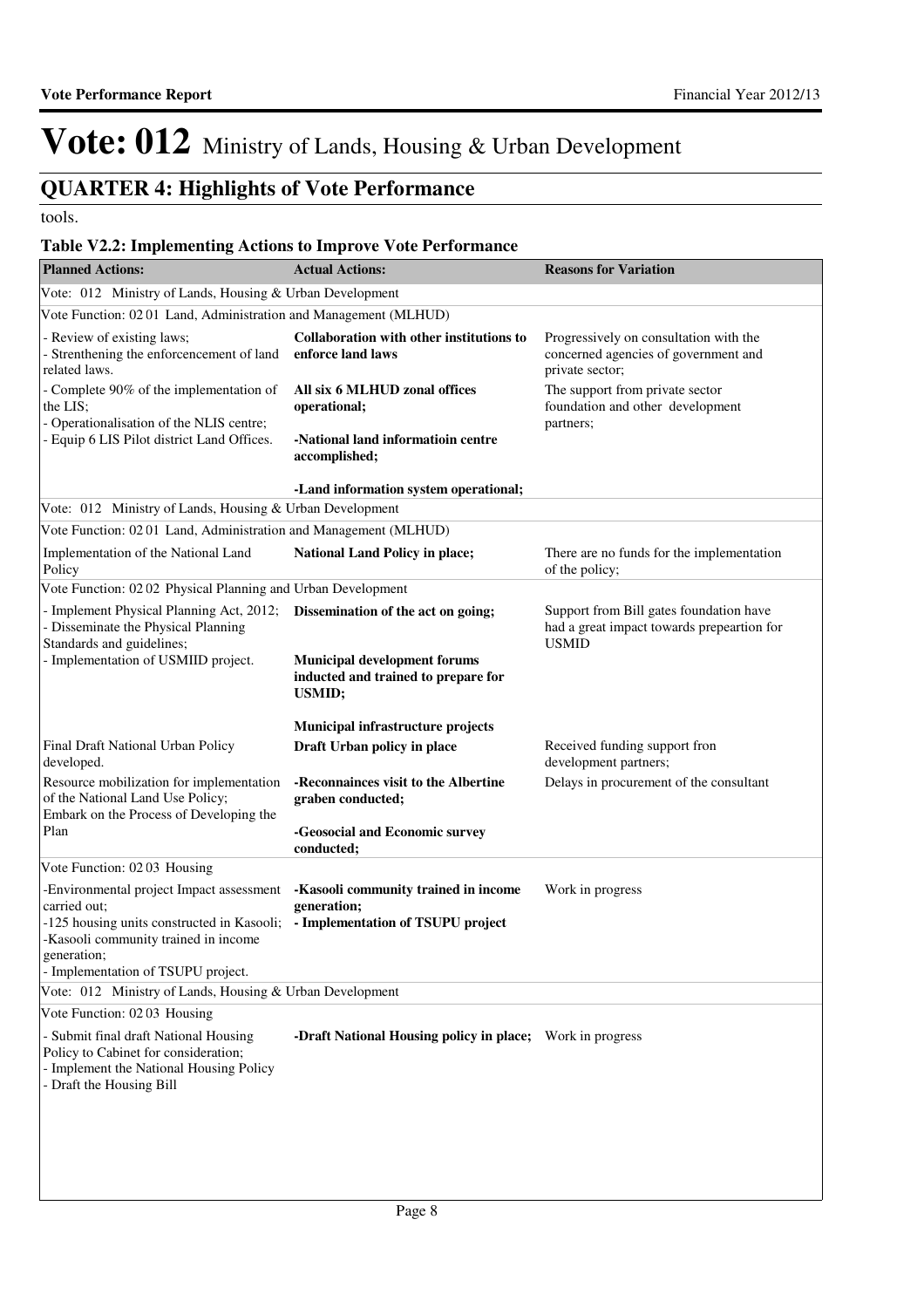### **QUARTER 4: Highlights of Vote Performance**

| <b>Planned Actions:</b>                                                                                                                                                                                                                                                         | <b>Actual Actions:</b>                                                                                                                                                                                                                                                               | <b>Reasons for Variation</b> |
|---------------------------------------------------------------------------------------------------------------------------------------------------------------------------------------------------------------------------------------------------------------------------------|--------------------------------------------------------------------------------------------------------------------------------------------------------------------------------------------------------------------------------------------------------------------------------------|------------------------------|
| - Proto type plans applicable to respective<br>cultural backgrounds developed and<br>disseminated:<br>- Building Materials Data Bank for<br>Uganda developed and disseminated;<br>- Promotion of housing cooperatives;<br>- Sentisation of the public on mortgage<br>financing: | Proto type plans applicable to<br>respective cultural backgrounds<br>developed and disseminated;<br>- Building Materials Data Bank for<br><b>Uganda developed and disseminated:</b><br>- Promotion of housing cooperatives;<br>- Sentisation of the public on mortgage<br>financing; | Hit the target               |

### *V3: Details of Releases and Expenditure*

*This section provides a comprehensive summary of the outputs delivered by the Vote and further details of Vote expenditures by Vote Function and Expenditure Item.*

### **Table V3.1: GoU Releases and Expenditure by Output\***

| <b>Billion Uganda Shillings</b>                                         | <b>Approved Released</b> |       | <b>Spent</b> | $%$ $GoU$     | $%$ $GoU$     | $%$ $GoU$ |
|-------------------------------------------------------------------------|--------------------------|-------|--------------|---------------|---------------|-----------|
|                                                                         | <b>Budget</b>            |       |              | <b>Budget</b> | <b>Budget</b> | Releases  |
|                                                                         |                          |       |              | Released      | Spent         | Spent     |
| VF:0201 Land, Administration and Management (MLHUD)                     | 4.94                     | 6.87  | 6.03         | 139.3%        | 122.1%        | 87.7%     |
| Class: Outputs Provided                                                 | 4.90                     | 6.84  | 5.99         | 139.6%        | 122.3%        | 87.7%     |
| 020101 Land Policy, Plans, Strategies and Reports                       | 1.57                     | 1.44  | 1.44         | 91.6%         | 91.5%         | 99.9%     |
| 020102 Land Registration                                                | 0.40                     | 0.30  | 0.29         | 74.4%         | 73.5%         | 98.8%     |
| 020103 Inspection and Valuation of Land and Property                    | 0.40                     | 0.39  | 0.38         | 98.5%         | 95.6%         | 97.1%     |
| 020104 Surveys and Mapping                                              | 1.29                     | 1.19  | 1.04         | 92.4%         | 80.9%         | 87.6%     |
| 020105 Capacity Building in Land Administration and Management          | 0.38                     | 0.38  | 0.38         | 100.0%        | 99.9%         | 99.9%     |
| 020106 Land Information Management                                      | 0.86                     | 3.14  | 2.46         | 364.9%        | 285.8%        | 78.3%     |
| Class: Capital Purchases                                                | 0.04                     | 0.04  | 0.03         | 100.0%        | 91.3%         | 91.3%     |
| 020176 Purchase of Office and ICT Equipment, including Software         | 0.04                     | 0.04  | 0.03         | 100.0%        | 91.3%         | 91.3%     |
| VF:0202 Physical Planning and Urban Development                         | 2.81                     | 2.09  | 2.04         | 74.2%         | 72.6%         | 97.7%     |
| Class: Outputs Provided                                                 | 2.81                     | 2.09  | 2.04         | 74.2%         | 72.6%         | 97.7%     |
| 020201 Physical Planning Policies, Strategies, Guidelines and Standards | 1.65                     | 1.25  | 1.22         | 75.9%         | 74.2%         | 97.7%     |
| 020202 Field Inspection                                                 | 0.22                     | 0.15  | 0.15         | 67.3%         | 66.8%         | 99.3%     |
| 020203 Devt of Physical Devt Plans                                      | 0.08                     | 0.04  | 0.04         | 48.6%         | 48.3%         | 99.3%     |
| 020205 Support Supervision and Capacity Building                        | 0.62                     | 0.51  | 0.50         | 81.9%         | 80.0%         | 97.7%     |
| 020206 Urban Dev't Policies, Strategies , Guidelines and Standards      | 0.25                     | 0.14  | 0.14         | 58.0%         | 55.9%         | 96.4%     |
| VF:0203 Housing                                                         | 2.64                     | 2.08  | 2.06         | 79.1%         | 78.0%         | 98.6%     |
| Class: Outputs Provided                                                 | 2.54                     | 2.04  | 2.01         | 80.6%         | 79.4%         | 98.6%     |
| 020301 Housing Policy, Strategies and Reports                           | 0.45                     | 0.35  | 0.34         | 77.7%         | 76.1%         | 97.9%     |
| 020302 Technical Support and Administrative Services                    | 1.37                     | 1.22  | 1.21         | 89.4%         | 88.4%         | 98.9%     |
| 020303 Capacity Building                                                | 0.45                     | 0.32  | 0.32         | 70.9%         | 70.0%         | 98.7%     |
| 020304 Estates Management Policy, Strategies & Reports                  | 0.25                     | 0.14  | 0.13         | 55.4%         | 53.9%         | 97.2%     |
| 020306 Awareness compaigns on Earthquake Disaster Management            | 0.02                     | 0.02  | 0.02         | 67.4%         | 66.8%         | 99.2%     |
| Class: Capital Purchases                                                | 0.10                     | 0.04  | 0.04         | 41.0%         | 41.0%         | 100.0%    |
| 020373 Roads, Streets and Highways                                      | 0.10                     | 0.04  | 0.04         | 41.0%         | 41.0%         | 100.0%    |
| VF:0249 Policy, Planning and Support Services                           | 2.60                     | 2.21  | 2.19         | 85.3%         | 84.2%         | 98.7%     |
| Class: Outputs Provided                                                 | 2.60                     | 2.21  | 2.19         | 85.3%         | 84.2%         | 98.7%     |
| 024901 Policy, consultation, planning and monitoring services           | 1.09                     | 0.85  | 0.84         | 77.9%         | 77.0%         | 98.8%     |
| 024902 Ministry Support Services (Finance and Administration)           | 0.93                     | 0.92  | 0.91         | 98.9%         | 97.8%         | 98.9%     |
| 024903 Ministerial and Top Management Services                          | 0.20                     | 0.17  | 0.17         | 85.0%         | 84.3%         | 99.1%     |
| 024904 Information Management                                           | 0.07                     | 0.06  | 0.05         | 82.9%         | 82.1%         | 99.0%     |
| 024905 Procurement and Disposal Services                                | 0.06                     | 0.06  | 0.06         | 87.4%         | 86.2%         | 98.6%     |
| 024906 Accounts and internal Audit Services                             | 0.24                     | 0.16  | 0.15         | 66.8%         | 64.6%         | 96.7%     |
| <b>Total For Vote</b>                                                   | 12.98                    | 13.26 | 12.31        | 102.2%        | 94.8%         | 92.8%     |

*\* Excluding Taxes and Arrears*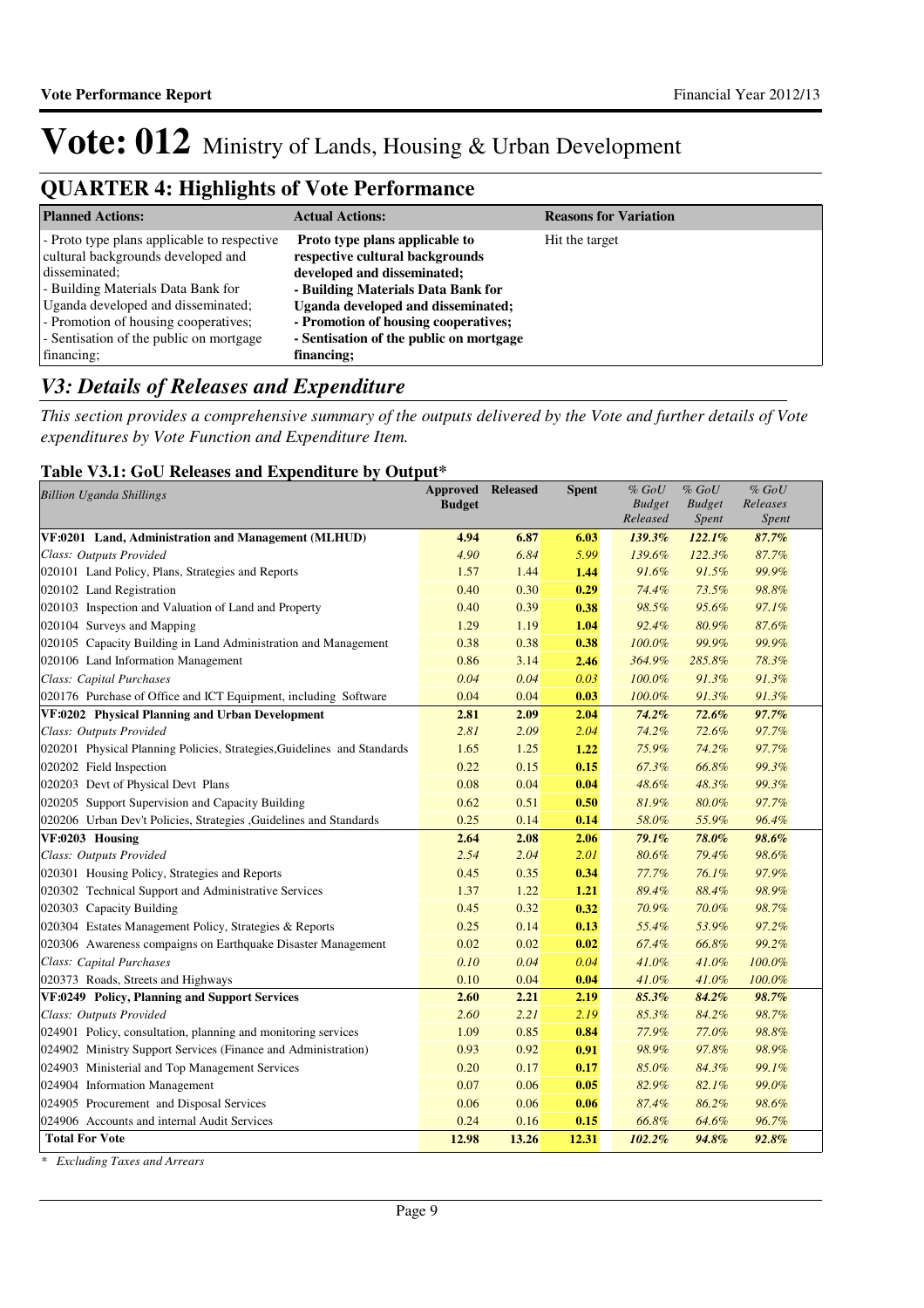## **QUARTER 4: Highlights of Vote Performance**

### **Table V3.2: 2012/13 GoU Expenditure by Item**

| <b>Billion Uganda Shillings</b>                           | <b>Approved</b><br><b>Budget</b> | <b>Releases</b> | <b>Expend-</b><br>iture | % Budged<br><b>Released</b> | % Budget<br><b>Spent</b> | %Releases<br><b>Spent</b> |
|-----------------------------------------------------------|----------------------------------|-----------------|-------------------------|-----------------------------|--------------------------|---------------------------|
| <b>Output Class: Outputs Provided</b>                     | 12.84                            | 13.18           | 12.24                   | 102.7%                      | 95.3%                    | 92.8%                     |
| 211101 General Staff Salaries                             | 2.39                             | 2.13            | 1.96                    | 89.3%                       | 82.1%                    | 92.0%                     |
| 211102 Contract Staff Salaries (Incl. Casuals, Temporary) | 0.53                             | 0.62            | 0.62                    | 117.9%                      | 117.7%                   | 99.8%                     |
| 211103 Allowances                                         | 0.94                             | 0.80            | 0.80                    | 85.0%                       | 84.8%                    | 99.8%                     |
| 212101 Social Security Contributions (NSSF)               | 0.06                             | 0.07            | 0.07                    | 127.5%                      | 118.5%                   | 93.0%                     |
| 213001 Medical Expenses(To Employees)                     | 0.01                             | 0.00            | 0.00                    | 33.3%                       | 29.6%                    | 88.9%                     |
| 213002 Incapacity, death benefits and funeral expenses    | 0.04                             | 0.04            | 0.04                    | 100.0%                      | 97.0%                    | 97.0%                     |
| 221001 Advertising and Public Relations                   | 0.06                             | 0.04            | 0.03                    | 60.0%                       | 56.2%                    | 93.7%                     |
| 221002 Workshops and Seminars                             | 1.34                             | 1.16            | <b>1.16</b>             | 86.7%                       | 86.6%                    | 99.9%                     |
| 221003 Staff Training                                     | 0.26                             | 0.10            | 0.10                    | 40.8%                       | 40.7%                    | 99.8%                     |
| 221005 Hire of Venue (chairs, projector etc)              | 0.01                             | 0.00            | 0.00                    | 24.1%                       | 24.1%                    | 100.0%                    |
| 221007 Books, Periodicals and Newspapers                  | 0.10                             | 0.08            | 0.08                    | 76.6%                       | 76.6%                    | 99.9%                     |
| 221008 Computer Supplies and IT Services                  | 0.18                             | 0.07            | 0.06                    | 39.3%                       | 35.0%                    | 88.9%                     |
| 221009 Welfare and Entertainment                          | 0.23                             | 0.22            | 0.22                    | 96.9%                       | 96.7%                    | 99.8%                     |
| 221010 Special Meals and Drinks                           | 0.02                             | 0.00            | 0.00                    | 16.1%                       | 15.0%                    | 93.7%                     |
| 221011 Printing, Stationery, Photocopying and Binding     | 0.89                             | 1.23            | 0.66                    | 137.9%                      | 73.4%                    | 53.2%                     |
| 221012 Small Office Equipment                             | 0.04                             | 0.02            | 0.02                    | 44.0%                       | 42.4%                    | 96.3%                     |
| 221016 IFMS Recurrent Costs                               | 0.04                             | 0.04            | 0.04                    | 100.0%                      | 94.6%                    | 94.6%                     |
| 221017 Subscriptions                                      | 0.07                             | 0.02            | 0.02                    | 35.5%                       | 35.0%                    | 98.6%                     |
| 222001 Telecommunications                                 | 0.29                             | 0.31            | 0.31                    | 108.4%                      | 108.4%                   | 100.0%                    |
| 222002 Postage and Courier                                | 0.01                             | 0.01            | 0.01                    | 68.3%                       | 68.3%                    | 100.0%                    |
| 222003 Information and Communications Technology          | 0.02                             | 0.21            | 0.16                    | 1367.0%                     | 1058.7%                  | 77.5%                     |
| 223001 Property Expenses                                  | 0.12                             | 0.30            | 0.29                    | 252.9%                      | 245.0%                   | 96.9%                     |
| 223004 Guard and Security services                        | 0.08                             | 0.17            | 0.17                    | 212.5%                      | 211.7%                   | 99.6%                     |
| 223005 Electricity                                        | 0.05                             | 0.17            | 0.12                    | 347.0%                      | 245.4%                   | 70.7%                     |
| 223006 Water                                              | 0.04                             | 0.06            | 0.06                    | 139.4%                      | 139.2%                   | 99.9%                     |
| 224002 General Supply of Goods and Services               | 0.08                             | 0.08            | 0.07                    | 98.8%                       | 93.8%                    | 94.9%                     |
| 225001 Consultancy Services- Short-term                   | 1.28                             | 1.30            | 1.30                    | 102.0%                      | 101.4%                   | 99.4%                     |
| 225002 Consultancy Services-Long-term                     | 0.10                             | 0.04            | 0.04                    | 40.0%                       | 39.9%                    | 99.8%                     |
| 225003 Taxes on (Professional) Services                   | 0.02                             | 0.00            | 0.00                    | $0.0\%$                     | 0.0%                     | N/A                       |
| 227001 Travel Inland                                      | 1.61                             | 1.63            | 1.62                    | 101.2%                      | 101.0%                   | 99.8%                     |
| 227002 Travel Abroad                                      | 0.37                             | 0.31            | 0.31                    | 84.5%                       | 83.9%                    | 99.3%                     |
| 227004 Fuel, Lubricants and Oils                          | 0.97                             | 1.17            | <b>1.15</b>             | 120.9%                      | 118.8%                   | 98.2%                     |
| 228001 Maintenance - Civil                                | 0.08                             | 0.11            | 0.11                    | 146.3%                      | 146.2%                   | 99.9%                     |
| 228002 Maintenance - Vehicles                             | 0.40                             | 0.44            | 0.42                    | 109.8%                      | 105.4%                   | 96.0%                     |
| 228003 Maintenance Machinery, Equipment and Furniture     | 0.13                             | 0.21            | 0.19                    | 155.7%                      | 145.6%                   | 93.5%                     |
| <b>Output Class: Capital Purchases</b>                    | 0.17                             | 0.08            | 0.07                    | 46.6%                       | 44.7%                    | 95.9%                     |
| 231005 Machinery and Equipment                            | 0.04                             | 0.04            | 0.03                    | $100.0\%$                   | 91.3%                    | 91.3%                     |
| 281504 Monitoring, Supervision and Appraisal of Capital   | 0.10                             | 0.04            | 0.04                    | 41.0%                       | 41.0%                    | 100.0%                    |
| 312206 Gross Tax                                          | 0.03                             | 0.00            | 0.00                    | $0.0\%$                     | $0.0\%$                  | N/A                       |
| <b>Grand Total:</b>                                       | 13.01                            | 13.26           | 12.31                   | 101.9%                      | 94.6%                    | 92.8%                     |
| <b>Total Excluding Taxes and Arrears:</b>                 | 12.98                            | 13.26           | 12.31                   | 102.2%                      | 94.8%                    | 92.8%                     |

### **Table V3.3: GoU Releases and Expenditure by Project and Programme\***

| <b>Billion Uganda Shillings</b>                            | Approved<br><b>Budget</b> | <b>Released</b> | <b>Spent</b> | $%$ GoU<br><b>Budget</b> | $%$ GoU<br><b>Budget</b> | $%$ GoU<br>Releases |  |
|------------------------------------------------------------|---------------------------|-----------------|--------------|--------------------------|--------------------------|---------------------|--|
|                                                            |                           |                 |              | Released                 | <i>Spent</i>             | <i>Spent</i>        |  |
| <b>VF:0201</b> Land, Administration and Management (MLHUD) | 4.94                      | 6.87            | 6.03         | 139.3%                   | 122.1%                   | 87.7%               |  |
| <b>Recurrent Programmes</b>                                |                           |                 |              |                          |                          |                     |  |
| 03<br>Office of Director Land Management                   | 0.05                      | 0.02            | 0.02         | $42.8\%$                 | $41.0\%$                 | 95.8%               |  |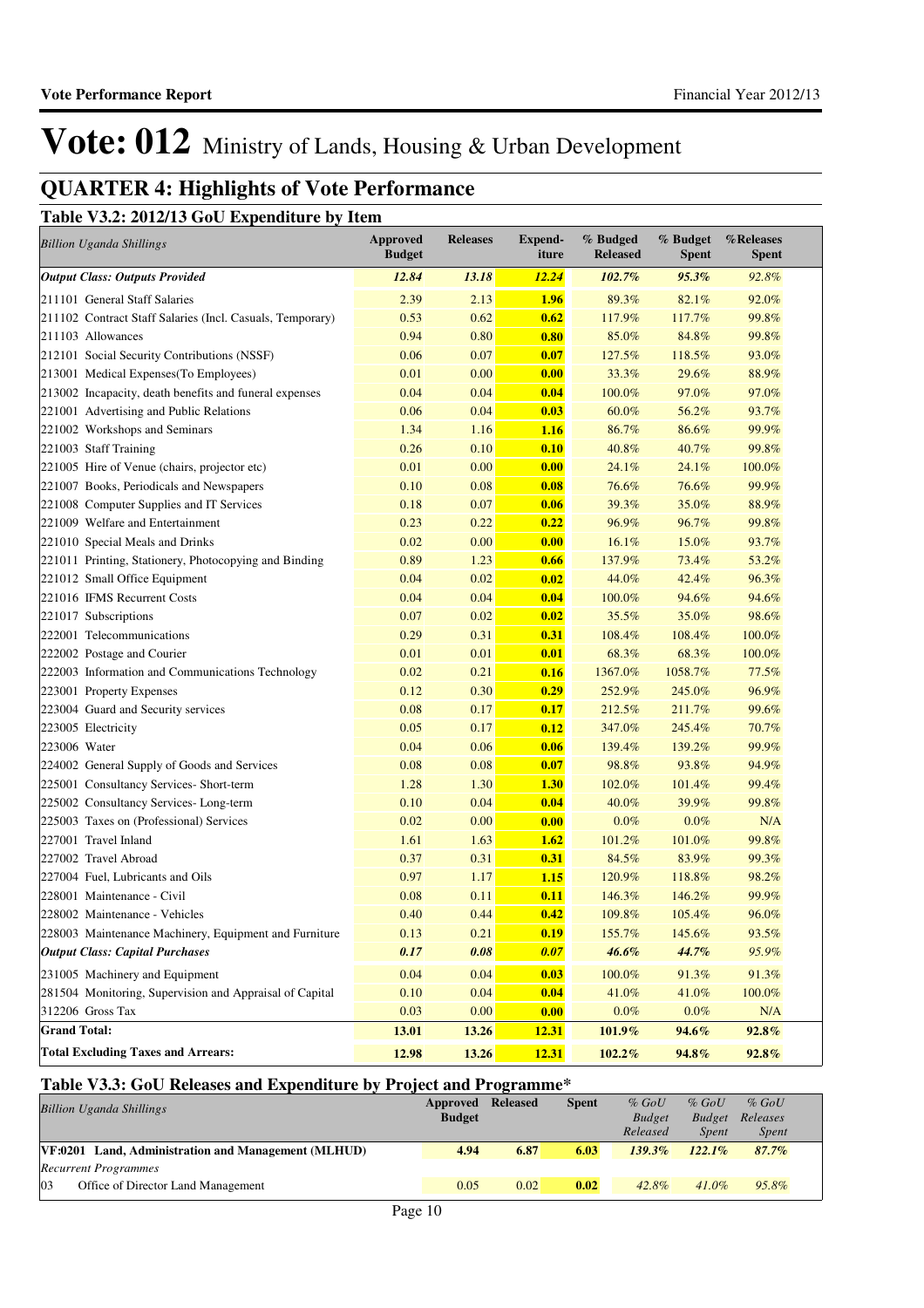## **QUARTER 4: Highlights of Vote Performance**

|      | <b>Billion Uganda Shillings</b>                   | <b>Approved Released</b><br><b>Budget</b> |       | <b>Spent</b> | $%$ GoU<br><b>Budget</b><br>Released | $%$ GoU<br><b>Budget</b><br>Spent | $%$ $GoU$<br>Releases<br>Spent |  |
|------|---------------------------------------------------|-------------------------------------------|-------|--------------|--------------------------------------|-----------------------------------|--------------------------------|--|
| 04   | Land Administration                               | 0.40                                      | 0.37  | 0.36         | 93.9%                                | 91.1%                             | 96.9%                          |  |
| 05   | Surveys and Mapping                               | 1.08                                      | 0.90  | 0.78         | 83.7%                                | 72.4%                             | 86.5%                          |  |
| 06   | Land Registration                                 | 0.40                                      | 0.30  | 0.29         | 74.4%                                | 73.5%                             | 98.8%                          |  |
| 07   | Land Sector Reform Coordination Unit              | 0.70                                      | 0.60  | 0.59         | 85.3%                                | 84.3%                             | 98.9%                          |  |
|      | <b>Development Projects</b>                       |                                           |       |              |                                      |                                   |                                |  |
| 0121 | <b>Digital Mapping</b>                            | 0.06                                      | 0.03  | 0.03         | 59.4%                                | 58.8%                             | 99.0%                          |  |
|      | 0139 Land Tenure Reform Project                   | 2.25                                      | 4.65  | 3.94         | 206.5%                               | 175.3%                            | 84.9%                          |  |
|      | VF:0202 Physical Planning and Urban Development   | 2.81                                      | 2.09  | 2.04         | 74.2%                                | 72.6%                             | 97.7%                          |  |
|      | <b>Recurrent Programmes</b>                       |                                           |       |              |                                      |                                   |                                |  |
| 11   | Office of Director Physical Planning & Urban Devt | 0.05                                      | 0.04  | 0.04         | 86.5%                                | 84.8%                             | 98.0%                          |  |
| 12   | Land use Regulation and Compliance                | 0.56                                      | 0.45  | 0.44         | 80.4%                                | 78.1%                             | 97.2%                          |  |
| 13   | Physical Planning                                 | 0.42                                      | 0.33  | 0.32         | 77.1%                                | 75.7%                             | 98.2%                          |  |
| 14   | <b>Urban Development</b>                          | 0.43                                      | 0.33  | 0.32         | 76.5%                                | 74.6%                             | 97.5%                          |  |
|      | <b>Development Projects</b>                       |                                           |       |              |                                      |                                   |                                |  |
| 1146 | Transforming Settlements of Urban Poor            | 0.32                                      | 0.24  | 0.24         | 76.6%                                | 75.8%                             | 98.9%                          |  |
| 1244 | Support to National Physical Devt Planning        | 1.04                                      | 0.70  | 0.68         | 67.5%                                | 65.9%                             | 97.6%                          |  |
|      | VF:0203 Housing                                   | 2.64                                      | 2.08  | 2.06         | 79.1%                                | 78.0%                             | 98.6%                          |  |
|      | <b>Recurrent Programmes</b>                       |                                           |       |              |                                      |                                   |                                |  |
| 09   | Housing Development and Estates Management        | 0.81                                      | 0.57  | 0.56         | 71.1%                                | 69.2%                             | 97.3%                          |  |
| 10   | Human Settlements                                 | 1.40                                      | 1.25  | 1.24         | 88.8%                                | 88.0%                             | 99.1%                          |  |
| 15   | Office of the Director, Housing                   | 0.05                                      | 0.03  | 0.03         | 63.7%                                | 61.7%                             | 96.8%                          |  |
|      | <b>Development Projects</b>                       |                                           |       |              |                                      |                                   |                                |  |
| 0316 | Support to Earthquake Disaster Victims            | 0.02                                      | 0.02  | 0.02         | 67.4%                                | 66.8%                             | 99.2%                          |  |
| 1147 | Kasooli Housing Project                           | 0.35                                      | 0.22  | 0.21         | 61.1%                                | 61.0%                             | 99.8%                          |  |
|      | VF:0249 Policy, Planning and Support Services     | 2.60                                      | 2.21  | 2.19         | 85.3%                                | 84.2%                             | 98.7%                          |  |
|      | <b>Recurrent Programmes</b>                       |                                           |       |              |                                      |                                   |                                |  |
| 01   | Finance and administration                        | 1.56                                      | 1.46  | 1.44         | 93.4%                                | 92.2%                             | 98.7%                          |  |
| 02   | Planning and Quality Assurance                    | 0.70                                      | 0.62  | 0.61         | 88.7%                                | 87.6%                             | 98.8%                          |  |
| 16   | Internal Audit                                    | 0.09                                      | 0.06  | 0.06         | 60.8%                                | 59.8%                             | 98.4%                          |  |
|      | <b>Development Projects</b>                       |                                           |       |              |                                      |                                   |                                |  |
| 0162 | Support to PQAD                                   | 0.10                                      | 0.07  | 0.07         | 74.1%                                | 73.9%                             | 99.7%                          |  |
| 1029 | <b>Construction of MLHUD</b>                      | 0.14                                      | 0.00  | 0.00         | 2.9%                                 | 2.9%                              | 100.0%                         |  |
|      | <b>Total For Vote</b>                             | 12.98                                     | 13.26 | 12.31        | 102.2%                               | 94.8%                             | 92.8%                          |  |

*\* Excluding Taxes and Arrears*

### **Table V3.4: External Financing Releases and Expenditure by Project and Programme\***

| . .                                                    |               | .               |              | . .           |               |              |
|--------------------------------------------------------|---------------|-----------------|--------------|---------------|---------------|--------------|
| <b>Billion Uganda Shillings</b>                        | Approved      | <b>Released</b> | <b>Spent</b> | $%$ GoU       | $%$ GoU       | $%$ GoU      |
|                                                        | <b>Budget</b> |                 |              | <b>Budget</b> | <b>Budget</b> | Releases     |
|                                                        |               |                 |              | Released      | <b>Spent</b>  | <i>Spent</i> |
| <b>VF:0202</b> Physical Planning and Urban Development | 1.45          | 0.00            | 0.00         | $0.0\%$       | $0.0\%$       | N/A          |
| Development Projects                                   |               |                 |              |               |               |              |
| Transforming Settlements of Urban Poor<br>1146         | 1.45          | 0.00            | 0.00         | $0.0\%$       | $0.0\%$       | N/A          |
| <b>Total For Vote</b>                                  | 1.45          | 0.00            | 0.00         | $0.0\%$       | $0.0\%$       | N/A          |
|                                                        |               |                 |              |               |               |              |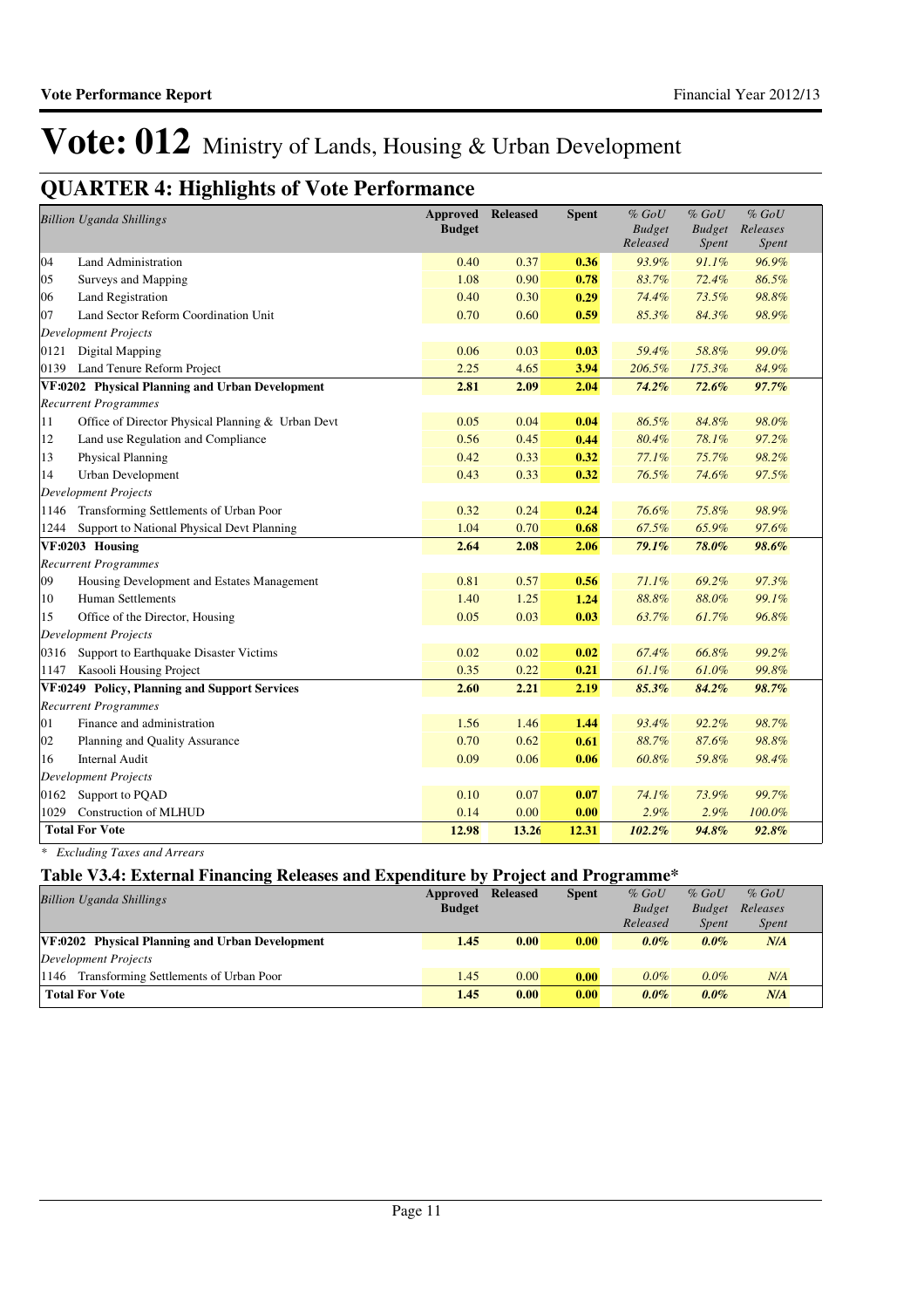### **QUARTER 4: Cumulative Outputs and Expenditure by End of Quarter**

| <b>Annual Planned Outputs and Cumulative Outputs Achieved by End of</b> | Cumulative Expenditures made by the End of the Quarter to |                      |
|-------------------------------------------------------------------------|-----------------------------------------------------------|----------------------|
| <b>Ouarter</b> (Quantity and Location)                                  | <b>Deliver Cumulative Outputs</b>                         | <b>UShs Thousand</b> |

#### **Vote Function: 0201 Land, Administration and Management (MLHUD)**

*Recurrent Programmes*

#### *Programme 03 Office of Director Land Management*

*Outputs Provided*

**02 0101 Land Policy, Plans, Strategies and Reports Output:**

|                                                                         | <b>Item</b>                              | <i>Spent</i> |
|-------------------------------------------------------------------------|------------------------------------------|--------------|
| <b>Annual Planned Outputs:</b>                                          | 211101 General Staff Salaries            | 9,864        |
| Directorate Strategic Plan in place;                                    | 211103 Allowances                        | 1,678        |
|                                                                         | 221007 Books, Periodicals and Newspapers | 525          |
| - National Land Policy in place;                                        | 221008 Computer Supplies and IT Services | 297          |
| Public sensitized on Land matters                                       | 221009 Welfare and Entertainment         | 1,882        |
|                                                                         | 222001 Telecommunications                | 375          |
| - Land Management Institutions in 60 districts monitored and evaluated. | 227001 Travel Inland                     | 3,370        |
| Government Land Programs in the country monitored and evaluated.        | 227004 Fuel, Lubricants and Oils         | 2,890        |
| -: Activities in Directorate of Land<br>Management Cordinated           |                                          |              |
| - Staff training in the Directorate coordinated.                        |                                          |              |
| - Emergency Land Disputs settled                                        |                                          |              |
| Cumulatie Outputs Achieved by the end of the Ouarter:                   |                                          |              |

**-Consultative meetings Held - Land Management Institutions in 10 Districts monitered(jinja,mukono,maska,mbarara,Wakiso,Mbale,Fortpotal,Gul u,Lira,Nakassongola) Systematic Demarcation in 2 Districts moniterd and evaluated(Iganga and Kibale)**

**- Activities in Directorate of Land Management coordinated;**

**- 20 Staff Appraised;**

**Training of Surveyors in the Directorate coordinated.**

#### **- Field visit to land disputed areas in kalangala, Kayunga**

*Reasons for Variation in performance*

Implementation of NLP awaits its costing

| <b>Total</b>              | 20,881 |
|---------------------------|--------|
| <b>Wage Recurrent</b>     | 9,864  |
| <b>Non Wage Recurrent</b> | 11,017 |
| <b>NTR</b>                | 0      |

### *Programme 04 Land Administration*

*Outputs Provided*

**02 0103 Inspection and Valuation of Land and Property Output:**

#### *Annual Planned Outputs:*

- 20,000 Property valuations done;

- Supervision of compensation assessment for land acquisition for 15 road projects undertaken;

- Supervision of land acquisition for 60 wayleaves projects undertaken;

- Assistance & supervision in determination of 40 District Compensation

*Item Spent* 211101 General Staff Salaries 225,874 211103 Allowances 41,143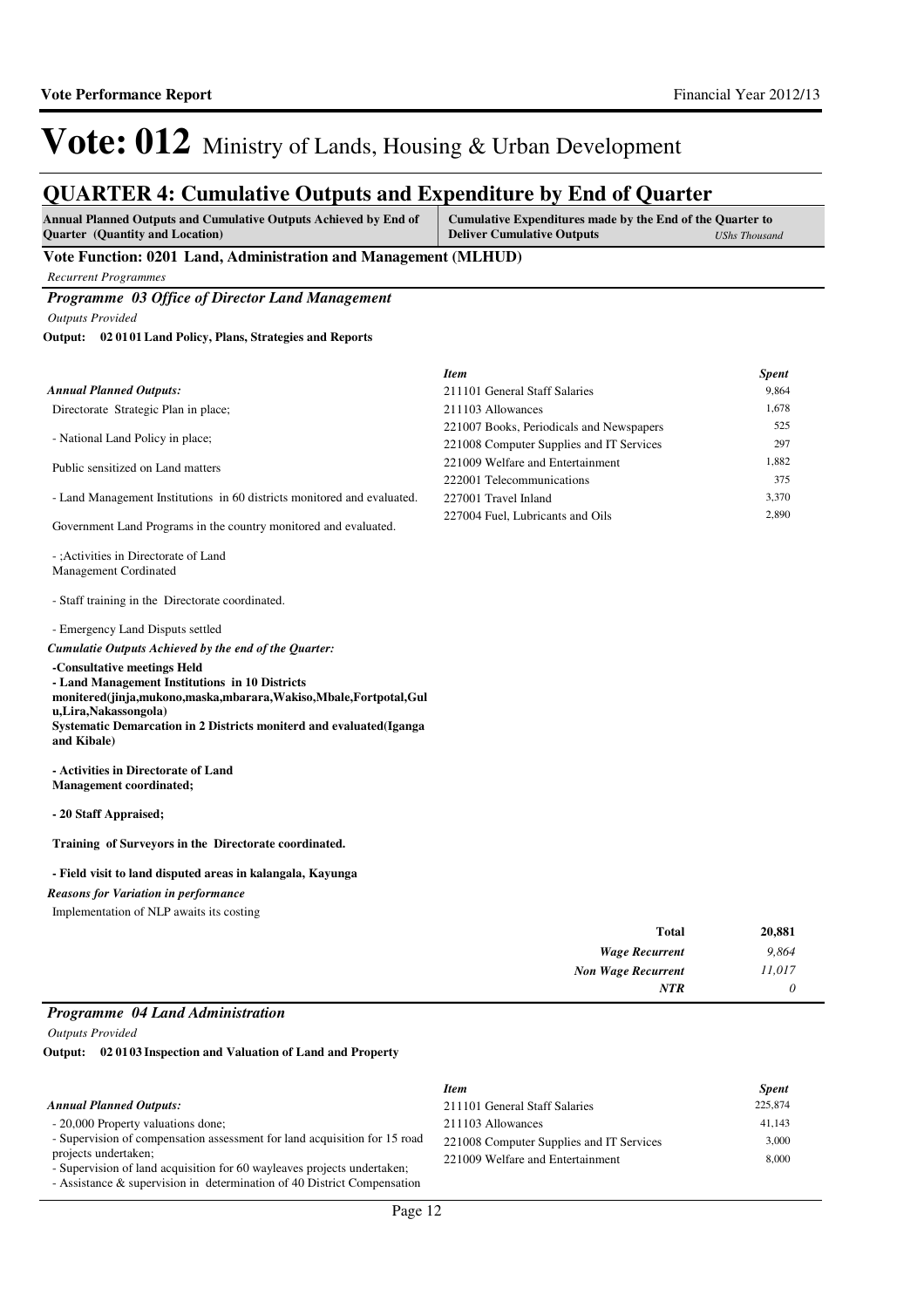### **QUARTER 4: Cumulative Outputs and Expenditure by End of Quarter**

| Vote Function: 0201 Land, Administration and Management (MLHUD)<br>221011 Printing, Stationery, Photocopying and |         |
|------------------------------------------------------------------------------------------------------------------|---------|
|                                                                                                                  |         |
|                                                                                                                  |         |
|                                                                                                                  |         |
|                                                                                                                  | 31,391  |
| 221012 Small Office Equipment                                                                                    | 746     |
| 222001 Telecommunications                                                                                        | 2,262   |
| 227001 Travel Inland                                                                                             | 20,499  |
| 227004 Fuel, Lubricants and Oils                                                                                 | 16,000  |
| 228002 Maintenance - Vehicles                                                                                    | 12,797  |
|                                                                                                                  |         |
|                                                                                                                  |         |
|                                                                                                                  | Binding |

| <b>Total</b>              | 361,712 |
|---------------------------|---------|
| <b>Wage Recurrent</b>     | 225,874 |
| <b>Non Wage Recurrent</b> | 135,838 |
| <b>NTR</b>                |         |

#### *Programme 05 Surveys and Mapping*

*Outputs Provided*

 $\overline{a}$ 

**02 0104 Surveys and Mapping Output:**

|                                                                                                                               | <b>Item</b>                                   | <b>Spent</b> |
|-------------------------------------------------------------------------------------------------------------------------------|-----------------------------------------------|--------------|
| <b>Annual Planned Outputs:</b>                                                                                                | 211101 General Staff Salaries                 | 219,197      |
| - 3 Technical meetings to establish the Internation boundaries held;                                                          | 211103 Allowances                             | 54,666       |
|                                                                                                                               | 221001 Advertising and Public Relations       | 16,000       |
| - 2,000 sets of Deed plans produced and 200 sets of technical data and<br>Instruction to Survey supplied to private surveyors | 221002 Workshops and Seminars                 | 20,905       |
|                                                                                                                               | 221007 Books, Periodicals and Newspapers      | 3,450        |
| - 40 Geodetic control points established                                                                                      | 221008 Computer Supplies and IT Services      | 4,500        |
|                                                                                                                               | 221009 Welfare and Entertainment              | 3,960        |
| - Survey and Mapping activities supervised in 6 districts                                                                     | 221011 Printing, Stationery, Photocopying and | 46,326       |
|                                                                                                                               | <b>Binding</b>                                |              |
| - Surveyors forum coordinated                                                                                                 | 221017 Subscriptions                          | 5,000        |
| - Survey regulation and Manual produced                                                                                       | 222001 Telecommunications                     | 3,750        |
|                                                                                                                               | 227001 Travel Inland                          | 196,127      |
| - EALSC examination coordinated                                                                                               | 227002 Travel Abroad                          | 64,000       |
|                                                                                                                               | 227004 Fuel, Lubricants and Oils              | 72,000       |
| - 6 Topographic maps reprinted                                                                                                | 228001 Maintenance - Civil                    | 11,659       |
| - Microfilm positives produced for land dispute resolution                                                                    | 228002 Maintenance - Vehicles                 | 31,196       |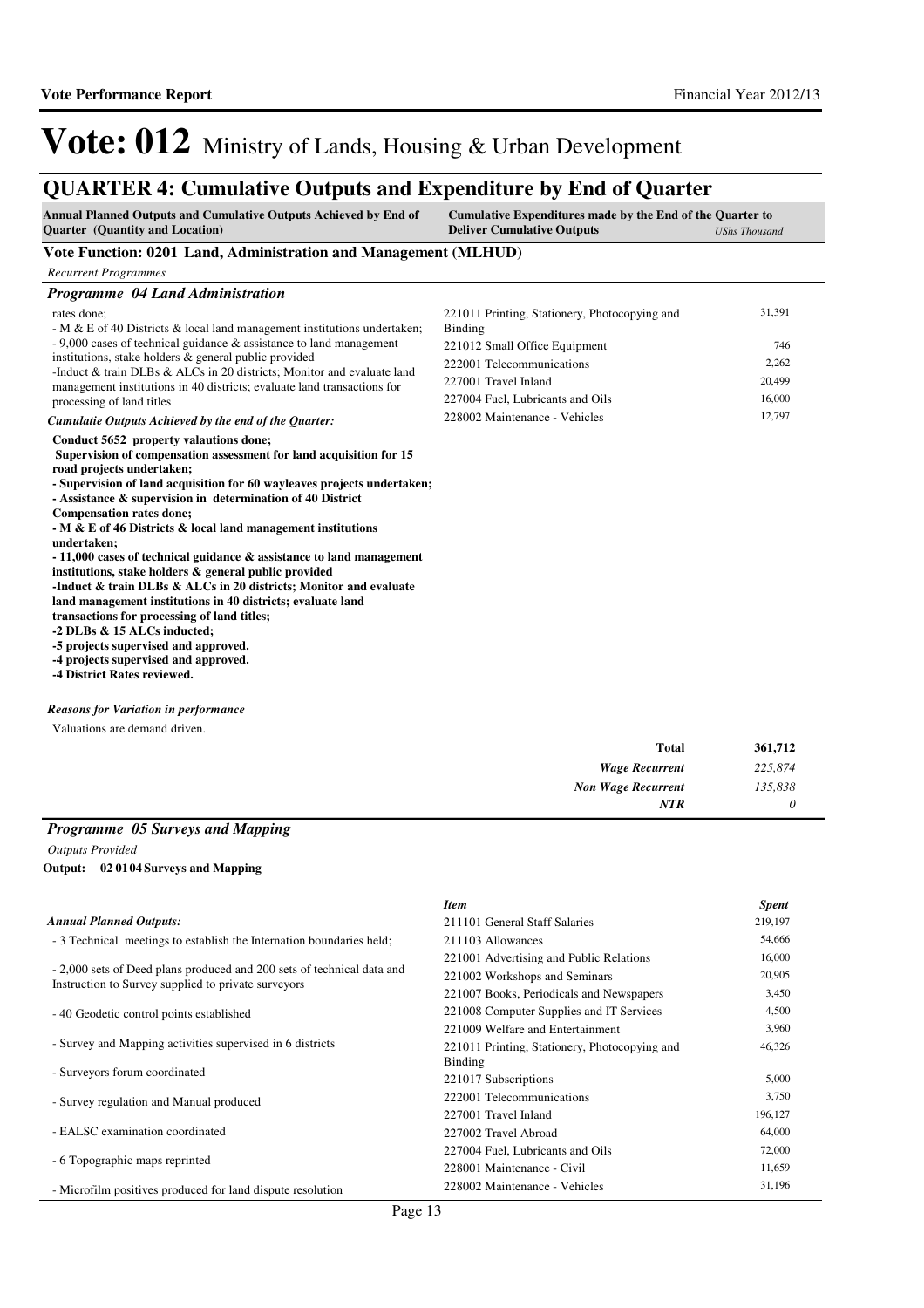### **QUARTER 4: Cumulative Outputs and Expenditure by End of Quarter**

| <b>Annual Planned Outputs and Cumulative Outputs Achieved by End of</b><br><b>Quarter</b> (Quantity and Location)                    | Cumulative Expenditures made by the End of the Quarter to<br><b>Deliver Cumulative Outputs</b> | <b>UShs Thousand</b> |
|--------------------------------------------------------------------------------------------------------------------------------------|------------------------------------------------------------------------------------------------|----------------------|
| Vote Function: 0201 Land, Administration and Management (MLHUD)                                                                      |                                                                                                |                      |
| <b>Recurrent Programmes</b>                                                                                                          |                                                                                                |                      |
| Programme 05 Surveys and Mapping                                                                                                     |                                                                                                |                      |
| Cumulatie Outputs Achieved by the end of the Ouarter:                                                                                | 228003 Maintenance Machinery, Equipment and<br>Furniture                                       | 29,660               |
| -3 Technical meetings to establish the Internation boundaries of<br><b>UG/RW, UG/DRC</b>                                             |                                                                                                |                      |
| - 2850 sets of Deed plans produced and 200 sets of technical data and<br><b>Instruction to Survey supplied to private surveyors;</b> |                                                                                                |                      |
| - 42 Geodetic control points established;                                                                                            |                                                                                                |                      |
| - Survey and Mapping activities supervised in 8 districts;                                                                           |                                                                                                |                      |
| - Surveyors forum coordinated;                                                                                                       |                                                                                                |                      |
| - Survey regulation and Manual produced;                                                                                             |                                                                                                |                      |
| - EALSC examination coordinated                                                                                                      |                                                                                                |                      |
| - 10Topographic maps reprinted;                                                                                                      |                                                                                                |                      |
| - 95 Microfilm positives produced for land dispute resolution;                                                                       |                                                                                                |                      |
| <b>Reasons for Variation in performance</b>                                                                                          |                                                                                                |                      |
| There were no funds to carry out planned activities                                                                                  |                                                                                                |                      |
|                                                                                                                                      | Total                                                                                          | 782,397              |

| <b>Total</b>              | 782,397 |
|---------------------------|---------|
| <b>Wage Recurrent</b>     | 219,197 |
| <b>Non Wage Recurrent</b> | 563,200 |
| <b>NTR</b>                |         |

#### *Programme 06 Land Registration*

*Outputs Provided* **02 0102 Land Registration Output:**

|                                                      | <b>Item</b>                                              | <b>Spent</b> |
|------------------------------------------------------|----------------------------------------------------------|--------------|
| <b>Annual Planned Outputs:</b>                       | 211101 General Staff Salaries                            | 127,780      |
| 800 Certificate of lease title issued:               | 211103 Allowances                                        | 56.664       |
|                                                      | 221003 Staff Training                                    | 2.792        |
| 6000 Certificate of freehold issued:                 | 221009 Welfare and Entertainment                         | 2,150        |
| 4000 Certificate of Mailto title issued:             | 221011 Printing, Stationery, Photocopying and<br>Binding | 56.229       |
| 32,000 mailo land transactions registered;           | 222002 Postage and Courier                               | 2,500        |
|                                                      | 227001 Travel Inland                                     | 35,983       |
|                                                      | 227004 Fuel. Lubricants and Oils                         | 7.000        |
| 13,000 leasehold land transactions registered;       | 228002 Maintenance - Vehicles                            | 3.250        |
| 80 leasehold and freehold court cases to be handled; |                                                          |              |

160 mailo court cases to be handled;

1200 lease documents handled;

district land offices monitored and evaluated;

### *Cumulatie Outputs Achieved by the end of the Quarter:*

**-1,909 Certificate of lease title issued;** 

**-3,405 Certificate of freehold issued;**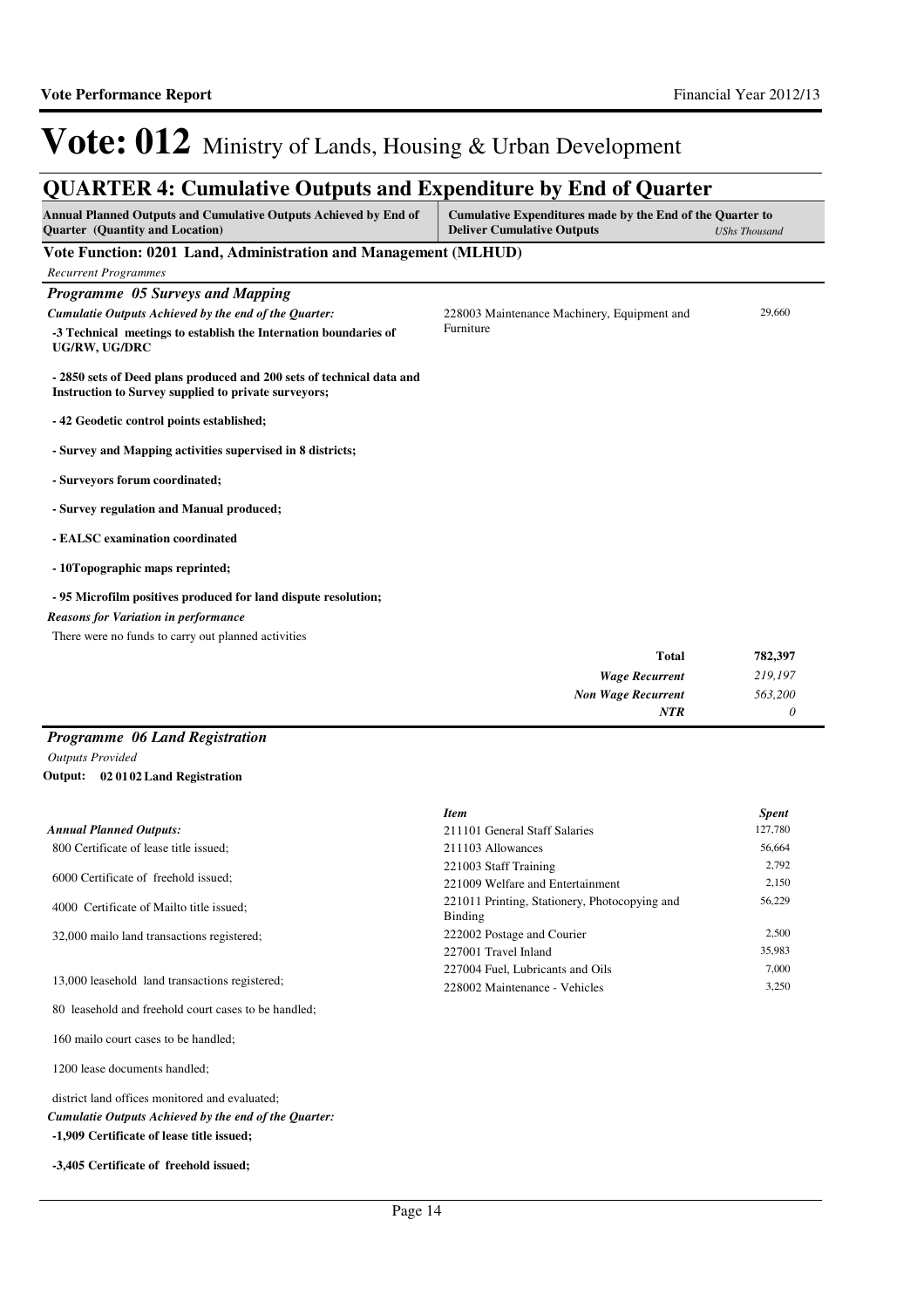### **QUARTER 4: Cumulative Outputs and Expenditure by End of Quarter**

| <b>QUARTER 4: Cumulative Outputs and Expenditure by End of Quarter</b>                                     |                                                                                                |                      |
|------------------------------------------------------------------------------------------------------------|------------------------------------------------------------------------------------------------|----------------------|
| Annual Planned Outputs and Cumulative Outputs Achieved by End of<br><b>Quarter</b> (Quantity and Location) | Cumulative Expenditures made by the End of the Quarter to<br><b>Deliver Cumulative Outputs</b> | <b>UShs Thousand</b> |
| Vote Function: 0201 Land, Administration and Management (MLHUD)                                            |                                                                                                |                      |
| <b>Recurrent Programmes</b>                                                                                |                                                                                                |                      |
| <b>Programme</b> 06 Land Registration                                                                      |                                                                                                |                      |
| -18,950 Certificate of Mailto title issued;                                                                |                                                                                                |                      |
| 42,092 mailo land transactions registered;                                                                 |                                                                                                |                      |
| 28,054 Leasehold land transactions registered;                                                             |                                                                                                |                      |
| -1200 lease documents handled;                                                                             |                                                                                                |                      |
| -155 leasehold and freehold court cases to be handled; 60 cases<br>handled                                 |                                                                                                |                      |
| 200 mailo court cases to be handled;                                                                       |                                                                                                |                      |
| -18 District land offices Monitored;                                                                       |                                                                                                |                      |
| -4 Registrars of Buikwe, Gomba, Kibale, Kamuli were trained and<br>inducted;                               |                                                                                                |                      |
| 1080 titles (under LIS Kampala-109, Mukono-222, Jinja-11, KCCA-58,<br>wakiso-670, Mbarara-10) processed;   |                                                                                                |                      |
| <b>Reasons for Variation in performance</b>                                                                |                                                                                                |                      |
| The introduction of Land information has increased the transaction<br>processes on land;                   |                                                                                                |                      |
|                                                                                                            | <b>Total</b>                                                                                   | 294,347              |

| <b>Total</b>              | 294,347 |
|---------------------------|---------|
| <b>Wage Recurrent</b>     | 127,780 |
| <b>Non Wage Recurrent</b> | 166,568 |
| <b>NTR</b>                |         |
|                           |         |

#### *Programme 07 Land Sector Reform Coordination Unit Outputs Provided*

**02 0101 Land Policy, Plans, Strategies and Reports Output:**

|                                                                                                                                                                     | <b>Item</b>                                              | <b>Spent</b> |
|---------------------------------------------------------------------------------------------------------------------------------------------------------------------|----------------------------------------------------------|--------------|
| <b>Annual Planned Outputs:</b>                                                                                                                                      | 211101 General Staff Salaries                            | 23,041       |
| 1. Land policy, plans and strategies coordinated;                                                                                                                   | 211103 Allowances                                        | 53,074       |
|                                                                                                                                                                     | 221002 Workshops and Seminars                            | 222,160      |
| 2. Sensitization on land related issues carried out in 20 districts;                                                                                                | 221007 Books, Periodicals and Newspapers                 | 30,000       |
| 3. Land Amendment Act 2010 implemented and disseminated in 20                                                                                                       | 221008 Computer Supplies and IT Services                 | 3,741        |
| districts:                                                                                                                                                          | 221009 Welfare and Entertainment                         | 9,415        |
| - Land related laws and regulations processess cordinated;                                                                                                          | 221011 Printing, Stationery, Photocopying and<br>Binding | 70,167       |
| -Certificate of occupancy issued in 20 districts;                                                                                                                   | 221012 Small Office Equipment                            | 496          |
|                                                                                                                                                                     | 222001 Telecommunications                                | 30,000       |
| Cumulatie Outputs Achieved by the end of the Ouarter:                                                                                                               | 222002 Postage and Courier                               | 3,000        |
| -Secured 75 Register books for CCOs and 8,327 CCOs;                                                                                                                 | 227001 Travel Inland                                     | 80,000       |
| <b>Register books for CCOs issued to 6 districts;</b>                                                                                                               | 227004 Fuel, Lubricants and Oils                         | 52,854       |
| -4 land sector stakeholders meetings held;<br>-2,500 LAA sensitization materials printed and distributed in 10<br><b>Districts with Landlord Tenant Phenomenon;</b> | 228002 Maintenance - Vehicles                            | 13,000       |

**-** 1 technical Proposal on the Land Sector prepared- for LSSPII;

**-- Land related laws and regulations processess cordinated;-Land regulations**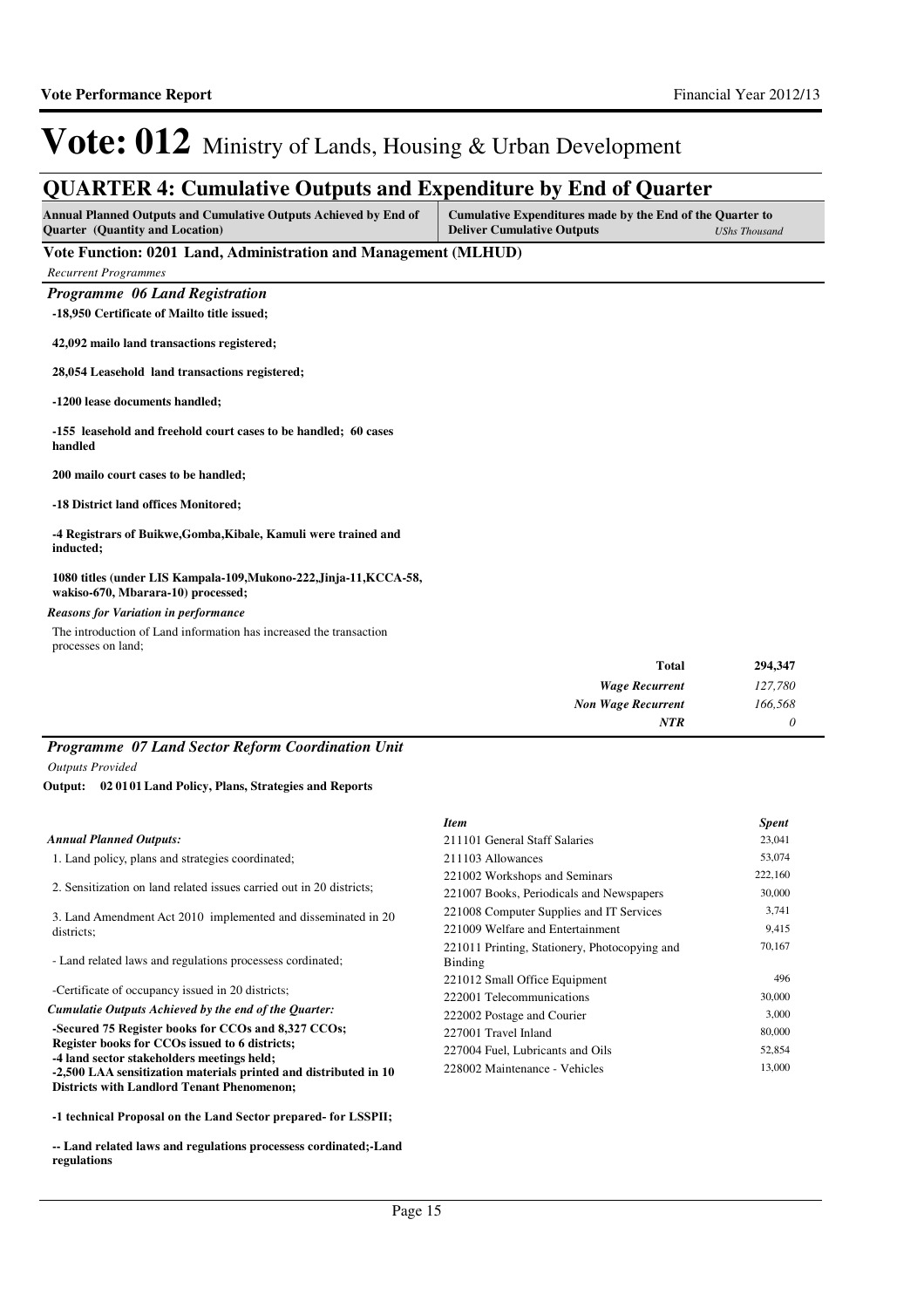## **QUARTER 4: Cumulative Outputs and Expenditure by End of Quarter**

| <b>Annual Planned Outputs and Cumulative Outputs Achieved by End of</b><br><b>Ouarter</b> (Quantity and Location) | Cumulative Expenditures made by the End of the Quarter to<br><b>Deliver Cumulative Outputs</b> | UShs Thousand |
|-------------------------------------------------------------------------------------------------------------------|------------------------------------------------------------------------------------------------|---------------|
| Vote Function: 0201 Land, Administration and Management (MLHUD)                                                   |                                                                                                |               |

*Recurrent Programmes*

**-**

*Programme 07 Land Sector Reform Coordination Unit*

*Reasons for Variation in performance*

Sensitisation workshops didn't take place due to no funding in fourth quarter;

| <b>Total</b>              | 590,947 |
|---------------------------|---------|
| <b>Wage Recurrent</b>     | 23,041  |
| <b>Non Wage Recurrent</b> | 567,906 |
| <b>NTR</b>                | 0       |
| Development Projects      |         |

### *Project 0121 Digital Mapping*

*Outputs Provided*

**02 0104 Surveys and Mapping Output:**

|                                                                                                 | <b>Item</b>                                    | <b>Spent</b> |
|-------------------------------------------------------------------------------------------------|------------------------------------------------|--------------|
| <b>Annual Planned Outputs:</b>                                                                  | 211102 Contract Staff Salaries (Incl. Casuals, | 995          |
| maps printed in first quater;                                                                   | Temporary)                                     |              |
| Maps disseminated;                                                                              | 212101 Social Security Contributions (NSSF)    | 100          |
| Cumulatie Outputs Achieved by the end of the Quarter:                                           | 221009 Welfare and Entertainment               | 200          |
| 1. Created and printed 47 Thematic maps for three districts of                                  | 221011 Printing, Stationery, Photocopying and  | 7,149        |
| Mukono, Kayunga and Sembabule.                                                                  | Binding                                        |              |
| 2. Disseminated thematic maps to 3 districts of Mukono, Kayunga, and                            | 227001 Travel Inland                           | 11,000       |
| Sembabule and sensitized district staff.                                                        | 227004 Fuel, Lubricants and Oils               | 9,036        |
| 3. Database development for Mukono, Kayunga, and Sembabule<br>districts was done.               | 228002 Maintenance - Vehicles                  | 3,867        |
| 4. Creation of Centralized database is on going                                                 |                                                |              |
| 5. Purchased printing material and stationery.<br>6. Serviced and repaired one Project vehicle. |                                                |              |
| <b>Reasons for Variation in performance</b>                                                     |                                                |              |

There is reported no funds to carry out planned activities

| Total                     | 32,347 |
|---------------------------|--------|
| <b>GoU</b> Development    | 32,347 |
| <b>External Financing</b> | υ      |
| NTR                       |        |

### *Project 0139 Land Tenure Reform Project*

*Capital Purchases*

**02 0171 Acquisition of Land by Government Output:**

*Annual Planned Outputs:*

**Nill** *Cumulatie Outputs Achieved by the end of the Quarter:* Not applicable *Reasons for Variation in performance*

| Total                     | 0 |
|---------------------------|---|
| <b>GoU</b> Development    | 0 |
| <b>External Financing</b> | 0 |
| NTR                       | O |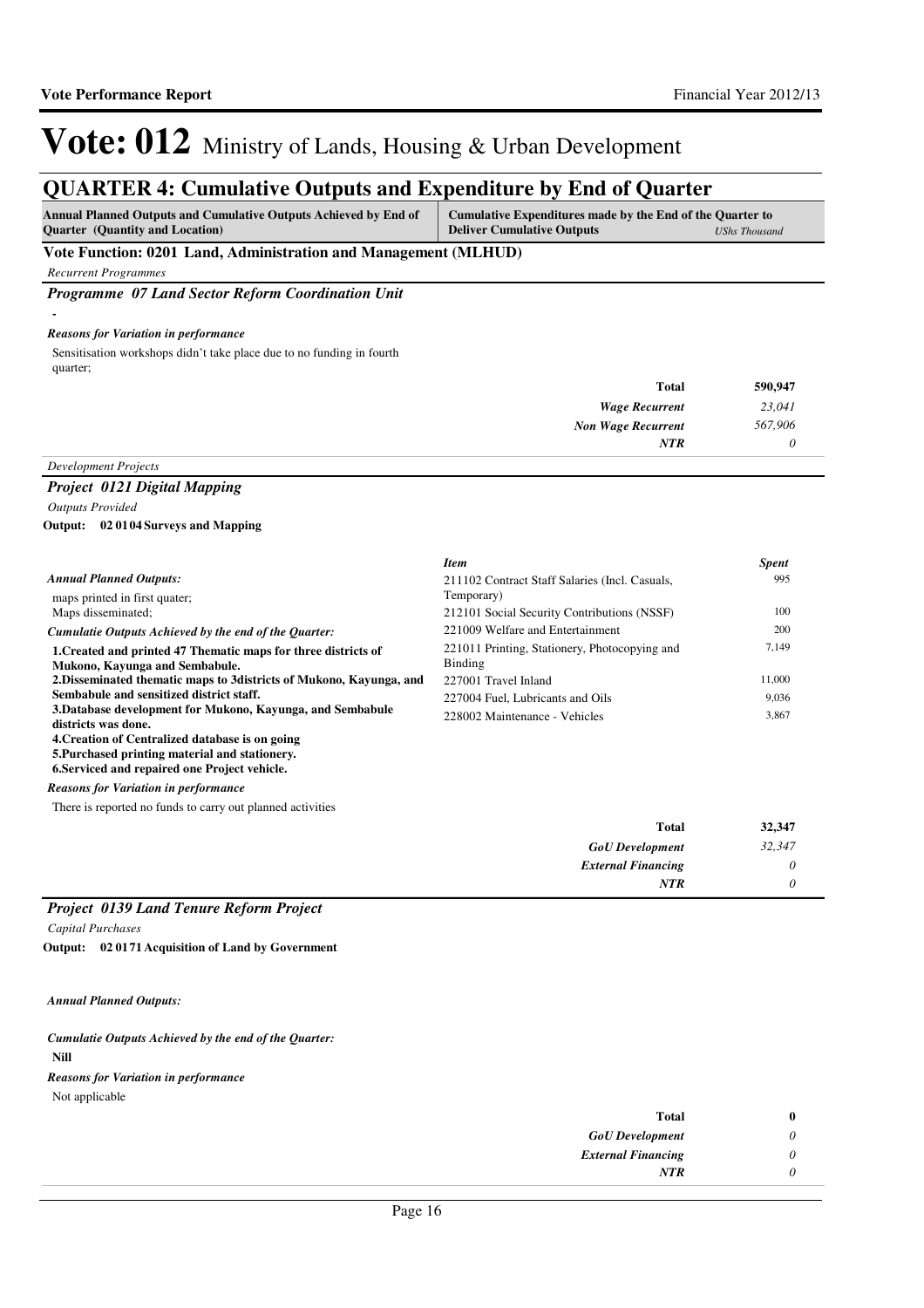### **QUARTER 4: Cumulative Outputs and Expenditure by End of Quarter**

| <b>Annual Planned Outputs and Cumulative Outputs Achieved by End of</b><br><b>Quarter</b> (Quantity and Location) | Cumulative Expenditures made by the End of the Quarter to<br><b>Deliver Cumulative Outputs</b> | <b>UShs Thousand</b> |
|-------------------------------------------------------------------------------------------------------------------|------------------------------------------------------------------------------------------------|----------------------|
| Vote Function: 0201 Land, Administration and Management (MLHUD)                                                   |                                                                                                |                      |
| <b>Development Projects</b>                                                                                       |                                                                                                |                      |
| <b>Project 0139 Land Tenure Reform Project</b>                                                                    |                                                                                                |                      |
| 02 0176 Purchase of Office and ICT Equipment, including Software<br>Output:                                       |                                                                                                |                      |
|                                                                                                                   | <b>Item</b>                                                                                    | <b>Spent</b>         |
| <b>Annual Planned Outputs:</b>                                                                                    | 231005 Machinery and Equipment                                                                 | 32,860               |
| - computers purchaseed;                                                                                           |                                                                                                |                      |
| Cumulatie Outputs Achieved by the end of the Quarter:                                                             |                                                                                                |                      |
| <b>Nill</b>                                                                                                       |                                                                                                |                      |
| <b>Reasons for Variation in performance</b>                                                                       |                                                                                                |                      |
| <b>Nill</b>                                                                                                       |                                                                                                |                      |
|                                                                                                                   | <b>Total</b>                                                                                   | 32,860               |
|                                                                                                                   | <b>GoU</b> Development                                                                         | 32,860               |
|                                                                                                                   | <b>External Financing</b>                                                                      | 0                    |
|                                                                                                                   | <b>NTR</b>                                                                                     | 0                    |

|                                                                                          | <b>Item</b>                                    | <b>Spent</b> |
|------------------------------------------------------------------------------------------|------------------------------------------------|--------------|
| <b>Annual Planned Outputs:</b>                                                           | 211102 Contract Staff Salaries (Incl. Casuals, | 137,093      |
| -30 Districts received NLP&NLP materials;                                                | Temporary)                                     |              |
|                                                                                          | 211103 Allowances                              | 80,000       |
| -1 Talk Shows and Newspaper articles on NLP;                                             | 212101 Social Security Contributions (NSSF)    | 12,540       |
|                                                                                          | 221002 Workshops and Seminars                  | 332,008      |
| -2 land related laws reviewed, revised & harmonised;                                     | 221011 Printing, Stationery, Photocopying and  | 47,000       |
| -4 Land Law regulations and guidelines formulated & implemented;                         | Binding                                        |              |
|                                                                                          | 224002 General Supply of Goods and Services    | 15,825       |
| -100% of completion of new sector wide land sector strategic plan;                       | 227001 Travel Inland                           | 79.920       |
|                                                                                          | 227004 Fuel. Lubricants and Oils               | 110,450      |
| -20 Districts received National Land Use Policy & National Land Use<br>Policy materials; | 228002 Maintenance - Vehicles                  | 11,311       |

*Cumulatie Outputs Achieved by the end of the Quarter:*

**National land Use Policy & National land use Policy materials distributed to Kiruhura, Ntungamo, Rubirizi, Bushenyi, Buhweju and Mitooma;**

#### **Final draft of the LSSP II in place;**

**-Land regulations 2004 reviewed;**

#### **--Mortgage Act and regulations disseminated in Lira, Dokolo and Alebtong Districts.**

*Reasons for Variation in performance*

There were no funds for the dissemination of the National Land policy

| 826,147 | <b>Total</b>              |
|---------|---------------------------|
| 826,147 | <b>GoU</b> Development    |
|         | <b>External Financing</b> |
|         | <b>NTR</b>                |
|         |                           |

#### **Output: 02 0104 Surveys and Mapping**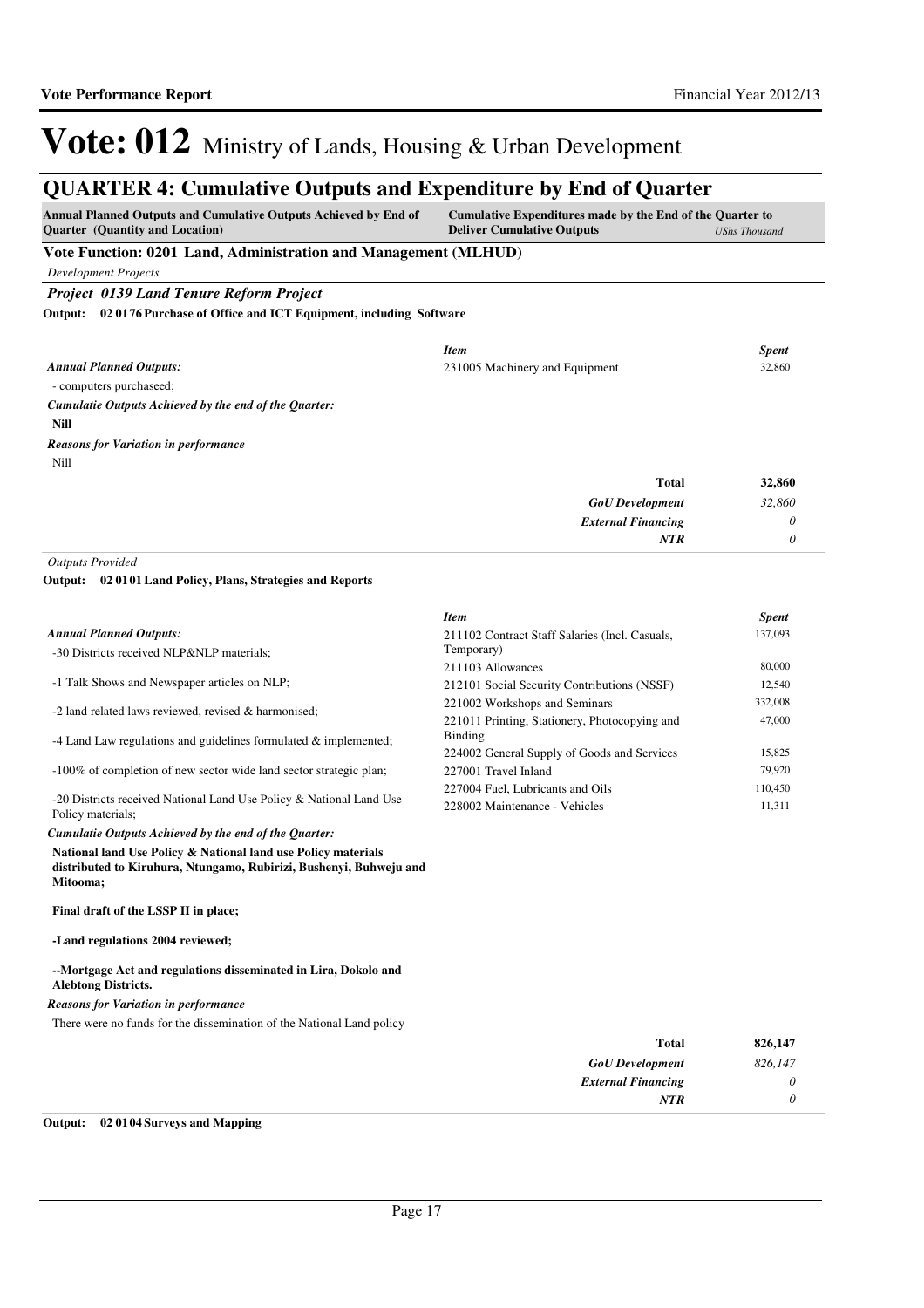# **QUARTER 4: Cumulative Outputs and Expenditure by End of Quarter**

| Annual Planned Outputs and Cumulative Outputs Achieved by End of<br>Cumulative Expenditures made by the End of the Quarter to<br>Quarter (Quantity and Location)<br><b>Deliver Cumulative Outputs</b> |                                                                              | <b>UShs Thousand</b> |
|-------------------------------------------------------------------------------------------------------------------------------------------------------------------------------------------------------|------------------------------------------------------------------------------|----------------------|
| Vote Function: 0201 Land, Administration and Management (MLHUD)                                                                                                                                       |                                                                              |                      |
| <b>Development Projects</b>                                                                                                                                                                           |                                                                              |                      |
| <b>Project 0139 Land Tenure Reform Project</b>                                                                                                                                                        |                                                                              |                      |
|                                                                                                                                                                                                       | <b>Item</b>                                                                  | <b>Spent</b>         |
| <b>Annual Planned Outputs:</b>                                                                                                                                                                        | 211103 Allowances                                                            | 36,000               |
| - Report on Comprehensive Assessment of the pilot Systematic                                                                                                                                          | 222001 Telecommunications                                                    | 10,000               |
| Demarcation programme                                                                                                                                                                                 | 222003 Information and Communications<br>Technology                          | 75,772               |
| - Strategy for rolling out the SD program                                                                                                                                                             | 225001 Consultancy Services- Short-term                                      | 59,997               |
| - 80 cadastral sheets verified and adopted for LIS                                                                                                                                                    | 227001 Travel Inland                                                         | 40,000               |
| Cumulatie Outputs Achieved by the end of the Quarter:                                                                                                                                                 | 227004 Fuel, Lubricants and Oils                                             | 4,000                |
| - 140 parcels with overlaps resolved                                                                                                                                                                  |                                                                              |                      |
| - 360 cadastral sheets verified and adopted for LIS;                                                                                                                                                  |                                                                              |                      |
| <b>Reasons for Variation in performance</b>                                                                                                                                                           |                                                                              |                      |
| To expedite the roll out of the Land information system                                                                                                                                               |                                                                              |                      |
|                                                                                                                                                                                                       | <b>Total</b>                                                                 | 225,769              |
|                                                                                                                                                                                                       | <b>GoU</b> Development                                                       | 225,769              |
|                                                                                                                                                                                                       | <b>External Financing</b>                                                    | 0                    |
|                                                                                                                                                                                                       | <b>NTR</b>                                                                   | 0                    |
| Output:<br>02 01 05 Capacity Building in Land Administration and Management                                                                                                                           |                                                                              |                      |
|                                                                                                                                                                                                       | <b>Item</b>                                                                  | <b>Spent</b>         |
| <b>Annual Planned Outputs:</b>                                                                                                                                                                        | 211102 Contract Staff Salaries (Incl. Casuals,                               | 70,825               |
| - 10 District Land Boards (DLBs) trained;                                                                                                                                                             | Temporary)                                                                   | 17,300               |
| Cumulatie Outputs Achieved by the end of the Quarter:                                                                                                                                                 | 212101 Social Security Contributions (NSSF)<br>221002 Workshops and Seminars | 285,210              |
| DLBs of Zombo, Gomba and Kalungu. Trained                                                                                                                                                             | 227004 Fuel, Lubricants and Oils                                             | 10,454               |
| <b>Reasons for Variation in performance</b>                                                                                                                                                           |                                                                              |                      |
| Non availability of funds;                                                                                                                                                                            |                                                                              |                      |
|                                                                                                                                                                                                       | <b>Total</b>                                                                 | 383,789              |
|                                                                                                                                                                                                       | <b>GoU</b> Development                                                       | 383,789              |
|                                                                                                                                                                                                       | <b>External Financing</b>                                                    | 0                    |
|                                                                                                                                                                                                       | <b>NTR</b>                                                                   | 0                    |
| 02 01 06 Land Information Management<br>Output:                                                                                                                                                       |                                                                              |                      |
|                                                                                                                                                                                                       | Item                                                                         | <b>Spent</b>         |
| <b>Annual Planned Outputs:</b>                                                                                                                                                                        | 211102 Contract Staff Salaries (Incl. Casuals,                               | 307,615              |
| - 90% of implementation of NLIS                                                                                                                                                                       | Temporary)                                                                   | 40,000               |
| - 20 staff recruited for LIS implementation                                                                                                                                                           | 211103 Allowances<br>212101 Social Security Contributions (NSSF)             | 34,391               |
|                                                                                                                                                                                                       | 221002 Workshops and Seminars                                                | 10,716               |
| - 3 technical procedures developed                                                                                                                                                                    | 221009 Welfare and Entertainment                                             | 19,850               |
| - Quality control and assurance completed for LIS input for titles and maps                                                                                                                           | 221011 Printing, Stationery, Photocopying and<br>Binding                     | 53,214               |
| - Reviewed IEC Strategy for awareness on land issues                                                                                                                                                  | 222001 Telecommunications                                                    | 130,600              |
|                                                                                                                                                                                                       | 222003 Information and Communications                                        | 80,040               |
| Cumulatie Outputs Achieved by the end of the Quarter:                                                                                                                                                 | Technology                                                                   |                      |
| LIS fully functional at all the 9 LIS sites;                                                                                                                                                          | 223001 Property Expenses                                                     | 176,008              |
| 3 Technical procedures developed;<br><b>Quality control and Quality assurance done;</b>                                                                                                               | 223004 Guard and Security services                                           | 89,992               |
| -Quality Assurance carriednout in kampala HQTRs and Mukono                                                                                                                                            | 223005 Electricity                                                           | 72,682               |
|                                                                                                                                                                                                       | 223006 Water                                                                 | 15,670               |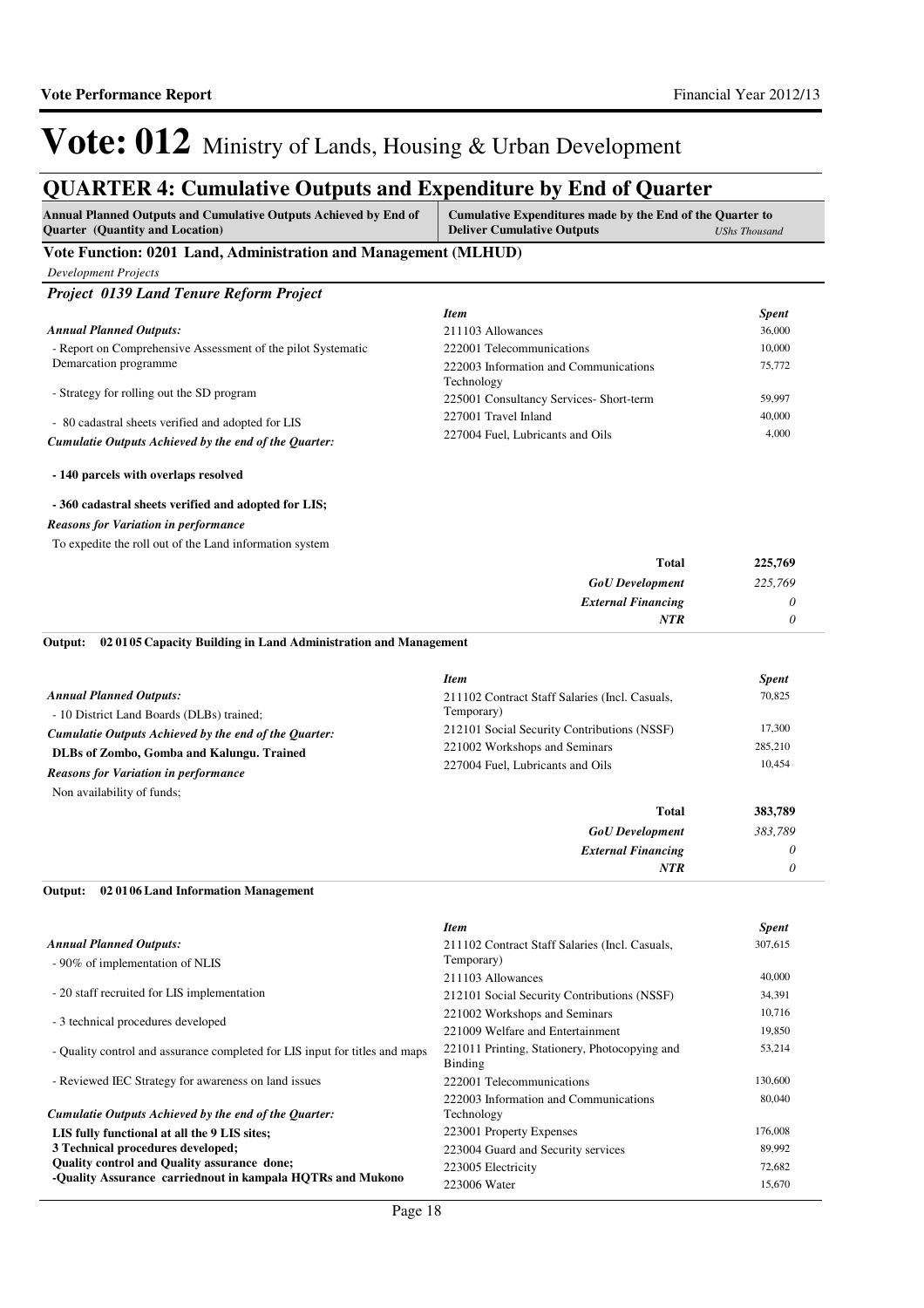### **QUARTER 4: Cumulative Outputs and Expenditure by End of Quarter**

| <b>Annual Planned Outputs and Cumulative Outputs Achieved by End of</b><br><b>Quarter</b> (Quantity and Location)  | Cumulative Expenditures made by the End of the Quarter to<br><b>Deliver Cumulative Outputs</b> | <b>UShs Thousand</b> |
|--------------------------------------------------------------------------------------------------------------------|------------------------------------------------------------------------------------------------|----------------------|
| Vote Function: 0201 Land, Administration and Management (MLHUD)                                                    |                                                                                                |                      |
| <b>Development Projects</b>                                                                                        |                                                                                                |                      |
| <b>Project 0139 Land Tenure Reform Project</b>                                                                     |                                                                                                |                      |
| production lines;                                                                                                  | 224002 General Supply of Goods and Services                                                    | 16,655               |
| - IEC Strategy for awareness on land issues reviewed                                                               | 225001 Consultancy Services- Short-term                                                        | 380,831              |
| <b>Reasons for Variation in performance</b>                                                                        | 227001 Travel Inland                                                                           | 351,915              |
| Hit the target;                                                                                                    | 227004 Fuel, Lubricants and Oils                                                               | 325,269              |
|                                                                                                                    | 228001 Maintenance - Civil                                                                     | 76,980               |
|                                                                                                                    | 228002 Maintenance - Vehicles                                                                  | 131,480              |
|                                                                                                                    | 228003 Maintenance Machinery, Equipment and<br>Furniture                                       | 143,710              |
|                                                                                                                    | Total                                                                                          | 2,457,618            |
|                                                                                                                    | <b>GoU</b> Development                                                                         | 2,457,618            |
|                                                                                                                    | <b>External Financing</b>                                                                      | 0                    |
|                                                                                                                    | <b>NTR</b>                                                                                     | 0                    |
| Vote Function: 0202 Physical Planning and Urban Development<br><b>Recurrent Programmes</b>                         |                                                                                                |                      |
| Programme 11 Office of Director Physical Planning & Urban Devt                                                     |                                                                                                |                      |
| <b>Outputs Provided</b>                                                                                            |                                                                                                |                      |
| Output: 02 02 01 Physical Planning Policies, Strategies, Guidelines and Standards                                  |                                                                                                |                      |
|                                                                                                                    |                                                                                                |                      |
|                                                                                                                    |                                                                                                |                      |
|                                                                                                                    | <b>Item</b>                                                                                    | <b>Spent</b>         |
|                                                                                                                    | 211101 General Staff Salaries                                                                  | 28,207               |
| -Directorate plans and budgets coordinated and prepared - Kampala                                                  | 211103 Allowances                                                                              | 3,870                |
|                                                                                                                    | 221009 Welfare and Entertainment                                                               | 1,160                |
| -Physical Planning and urban development activities in the Country                                                 | 227001 Travel Inland                                                                           | 1,960                |
| monitored, supervised and supported                                                                                | 227002 Travel Abroad                                                                           | 2,800                |
|                                                                                                                    | 227004 Fuel, Lubricants and Oils                                                               | 2,300                |
| Cumulatie Outputs Achieved by the end of the Quarter:<br>two directorate meeting conducted;                        |                                                                                                |                      |
| <b>Annual Planned Outputs:</b><br>-International Obligation of Naples, Italy for World Urban Forum<br>attended to; |                                                                                                |                      |
| -M&E trip to mbarara to monitor physical planning activities carried<br>out;                                       |                                                                                                |                      |
| --Directorate plans and budgets prepared - Kampala;                                                                |                                                                                                |                      |
|                                                                                                                    |                                                                                                |                      |
| -One directorate meeting conducted-Kampala;                                                                        |                                                                                                |                      |
| <b>Reasons for Variation in performance</b>                                                                        |                                                                                                |                      |
| Hit the target                                                                                                     |                                                                                                |                      |
|                                                                                                                    | <b>Total</b>                                                                                   | 40,297               |
|                                                                                                                    | <b>Wage Recurrent</b>                                                                          | 28,207               |
|                                                                                                                    | <b>Non Wage Recurrent</b>                                                                      | 12,090               |

*Outputs Provided*

**Output: 02 0201 Physical Planning Policies, Strategies,Guidelines and Standards**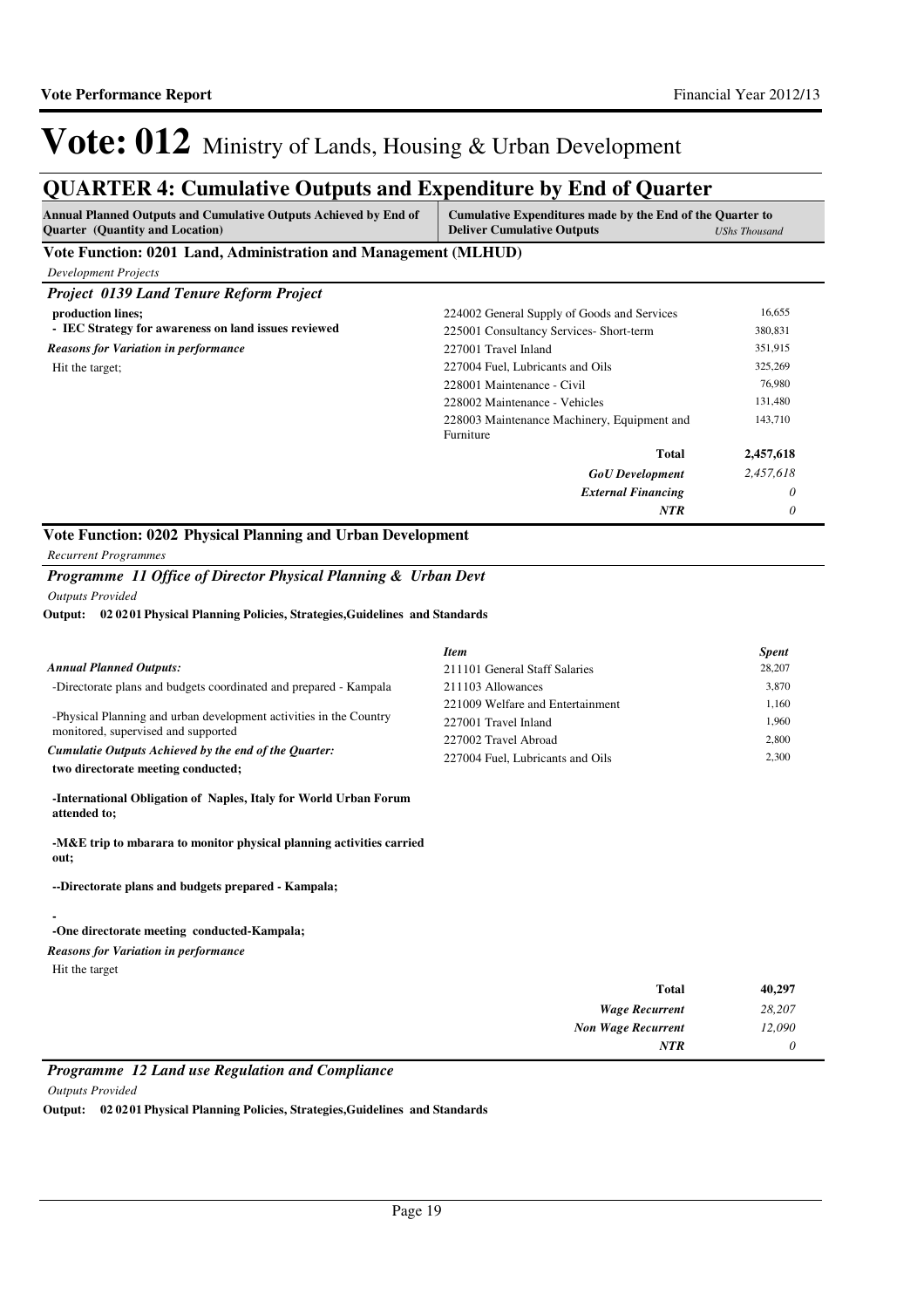### **QUARTER 4: Cumulative Outputs and Expenditure by End of Quarter**

| Annual Planned Outputs and Cumulative Outputs Achieved by End of<br><b>Quarter</b> (Quantity and Location)                                               | Cumulative Expenditures made by the End of the Quarter to<br><b>Deliver Cumulative Outputs</b> | <b>UShs Thousand</b> |
|----------------------------------------------------------------------------------------------------------------------------------------------------------|------------------------------------------------------------------------------------------------|----------------------|
| Vote Function: 0202 Physical Planning and Urban Development                                                                                              |                                                                                                |                      |
| <b>Recurrent Programmes</b>                                                                                                                              |                                                                                                |                      |
| Programme 12 Land use Regulation and Compliance                                                                                                          |                                                                                                |                      |
|                                                                                                                                                          | <b>Item</b>                                                                                    | <b>Spent</b>         |
| <b>Annual Planned Outputs:</b>                                                                                                                           | 211101 General Staff Salaries                                                                  | 199.903              |
| Physical Planning Standards and Guidelines Disseminated;                                                                                                 | 211103 Allowances                                                                              | 5,100                |
| Cumulatie Outputs Achieved by the end of the Quarter:                                                                                                    | 221002 Workshops and Seminars                                                                  | 8,000                |
| -600 copies of the National Physical Planning Standards printed and                                                                                      | 221009 Welfare and Entertainment                                                               | 4,000                |
| 1 dissemination workshop held;                                                                                                                           | 221011 Printing, Stationery, Photocopying and<br>Binding                                       | 9,100                |
| -Workshop to dissaminate Physical Plannning Standards held for 15                                                                                        | 222001 Telecommunications                                                                      | 2,150                |
| districts in Northern Uganda;                                                                                                                            | 224002 General Supply of Goods and Services                                                    | 3,347                |
| -500 copies of Land use regulation tools reprinted;                                                                                                      | 227001 Travel Inland                                                                           | 6,900                |
| PPS&P disseminated to 10 TCs and 5 Municipalities namely;                                                                                                | 227004 Fuel, Lubricants and Oils                                                               | 5,693                |
| Mukono, Entebbe, Jinja, Mbarara and Gulu Municipalities. Kiira,<br>Wakiso, Buvuma, Nakasongora, Mubende, Luwero, Nwoya, Amuru ,<br>Ovam and Kakiiri TC's | 228002 Maintenance - Vehicles                                                                  | 3,438                |
| <b>Reasons for Variation in performance</b>                                                                                                              |                                                                                                |                      |
| Work not done due to no release of funds;                                                                                                                |                                                                                                |                      |

| <b>Total</b>              | 247,630 |
|---------------------------|---------|
| <b>Wage Recurrent</b>     | 199,903 |
| <b>Non Wage Recurrent</b> | 47,727  |
| <b>NTR</b>                |         |

#### **02 0202 Field Inspection Output:**

|                                                                                                                                | <b>Item</b>                                              | <b>Spent</b> |
|--------------------------------------------------------------------------------------------------------------------------------|----------------------------------------------------------|--------------|
| <b>Annual Planned Outputs:</b>                                                                                                 | 211103 Allowances                                        | 9.921        |
| Monitoring and inspection of compliance carried out in 70 districts, 100                                                       | 221002 Workshops and Seminars                            | 9.200        |
| TCs $& 22$ municipalities;                                                                                                     | 221007 Books, Periodicals and Newspapers                 | 1,973        |
| Cumulatie Outputs Achieved by the end of the Ouarter:                                                                          | 221008 Computer Supplies and IT Services                 | 11,488       |
| Compliance inspection carried out in 7 Town Council and 5                                                                      | 221009 Welfare and Entertainment                         | 3,320        |
| Municipalities namely; Mukono, Entebbe, Jinja, Mbarara and Gulu<br>Municipalities. And Town councils of Kiira, Wakiso, Buvuma, | 221011 Printing, Stationery, Photocopying and<br>Binding | 15,780       |
| Nakasongora, Mubende, Luwero, Amuru, and Kakiiri;                                                                              | 222001 Telecommunications                                | 2,473        |
| -20 districts, 25 T/Councils & 8 municipalities inspected for                                                                  | 227001 Travel Inland                                     | 29,497       |
| compliance to the Land use regulatory framework;                                                                               | 227004 Fuel, Lubricants and Oils                         | 26,000       |
| <b>Reasons for Variation in performance</b>                                                                                    | 228002 Maintenance - Vehicles                            | 2.970        |
| No funds                                                                                                                       |                                                          |              |

| 112,621 | Total                     |
|---------|---------------------------|
|         | <b>Wage Recurrent</b>     |
| 112,621 | <b>Non Wage Recurrent</b> |
|         | <b>NTR</b>                |
|         |                           |

#### **02 0205 Support Supervision and Capacity Building Output:**

|                                                                               | Item                                     | <b>Spent</b> |
|-------------------------------------------------------------------------------|------------------------------------------|--------------|
| <b>Annual Planned Outputs:</b>                                                | 211103 Allowances                        | 3,771        |
| Staff and relevant local Government staff trained in various areas and skills | 221002 Workshops and Seminars            | 6.500        |
| relevant to Land use Regulation & ROM                                         | 221003 Staff Training                    | 8.538        |
| Cumulatie Outputs Achieved by the end of the Ouarter:                         | 221007 Books, Periodicals and Newspapers | 2.150        |
| -4 staff trained in aspects of land use regulation and compliance             | 221009 Welfare and Entertainment         | 5,000        |
| -Group training for 20 LG staff in aspects of land use regulation and         | 222001 Telecommunications                | 1.415        |
| compliance held in Gulu;                                                      | 225001 Consultancy Services- Short-term  | 11.070       |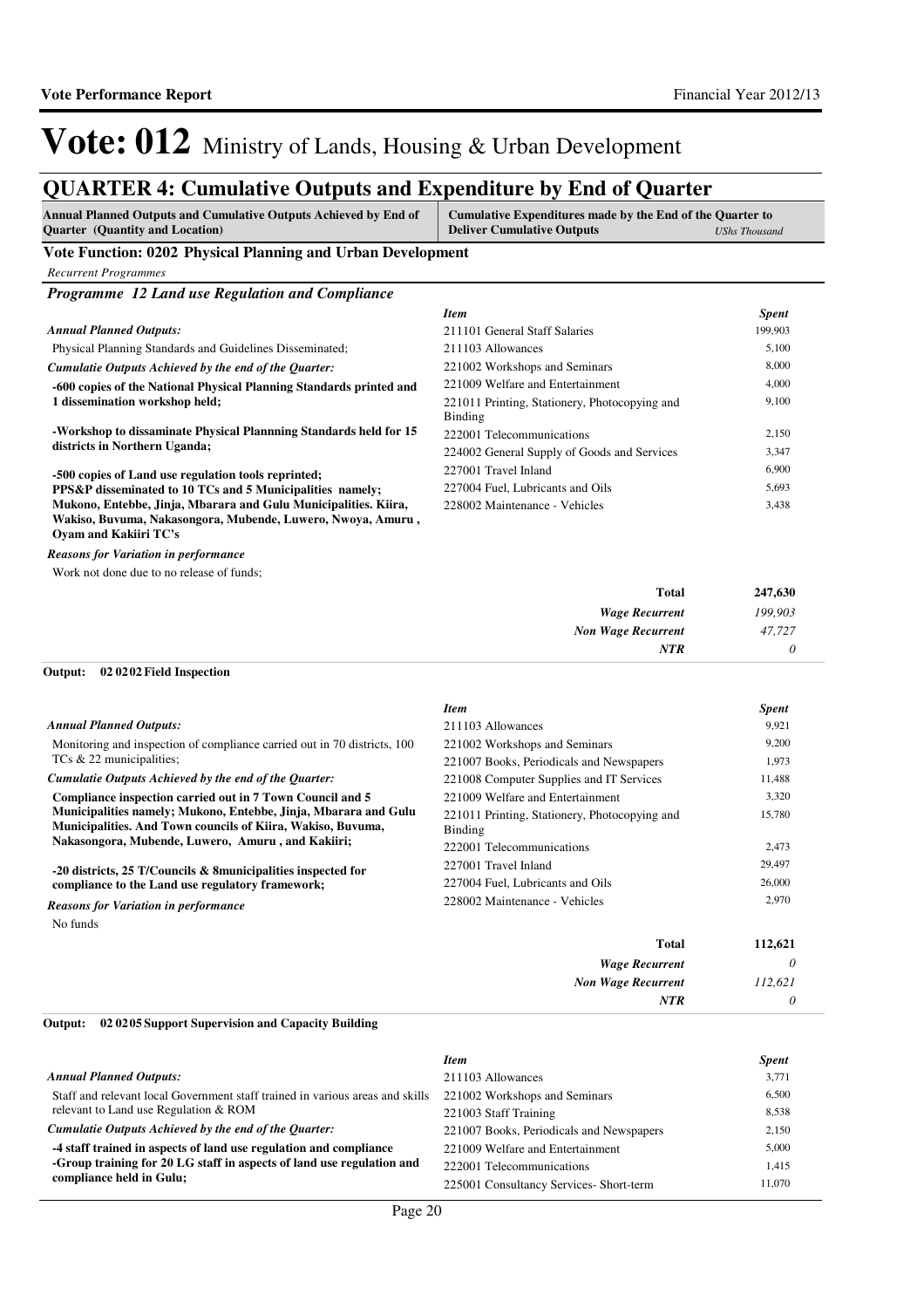## **QUARTER 4: Cumulative Outputs and Expenditure by End of Quarter**

| <b>Annual Planned Outputs and Cumulative Outputs Achieved by End of</b><br><b>Quarter</b> (Quantity and Location) | Cumulative Expenditures made by the End of the Quarter to<br><b>Deliver Cumulative Outputs</b> | <b>UShs Thousand</b> |
|-------------------------------------------------------------------------------------------------------------------|------------------------------------------------------------------------------------------------|----------------------|
| Vote Function: 0202 Physical Planning and Urban Development                                                       |                                                                                                |                      |
| <b>Recurrent Programmes</b>                                                                                       |                                                                                                |                      |
| Programme 12 Land use Regulation and Compliance                                                                   |                                                                                                |                      |
|                                                                                                                   | 227001 Travel Inland                                                                           | 9,833                |
| -Capacity building workshop for Local Govt staff responsible;                                                     | 227002 Travel Abroad                                                                           | 10,000               |
| -2 LURC staff trained in GIS applications (Isreal);                                                               | 227004 Fuel, Lubricants and Oils                                                               | 15,000               |
|                                                                                                                   | 228002 Maintenance - Vehicles                                                                  | 3,483                |
| 2 LURC staff undertaking a Masters degree in Physical Planning and<br><b>Urban Design (MUK)</b>                   |                                                                                                |                      |
| <b>Reasons for Variation in performance</b>                                                                       |                                                                                                |                      |
| 75% of the yearly planned outputs achieved;                                                                       |                                                                                                |                      |
|                                                                                                                   | <b>Total</b>                                                                                   | 76,760               |
|                                                                                                                   | <b>Wage Recurrent</b>                                                                          | 0                    |
|                                                                                                                   | <b>Non Wage Recurrent</b>                                                                      | 76,760               |
|                                                                                                                   | <b>NTR</b>                                                                                     | 0                    |

### *Programme 13 Physical Planning*

*Outputs Provided*

**02 0201 Physical Planning Policies, Strategies,Guidelines and Standards Output:**

|                                                                                                                                                                                                                                                                  | <b>Item</b>                                              | <b>Spent</b> |
|------------------------------------------------------------------------------------------------------------------------------------------------------------------------------------------------------------------------------------------------------------------|----------------------------------------------------------|--------------|
| <b>Annual Planned Outputs:</b>                                                                                                                                                                                                                                   | 211101 General Staff Salaries                            | 144,738      |
|                                                                                                                                                                                                                                                                  | 211103 Allowances                                        | 21,596       |
| - National Land Use Policy and the Physical Planning Act 2010                                                                                                                                                                                                    | 221002 Workshops and Seminars                            | 36,238       |
| desseminated to 10 districts of Eastern Uganda                                                                                                                                                                                                                   | 221007 Books, Periodicals and Newspapers                 | 1,175        |
| 10 Physical Planning Committees trained                                                                                                                                                                                                                          | 221009 Welfare and Entertainment                         | 9,061        |
| Cumulatie Outputs Achieved by the end of the Quarter:                                                                                                                                                                                                            | 221010 Special Meals and Drinks                          | 3,710        |
| - National Land Use Policy and the Physical Planning Act<br>disseminated to 6 districts and towncouncils of Jinja, Iganga, Kamuli,                                                                                                                               | 221011 Printing, Stationery, Photocopying and<br>Binding | 16,718       |
| Bugiri, Mayuge, Palisa and Namayingo;                                                                                                                                                                                                                            | 222001 Telecommunications                                | 1,500        |
|                                                                                                                                                                                                                                                                  | 227004 Fuel. Lubricants and Oils                         | 9,150        |
| - 6 Physical Planning Committees of Jinja, Iganga, Kamuli, Bugiri,<br>Mayuge, Palisa and Namayingo trained;                                                                                                                                                      | 228002 Maintenance - Vehicles                            | 6,000        |
| -National Land Use Policy and the Physical Planning Act 2010<br>desseminated to 10 districts in west nile;<br>--- National Land Use Policy and the Physical Planning Act<br>disseminated to Ntungamo, Buhweju, Kiruhura, Bushenyi, Mitooma,<br>Rubirizi; Ibanda; |                                                          |              |
| <b>Physical Planning Committees of the following Districts trained in</b><br>Ibanda, Mbarara, Isingiro, Sheema, Lyantonde.                                                                                                                                       |                                                          |              |
| <b>Reasons for Variation in performance</b>                                                                                                                                                                                                                      |                                                          |              |
| Funds released in previous quarters acconted for over 65% of achieved<br>outouts, however the last quarter of financial year no actual perfomance<br>due to lack of funds                                                                                        |                                                          |              |

| 249,886<br><b>Total</b>              |  |
|--------------------------------------|--|
| 144,738<br><b>Wage Recurrent</b>     |  |
| 105,148<br><b>Non Wage Recurrent</b> |  |
| <b>NTR</b>                           |  |
|                                      |  |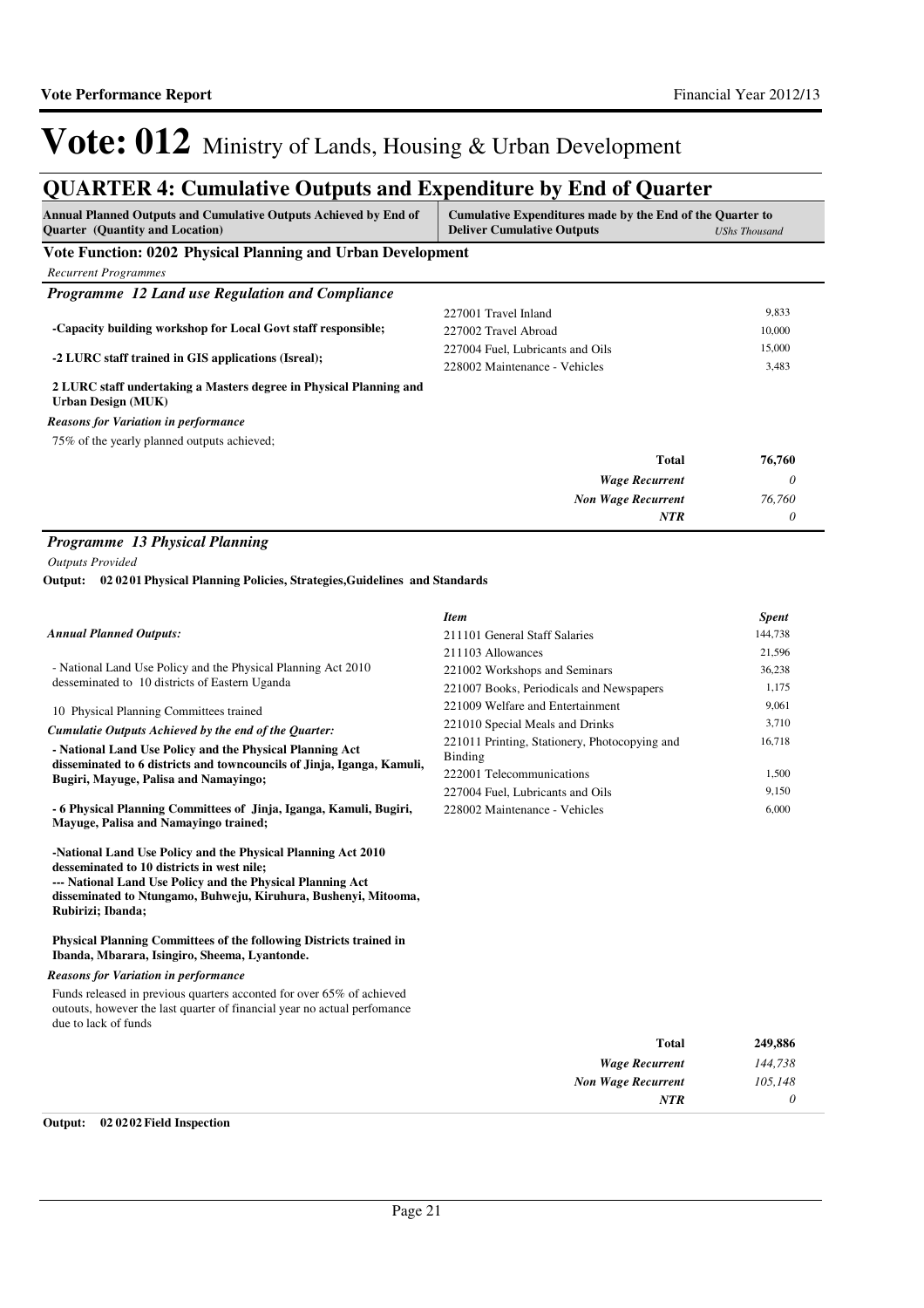### **QUARTER 4: Cumulative Outputs and Expenditure by End of Quarter**

| Annual Planned Outputs and Cumulative Outputs Achieved by End of<br>Quarter (Quantity and Location)                                                                                                    | Cumulative Expenditures made by the End of the Quarter to<br><b>Deliver Cumulative Outputs</b><br><b>UShs Thousand</b> |              |
|--------------------------------------------------------------------------------------------------------------------------------------------------------------------------------------------------------|------------------------------------------------------------------------------------------------------------------------|--------------|
| Vote Function: 0202 Physical Planning and Urban Development                                                                                                                                            |                                                                                                                        |              |
| <b>Recurrent Programmes</b>                                                                                                                                                                            |                                                                                                                        |              |
| Programme 13 Physical Planning                                                                                                                                                                         |                                                                                                                        |              |
|                                                                                                                                                                                                        | <b>Item</b>                                                                                                            | <b>Spent</b> |
| <b>Annual Planned Outputs:</b>                                                                                                                                                                         | 221008 Computer Supplies and IT Services                                                                               | 11,228       |
| Monitoring, supervsion & planning needs assessment done for 10                                                                                                                                         | 222001 Telecommunications                                                                                              | 1,440        |
| Districts.                                                                                                                                                                                             | 227001 Travel Inland                                                                                                   | 8,154        |
| Cumulatie Outputs Achieved by the end of the Quarter:                                                                                                                                                  | 227004 Fuel, Lubricants and Oils                                                                                       | 7,400        |
| Yumbe, Arua, Koboko<br>Kayunga ,Buikwe, Lugazi, Mukono<br>Apac, Dokolo<br>Mityana, Nakasongola, Mubende<br>Tororo, Nebbi, Lira<br>Districts monitored supervised & Physical planning needs assessment; | 228002 Maintenance - Vehicles                                                                                          | 5,918        |
| -- 2 Districts monitored supervised & Physical planning needs<br>assessment carried out;                                                                                                               |                                                                                                                        |              |
| <b>Reasons for Variation in performance</b>                                                                                                                                                            |                                                                                                                        |              |
| No funds in Q4                                                                                                                                                                                         |                                                                                                                        |              |
|                                                                                                                                                                                                        | <b>Total</b>                                                                                                           | 34,140       |
|                                                                                                                                                                                                        | <b>Wage Recurrent</b>                                                                                                  | 0            |
|                                                                                                                                                                                                        | <b>Non Wage Recurrent</b>                                                                                              | 34,140       |
|                                                                                                                                                                                                        | NTR                                                                                                                    | 0            |
| Output: 02 02 03 Devt of Physical Devt Plans                                                                                                                                                           |                                                                                                                        |              |
|                                                                                                                                                                                                        |                                                                                                                        |              |
|                                                                                                                                                                                                        | <b>Item</b>                                                                                                            | <b>Spent</b> |
| <b>Annual Planned Outputs:</b>                                                                                                                                                                         | 211103 Allowances                                                                                                      | 8,000        |
| -4 Meetings of the National physical Planning Baord meetings held                                                                                                                                      | 221003 Staff Training                                                                                                  | 3,750        |
|                                                                                                                                                                                                        | 221010 Special Meals and Drinks                                                                                        | 1            |
| -2 Field trips undertaken by the Baord;                                                                                                                                                                | 227001 Travel Inland                                                                                                   | 14,973       |
| 2 Staff trained in GIS applications                                                                                                                                                                    | 227002 Travel Abroad                                                                                                   | 10,000       |
| Cumulatie Outputs Achieved by the end of the Quarter:                                                                                                                                                  |                                                                                                                        |              |
| One National Physical planning Board innaugurated;<br>- One staff trained on GIS application;<br>-2 meetings of the board held                                                                         |                                                                                                                        |              |
| <b>Reasons for Variation in performance</b>                                                                                                                                                            |                                                                                                                        |              |
| Unavailability of funds;                                                                                                                                                                               |                                                                                                                        |              |
|                                                                                                                                                                                                        | <b>Total</b>                                                                                                           | 36,724       |
|                                                                                                                                                                                                        | <b>Wage Recurrent</b>                                                                                                  | 0            |
|                                                                                                                                                                                                        | <b>Non Wage Recurrent</b>                                                                                              | 36,724       |
|                                                                                                                                                                                                        | NTR                                                                                                                    | 0            |

**02 0205 Support Supervision and Capacity Building Output:**

|                                                                 | <b>Item</b>                                   | <b>Spent</b> |
|-----------------------------------------------------------------|-----------------------------------------------|--------------|
| <b>Annual Planned Outputs:</b>                                  | 211101 General Staff Salaries                 | 103,092      |
| -Urban Indicators Data Base Established;                        | 221011 Printing, Stationery, Photocopying and | 5,436        |
| - Urban Sector Report produced                                  | Binding                                       |              |
| -Urban Development Forums in 9 Municipalities Established;      | 225001 Consultancy Services- Short-term       | 16,695       |
| Cumulatie Outputs Achieved by the end of the Quarter:           | 227001 Travel Inland                          | 62,035       |
| -Draft Urban indicators database in place to help monitor urban | 227002 Travel Abroad                          | 24,372       |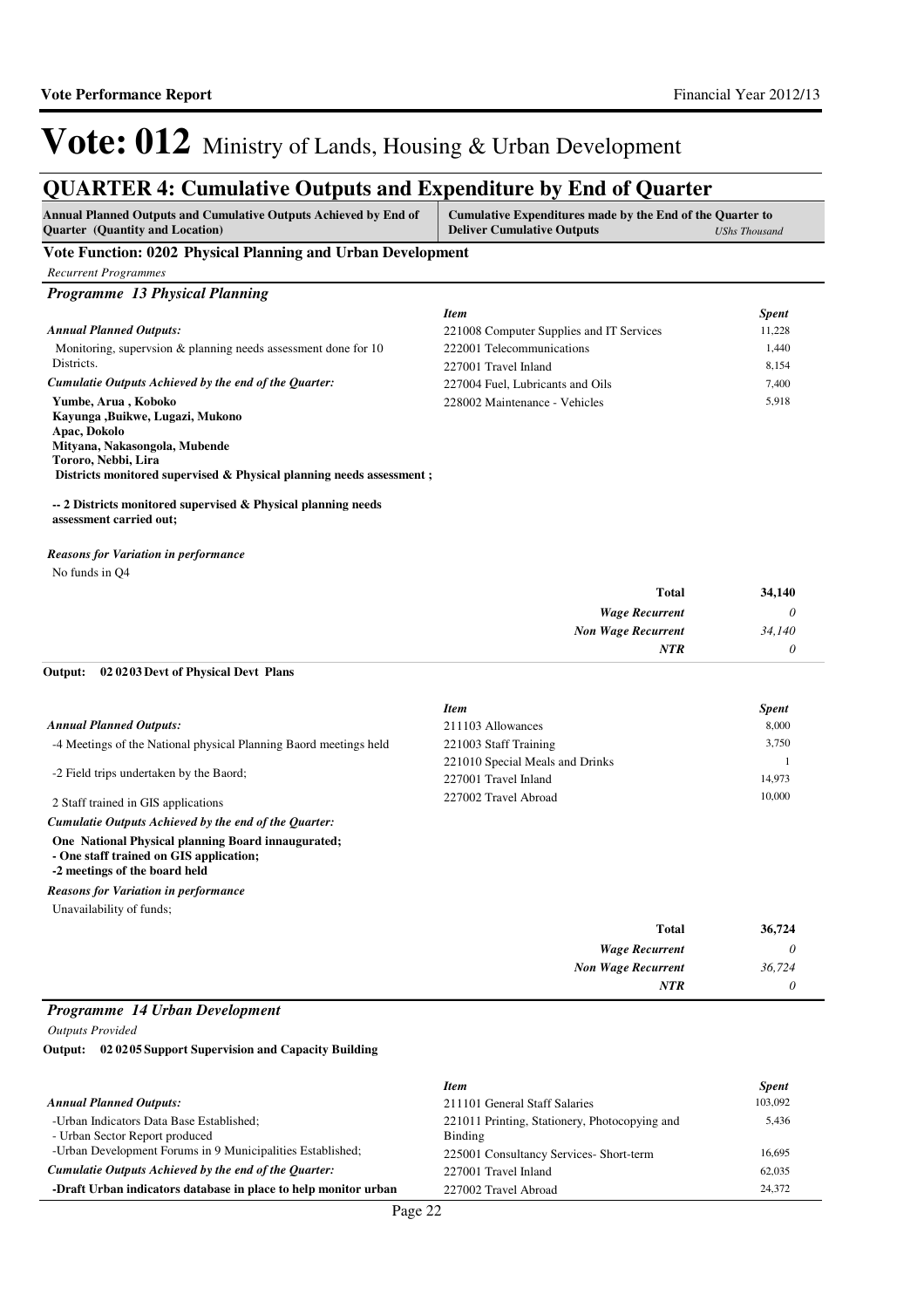### **QUARTER 4: Cumulative Outputs and Expenditure by End of Quarter**

| <b>Annual Planned Outputs and Cumulative Outputs Achieved by End of</b><br><b>Quarter</b> (Quantity and Location)                               | Cumulative Expenditures made by the End of the Quarter to<br><b>Deliver Cumulative Outputs</b> | <b>UShs Thousand</b> |
|-------------------------------------------------------------------------------------------------------------------------------------------------|------------------------------------------------------------------------------------------------|----------------------|
| Vote Function: 0202 Physical Planning and Urban Development                                                                                     |                                                                                                |                      |
| <b>Recurrent Programmes</b>                                                                                                                     |                                                                                                |                      |
| Programme 14 Urban Development                                                                                                                  |                                                                                                |                      |
| sectors $(60\%)$ ;                                                                                                                              | 227004 Fuel, Lubricants and Oils                                                               | 40,600               |
| -Urban Development Forums established in 9 municipalities of;<br>Moroto, Masaka, Gulu, Lira, Fort Portal, Hoima, Tororo, Soroti and<br>Entebbe; | 228002 Maintenance - Vehicles                                                                  | 18,139               |
| - A field inspection report to establish functionality of the MDFs in<br>Mbale, Mbarara, Kabale, Jinja and Arua prepared;                       |                                                                                                |                      |
| <b>Reasons for Variation in performance</b>                                                                                                     |                                                                                                |                      |
| Reported un availability of funds for Support Supervision and Capacity<br>Building                                                              |                                                                                                |                      |
|                                                                                                                                                 | <b>Total</b>                                                                                   | 270,370              |
|                                                                                                                                                 | <b>Wage Recurrent</b>                                                                          | 103,092              |
|                                                                                                                                                 | <b>Non Wage Recurrent</b>                                                                      | 167,277              |
|                                                                                                                                                 | <b>NTR</b>                                                                                     | 0                    |
| 02 02 06 Urban Dev't Policies, Strategies, Guidelines and Standards<br>Output:                                                                  |                                                                                                |                      |
|                                                                                                                                                 | <b>Item</b>                                                                                    | <b>Spent</b>         |
| <b>Annual Planned Outputs:</b>                                                                                                                  | 221002 Workshops and Seminars                                                                  | 27,463               |
| - Urban Solid waste management Strategy Produced & disseminated to 14                                                                           | 221007 Books, Periodicals and Newspapers                                                       | 2,925                |
| municipalities<br>- Urban campaign strategy produced                                                                                            | 221009 Welfare and Entertainment                                                               | 2,505                |
| Cumulatie Outputs Achieved by the end of the Quarter:                                                                                           | 221011 Printing, Stationery, Photocopying and<br><b>Binding</b>                                | 1,298                |
| -Consultative workshops on Urban Solid Waste Management held in                                                                                 | 222001 Telecommunications                                                                      | 4,690                |
| Mbarara, Mbale and Tororo                                                                                                                       | 222002 Postage and Courier                                                                     | 330                  |
|                                                                                                                                                 | 227001 Travel Inland                                                                           | 4,580                |
| -Draft Issues Paper on the Solid waste management developed;                                                                                    | 227004 Fuel, Lubricants and Oils                                                               | 5,000                |
| <b>World Urban Forum Report</b><br><b>State of the Urban Sector Report</b><br>2012 produced;                                                    |                                                                                                |                      |
| <b>Reasons for Variation in performance</b>                                                                                                     |                                                                                                |                      |
| Unavailability of Funds;                                                                                                                        |                                                                                                |                      |
|                                                                                                                                                 | <b>Total</b>                                                                                   | 48,791               |
|                                                                                                                                                 | <b>Wage Recurrent</b>                                                                          | 0                    |

*Development Projects*

*Project 1146 Transforming Settlements of Urban Poor Outputs Provided*

**02 0205 Support Supervision and Capacity Building Output:**

|                                                                                                       | <b>Item</b>                                              | <b>Spent</b> |
|-------------------------------------------------------------------------------------------------------|----------------------------------------------------------|--------------|
| <b>Annual Planned Outputs:</b>                                                                        | 211102 Contract Staff Salaries (Incl. Casuals,           | 53,799       |
| - NUDFs and MDF meetings held and reports prepared;                                                   | Temporary)                                               |              |
|                                                                                                       | 221002 Workshops and Seminars                            | 14.995       |
| - Capacity of officers improved;                                                                      | 221003 Staff Training                                    | 12,000       |
|                                                                                                       | 221009 Welfare and Entertainment                         | 5.600        |
| - Monitoring of performance of MDFs and CUF;<br>Cumulatie Outputs Achieved by the end of the Ouarter: | 221011 Printing, Stationery, Photocopying and<br>Binding | 3.691        |
| Two MDF meetings conducted in each of the municipalities;                                             | 221012 Small Office Equipment                            | 3.000        |

*Non Wage Recurrent*

*NTR*

*48,791 0*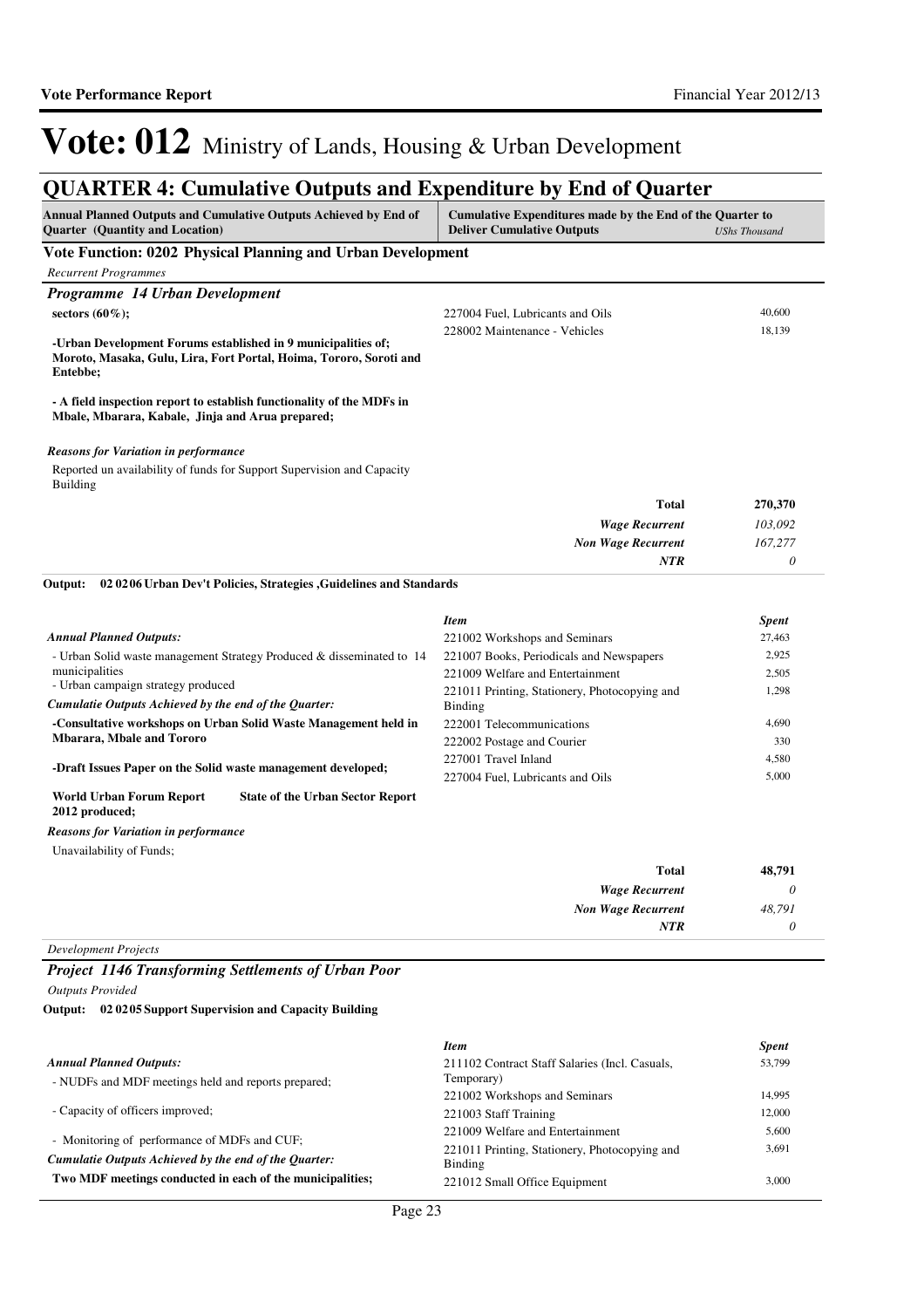### **QUARTER 4: Cumulative Outputs and Expenditure by End of Quarter**

| <b>Annual Planned Outputs and Cumulative Outputs Achieved by End of</b><br>Quarter (Quantity and Location)                                   | Cumulative Expenditures made by the End of the Quarter to<br><b>Deliver Cumulative Outputs</b> | <b>UShs Thousand</b> |
|----------------------------------------------------------------------------------------------------------------------------------------------|------------------------------------------------------------------------------------------------|----------------------|
| Vote Function: 0202 Physical Planning and Urban Development                                                                                  |                                                                                                |                      |
| Development Projects                                                                                                                         |                                                                                                |                      |
| <b>Project 1146 Transforming Settlements of Urban Poor</b>                                                                                   |                                                                                                |                      |
|                                                                                                                                              | 227001 Travel Inland                                                                           | 27,985               |
| -3 Training and orientation programs of the 14MDFs conducted on                                                                              | 227002 Travel Abroad                                                                           | 5,000                |
| <b>CUF</b> and other issues                                                                                                                  | 227004 Fuel, Lubricants and Oils                                                               | 15,000               |
| CUF Projects were implemented in each of the $5$ MCs $-5/6$ in each of<br>the MCs                                                            | 228002 Maintenance - Vehicles<br><b>Total</b>                                                  | 9,786<br>150,856     |
| <b>Reasons for Variation in performance</b>                                                                                                  | <b>GoU</b> Development                                                                         | 150,856              |
| MDF meeting conducted to orient members and deliberate on urban related                                                                      | <b>External Financing</b>                                                                      | 0                    |
| issues.                                                                                                                                      | <b>NTR</b>                                                                                     | 0                    |
| 02 02 06 Urban Dev't Policies, Strategies, Guidelines and Standards<br>Output:                                                               |                                                                                                |                      |
|                                                                                                                                              | <b>Item</b>                                                                                    | <b>Spent</b>         |
| <b>Annual Planned Outputs:</b>                                                                                                               | 221002 Workshops and Seminars                                                                  | 21,300               |
| -Draft NUP and Strategic Urban Devt plan developed;                                                                                          | 221003 Staff Training                                                                          | 8,000                |
| -Paricipatory action research on security of tenure commissioned in the 5                                                                    | 221007 Books, Periodicals and Newspapers                                                       | 2,000                |
| Municipalities;                                                                                                                              | 221011 Printing, Stationery, Photocopying and<br><b>Binding</b>                                | 4,000                |
| -Urban Research and capacity needs assessments commissioned;                                                                                 | 227001 Travel Inland                                                                           | 35,961               |
|                                                                                                                                              | 227004 Fuel, Lubricants and Oils                                                               | 14,800               |
| -Urban Campaign/EIC strategy prepared and distributed to stakeholders;                                                                       | 228002 Maintenance - Vehicles                                                                  | 3,997                |
| -Urban indicators data base created;                                                                                                         |                                                                                                |                      |
| Cumulatie Outputs Achieved by the end of the Quarter:                                                                                        |                                                                                                |                      |
| The draft IEC Strategy has been developed and the Urban Campaign<br>materials are still under development;                                   |                                                                                                |                      |
| -2 Officers are training in long term causes in the field of urban<br>planning at MUK and UMI;                                               |                                                                                                |                      |
| -Urban campaign materials (newsletters, posters) developed;                                                                                  |                                                                                                |                      |
| -Research areas of urban uemployment, urban crime, urban resource<br>mobilisation that affect slum dwellers in the 5 Municiplities selected; |                                                                                                |                      |
| <b>Reasons for Variation in performance</b>                                                                                                  |                                                                                                |                      |
| N/A                                                                                                                                          |                                                                                                |                      |
|                                                                                                                                              | <b>Total</b>                                                                                   | 90,057               |

#### *Project 1244 Support to National Physical Devt Planning*

*Outputs Provided*

**02 0201 Physical Planning Policies, Strategies,Guidelines and Standards Output:**

|                                                                              | <b>Item</b>                              | <b>Spent</b> |
|------------------------------------------------------------------------------|------------------------------------------|--------------|
| <b>Annual Planned Outputs:</b>                                               | 211103 Allowances                        | 63,363       |
| 1. Albertine Graben Situation Analysis report produced;                      | 221001 Advertising and Public Relations  | 3,250        |
|                                                                              | 221002 Workshops and Seminars            | 92,999       |
| 2. Six (6) staff of D/PPUD trained in GIS & computer aided planning;         | 221003 Staff Training                    | 35,000       |
| 3. Four (4) staff of D/PPUD trained in aspects of planning in areas with oil | 221007 Books, Periodicals and Newspapers | 3,000        |
| & gas activities:                                                            | 221008 Computer Supplies and IT Services | 6,264        |

*GoU Development External Financing*

*NTR*

*90,057 0 0*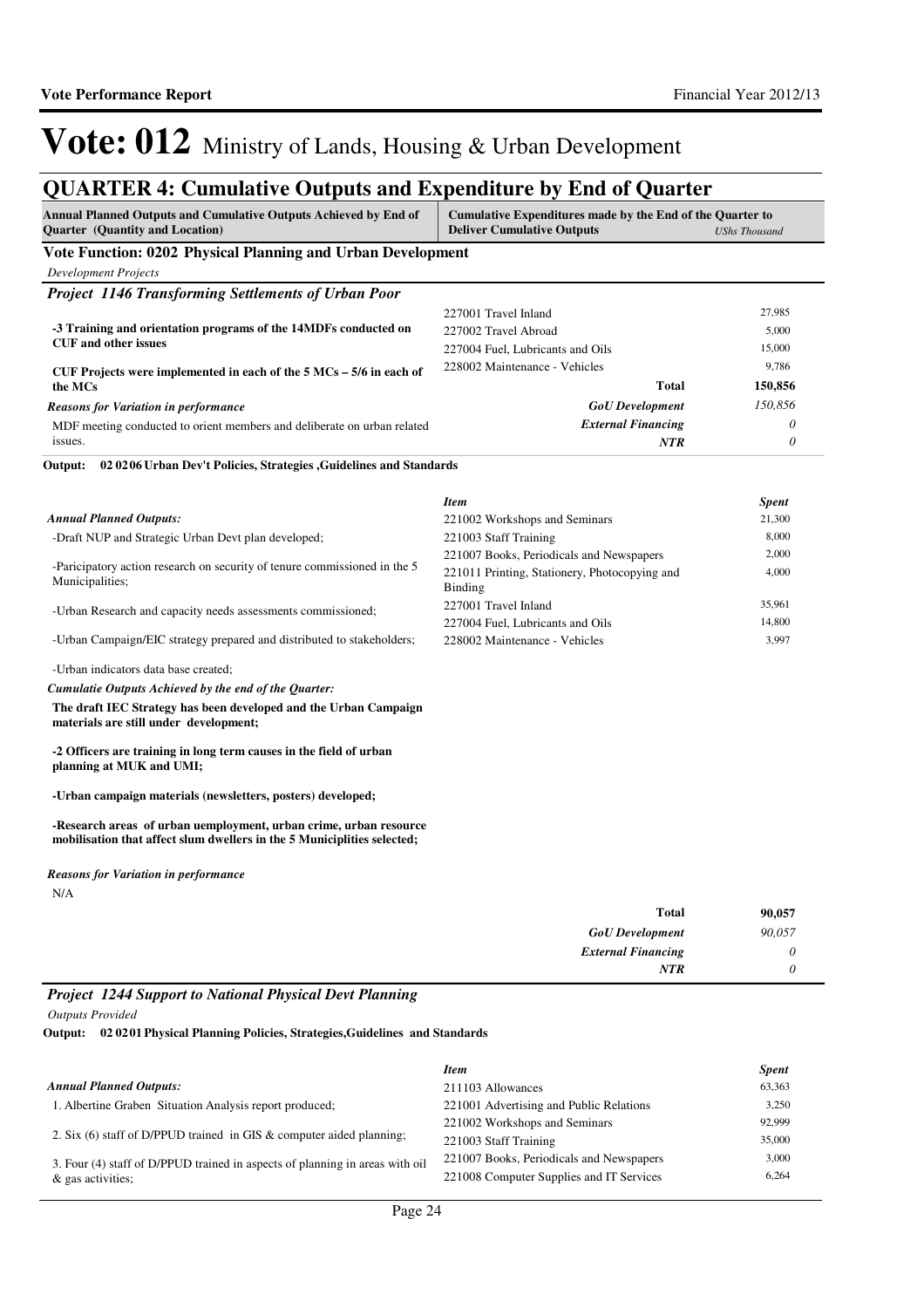## **QUARTER 4: Cumulative Outputs and Expenditure by End of Quarter**

| Quarter (Quantity and Location)                                                                                                                                                                                                                             | Cumulative Expenditures made by the End of the Quarter to<br><b>Deliver Cumulative Outputs</b> | <b>UShs Thousand</b> |
|-------------------------------------------------------------------------------------------------------------------------------------------------------------------------------------------------------------------------------------------------------------|------------------------------------------------------------------------------------------------|----------------------|
| Vote Function: 0202 Physical Planning and Urban Development                                                                                                                                                                                                 |                                                                                                |                      |
| <b>Development Projects</b>                                                                                                                                                                                                                                 |                                                                                                |                      |
| <b>Project 1244 Support to National Physical Devt Planning</b>                                                                                                                                                                                              |                                                                                                |                      |
|                                                                                                                                                                                                                                                             | 221009 Welfare and Entertainment                                                               | 12,000               |
| 4. Physical development Plan for the Albertine Graben Prepared;                                                                                                                                                                                             | 221011 Printing, Stationery, Photocopying and<br>Binding                                       | 17,104               |
| 5. Physical Development Plans for five (5) selected towns/areas within the<br>graben comenced;                                                                                                                                                              | 221012 Small Office Equipment                                                                  | 9,049                |
| Cumulatie Outputs Achieved by the end of the Quarter:                                                                                                                                                                                                       | 222001 Telecommunications                                                                      | 15,998               |
| Consultative /stakeholders workshop held;                                                                                                                                                                                                                   | 222003 Information and Communications<br>Technology                                            | 2,996                |
|                                                                                                                                                                                                                                                             | 224002 General Supply of Goods and Services                                                    | 30,000               |
| -Farmiliarisation tour of the Albert Graben carried out;                                                                                                                                                                                                    | 225001 Consultancy Services- Short-term                                                        | 199,547              |
| --Geophysical and Economic studies of the graben carried out;                                                                                                                                                                                               | 227001 Travel Inland                                                                           | 59,950               |
| <b>Reasons for Variation in performance</b>                                                                                                                                                                                                                 | 227002 Travel Abroad                                                                           | 75,794               |
| Delayed procurement of the consultant.                                                                                                                                                                                                                      | 227004 Fuel, Lubricants and Oils                                                               | 39,800               |
|                                                                                                                                                                                                                                                             | 228002 Maintenance - Vehicles                                                                  | 15,993               |
|                                                                                                                                                                                                                                                             | Total                                                                                          | 682,107              |
|                                                                                                                                                                                                                                                             | <b>GoU</b> Development                                                                         | 682,107              |
|                                                                                                                                                                                                                                                             | <b>External Financing</b>                                                                      | 0                    |
|                                                                                                                                                                                                                                                             | <b>NTR</b>                                                                                     | $\theta$             |
|                                                                                                                                                                                                                                                             |                                                                                                |                      |
|                                                                                                                                                                                                                                                             |                                                                                                |                      |
|                                                                                                                                                                                                                                                             | <b>Item</b>                                                                                    | <b>Spent</b>         |
|                                                                                                                                                                                                                                                             | 211101 General Staff Salaries                                                                  | 265,228              |
| 1.0 Prototype plans produced;                                                                                                                                                                                                                               | 211103 Allowances                                                                              | 10,304               |
|                                                                                                                                                                                                                                                             | 221001 Advertising and Public Relations                                                        | 4,500                |
| 2.0 Prototype plans applicable to respective cultural backgrounds and                                                                                                                                                                                       | 221007 Books, Periodicals and Newspapers                                                       | 900                  |
| socio-economic activities disseminated to 10 pilot districts                                                                                                                                                                                                | 221008 Computer Supplies and IT Services                                                       | 897                  |
|                                                                                                                                                                                                                                                             | 221009 Welfare and Entertainment                                                               | 4,000                |
| 3 Radio adverts aired in selected districts voice of Toro, Radio<br><b>Bunyoro broadcasting;</b>                                                                                                                                                            | 221011 Printing, Stationery, Photocopying and                                                  | 78                   |
| Prototype plans produced for 10 districts; masindi, hoima                                                                                                                                                                                                   | Binding<br>222001 Telecommunications                                                           | 4,350                |
| kinyandongo, bulisa, kyenjojo, kamwenge, kabarole and bundibugyi                                                                                                                                                                                            | 227001 Travel Inland                                                                           | 42,907               |
| and ntoroko, kyegegwa;<br>-Review of perfomance of prototype plans in 8 districts;                                                                                                                                                                          | 227004 Fuel, Lubricants and Oils                                                               | 24,600               |
|                                                                                                                                                                                                                                                             | 228002 Maintenance - Vehicles                                                                  | 2,400                |
| There is no availability of funds;                                                                                                                                                                                                                          | Total                                                                                          | 360,163              |
| <b>Recurrent Programmes</b><br>Programme 09 Housing Development and Estates Management<br><b>Outputs Provided</b><br><b>Annual Planned Outputs:</b><br>Cumulatie Outputs Achieved by the end of the Quarter:<br><b>Reasons for Variation in performance</b> | <b>Wage Recurrent</b>                                                                          | 265,228              |
| Vote Function: 0203 Housing<br>Output: 02 03 02 Technical Support and Administrative Services                                                                                                                                                               | <b>Non Wage Recurrent</b>                                                                      | 94,935               |

|                                                                                                      | <b>Item</b>                              | <b>Spent</b> |
|------------------------------------------------------------------------------------------------------|------------------------------------------|--------------|
| <b>Annual Planned Outputs:</b>                                                                       | 211103 Allowances                        | 15,000       |
| 3.0 Obligations to local and international bodies attended to.                                       | 221003 Staff Training                    | 5,000        |
|                                                                                                      | 221007 Books, Periodicals and Newspapers | 1,600        |
|                                                                                                      | 221008 Computer Supplies and IT Services | 900          |
| 4.0 Staff facilitated in capacity building.<br>Cumulatie Outputs Achieved by the end of the Quarter: | 221009 Welfare and Entertainment         | 5,000        |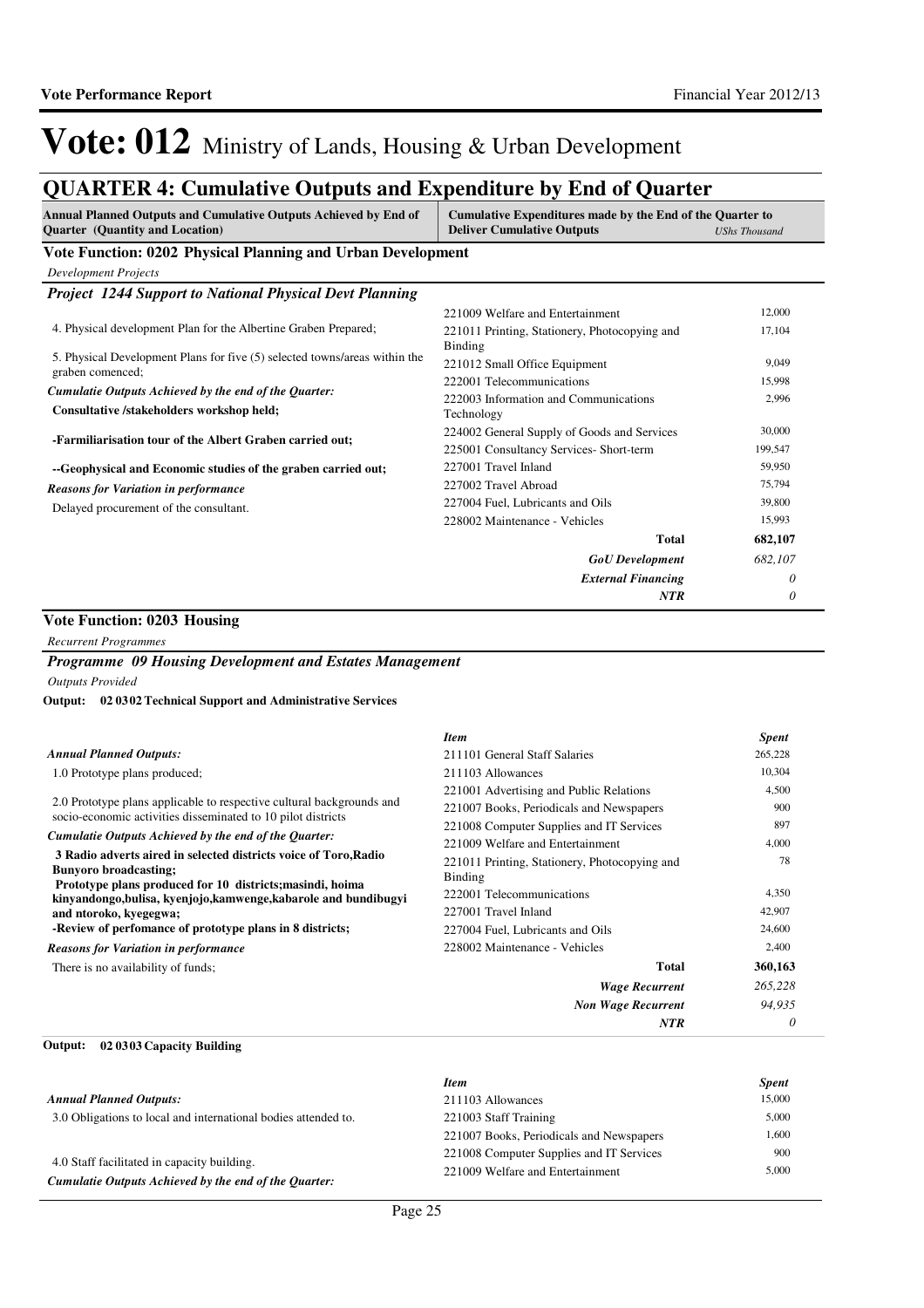## **QUARTER 4: Cumulative Outputs and Expenditure by End of Quarter**

| <b>Annual Planned Outputs and Cumulative Outputs Achieved by End of</b> | Cumulative Expenditures made by the End of the Quarter to |                      |
|-------------------------------------------------------------------------|-----------------------------------------------------------|----------------------|
| <b>Quarter</b> (Quantity and Location)                                  | <b>Deliver Cumulative Outputs</b>                         | <b>UShs Thousand</b> |

### **Vote Function: 0203 Housing**

| <b>Recurrent Programmes</b> |  |
|-----------------------------|--|
|-----------------------------|--|

#### *Programme 09 Housing Development and Estates Management*

| 221011 Printing, Stationery, Photocopying and<br>Binding                                                                                 | 565                             |
|------------------------------------------------------------------------------------------------------------------------------------------|---------------------------------|
| 221017 Subscriptions<br>222001 Telecommunications                                                                                        | 12,782<br>2,200                 |
| 227002 Travel Abroad<br>227004 Fuel, Lubricants and Oils<br>228002 Maintenance - Vehicles<br>228003 Maintenance Machinery, Equipment and | 10,000<br>9,760<br>915<br>1,000 |
| <b>Total</b>                                                                                                                             | 64,722                          |
| <b>Wage Recurrent</b>                                                                                                                    | 0                               |
| <b>Non Wage Recurrent</b>                                                                                                                | 64.722                          |
| <b>NTR</b>                                                                                                                               | 0                               |
|                                                                                                                                          | Furniture                       |

**02 0304 Estates Management Policy, Strategies & Reports Output:**

|                                                                           | Item                                                            | <b>Spent</b> |
|---------------------------------------------------------------------------|-----------------------------------------------------------------|--------------|
| <b>Annual Planned Outputs:</b>                                            | 211103 Allowances                                               | 14,400       |
| - Stakeholder's consultative workshops on Estates policy held             | 221002 Workshops and Seminars                                   | 30,000       |
|                                                                           | 221007 Books, Periodicals and Newspapers                        | 1,350        |
| - Draft Estates Policy developed                                          | 221008 Computer Supplies and IT Services                        | 2,250        |
| - 100 Condominium plans vetted                                            | 221009 Welfare and Entertainment                                | 8,000        |
| Cumulatie Outputs Achieved by the end of the Quarter:                     | 221011 Printing, Stationery, Photocopying and<br><b>Binding</b> | 4,079        |
| -Inception report approved;                                               | 222001 Telecommunications                                       | 2,200        |
| -5no policy working group meetings held;<br>-36 Condominium plans vetted; | 225002 Consultancy Services-Long-term                           | 39,920       |
| <b>Reasons for Variation in performance</b>                               | 227001 Travel Inland                                            | 12,990       |
| On account of non-availability of funds                                   | 227004 Fuel, Lubricants and Oils                                | 15,000       |
|                                                                           | 228002 Maintenance - Vehicles                                   | 2,065        |
|                                                                           | Total                                                           | 132,253      |
|                                                                           | <b>Wage Recurrent</b>                                           | 0            |
|                                                                           | <b>Non Wage Recurrent</b>                                       | 132,253      |
|                                                                           | <b>NTR</b>                                                      | 0            |

#### *Programme 10 Human Settlements*

*Outputs Provided*

**02 0301 Housing Policy, Strategies and Reports Output:**

| <b>Item</b>                                              | <b>Spent</b> |
|----------------------------------------------------------|--------------|
| 211101 General Staff Salaries                            | 146,881      |
| 211103 Allowances                                        | 1,363        |
| 221001 Advertising and Public Relations                  | 250          |
| 221002 Workshops and Seminars                            | 14,323       |
| 221009 Welfare and Entertainment                         | 6,460        |
| 221011 Printing, Stationery, Photocopying and<br>Binding | 9,332        |
| 222001 Telecommunications                                | 852          |
| 225001 Consultancy Services- Short-term                  | 56,591       |
| 227001 Travel Inland                                     | 10,157       |
| 227002 Travel Abroad                                     | 29,388       |
| 227004 Fuel. Lubricants and Oils                         | 33,942       |
|                                                          |              |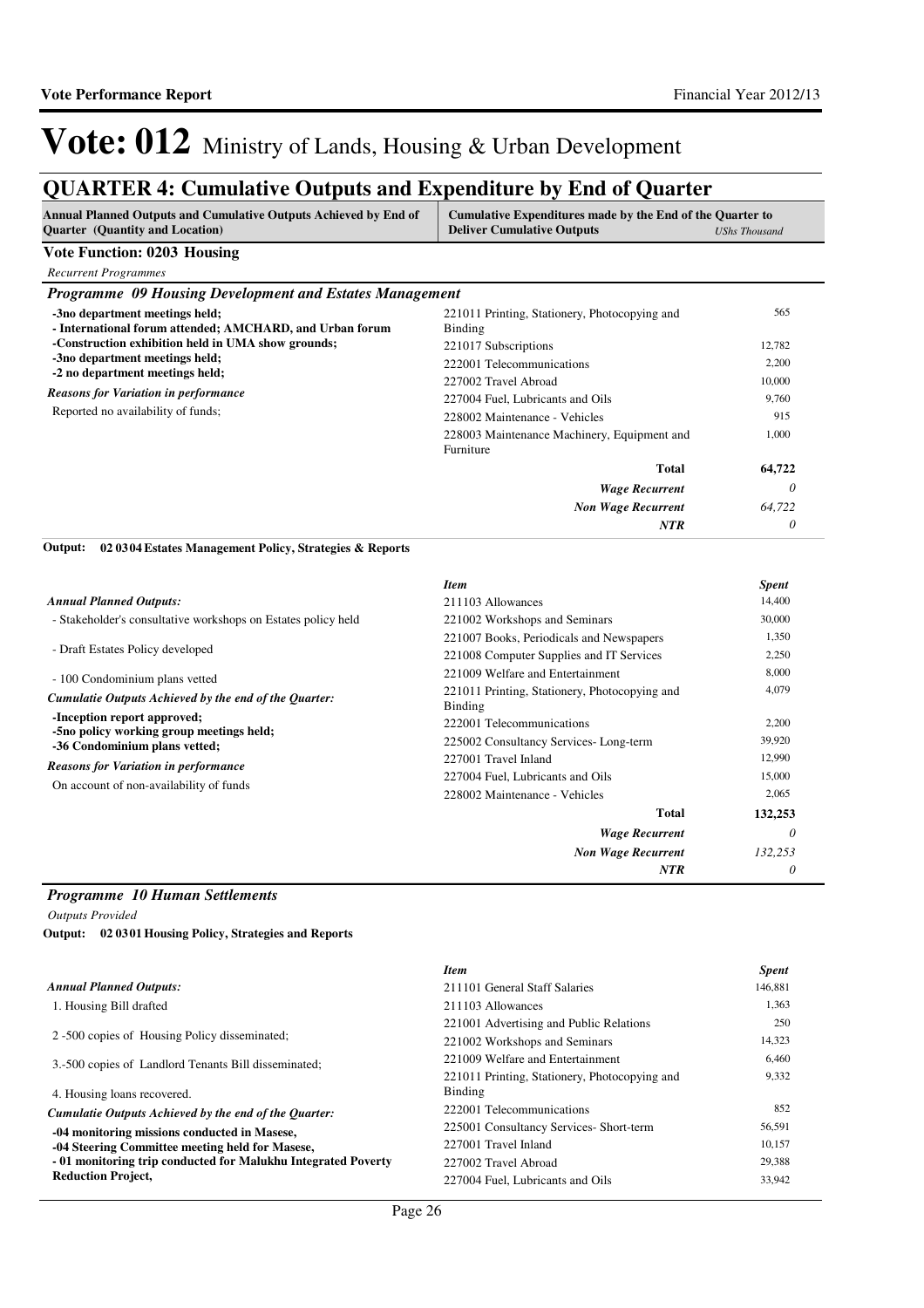### **QUARTER 4: Cumulative Outputs and Expenditure by End of Quarter**

| <b>Annual Planned Outputs and Cumulative Outputs Achieved by End of</b><br><b>Ouarter</b> (Quantity and Location) | Cumulative Expenditures made by the End of the Quarter to<br><b>Deliver Cumulative Outputs</b> | <b>UShs Thousand</b> |
|-------------------------------------------------------------------------------------------------------------------|------------------------------------------------------------------------------------------------|----------------------|
| <b>Vote Function: 0203 Housing</b>                                                                                |                                                                                                |                      |

| Recurrent Programmes                                                  |                           |         |
|-----------------------------------------------------------------------|---------------------------|---------|
| <b>Programme 10 Human Settlements</b>                                 |                           |         |
| -02 Steering Committee meeting held for MIPREP.                       | Total                     | 309,539 |
| - Regulations to operationalise the Lans Lordl Tenant Bill developed; | <b>Wage Recurrent</b>     | 146.881 |
|                                                                       | <b>Non Wage Recurrent</b> | 162,658 |
| <b>Reasons for Variation in performance</b>                           | NTR                       |         |

Reported non availabilty of funds **02 0302 Technical Support and Administrative Services Output:**

|                                                                                         | <b>Item</b>                                                     | <b>Spent</b> |
|-----------------------------------------------------------------------------------------|-----------------------------------------------------------------|--------------|
| <b>Annual Planned Outputs:</b>                                                          | 211103 Allowances                                               | 27,000       |
| 1. cadastral surveys of 600 pool plots executed.                                        | 221009 Welfare and Entertainment                                | 11.534       |
| 2.500 govt pool properties valued for sale.                                             | 221011 Printing, Stationery, Photocopying and<br><b>Binding</b> | 14,687       |
| 3. M&E / Technical supervision and training on mortgage and divestiture<br>carried out. | 225001 Consultancy Services- Short-term                         | 572,717      |
|                                                                                         | 227001 Travel Inland                                            | 26,672       |
|                                                                                         | 227004 Fuel, Lubricants and Oils                                | 15,200       |
| 4. Sale of gyt pool property and performance of pool fund carried out;                  | 228002 Maintenance - Vehicles                                   | 7.049        |
| Cumulatie Outputs Achieved by the end of the Ouarter:                                   | 228003 Maintenance Machinery, Equipment and                     | 1,403        |
| -Survey of 209 properties was carried out in Mpigi, Kyegegwa,                           | Furniture                                                       |              |

**F/Portal, Hoima, Mubende, Masaka, Kabale and Bukalasa;**

**- 130 properties valued in Mbale, Tororo, Soroti, Masaka, Mutukula, Kabale, Kasese, F/Portal, Mubende, Gulu and Kitgum.**

**-M&E training on mortgages carried out in Eastern Uganda towns of Jinja, Tororo, Mbale and Soroti.**

**--Commission Meeting attended to in SA -Cadastral surveys of 170 pool plots executed;**

**-140 Gov't pool properties valued for sale;**

**-M&E / Technical supervision and training on mortgage and divestiture carried out in Western region of of Mbarara, Kabale, Fortportal and Kasese;**

**Half Year Sale of Gvt pool property and performance report produced;**

*Reasons for Variation in performance*

Reportedly no funds available for the planned outputs

| <b>Total</b>              |  |  |    |
|---------------------------|--|--|----|
| <b>Wage Recurrent</b>     |  |  |    |
| <b>Non Wage Recurrent</b> |  |  |    |
| <b>NTR</b>                |  |  |    |
|                           |  |  | -- |

#### **02 0303 Capacity Building Output:**

|                                                            | <b>Item</b>                                              | <b>Spent</b> |
|------------------------------------------------------------|----------------------------------------------------------|--------------|
| <b>Annual Planned Outputs:</b>                             | 211103 Allowances                                        | 1,133        |
| 1. Sector awareness programs developed $\&$ implemented.   | 221001 Advertising and Public Relations                  | 10,522       |
| 2. Housing sector statistics abstract produced;            | 221005 Hire of Venue (chairs, projector etc)             | 3,258        |
|                                                            | 221007 Books, Periodicals and Newspapers                 | 478          |
| -Affordable housing fund for housing programs established; | 221009 Welfare and Entertainment                         | 9,164        |
| Cumulatie Outputs Achieved by the end of the Quarter:      | 221011 Printing, Stationery, Photocopying and<br>Binding | 6,508        |
| housing and construction exhibition conducted.             |                                                          |              |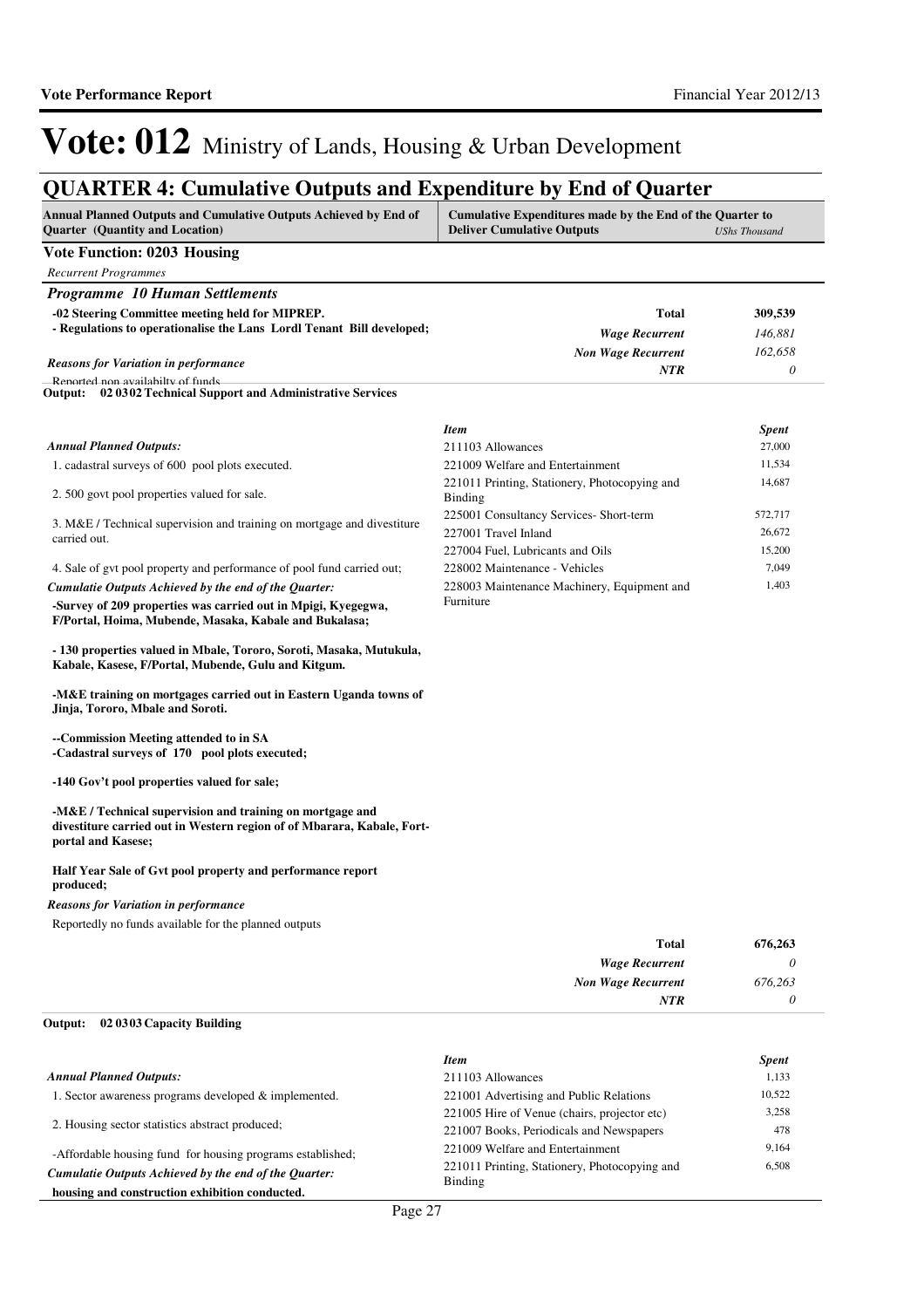**Annual Planned Outputs and Cumulative Outputs Achieved by End of** 

*0*

**Cumulative Expenditures made by the End of the Quarter to** 

# Vote: 012 Ministry of Lands, Housing & Urban Development

### **QUARTER 4: Cumulative Outputs and Expenditure by End of Quarter**

| <b>Quarter</b> (Quantity and Location)                                                                                   | <b>Deliver Cumulative Outputs</b>                               | <b>UShs Thousand</b> |
|--------------------------------------------------------------------------------------------------------------------------|-----------------------------------------------------------------|----------------------|
| <b>Vote Function: 0203 Housing</b>                                                                                       |                                                                 |                      |
| <b>Recurrent Programmes</b>                                                                                              |                                                                 |                      |
| <b>Programme 10 Human Settlements</b>                                                                                    |                                                                 |                      |
| -A concept note on the establishment of a HRF has been produced.                                                         | 222001 Telecommunications                                       | 3,632                |
|                                                                                                                          | 224002 General Supply of Goods and Services                     | 251                  |
| -03 Housing cooperatives were supported in terms of providing<br>technical support in appropriate building technologies. | 227001 Travel Inland                                            | 199,639              |
|                                                                                                                          | 227004 Fuel, Lubricants and Oils                                | 16,240               |
| -WHD cerebrated at the Housing Cooperatives level;                                                                       |                                                                 |                      |
| -Concept Proposal on the SAN-MARINHO building technical<br>prepared.                                                     |                                                                 |                      |
| -2 cooperatives established                                                                                              |                                                                 |                      |
| <b>Reasons for Variation in performance</b>                                                                              |                                                                 |                      |
| Non -availability of funds;                                                                                              |                                                                 |                      |
|                                                                                                                          | <b>Total</b>                                                    | 250,825              |
|                                                                                                                          | <b>Wage Recurrent</b>                                           | 0                    |
|                                                                                                                          | <b>Non Wage Recurrent</b>                                       | 250,825              |
|                                                                                                                          | <b>NTR</b>                                                      | 0                    |
| Output: 02 0301 Housing Policy, Strategies and Reports                                                                   |                                                                 |                      |
|                                                                                                                          | <b>Item</b>                                                     | <b>Spent</b>         |
| <b>Annual Planned Outputs:</b>                                                                                           | 211101 General Staff Salaries                                   | 16,356               |
| 1. Administrative and technical functions of Directorate attended to.                                                    | 211103 Allowances                                               | 726                  |
| 2. Housing Programs, policies and laws coordinated and evaluated                                                         | 221009 Welfare and Entertainment                                | 3,000<br>216         |
|                                                                                                                          | 221011 Printing, Stationery, Photocopying and<br><b>Binding</b> |                      |
| 3. Local & International Obligations attended to.                                                                        | 222001 Telecommunications                                       | 538                  |
| Cumulatie Outputs Achieved by the end of the Quarter:                                                                    | 227001 Travel Inland                                            | 1,550                |
| 1.1 Attend TMT meetings.<br>1.2. Hold one Directorate Meeting.                                                           | 227002 Travel Abroad                                            | 7,600                |
|                                                                                                                          | 227004 Fuel, Lubricants and Oils                                | 790                  |
| 2. Attend Masese & Malukhu Project Steering Committee meetings.                                                          |                                                                 |                      |
| 3. Attend the World Urban Forum.                                                                                         |                                                                 |                      |
| <b>Reasons for Variation in performance</b>                                                                              |                                                                 |                      |
| There were insufficient funds to actualise the annual outputs;                                                           |                                                                 |                      |
|                                                                                                                          | <b>Total</b>                                                    | 30,776               |
|                                                                                                                          | <b>Wage Recurrent</b>                                           | 16,356               |
|                                                                                                                          | <b>Non Wage Recurrent</b>                                       | 14.419               |

*Non Wage Recurrent NTR Development Projects*

*Project 0316 Support to Earthquake Disaster Victims*

*Outputs Provided*

**Output: 02 0306 Awareness compaigns on Earthquake Disaster Management**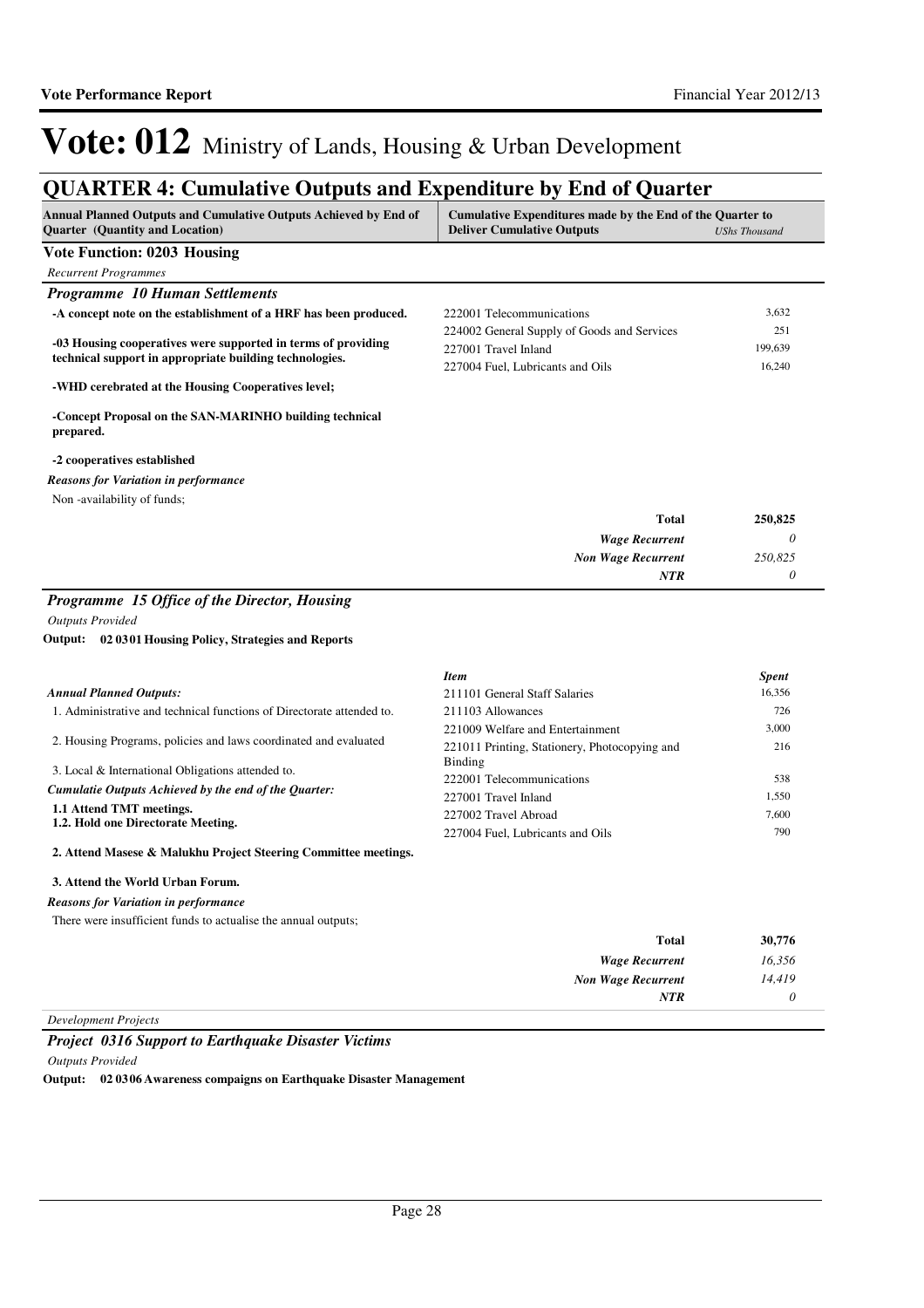## **QUARTER 4: Cumulative Outputs and Expenditure by End of Quarter**

| Annual Planned Outputs and Cumulative Outputs Achieved by End of<br><b>Quarter</b> (Quantity and Location)                                | <b>Cumulative Expenditures made by the End of the Quarter to</b><br><b>Deliver Cumulative Outputs</b> | <b>UShs Thousand</b> |
|-------------------------------------------------------------------------------------------------------------------------------------------|-------------------------------------------------------------------------------------------------------|----------------------|
| <b>Vote Function: 0203 Housing</b>                                                                                                        |                                                                                                       |                      |
| <b>Development Projects</b>                                                                                                               |                                                                                                       |                      |
| <b>Project 0316 Support to Earthquake Disaster Victims</b>                                                                                |                                                                                                       |                      |
|                                                                                                                                           | <b>Item</b>                                                                                           | <b>Spent</b>         |
| <b>Annual Planned Outputs:</b>                                                                                                            | 211103 Allowances                                                                                     | 4,651                |
| Support to Earthquake Disaster Victims project reviewed;                                                                                  | 227001 Travel Inland                                                                                  | 7,203                |
| Cumulatie Outputs Achieved by the end of the Quarter:                                                                                     | 227004 Fuel, Lubricants and Oils                                                                      | 4,709                |
| -Project reviewed;<br>-Project review finalised;                                                                                          |                                                                                                       |                      |
| <b>Reasons for Variation in performance</b>                                                                                               |                                                                                                       |                      |
| Limited funds stalled the project earlier plans to accomplish the<br>construction of earth quake awareness model house.                   |                                                                                                       |                      |
|                                                                                                                                           | Total                                                                                                 | 16,563               |
|                                                                                                                                           | <b>GoU</b> Development                                                                                | 16,563               |
|                                                                                                                                           | <b>External Financing</b>                                                                             | 0                    |
|                                                                                                                                           | NTR                                                                                                   | 0                    |
| Project 1147 Kasooli Housing Project                                                                                                      |                                                                                                       |                      |
| Capital Purchases                                                                                                                         |                                                                                                       |                      |
| Output:<br>02 0373 Roads, Streets and Highways                                                                                            |                                                                                                       |                      |
|                                                                                                                                           | <b>Item</b>                                                                                           | <b>Spent</b>         |
| <b>Annual Planned Outputs:</b>                                                                                                            | 281504 Monitoring, Supervision and Appraisal of                                                       | 41,000               |
| -2km of roads opened<br>-Street lights installed for 2km<br>-4km of drainage channels openned                                             | Capital Works                                                                                         |                      |
| Cumulatie Outputs Achieved by the end of the Quarter:                                                                                     |                                                                                                       |                      |
| Roads opened include Kasoli Rd, Kasoli lane, Chemwoko Rd,<br>Otieng Lane, Tenants Roads opened in Kasoli Housing project area,<br>Tororo; |                                                                                                       |                      |
| - Kwapa Rd, Kasoli Rd, Kasoli lane, Chemwoko Rd,<br>Otieng Lane, Tenants Roads opened opened in Kasoli Housing project<br>area, Tororo    |                                                                                                       |                      |
| <b>Reasons for Variation in performance</b>                                                                                               |                                                                                                       |                      |
| Reported no funds                                                                                                                         |                                                                                                       |                      |
|                                                                                                                                           | Total                                                                                                 | 41,000               |
|                                                                                                                                           | $GoU$ Development                                                                                     | <i>41,000</i>        |
|                                                                                                                                           | <b>External Financing</b>                                                                             | 0                    |
|                                                                                                                                           | <b>NTR</b>                                                                                            | 0                    |
| <b>Outputs Provided</b>                                                                                                                   |                                                                                                       |                      |
| Output:<br>02 03 02 Technical Support and Administrative Services                                                                         |                                                                                                       |                      |
|                                                                                                                                           | <b>Item</b>                                                                                           | <b>Spent</b>         |
| <b>Annual Planned Outputs:</b>                                                                                                            | 211102 Contract Staff Salaries (Incl. Casuals,                                                        | 46,298               |
| -Environmental project Impact assessment carried out                                                                                      | Temporary)                                                                                            |                      |
| -125 houses constructed                                                                                                                   | 211103 Allowances                                                                                     | 9,842                |
| -Kasoli community mobilised to support project<br>-Kasoli community trained in income generation                                          | 212101 Social Security Contributions (NSSF)                                                           | 3,316                |
| -Monitoing and evaluation exercises conducted in Kasoli                                                                                   | 221009 Welfare and Entertainment                                                                      | 7,293                |
| Cumulatie Outputs Achieved by the end of the Quarter:                                                                                     | 222001 Telecommunications                                                                             | 5,218                |
|                                                                                                                                           | 227001 Travel Inland                                                                                  | 52,331               |

**250 households mobilized at Kasoli project area, Tororo Municipality;**

**250 households trained at Kasoli project area, Tororo Municipality;**

227004 Fuel, Lubricants and Oils 19,940 228001 Maintenance - Civil 25,500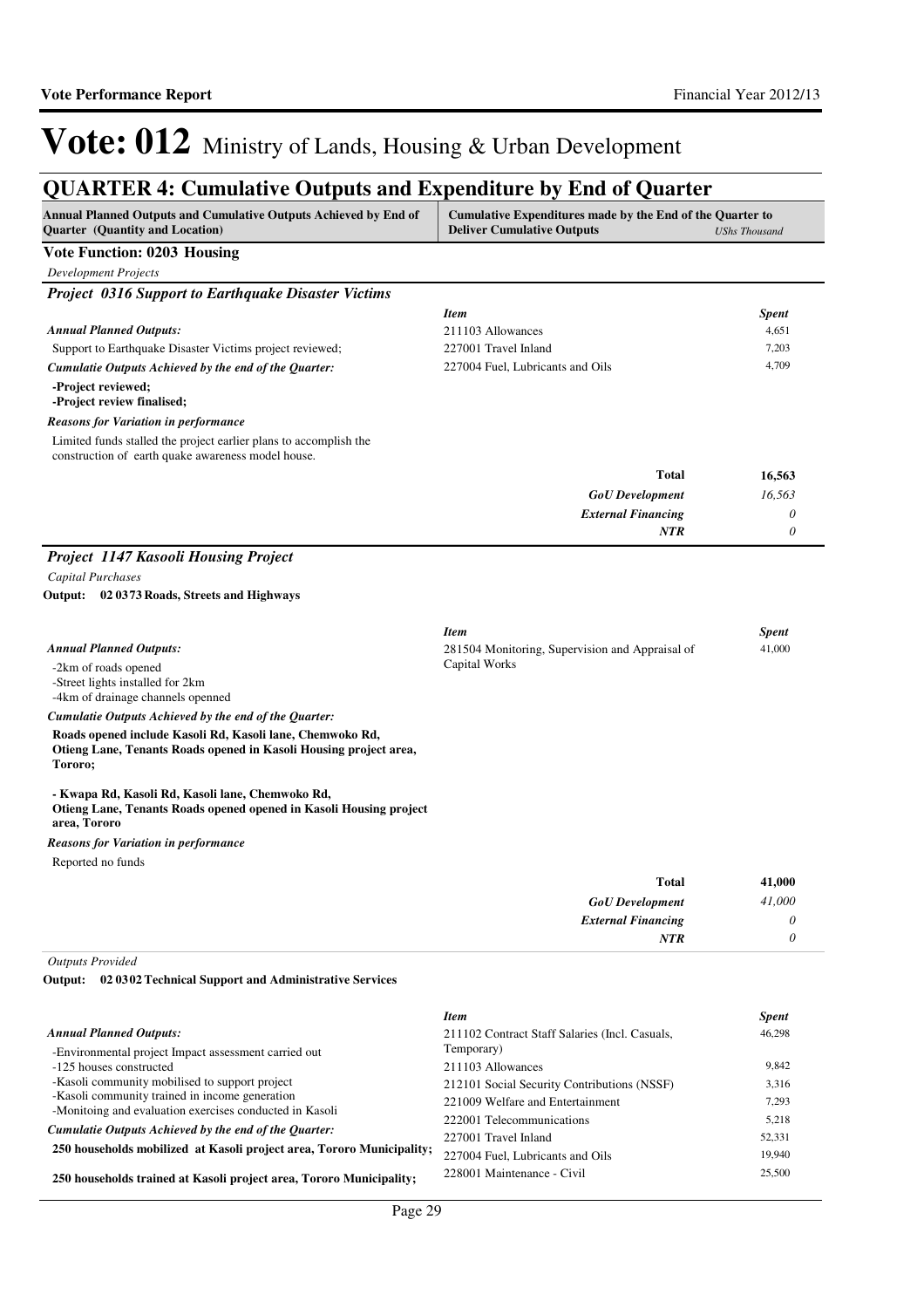### **QUARTER 4: Cumulative Outputs and Expenditure by End of Quarter**

| Annual Planned Outputs and Cumulative Outputs Achieved by End of<br>Quarter (Quantity and Location)                                                                                      | Cumulative Expenditures made by the End of the Quarter to<br><b>Deliver Cumulative Outputs</b> | <b>UShs Thousand</b> |
|------------------------------------------------------------------------------------------------------------------------------------------------------------------------------------------|------------------------------------------------------------------------------------------------|----------------------|
| <b>Vote Function: 0203 Housing</b>                                                                                                                                                       |                                                                                                |                      |
| <b>Development Projects</b>                                                                                                                                                              |                                                                                                |                      |
| Project 1147 Kasooli Housing Project                                                                                                                                                     |                                                                                                |                      |
| 5 monitoring trips conducted at Kasoli, Tororo Municipality;                                                                                                                             | 228002 Maintenance - Vehicles                                                                  | 4,000                |
| opened roads: Kasoli Rd, Kasoli lane, Chemwoko Rd,<br>Otieng Lane, Tenants Roads opened in Kasoli Housing project area,<br>Tororo;                                                       |                                                                                                |                      |
| Drainage: Kwapa Rd, Kasoli Rd, Kasoli lane, Chemwoko Rd,<br><b>Otieng Lane, Tenants Roads opened/Mantained in Kasoli Housing</b><br>project area and project office ercted up to roofing |                                                                                                |                      |
| <b>Reasons for Variation in performance</b>                                                                                                                                              |                                                                                                |                      |
| The funding plan for the construction of houses is with DFCU, and its is<br>progressive                                                                                                  |                                                                                                |                      |
|                                                                                                                                                                                          | Total                                                                                          | 173,737              |
|                                                                                                                                                                                          | <b>GoU</b> Development                                                                         | 173,737              |
|                                                                                                                                                                                          | <b>External Financing</b>                                                                      | 0                    |
|                                                                                                                                                                                          | <b>NTR</b>                                                                                     | 0                    |
| Vote Function: 0249 Policy, Planning and Support Services                                                                                                                                |                                                                                                |                      |
| <b>Recurrent Programmes</b>                                                                                                                                                              |                                                                                                |                      |
| Programme 01 Finance and administration                                                                                                                                                  |                                                                                                |                      |
| <b>Outputs Provided</b>                                                                                                                                                                  |                                                                                                |                      |
| Output: 02 4901 Policy, consultation, planning and monitoring services                                                                                                                   |                                                                                                |                      |
|                                                                                                                                                                                          |                                                                                                |                      |
|                                                                                                                                                                                          | <b>Item</b>                                                                                    | <b>Spent</b>         |
| <b>Annual Planned Outputs:</b>                                                                                                                                                           | 211101 General Staff Salaries                                                                  | 76,617               |
| - Ministerial Policy Statement prepared and submitted to Parliament by                                                                                                                   | 211103 Allowances                                                                              | 10,200               |
| 30th June 2013.                                                                                                                                                                          | 221009 Welfare and Entertainment                                                               | 4,633                |
| - 8 Cabinet Memoranda prepared and submitted to Cabinet Secretariat.                                                                                                                     | 221011 Printing, Stationery, Photocopying and<br><b>Binding</b>                                | 35,008               |
|                                                                                                                                                                                          | 227001 Travel Inland                                                                           | 6,812                |
| - 2 Cabinet Returns prepared and submitted to Cabinet Secretariat.<br>- Policy Analysis undertaken.                                                                                      | 227002 Travel Abroad                                                                           | 6,110                |
| Cumulatie Outputs Achieved by the end of the Quarter:                                                                                                                                    | 227004 Fuel, Lubricants and Oils                                                               | 6,210                |
| - Ministerial Policy Statement prepared and submitted to Parliament<br>by 30th June 2013.                                                                                                | 228002 Maintenance - Vehicles                                                                  | 5,994                |
| - Cabinet Memoranda prepared and submitted to Cabinet Secretariat.                                                                                                                       |                                                                                                |                      |
| - 1 Cabinet Returns prepared and submitted to Cabinet Secretariat.<br>- Policy Analysis undertaken.                                                                                      |                                                                                                |                      |
| <b>Reasons for Variation in performance</b>                                                                                                                                              |                                                                                                |                      |
| HIT THE TARGET                                                                                                                                                                           |                                                                                                |                      |
|                                                                                                                                                                                          | Total                                                                                          | 151,585              |
|                                                                                                                                                                                          | <b>Wage Recurrent</b>                                                                          | 76,617               |
|                                                                                                                                                                                          | <b>Non Wage Recurrent</b>                                                                      | 74,967               |
|                                                                                                                                                                                          | NTR                                                                                            | 0                    |

**Output: 02 4902 Ministry Support Services (Finance and Administration)**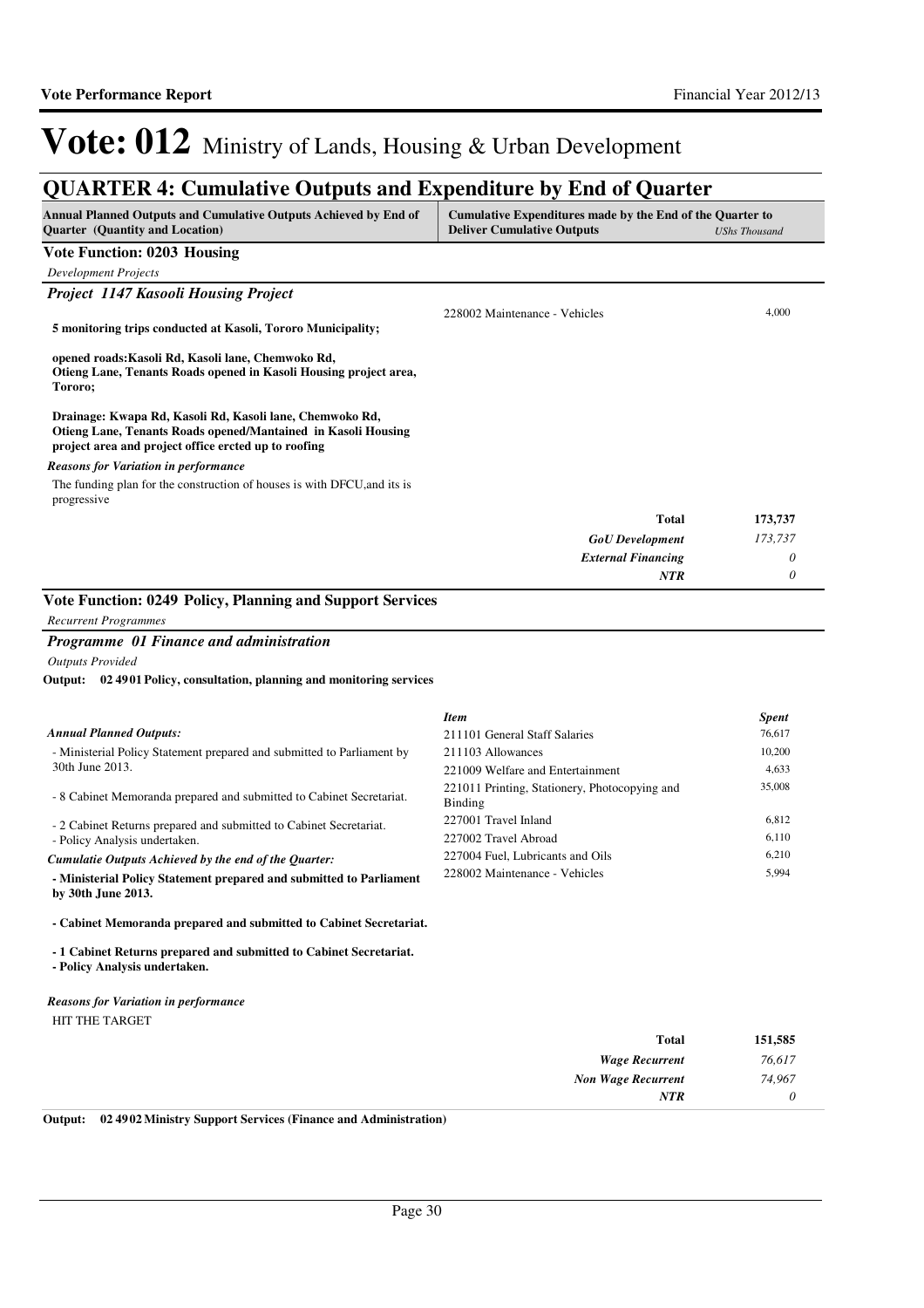### **QUARTER 4: Cumulative Outputs and Expenditure by End of Quarter**

| Annual Planned Outputs and Cumulative Outputs Achieved by End of<br>Cumulative Expenditures made by the End of the Quarter to<br>Quarter (Quantity and Location)<br><b>Deliver Cumulative Outputs</b> |                                               | <b>UShs Thousand</b> |
|-------------------------------------------------------------------------------------------------------------------------------------------------------------------------------------------------------|-----------------------------------------------|----------------------|
| Vote Function: 0249 Policy, Planning and Support Services                                                                                                                                             |                                               |                      |
| <b>Recurrent Programmes</b>                                                                                                                                                                           |                                               |                      |
| Programme 01 Finance and administration                                                                                                                                                               |                                               |                      |
|                                                                                                                                                                                                       | <b>Item</b>                                   | <b>Spent</b>         |
| <b>Annual Planned Outputs:</b>                                                                                                                                                                        | 211101 General Staff Salaries                 | 178,149              |
|                                                                                                                                                                                                       | 211103 Allowances                             | 56,200               |
| -261 Ministry staff paid salaries and wages;                                                                                                                                                          | 213002 Incapacity, death benefits and funeral | 38,808               |
| - F&A staff paid lunch and footage allowances;                                                                                                                                                        | expenses                                      |                      |
| -Staff welfare for F&A provided;                                                                                                                                                                      | 221003 Staff Training                         | 4,897                |
| - 63 approved posts filled;<br>- 261 staff appraised;                                                                                                                                                 | 221007 Books, Periodicals and Newspapers      | 18,000               |
| - 4 field monitoring exercises carried out;                                                                                                                                                           | 221009 Welfare and Entertainment              | 30,000               |
| - 53 vehicles in good running condition;                                                                                                                                                              | 221011 Printing, Stationery, Photocopying and | 55,000               |
| -24 hour security services provided to Ministry premises;                                                                                                                                             | Binding                                       |                      |
| - Water bills paid;                                                                                                                                                                                   | 222001 Telecommunications                     | 48,000               |
| -Electricity bills paid;                                                                                                                                                                              | 222002 Postage and Courier                    | 3,600                |
| -Cleaning services provided to the Ministry premises;<br>-Office equipment maintained;                                                                                                                | 223001 Property Expenses                      | 118,019              |
| -Ministry's international obligations attend to;                                                                                                                                                      | 223004 Guard and Security services            | 79,398               |
| Cumulatie Outputs Achieved by the end of the Quarter:                                                                                                                                                 | 223005 Electricity                            | 50,000               |
| 261 Ministry staff paid salaries and wages;                                                                                                                                                           | 223006 Water                                  | 40,000               |
| -F&A staff paid lunch and footage allowances;                                                                                                                                                         | 227001 Travel Inland                          | 34,895               |
| -Staff welfare for F&A provided;                                                                                                                                                                      | 227002 Travel Abroad                          | 25,000               |
| -8 approved posts filled;                                                                                                                                                                             | 227004 Fuel, Lubricants and Oils              | 19,001               |
| -261 staff appraised;                                                                                                                                                                                 | 228002 Maintenance - Vehicles                 | 97,475               |
| - 1field monitoring exercise carried out;                                                                                                                                                             | 228003 Maintenance Machinery, Equipment and   | 15,000               |
| -53 vehicles in good running condition;<br>-24 hour security services provided to Ministry premises;                                                                                                  | Furniture                                     |                      |
| -Water bills paid;                                                                                                                                                                                    | <b>Total</b>                                  | 911,442              |
| -Electricity bills paid;                                                                                                                                                                              |                                               |                      |
| -Cleaning services provided to the Ministry premises;                                                                                                                                                 | <b>Wage Recurrent</b>                         | 178,149              |
| -Office equipment maintained;                                                                                                                                                                         | <b>Non Wage Recurrent</b>                     | 733,293              |
| -Ministry's international obligations attend to;                                                                                                                                                      | <b>NTR</b>                                    | 0                    |

**02 4903 Ministerial and Top Management Services Output:**

|                                                                       | <b>Item</b>                            | <b>Spent</b> |
|-----------------------------------------------------------------------|----------------------------------------|--------------|
| <b>Annual Planned Outputs:</b>                                        | 211101 General Staff Salaries          | 13,521       |
| -4 Top Policy/Management meetings held;                               | 211103 Allowances                      | 54,500       |
| - 4 Senior Management meetings held;                                  | 213001 Medical Expenses (To Employees) | 2,223        |
| - 2 General Staff meetings held;                                      | 221009 Welfare and Entertainment       | 6,000        |
| - 1 end of year staff part held.<br>- Political M&E reports produced; | 222001 Telecommunications              | 8,000        |
| Cumulatie Outputs Achieved by the end of the Quarter:                 | 227001 Travel Inland                   | 11,540       |
| -3 Top Policy/Management meeting held;                                | 227002 Travel Abroad                   | 15,000       |
| - 3 Heads of Department meeting held;                                 | 227004 Fuel, Lubricants and Oils       | 58,280       |
| -Ministry activities monitored and supervised.                        |                                        |              |
| - Political M&E reports produced;                                     |                                        |              |
| <b>Reasons for Variation in performance</b>                           |                                        |              |
| General staff meeting not held due to limited funds;                  |                                        |              |
|                                                                       |                                        |              |

| 169,064 | <b>Total</b>              |
|---------|---------------------------|
| 13,521  | <b>Wage Recurrent</b>     |
| 155,543 | <b>Non Wage Recurrent</b> |
|         | <b>NTR</b>                |
|         |                           |

#### **Output: 02 4904 Information Management**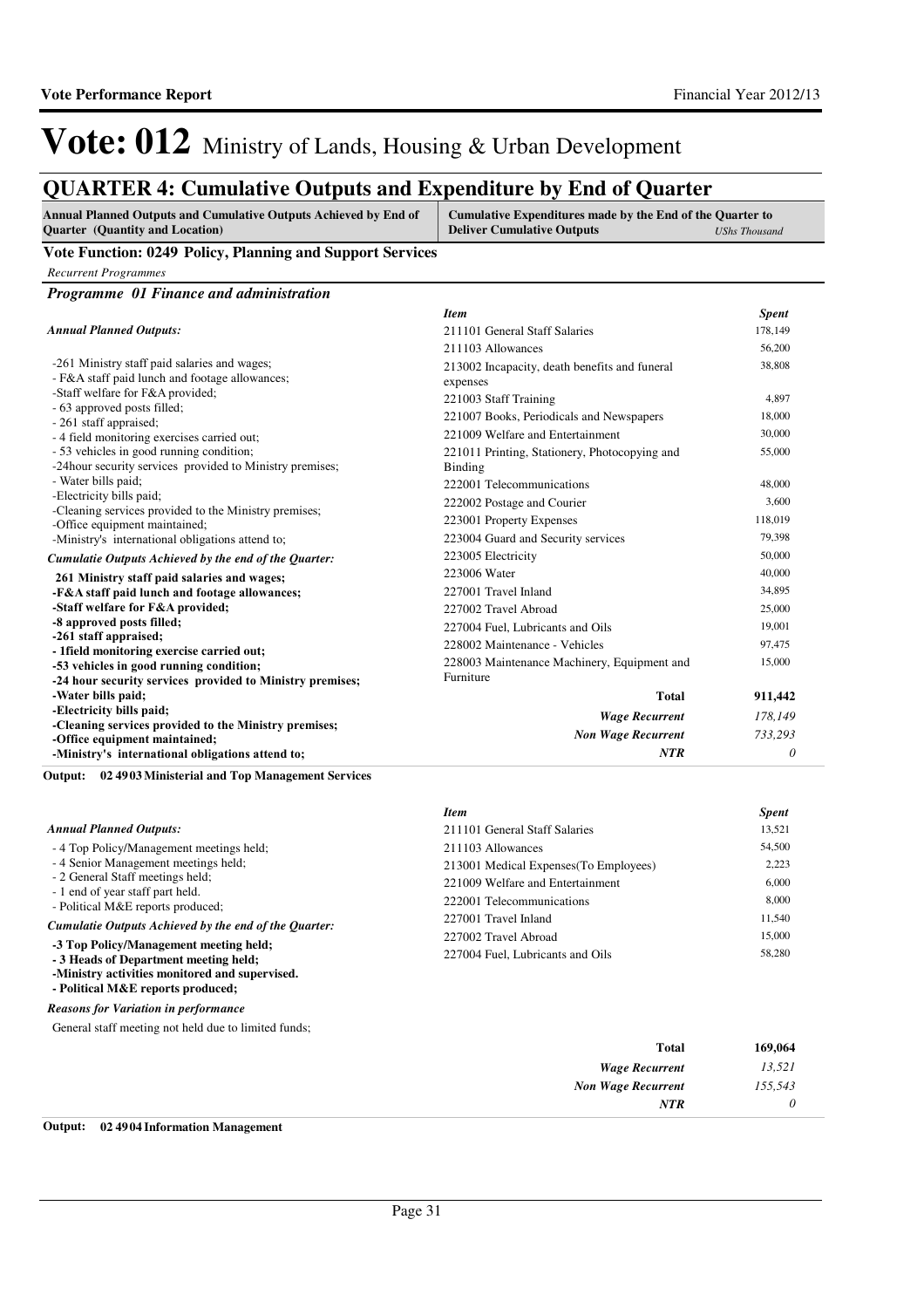## **QUARTER 4: Cumulative Outputs and Expenditure by End of Quarter**

| Annual Planned Outputs and Cumulative Outputs Achieved by End of<br><b>Quarter</b> (Quantity and Location)                        | Cumulative Expenditures made by the End of the Quarter to<br><b>Deliver Cumulative Outputs</b><br><b>UShs Thousand</b> |              |
|-----------------------------------------------------------------------------------------------------------------------------------|------------------------------------------------------------------------------------------------------------------------|--------------|
| Vote Function: 0249 Policy, Planning and Support Services                                                                         |                                                                                                                        |              |
| <b>Recurrent Programmes</b>                                                                                                       |                                                                                                                        |              |
| Programme 01 Finance and administration                                                                                           |                                                                                                                        |              |
|                                                                                                                                   | <b>Item</b>                                                                                                            | Spent        |
| <b>Annual Planned Outputs:</b>                                                                                                    | 211101 General Staff Salaries                                                                                          | 5,227        |
| - Access to information initiatives implemented;                                                                                  | 211103 Allowances                                                                                                      | 4,941        |
|                                                                                                                                   | 221009 Welfare and Entertainment                                                                                       | 4,800        |
| - Ministry's Clients' Charter implemented and feedback on complaints<br>responded to.                                             | 221011 Printing, Stationery, Photocopying and<br>Binding                                                               | 28,880       |
| Cumulatie Outputs Achieved by the end of the Quarter:                                                                             | 227001 Travel Inland                                                                                                   | 5,995        |
| - Access to information initiatives implemented<br>- Clients Charter implementeation carried coordinated and feedback<br>received | 227004 Fuel, Lubricants and Oils                                                                                       | 4,800        |
| - Information on Government Programmes and Projects submitted to<br><b>OPM</b>                                                    |                                                                                                                        |              |
| <b>Reasons for Variation in performance</b>                                                                                       |                                                                                                                        |              |
| Hit the target                                                                                                                    |                                                                                                                        |              |
|                                                                                                                                   | <b>Total</b>                                                                                                           | 54,643       |
|                                                                                                                                   | <b>Wage Recurrent</b>                                                                                                  | 5,227        |
|                                                                                                                                   | <b>Non Wage Recurrent</b>                                                                                              | 49,416       |
|                                                                                                                                   | <b>NTR</b>                                                                                                             | 0            |
| Output:<br>024905 Procurement and Disposal Services                                                                               |                                                                                                                        |              |
|                                                                                                                                   | <b>Item</b>                                                                                                            | <b>Spent</b> |
| <b>Annual Planned Outputs:</b>                                                                                                    | 211101 General Staff Salaries                                                                                          | 1,960        |
| -Prequalification list compiled.                                                                                                  | 211103 Allowances                                                                                                      | 6,568        |
| -Procurement plan prepared.                                                                                                       | 221007 Books, Periodicals and Newspapers                                                                               | 2,198        |
| - Contracts for works, goods and services prepared;<br>- 12 PPDA and Financial compliance report prepared.                        | 221008 Computer Supplies and IT Services                                                                               | 1,370        |
| -Disposal of goods carried out;                                                                                                   | 221009 Welfare and Entertainment                                                                                       | 4,400        |
| -Monitoring and evaluation reports of awarded contracts prepared;<br>-Supplier appraisal reports prepared;                        | 221011 Printing, Stationery, Photocopying and<br>Binding                                                               | 9,120        |
| Cumulatie Outputs Achieved by the end of the Quarter:                                                                             | 222001 Telecommunications                                                                                              | 2,000        |
| -Prequalification list compiled.                                                                                                  | 227001 Travel Inland                                                                                                   | 10,000       |
| -Procurement plan prepared.                                                                                                       | 227002 Travel Abroad                                                                                                   | 6,000        |
| -Submissions from users reviewed and forwarded to contracts                                                                       | 227004 Fuel, Lubricants and Oils                                                                                       | 4,000        |
| committee.<br>-PPDA and Financial compliance report prepared.                                                                     | 228002 Maintenance - Vehicles                                                                                          | 7,500        |
| -Disposal of goods timely.                                                                                                        |                                                                                                                        |              |
| -Preparations for procurement audit.                                                                                              |                                                                                                                        |              |
| -Monitoring and evaluation of procurements awarded.                                                                               |                                                                                                                        |              |
| -Spplier appraisal.<br>-Capacity building of stake holders.                                                                       |                                                                                                                        |              |
| <b>Reasons for Variation in performance</b>                                                                                       |                                                                                                                        |              |
| Hit the planned annual targets;                                                                                                   |                                                                                                                        |              |
|                                                                                                                                   | <b>Total</b>                                                                                                           | 55,115       |
|                                                                                                                                   | <b>Wage Recurrent</b>                                                                                                  | 1,960        |
|                                                                                                                                   |                                                                                                                        |              |

**Output: 02 4906 Accounts and internal Audit Services**

*Non Wage Recurrent*

*NTR*

*53,155 0*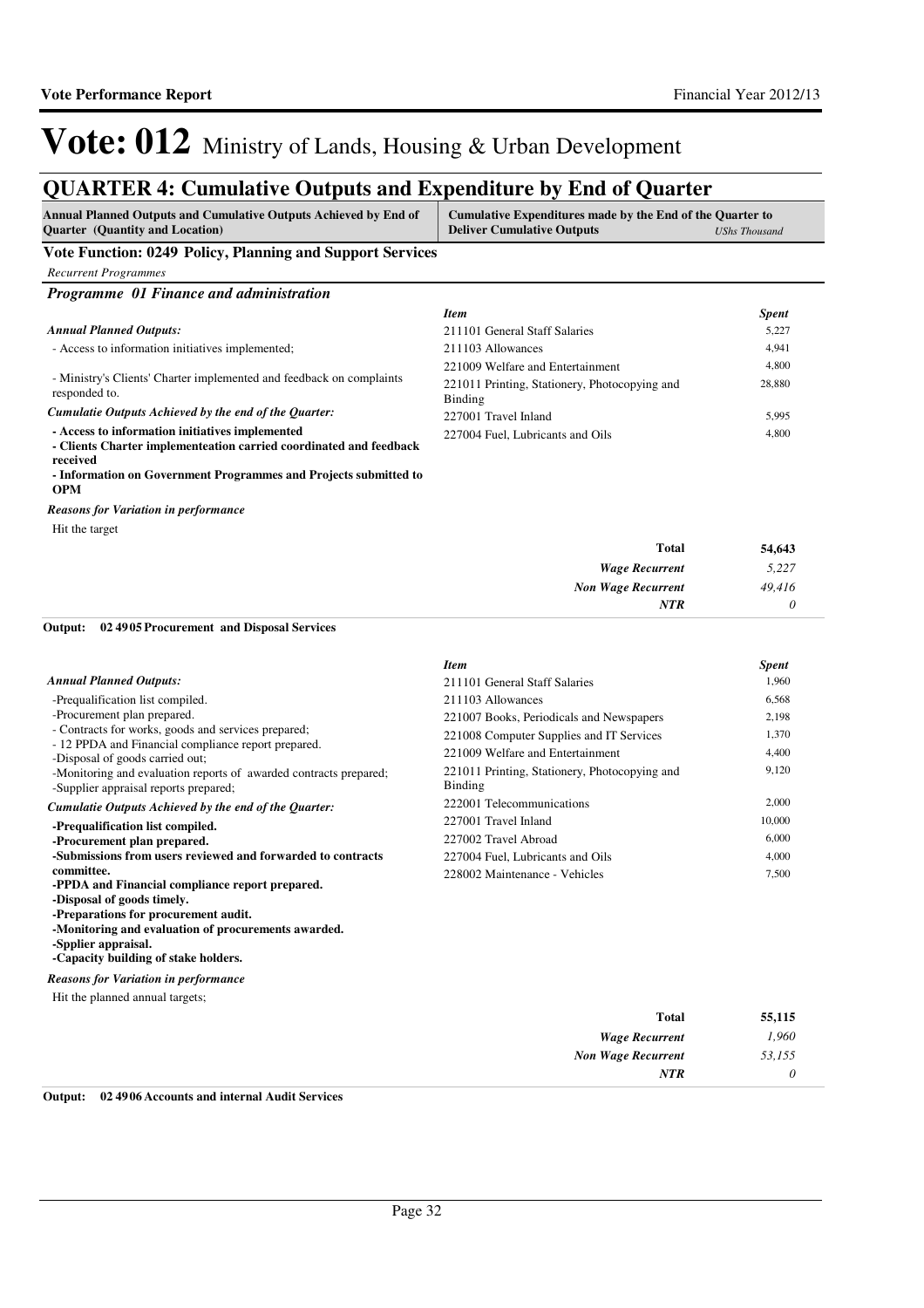### **QUARTER 4: Cumulative Outputs and Expenditure by End of Quarter**

| Annual Planned Outputs and Cumulative Outputs Achieved by End of<br><b>Quarter</b> (Quantity and Location)                                                                                                                                                                                               | Cumulative Expenditures made by the End of the Quarter to<br><b>Deliver Cumulative Outputs</b> | <b>UShs Thousand</b> |
|----------------------------------------------------------------------------------------------------------------------------------------------------------------------------------------------------------------------------------------------------------------------------------------------------------|------------------------------------------------------------------------------------------------|----------------------|
| Vote Function: 0249 Policy, Planning and Support Services                                                                                                                                                                                                                                                |                                                                                                |                      |
| <b>Recurrent Programmes</b>                                                                                                                                                                                                                                                                              |                                                                                                |                      |
| Programme 01 Finance and administration                                                                                                                                                                                                                                                                  |                                                                                                |                      |
|                                                                                                                                                                                                                                                                                                          | <b>Item</b>                                                                                    | <b>Spent</b>         |
| <b>Annual Planned Outputs:</b>                                                                                                                                                                                                                                                                           | 211101 General Staff Salaries                                                                  | 18,669               |
| - IFMS maintained in good running condition;                                                                                                                                                                                                                                                             | 211103 Allowances                                                                              | 4,000                |
| -6 Month financial statements prepared and submitted;                                                                                                                                                                                                                                                    | 221008 Computer Supplies and IT Services                                                       | 1,968                |
| - 9 Month financial statements prepared and submitted;<br>- Final accounts prepared and submited;<br>- Financial issues raised by Auditor general and Pac responded to;<br>- Release requests oprepared and submitted;<br>-Monthly budget performance reports prepared;                                  | 221009 Welfare and Entertainment                                                               | 2,717                |
|                                                                                                                                                                                                                                                                                                          | 221016 IFMS Recurrent Costs                                                                    | 37,826               |
|                                                                                                                                                                                                                                                                                                          | 221017 Subscriptions                                                                           | 2,589                |
|                                                                                                                                                                                                                                                                                                          | 227001 Travel Inland                                                                           | 19,742               |
| Cumulatie Outputs Achieved by the end of the Quarter:                                                                                                                                                                                                                                                    | 227004 Fuel, Lubricants and Oils                                                               | 6,000                |
| -IFMS maintained in good condition;<br>- 6 Month financial statements prepared and submitted;<br>-Budget performance reports prepared.<br>- Payments for various activities made;<br>- Financial issues raised by Auditor General and PAC responded to;<br>-Monthly budget performance reports prepared; | 228002 Maintenance - Vehicles                                                                  | 3,376                |
| <b>Reasons for Variation in performance</b>                                                                                                                                                                                                                                                              |                                                                                                |                      |
| hit the target                                                                                                                                                                                                                                                                                           |                                                                                                |                      |
|                                                                                                                                                                                                                                                                                                          | <b>Total</b>                                                                                   | 96,888               |

| Total                     | 96,888 |
|---------------------------|--------|
| <b>Wage Recurrent</b>     | 18,669 |
| <b>Non Wage Recurrent</b> | 78,218 |
| <b>NTR</b>                |        |

### *Programme 02 Planning and Quality Assurance*

*Outputs Provided*

**other stakeholders;**

**02 4901 Policy, consultation, planning and monitoring services Output:**

|                                                                                                | <b>Item</b>                                                  | <b>Spent</b> |
|------------------------------------------------------------------------------------------------|--------------------------------------------------------------|--------------|
| <b>Annual Planned Outputs:</b>                                                                 | 211101 General Staff Salaries                                | 149,721      |
| Ministry Annual and Quarterly Workplans produced;                                              | 211102 Contract Staff Salaries (Incl. Casuals,<br>Temporary) | 3,960        |
| Ministry detailed budget produced;                                                             | 211103 Allowances                                            | 81,995       |
| MLHUD 2011/12 FY Annual Performance Reports prepared;                                          | 212101 Social Security Contributions (NSSF)                  | 132          |
|                                                                                                | 221002 Workshops and Seminars                                | 13,000       |
| Quarterly and annual Monitoring reports produced and submitted to the                          | 221003 Staff Training                                        | 12,500       |
| relevant authorities;                                                                          | 221007 Books, Periodicals and Newspapers                     | 5,500        |
|                                                                                                | 221008 Computer Supplies and IT Services                     | 12,442       |
| Sector Statistical Abstract produced and distributed to UBOS and other<br>stakeholders;        | 221009 Welfare and Entertainment                             | 23,034       |
| Issues paper for LGBFP FY 2013/14 prepared and discussed during                                | 221011 Printing, Stationery, Photocopying and<br>Binding     | 70,000       |
| LGBFP regional workshops;                                                                      | 221012 Small Office Equipment                                | 791          |
| Cumulatie Outputs Achieved by the end of the Quarter:                                          | 221017 Subscriptions                                         | 1,692        |
| <b>Ministry Annual and Quarterly Workplans produced;</b>                                       | 222001 Telecommunications                                    | 24,634       |
|                                                                                                | 224002 General Supply of Goods and Services                  | 6,464        |
| Ministry detailed budget produced;                                                             | 227001 Travel Inland                                         | 91,119       |
|                                                                                                | 227002 Travel Abroad                                         | 15,000       |
| <b>MLHUD 2011/12 FY Annual Performance Reports prepared;</b>                                   | 227004 Fuel, Lubricants and Oils                             | 84,000       |
| Quarterly and annual Monitoring reports produced and submitted to<br>the relevant authorities; | 228002 Maintenance - Vehicles                                | 14.687       |
|                                                                                                | 228003 Maintenance Machinery, Equipment and<br>Furniture     | 1.970        |
| Sector Statistical Abstract produced and distributed to UBOS and                               |                                                              |              |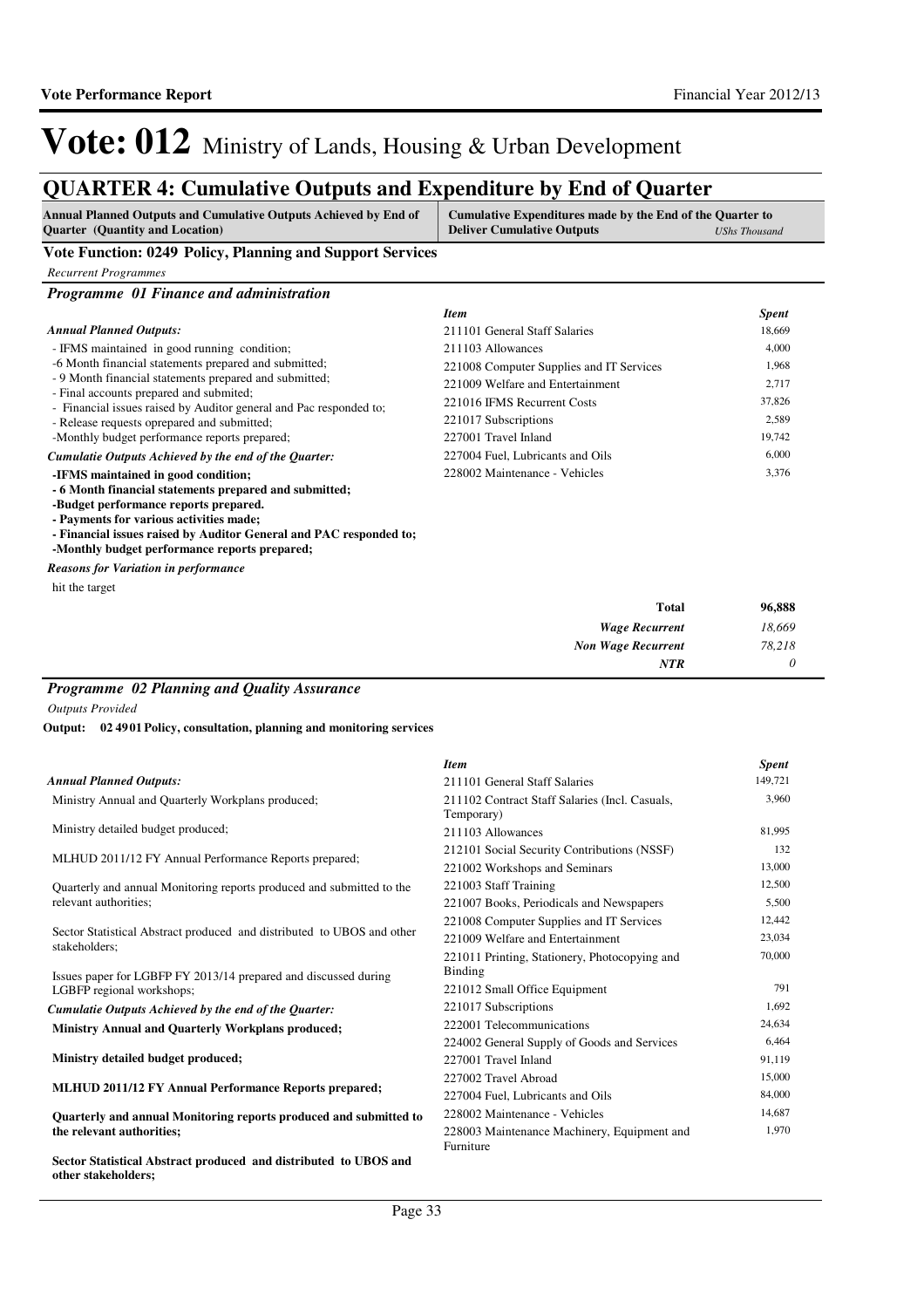### **QUARTER 4: Cumulative Outputs and Expenditure by End of Quarter**

| Annual Planned Outputs and Cumulative Outputs Achieved by End of<br>Quarter (Quantity and Location) | Cumulative Expenditures made by the End of the Quarter to<br><b>Deliver Cumulative Outputs</b> | <b>UShs Thousand</b> |
|-----------------------------------------------------------------------------------------------------|------------------------------------------------------------------------------------------------|----------------------|
| Vote Function: 0249 Policy, Planning and Support Services                                           |                                                                                                |                      |
| <b>Recurrent Programmes</b>                                                                         |                                                                                                |                      |
| Programme 02 Planning and Quality Assurance                                                         |                                                                                                |                      |
| Issues paper for LGBFP FY 2013/14 prepared and discussed during<br><b>LGBFP</b> regional workshops; |                                                                                                |                      |
| 3rd Quarter progressive reports compiled and submitted;                                             |                                                                                                |                      |
| -Workplans and perfomance reports for MPS produced;                                                 |                                                                                                |                      |
| -Compilation of workplans and indicators done;                                                      |                                                                                                |                      |
| <b>Reasons for Variation in performance</b>                                                         |                                                                                                |                      |
| Hit the target                                                                                      |                                                                                                |                      |
|                                                                                                     | <b>Total</b>                                                                                   | 612,641              |
|                                                                                                     | <b>Wage Recurrent</b>                                                                          | 149,721              |
|                                                                                                     | <b>Non Wage Recurrent</b>                                                                      | 462,919              |
|                                                                                                     | <b>NTR</b>                                                                                     | 0                    |
| Programme 16 Internal Audit                                                                         |                                                                                                |                      |
| <b>Outputs Provided</b>                                                                             |                                                                                                |                      |
| 02 49 06 Accounts and internal Audit Services<br>Output:                                            |                                                                                                |                      |
|                                                                                                     | <b>Item</b>                                                                                    | <b>Spent</b>         |
| <b>Annual Planned Outputs:</b>                                                                      | 211101 General Staff Salaries                                                                  | 8,163                |
| <b>Ouartely Internal</b>                                                                            | 211103 Allowances                                                                              | 13,800               |
| Audit reports prepared                                                                              | 221003 Staff Training                                                                          | 2,350                |

Quarterly payroll reports prepared **-4 Quarterly Report -4 payroll Report** *Cumulatie Outputs Achieved by the end of the Quarter:* Hit the taregt; *Reasons for Variation in performance*

| 211101 General Staff Salaries                 | 8,163  |
|-----------------------------------------------|--------|
| 211103 Allowances                             | 13,800 |
| 221003 Staff Training                         | 2,350  |
| 221007 Books, Periodicals and Newspapers      | 775    |
| 221008 Computer Supplies and IT Services      | 1,251  |
| 221009 Welfare and Entertainment              | 4,800  |
| 221011 Printing, Stationery, Photocopying and | 1,203  |
| Binding                                       |        |
| 221012 Small Office Equipment                 | 955    |
| 221017 Subscriptions                          | 1,500  |
| 222001 Telecommunications                     | 1,500  |
| 227001 Travel Inland                          | 9,333  |
| 227002 Travel Abroad                          | 2,152  |
| 227004 Fuel, Lubricants and Oils              | 9,000  |
| Total                                         | 56,782 |
| Wage Recurrent                                | 8,163  |
| <b>Non Wage Recurrent</b>                     | 48,618 |
| NTR                                           | 0      |
|                                               |        |

#### *Development Projects*

#### *Project 0162 Support to PQAD*

*Outputs Provided*

**02 4901 Policy, consultation, planning and monitoring services Output:**

|                                                                                    | <b>Item</b>                                   | <b>Spent</b> |
|------------------------------------------------------------------------------------|-----------------------------------------------|--------------|
| <b>Annual Planned Outputs:</b>                                                     | 221002 Workshops and Seminars                 | 14,500       |
| -LHUD Sector Strategic Plan completed;                                             | 221003 Staff Training                         | 9.844        |
| -OBT training undertaken;                                                          | 221011 Printing, Stationery, Photocopying and | 19,553       |
| Cumulatie Outputs Achieved by the end of the Ouarter:                              | <b>Binding</b>                                |              |
| -One officer facilitated to attend Public Sector Financial management<br>training; | 227004 Fuel. Lubricants and Oils              | 30,000       |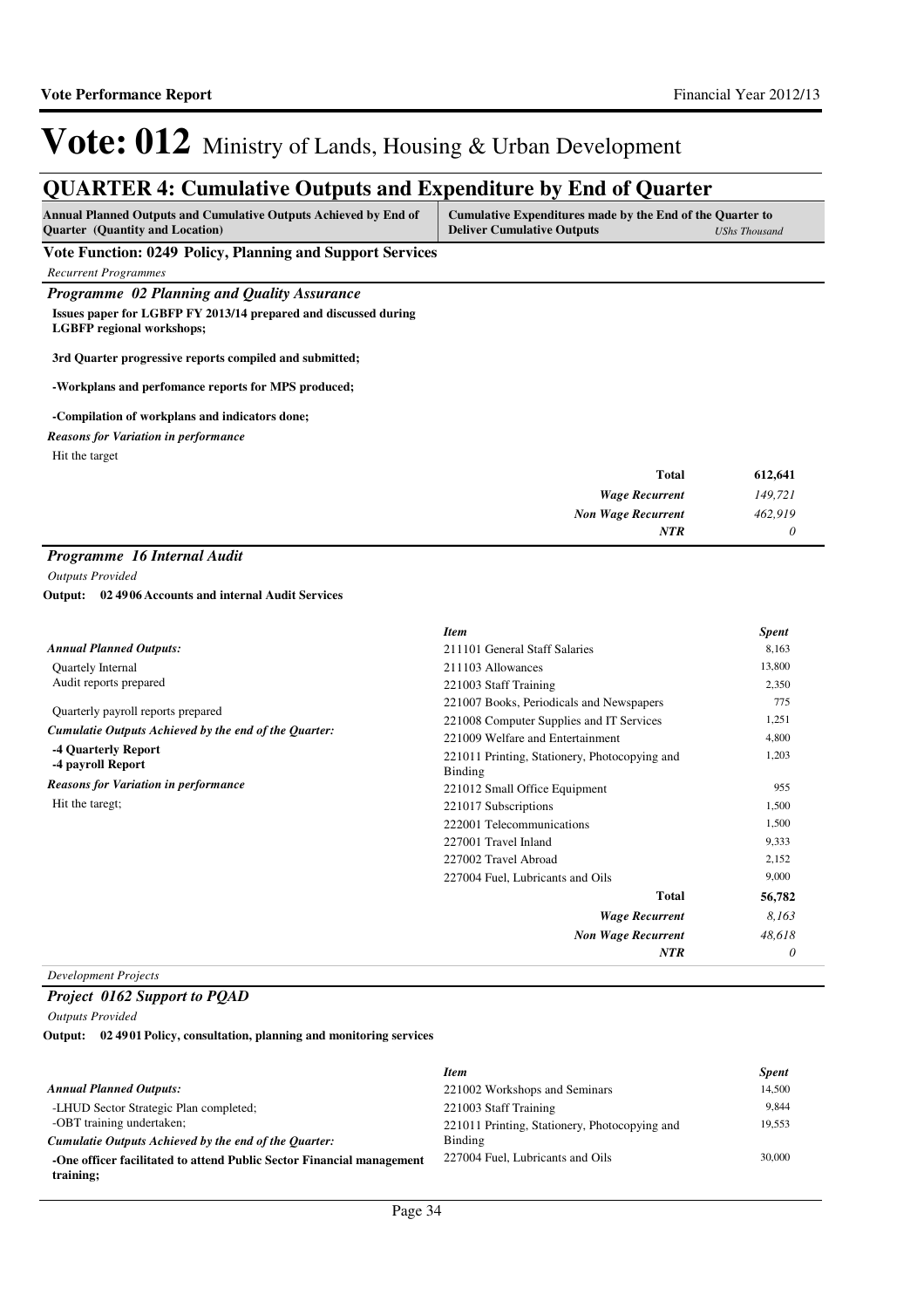## **QUARTER 4: Cumulative Outputs and Expenditure by End of Quarter**

| Annual Planned Outputs and Cumulative Outputs Achieved by End of<br><b>Quarter</b> (Quantity and Location)                         | Cumulative Expenditures made by the End of the Quarter to<br><b>Deliver Cumulative Outputs</b> | <b>UShs Thousand</b> |
|------------------------------------------------------------------------------------------------------------------------------------|------------------------------------------------------------------------------------------------|----------------------|
| Vote Function: 0249 Policy, Planning and Support Services                                                                          |                                                                                                |                      |
| Development Projects                                                                                                               |                                                                                                |                      |
| Project 0162 Support to PQAD                                                                                                       |                                                                                                |                      |
| --Consultative meetings on SSP held;                                                                                               |                                                                                                |                      |
|                                                                                                                                    |                                                                                                |                      |
| <b>Sector Strategic Plan discussed;</b>                                                                                            |                                                                                                |                      |
| <b>Reasons for Variation in performance</b>                                                                                        |                                                                                                |                      |
| On course.                                                                                                                         |                                                                                                |                      |
|                                                                                                                                    | <b>Total</b>                                                                                   | 73,897               |
|                                                                                                                                    | <b>GoU</b> Development<br><b>External Financing</b>                                            | 73,897<br>$\theta$   |
|                                                                                                                                    | <b>NTR</b>                                                                                     | $\theta$             |
|                                                                                                                                    |                                                                                                |                      |
| Project 1029 Construction of MLHUD                                                                                                 |                                                                                                |                      |
| <b>Outputs Provided</b>                                                                                                            |                                                                                                |                      |
| Output: 02 49 01 Policy, consultation, planning and monitoring services                                                            |                                                                                                |                      |
|                                                                                                                                    | <b>Item</b>                                                                                    | <b>Spent</b>         |
| <b>Annual Planned Outputs:</b>                                                                                                     | 222001 Telecommunications                                                                      | 4,000                |
| Private party procured;                                                                                                            |                                                                                                |                      |
| Cumulatie Outputs Achieved by the end of the Quarter:                                                                              |                                                                                                |                      |
| <b>Nill</b>                                                                                                                        |                                                                                                |                      |
| <b>Reasons for Variation in performance</b>                                                                                        |                                                                                                |                      |
| Other options for the MLHUD headquarter construction considered due to<br>gross underfunding of this capital intensive investment; |                                                                                                |                      |
|                                                                                                                                    | <b>Total</b>                                                                                   | 4,000                |
|                                                                                                                                    | <b>GoU</b> Development                                                                         | 4,000                |
|                                                                                                                                    | <b>External Financing</b>                                                                      | $\theta$             |
|                                                                                                                                    | <b>NTR</b>                                                                                     | $\theta$             |
|                                                                                                                                    | <b>GRAND TOTAL</b>                                                                             | 12,290,951           |
|                                                                                                                                    | <b>Wage Recurrent</b>                                                                          | 1,962,190            |
|                                                                                                                                    | <b>Non Wage Recurrent</b>                                                                      | 5,138,015            |
|                                                                                                                                    | <b>GoU</b> Development                                                                         | 5,190,747            |
|                                                                                                                                    | <b>External Financing</b>                                                                      | 0                    |
|                                                                                                                                    | <b>NTR</b>                                                                                     | 0                    |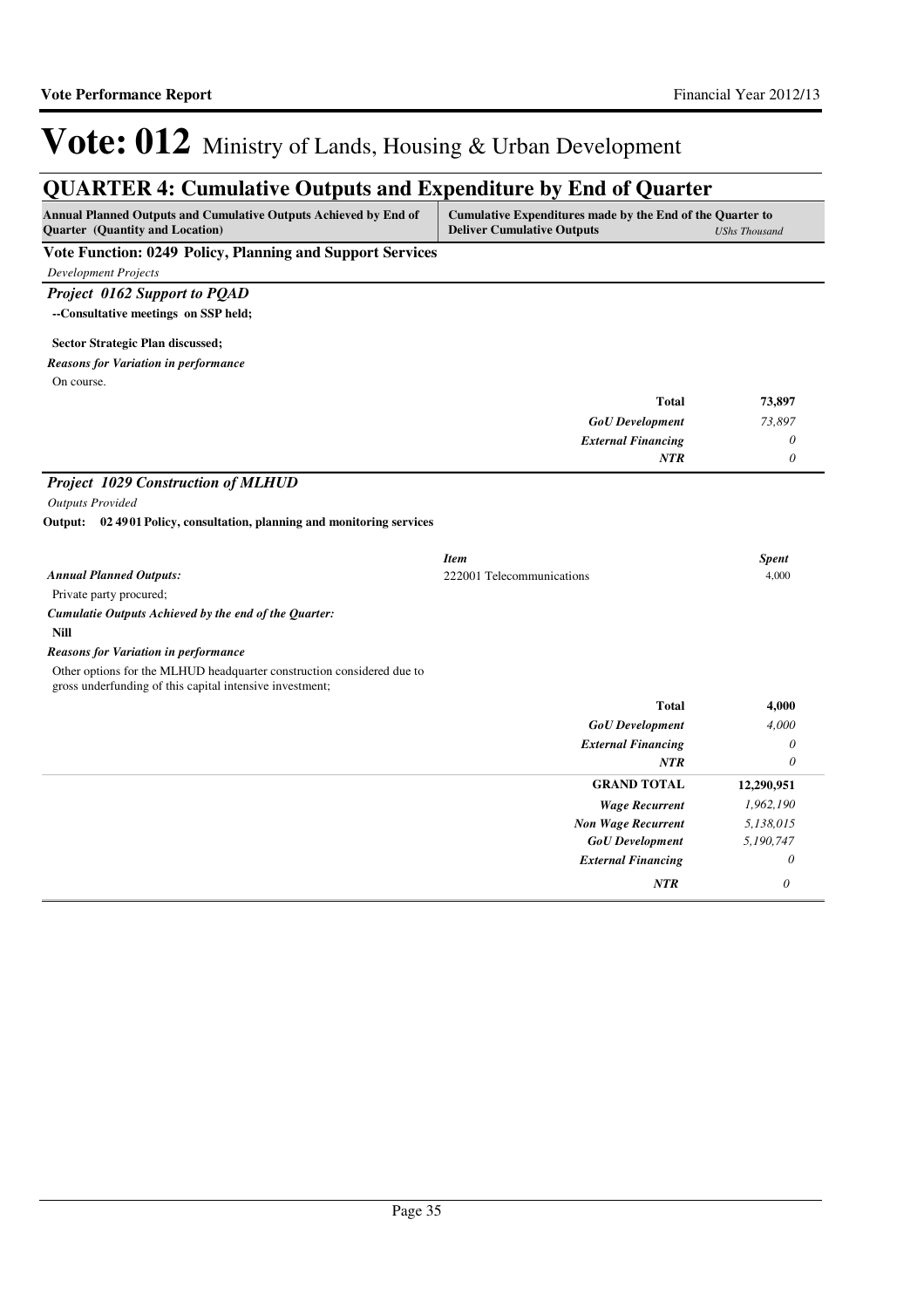*UShs Thousand*

# Vote: 012 Ministry of Lands, Housing & Urban Development

### **QUARTER 4: Outputs and Expenditure in Quarter**

**Planned and Actual Outputs in Quarter (Quantity and Location) Expenditures incurred in the Quarter to deliver outputs** 

#### **Vote Function: 0201 Land, Administration and Management (MLHUD)**

*Recurrent Programmes*

*Programme 03 Office of Director Land Management Outputs Provided*

**02 0101 Land Policy, Plans, Strategies and Reports Output:**

|                                                              | <b>Item</b>                              | <b>Spent</b> |
|--------------------------------------------------------------|------------------------------------------|--------------|
| <b>Outputs Planned in Quarter:</b>                           | 211101 General Staff Salaries            | 2.690        |
| irst Draft of Strategic Plan produced                        | 211103 Allowances                        | $\Omega$     |
|                                                              | 221007 Books, Periodicals and Newspapers | $\Omega$     |
| NLP implemented                                              | 221008 Computer Supplies and IT Services | 88           |
| 1 TV and Radio Talk shows held                               | 221009 Welfare and Entertainment         | $\Omega$     |
|                                                              | 222001 Telecommunications                | $\mathbf{0}$ |
| Land Management Institutions in 10 Districts monitered       | 227001 Travel Inland                     | 37           |
|                                                              | 227004 Fuel, Lubricants and Oils         | $\Omega$     |
| Systematic Demarcation in 2 Districts moniterd and evaluated |                                          |              |

- Land Management Institutions (DLBs) in 25 districts in place.

- Activities in Directorate of Land Management coordinated;

- 30 Staff Appraised;

Training of Crelical Staff in the Directorate coordinated.

- Staff training in the Directorate coordinated.

- Field visit to land disputed areas

#### *Actual Outputs Achieved in Quarter:*

**-Strategic Plan produced**

**Systematic Demarcation in 2 Districts moniterd and evaluated**

**- Land Management Institutions (DLBs) in 25 districts in place.**

**- Activities in Directorate of Land Management coordinated;**

**Training of Crelical Staff in the Directorate coordinated.**

#### **- Staff training in the Directorate coordinated.**

*Reasons for Variation in performance*

Implementation of NLP awaits its costing

| 2,815 | <b>Total</b>              |
|-------|---------------------------|
| 2,690 | <b>Wage Recurrent</b>     |
| 125   | <b>Non Wage Recurrent</b> |
| 0     | <b>NTR</b>                |
|       |                           |

### *Programme 04 Land Administration*

*Outputs Provided*

**Output: 02 0103 Inspection and Valuation of Land and Property**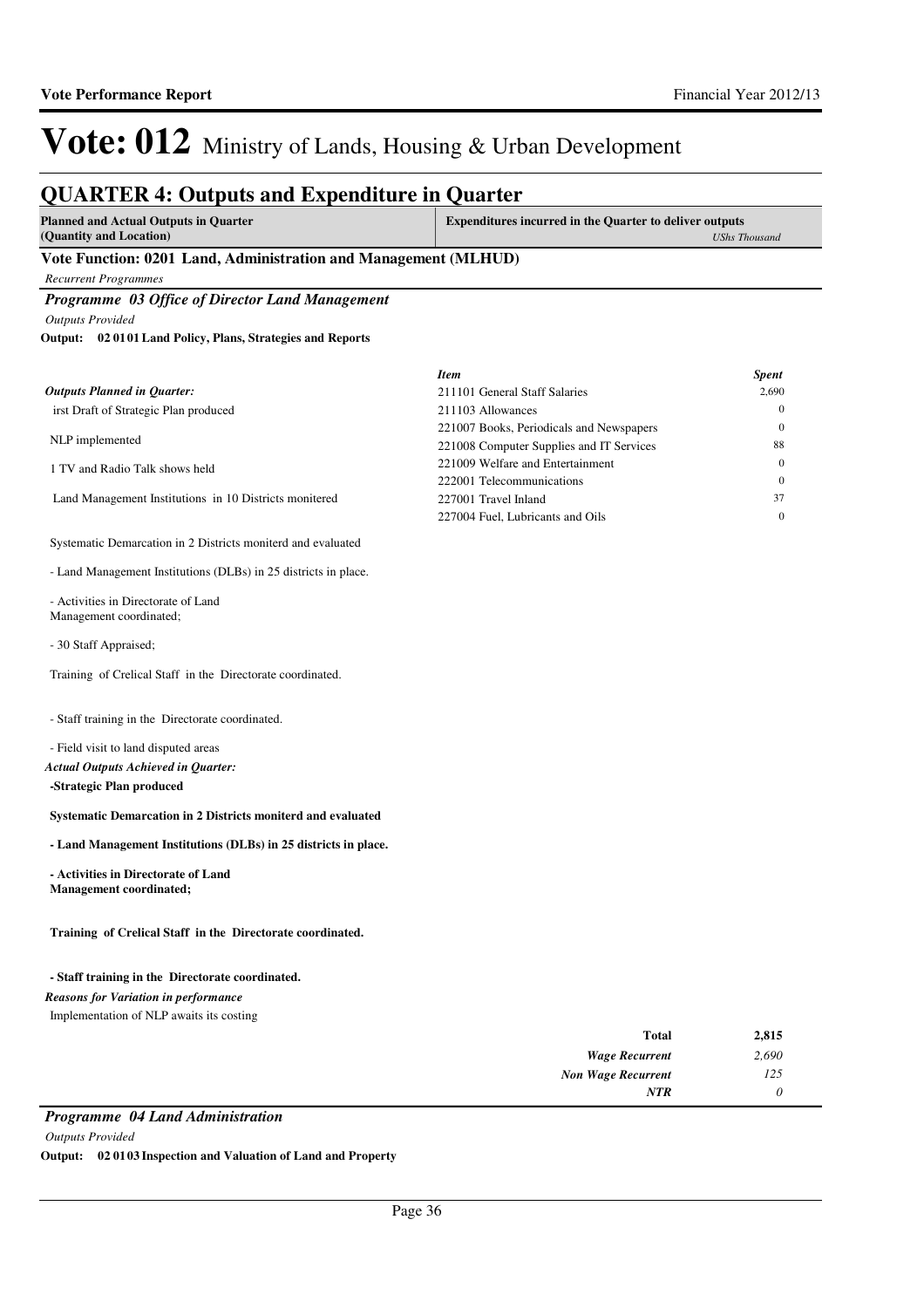### **QUARTER 4: Outputs and Expenditure in Quarter**

| <b>Planned and Actual Outputs in Quarter</b> | <b>Expenditures incurred in the Quarter to deliver outputs</b>      |
|----------------------------------------------|---------------------------------------------------------------------|
| (Quantity and Location)                      | UShs Thousand                                                       |
| .                                            | $\mathcal{L}$ and $\mathcal{L}$ and $\mathcal{L}$ and $\mathcal{L}$ |

#### **Vote Function: 0201 Land, Administration and Management (MLHUD)**

*Recurrent Programmes*

*Programme 04 Land Administration*

|                                                                                                                                                                                                                                                     | <b>Item</b>                                              | <b>Spent</b> |
|-----------------------------------------------------------------------------------------------------------------------------------------------------------------------------------------------------------------------------------------------------|----------------------------------------------------------|--------------|
| <b>Outputs Planned in Quarter:</b>                                                                                                                                                                                                                  | 211101 General Staff Salaries                            | $\Omega$     |
| - Conduct 5,000 property valautions                                                                                                                                                                                                                 | 211103 Allowances                                        | 10,214       |
| - Supervison of Land Acquisition & Compensation for 3 Road Projects                                                                                                                                                                                 | 221008 Computer Supplies and IT Services                 | 2,320        |
| - Supervision of land acquisition for 15 wayleaves projects;                                                                                                                                                                                        | 221009 Welfare and Entertainment                         | 3,000        |
| - Monitoring of District & Land Mgt. Institutions<br>- Assist & supervise the determination of 21 District Compensation rates;<br>- $M\&E$ of 10 Districts $\&$ local land management institutions;                                                 | 221011 Printing, Stationery, Photocopying and<br>Binding | 18,967       |
| $-2,500$ cases of technical guidance & assistance to land management                                                                                                                                                                                | 221012 Small Office Equipment                            | 322          |
| institutions, stake holders & general public provided                                                                                                                                                                                               | 222001 Telecommunications                                | $\theta$     |
| -Induction of $7$ DLB's $\&$ 50 ALC's                                                                                                                                                                                                               | 227001 Travel Inland                                     | 3,021        |
| <b>Actual Outputs Achieved in Quarter:</b>                                                                                                                                                                                                          | 227004 Fuel, Lubricants and Oils                         | 5,000        |
| -1,856 property valuations done(1500 application of consent assessed;<br>140 Premium and ground rent, 60 Rental varuations; 22 valuations<br>for probate; 10 valuations for sale/purchase; 7 Land fund; 113 Pool<br>Houses; 4 General compesation); | 228002 Maintenance - Vehicles                            | 5,300        |

**-6 Road projects done that include(4 on K'la-Entebbe express)**

**-10 wayleave projects supervised;**

**-2 District Compensation Rates reviewed**

**- M&E 3 Districts and Local land Management Institutions.**

**-1,000 Cases of technical guidance and assistance to Land Management Institutions, stakeholders and general public provided.**

#### **- Inducted 4 DLBs and 30 ALCs**

*Reasons for Variation in performance*

Valuations are demand driven.

|   | 48,144 | <b>Total</b>              |
|---|--------|---------------------------|
| υ |        | <b>Wage Recurrent</b>     |
|   | 48,144 | <b>Non Wage Recurrent</b> |
| υ |        | <b>NTR</b>                |

#### *Programme 05 Surveys and Mapping*

*Outputs Provided*

**02 0104 Surveys and Mapping Output:**

|                                                                    | <b>Item</b>                                   | <b>Spent</b> |
|--------------------------------------------------------------------|-----------------------------------------------|--------------|
| Outputs Planned in Ouarter:                                        | 211101 General Staff Salaries                 | 118,341      |
| - Technical meeting held,                                          | 211103 Allowances                             | 10,718       |
|                                                                    | 221001 Advertising and Public Relations       | 16,000       |
| -500 sets of Deed plans produced and 50 sets of technical data and | 221002 Workshops and Seminars                 | 9,245        |
| Instruction to Survey supplied to private surveyors;               | 221007 Books, Periodicals and Newspapers      | 1,500        |
| - 1 Topographic maps reprinted                                     | 221008 Computer Supplies and IT Services      | 818          |
|                                                                    | 221009 Welfare and Entertainment              | 800          |
| Geodetic control points established<br>$-10$                       | 221011 Printing, Stationery, Photocopying and | 37,814       |
|                                                                    | Binding                                       |              |
| - Survey and Mapping activities supervised in 1 district           | 221017 Subscriptions                          | 5,000        |
| - Stake holders workshop held                                      | 222001 Telecommunications                     | $\Omega$     |
|                                                                    | 227001 Travel Inland                          | 49,251       |
| - EALSC examination marked                                         | 227002 Travel Abroad                          | 22,981       |
|                                                                    |                                               |              |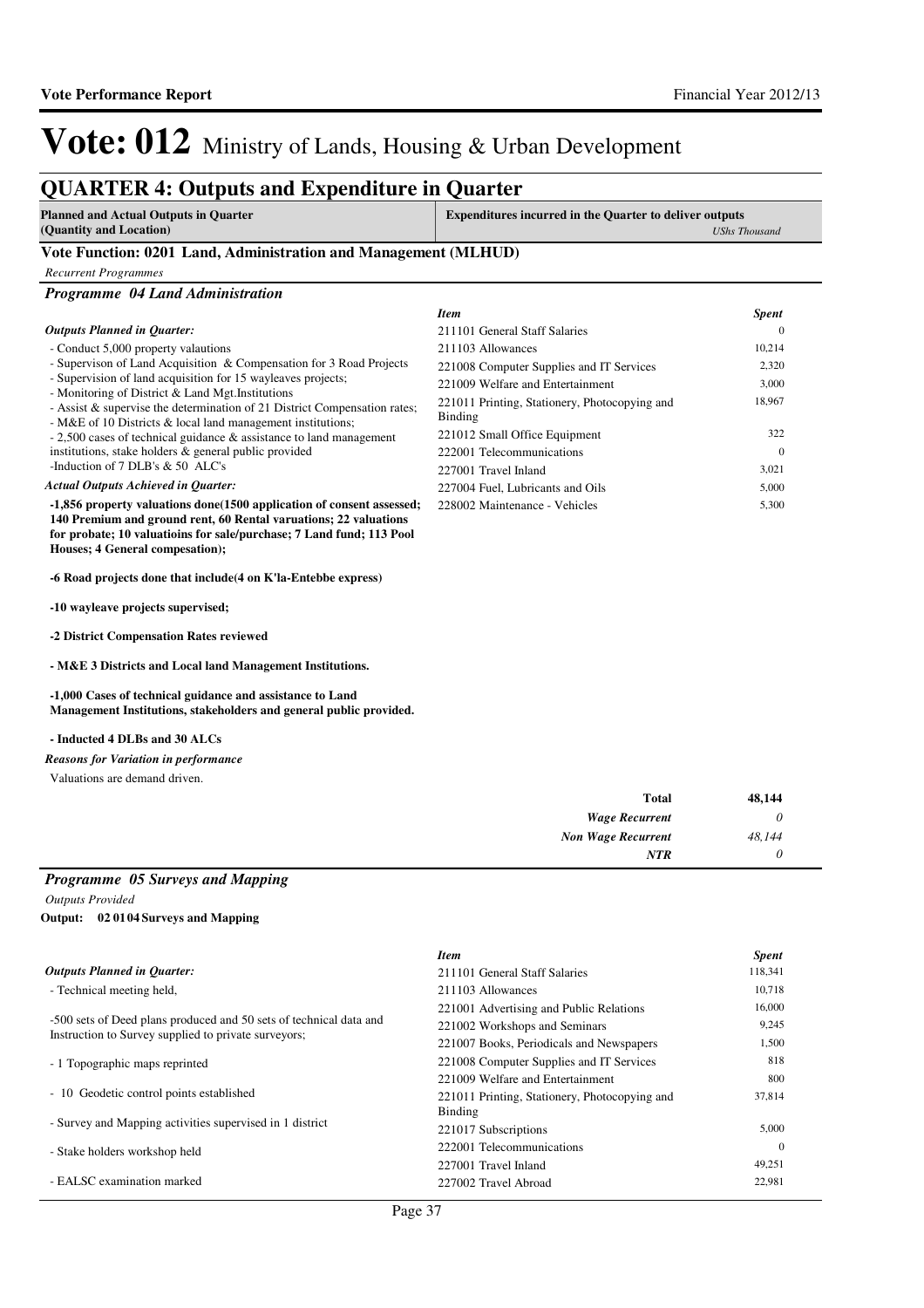#### **QUARTER 4: Outputs and Expenditure in Quarter Planned and Actual Outputs in Quarter (Quantity and Location) Expenditures incurred in the Quarter to deliver outputs**  *UShs Thousand* **Vote Function: 0201 Land, Administration and Management (MLHUD)** *Recurrent Programmes Programme 05 Surveys and Mapping* 1 Topographic map revised; - Printing of Tourist Maps - 1 Topographic maps reprinted - Production of proof maps for National Atlas done **Survey and mapping activities monitored;** *Wage Recurrent Non Wage Recurrent* **Total** *118,341 181,236 0* **299,577** *Actual Outputs Achieved in Quarter: NTR* There were no funds to carry out planned activities *Reasons for Variation in performance* 227004 Fuel, Lubricants and Oils 0 228001 Maintenance - Civil 5,193 228002 Maintenance - Vehicles 11,916 228003 Maintenance Machinery, Equipment and Furniture 10,000 *Programme 06 Land Registration Outputs Provided* 200 Certificate of lease title issued; 1500 Certificate of freehold issued; 1000 Certificate of Mailto title issued; 8,000 mailo land transactions registered; 5000 leasehold land transactions registered; 300 lease documents handled; 20 leasehold and freehold court cases to be handled; 40 mailo court cases to be handled; district land offices monitored and evaluated; **-376 Certificate of lease title issued; -519 Certificate of freehold issued; 02 0102 Land Registration Output:** *Actual Outputs Achieved in Quarter: Outputs Planned in Quarter: Item Spent* 211101 General Staff Salaries 58,573 211103 Allowances 15,136 221003 Staff Training 0 221009 Welfare and Entertainment 800 221011 Printing, Stationery, Photocopying and Binding 16,966 222002 Postage and Courier 1,250 227001 Travel Inland 1,150 227004 Fuel, Lubricants and Oils 0 228002 Maintenance - Vehicles 2,931

**-8,750 Certificate of Mailto title issued;**

**27,738 mailo land transactions registered;**

**18,320 leasehold land transactions registered;**

**-600 lease documents handled;**

**110 leasehold and freehold court cases to be handled;**

**200 mailo court cases to be handled;**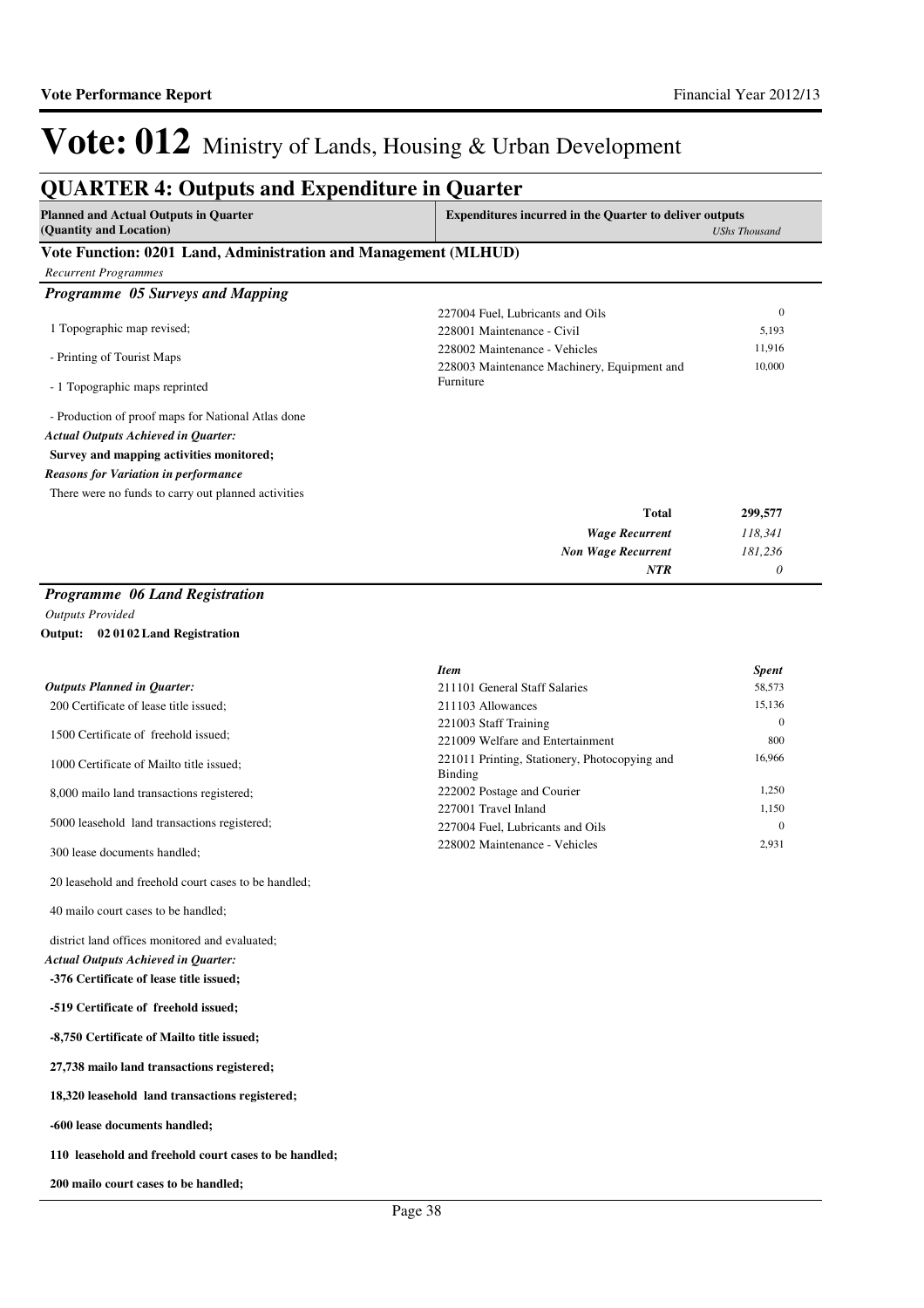### **QUARTER 4: Outputs and Expenditure in Quarter**

| <b>Planned and Actual Outputs in Quarter</b> | <b>Expenditures incurred in the Quarter to deliver outputs</b> |
|----------------------------------------------|----------------------------------------------------------------|
| (Quantity and Location)                      | <b>UShs Thousand</b>                                           |
|                                              |                                                                |

#### **Vote Function: 0201 Land, Administration and Management (MLHUD)**

*Recurrent Programmes*

#### *Programme 06 Land Registration*

#### **Wakiso,Mbarara,Jinja,Masaka and Kampala District Land offices monitored and evaluated;**

#### *Reasons for Variation in performance*

The introduction of Land information has increased the transaction processes on land;

| <b>Total</b>              | 96,807 |
|---------------------------|--------|
| <b>Wage Recurrent</b>     | 58,573 |
| <b>Non Wage Recurrent</b> | 38,234 |
| <b>NTR</b>                |        |

### *Programme 07 Land Sector Reform Coordination Unit*

*Outputs Provided*

**02 0101 Land Policy, Plans, Strategies and Reports Output:**

|                                                                                                                                                                                                                       | <b>Item</b>                                              | <b>Spent</b> |
|-----------------------------------------------------------------------------------------------------------------------------------------------------------------------------------------------------------------------|----------------------------------------------------------|--------------|
| <b>Outputs Planned in Quarter:</b>                                                                                                                                                                                    | 211101 General Staff Salaries                            | 4,608        |
| -Register books for COs issued to 5 districts;                                                                                                                                                                        | 211103 Allowances                                        | 12,574       |
| - Land rights ' sensitisations seminars/exhibitions held;                                                                                                                                                             | 221002 Workshops and Seminars                            | 75,197       |
| -4 land sector stakeholders meetings held;<br>- Land related laws and regulations processess cordinated;                                                                                                              | 221007 Books, Periodicals and Newspapers                 | 22,500       |
|                                                                                                                                                                                                                       | 221008 Computer Supplies and IT Services                 | 3,741        |
| <b>Actual Outputs Achieved in Quarter:</b>                                                                                                                                                                            | 221009 Welfare and Entertainment                         | 415          |
| -4 land sector stakeholders meetings held to discuss UBOS codes and<br><b>LIS</b><br><b>Reasons for Variation in performance</b><br>Sensitisation workshops didn't take place due to no funding in fourth<br>quarter; | 221011 Printing, Stationery, Photocopying and<br>Binding | 20,415       |
|                                                                                                                                                                                                                       | 221012 Small Office Equipment                            | $\Omega$     |
|                                                                                                                                                                                                                       | 222001 Telecommunications                                | 7,000        |
|                                                                                                                                                                                                                       | 222002 Postage and Courier                               | 2,250        |
|                                                                                                                                                                                                                       | 227001 Travel Inland                                     | 6,675        |
|                                                                                                                                                                                                                       | 227004 Fuel, Lubricants and Oils                         | 15,693       |
|                                                                                                                                                                                                                       | 228002 Maintenance - Vehicles                            | 1,118        |
|                                                                                                                                                                                                                       | Total                                                    | 172,186      |
|                                                                                                                                                                                                                       | <b>Wage Recurrent</b>                                    | 4,608        |
|                                                                                                                                                                                                                       | <b>Non Wage Recurrent</b>                                | 167,578      |
|                                                                                                                                                                                                                       | <b>NTR</b>                                               | 0            |

*Development Projects*

#### *Project 0121 Digital Mapping*

*Outputs Provided*

**02 0104 Surveys and Mapping Output:**

|                                                                                                           | <b>Item</b>                                              | <b>Spent</b> |
|-----------------------------------------------------------------------------------------------------------|----------------------------------------------------------|--------------|
| <b>Outputs Planned in Quarter:</b>                                                                        | 211102 Contract Staff Salaries (Incl. Casuals,           |              |
| maps printed                                                                                              | Temporary)                                               |              |
| <b>Actual Outputs Achieved in Quarter:</b>                                                                | 212101 Social Security Contributions (NSSF)              |              |
| 0 maps printed;                                                                                           | 221009 Welfare and Entertainment                         |              |
| <b>Reasons for Variation in performance</b><br>There is reported no funds to carry out planned activities | 221011 Printing, Stationery, Photocopying and<br>Binding | 2,322        |
|                                                                                                           | 227001 Travel Inland                                     |              |
|                                                                                                           | 227004 Fuel, Lubricants and Oils                         |              |
|                                                                                                           | 228002 Maintenance - Vehicles                            | 3.275        |
|                                                                                                           | Total                                                    | 5.597        |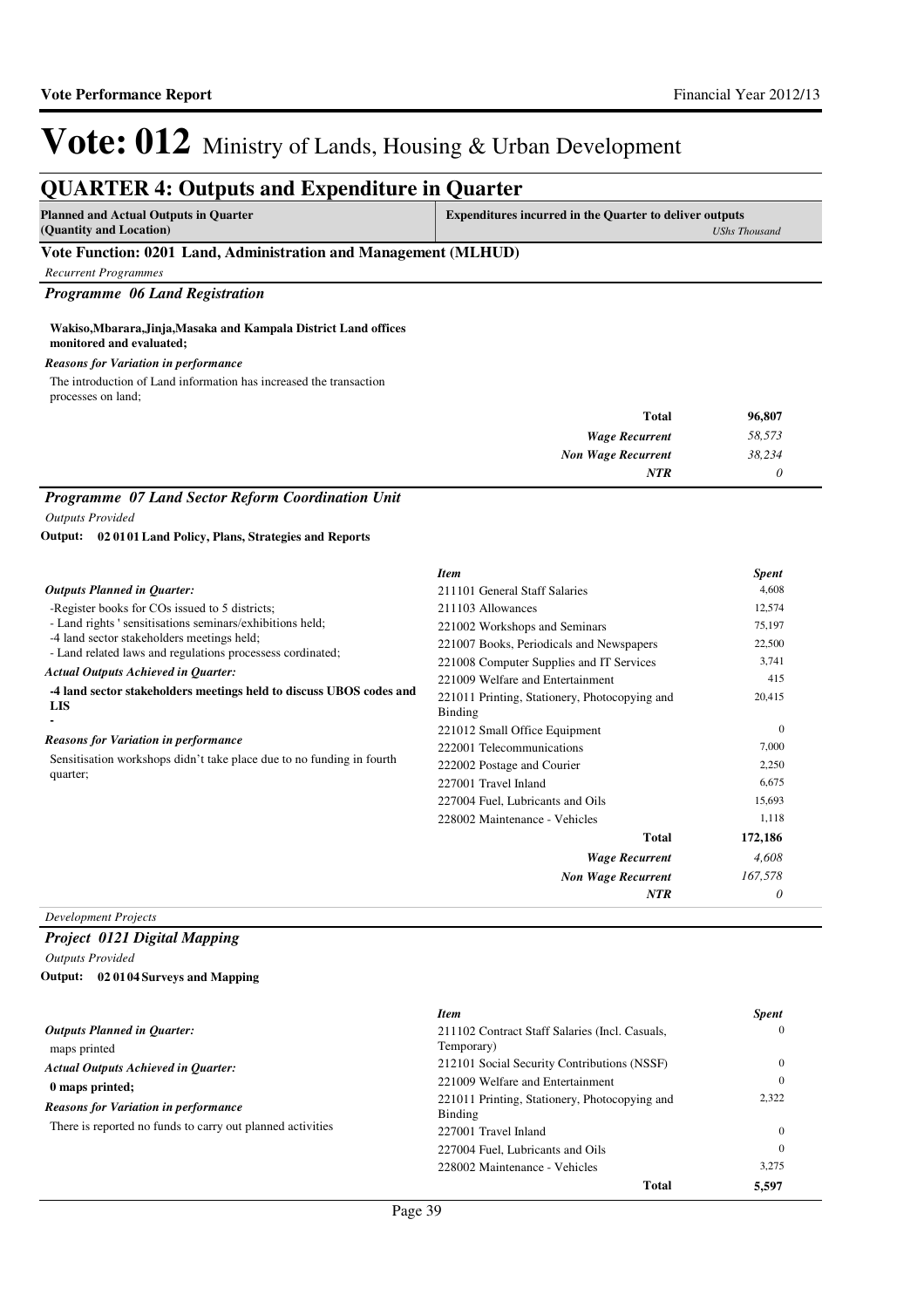| <b>QUARTER 4: Outputs and Expenditure in Quarter</b>                                                           |                                                                |                      |
|----------------------------------------------------------------------------------------------------------------|----------------------------------------------------------------|----------------------|
| <b>Planned and Actual Outputs in Quarter</b><br>(Quantity and Location)                                        | <b>Expenditures incurred in the Quarter to deliver outputs</b> | <b>UShs Thousand</b> |
| Vote Function: 0201 Land, Administration and Management (MLHUD)                                                |                                                                |                      |
| <b>Development Projects</b>                                                                                    |                                                                |                      |
| <b>Project 0121 Digital Mapping</b>                                                                            |                                                                |                      |
|                                                                                                                | <b>GoU</b> Development                                         | 5,597                |
|                                                                                                                | <b>External Financing</b>                                      | 0                    |
|                                                                                                                | <b>NTR</b>                                                     | $\theta$             |
| <b>Project 0139 Land Tenure Reform Project</b>                                                                 |                                                                |                      |
| <b>Capital Purchases</b>                                                                                       |                                                                |                      |
| Output: 02 0171 Acquisition of Land by Government                                                              |                                                                |                      |
| <b>Outputs Planned in Quarter:</b>                                                                             |                                                                |                      |
| Nill                                                                                                           |                                                                |                      |
| <b>Actual Outputs Achieved in Quarter:</b>                                                                     |                                                                |                      |
| <b>Nill</b>                                                                                                    |                                                                |                      |
| <b>Reasons for Variation in performance</b>                                                                    |                                                                |                      |
| Not applicable                                                                                                 |                                                                |                      |
|                                                                                                                | <b>Total</b>                                                   | $\bf{0}$             |
|                                                                                                                | <b>GoU</b> Development                                         | 0                    |
|                                                                                                                | <b>External Financing</b>                                      | 0                    |
|                                                                                                                | <b>NTR</b>                                                     | 0                    |
| 02 0176 Purchase of Office and ICT Equipment, including Software<br>Output:                                    |                                                                |                      |
|                                                                                                                | <b>Item</b>                                                    | <b>Spent</b>         |
| <b>Outputs Planned in Quarter:</b>                                                                             | 231005 Machinery and Equipment                                 | 32,860               |
| Nill                                                                                                           |                                                                |                      |
| Actual Outputs Achieved in Quarter:<br><b>Nill</b>                                                             |                                                                |                      |
| <b>Reasons for Variation in performance</b><br>Nill                                                            |                                                                |                      |
|                                                                                                                | Total                                                          | 32,860               |
|                                                                                                                | <b>GoU</b> Development                                         | 32,860               |
|                                                                                                                | <b>External Financing</b>                                      | U                    |
|                                                                                                                | NTR                                                            | $\theta$             |
| <b>Outputs Provided</b><br>Output: 02 0101 Land Policy, Plans, Strategies and Reports                          |                                                                |                      |
|                                                                                                                |                                                                |                      |
|                                                                                                                | <b>Item</b>                                                    | <b>Spent</b>         |
| <b>Outputs Planned in Quarter:</b><br>National Land Policy and National land Policy Materials distributed to 7 | 211102 Contract Staff Salaries (Incl. Casuals,<br>Temporary)   | 20,467               |
| districts                                                                                                      | 211103 Allowances                                              | 7,000                |
|                                                                                                                | 212101 Social Security Contributions (NSSF)                    | $\boldsymbol{0}$     |
| -1 Land Law regulations and guidelines formulated $&$ implemented                                              | 221002 Workshops and Seminars                                  | 175,196              |
| - 25% of the new sector wide land sector strategic plan formulated and<br>completed;                           | 221011 Printing, Stationery, Photocopying and<br>Binding       | 31,341               |
|                                                                                                                | 224002 General Supply of Goods and Services                    | 5,600                |
| - National Land Use Policy & National Land Use Policy materials<br>distributed to 5 districts;                 | 227001 Travel Inland                                           | 10,920               |
| <b>Actual Outputs Achieved in Quarter:</b>                                                                     | 227004 Fuel, Lubricants and Oils                               | 27,620<br>6,340      |
|                                                                                                                | 228002 Maintenance - Vehicles                                  |                      |

#### **Final draft of the LSSP II in place;**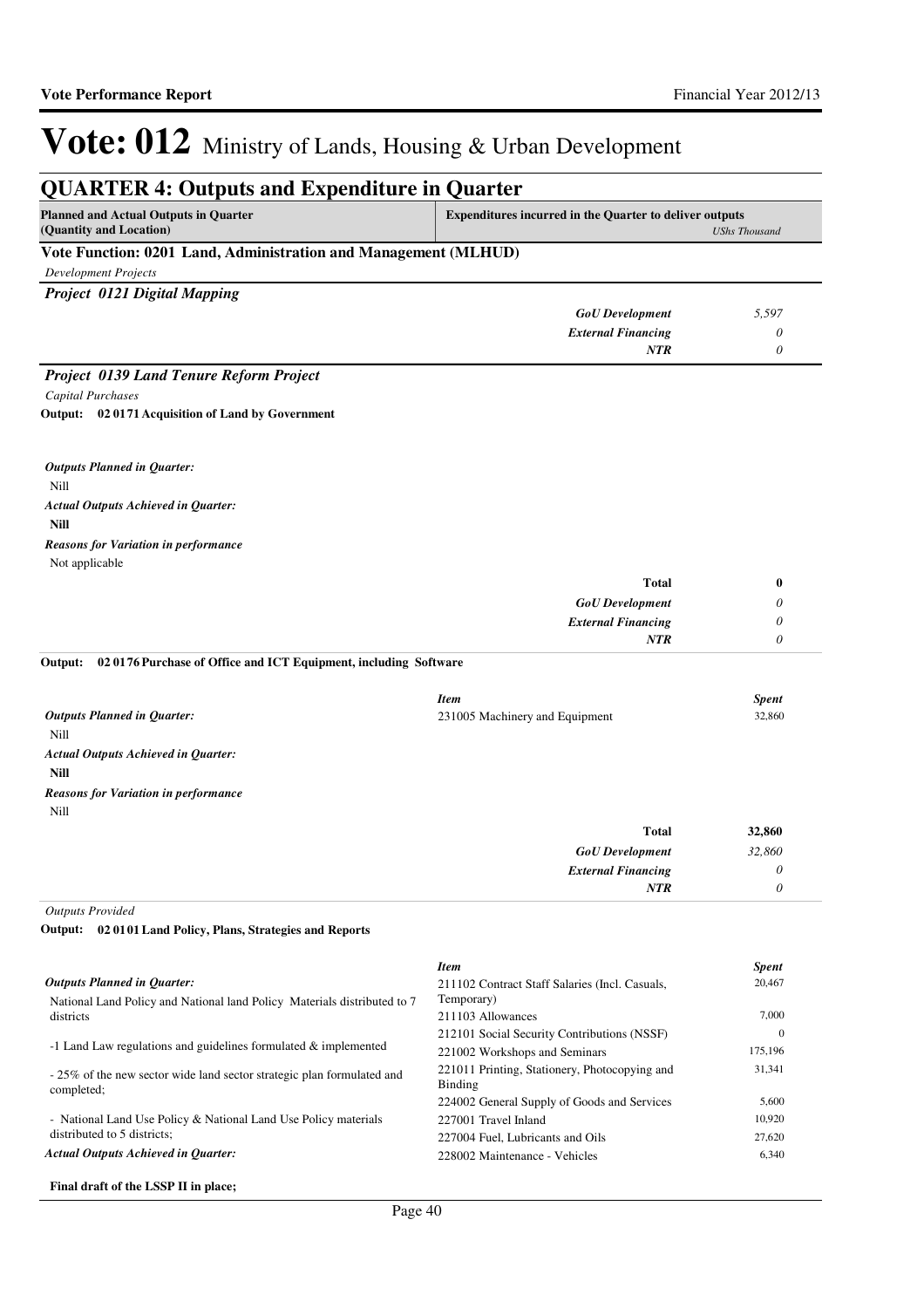### **QUARTER 4: Outputs and Expenditure in Quarter**

| <b>Planned and Actual Outputs in Quarter</b> | <b>Expenditures incurred in the Quarter to deliver outputs</b> |  |
|----------------------------------------------|----------------------------------------------------------------|--|
| (Quantity and Location)                      | UShs Thousand                                                  |  |

#### **Vote Function: 0201 Land, Administration and Management (MLHUD)**

*Development Projects*

*Project 0139 Land Tenure Reform Project*

#### **-Land regulations 2004 reviewed**

*Reasons for Variation in performance*

There were no funds for the dissemination of the National Land policy

| Total                     | 284,483 |
|---------------------------|---------|
| <b>GoU</b> Development    | 284,483 |
| <b>External Financing</b> |         |
| <b>NTR</b>                |         |

#### **02 0104 Surveys and Mapping Output:**

|                                                     | <b>Item</b>                             | <b>Spent</b> |
|-----------------------------------------------------|-----------------------------------------|--------------|
| <b>Outputs Planned in Ouarter:</b>                  | 211103 Allowances                       | 11,760       |
|                                                     | 222001 Telecommunications               | 5,000        |
| - 20 Standard Sheets Constructed:                   | 222003 Information and Communications   | 75,772       |
| - 10 parcels with overlaps resolved                 | Technology                              |              |
|                                                     | 225001 Consultancy Services- Short-term | 34,414       |
| - 20 cadastral sheets verified and adopted for LIS  | 227001 Travel Inland                    | 6,110        |
| <b>Actual Outputs Achieved in Ouarter:</b>          | 227004 Fuel, Lubricants and Oils        | 1.000        |
| -100 cadastral sheets verified and adopted for LIS; |                                         |              |

*Reasons for Variation in performance*

To expedite the roll out of the Land information system

| <b>Total</b>              | 134,056 |
|---------------------------|---------|
| <b>GoU</b> Development    | 134,056 |
| <b>External Financing</b> |         |
| <b>NTR</b>                |         |
|                           |         |

#### **02 0105 Capacity Building in Land Administration and Management Output:**

|                                             | <b>Item</b>                                    | <b>Spent</b> |
|---------------------------------------------|------------------------------------------------|--------------|
| <b>Outputs Planned in Ouarter:</b>          | 211102 Contract Staff Salaries (Incl. Casuals, | 16,128       |
| 5 DLBs trained:                             | Temporary)                                     |              |
| <b>Actual Outputs Achieved in Ouarter:</b>  | 212101 Social Security Contributions (NSSF)    | 4,697        |
| 0 DLBS trained;                             | 221002 Workshops and Seminars                  | 193,789      |
| <b>Reasons for Variation in performance</b> | 227004 Fuel, Lubricants and Oils               | 2,629        |
| Non availability of funds;                  |                                                |              |
|                                             | <b>Total</b>                                   | 217,243      |

| 217,243<br><b>GoU</b> Development |  |
|-----------------------------------|--|
| <b>External Financing</b>         |  |
| NTR                               |  |

#### **02 0106 Land Information Management Output:**

|                                              | <b>Item</b>                                    | <b>Spent</b> |
|----------------------------------------------|------------------------------------------------|--------------|
| <b>Outputs Planned in Ouarter:</b>           | 211102 Contract Staff Salaries (Incl. Casuals, | 125,338      |
| - 90% of implementation of NLIS;             | Temporary)                                     |              |
| <b>Actual Outputs Achieved in Ouarter:</b>   | 211103 Allowances                              | 16,000       |
| LIS fully functional at all the 9 LIS sites; | 212101 Social Security Contributions (NSSF)    | 23.263       |
| <b>Reasons for Variation in performance</b>  | 221002 Workshops and Seminars                  | 10.716       |
|                                              | 221009 Welfare and Entertainment               | 19.850       |
| Hit the target:                              |                                                |              |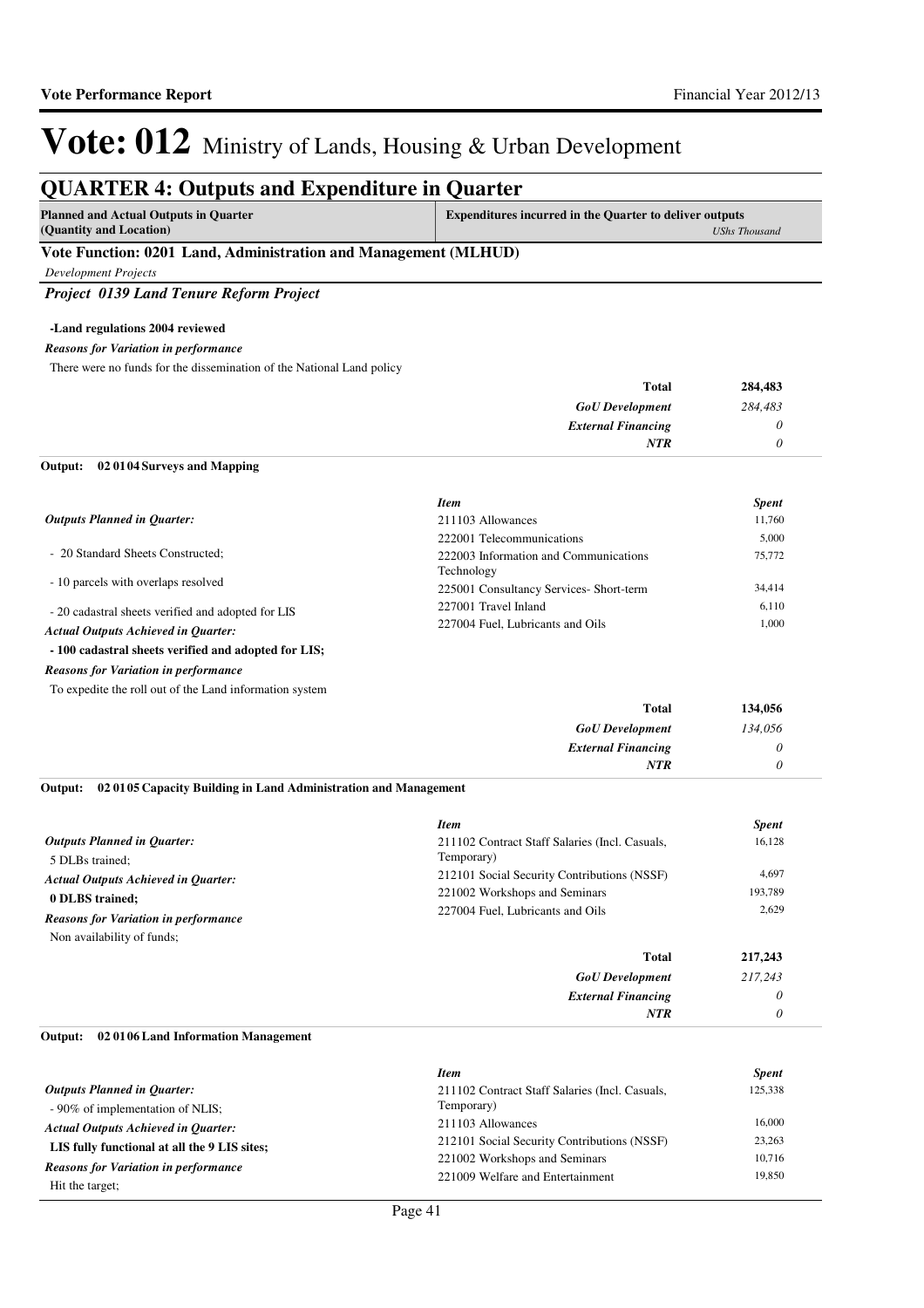#### **QUARTER 4: Outputs and Expenditure in Quarter Planned and Actual Outputs in Quarter (Quantity and Location) Expenditures incurred in the Quarter to deliver outputs**  *UShs Thousand* **Vote Function: 0201 Land, Administration and Management (MLHUD)** *Development Projects Project 0139 Land Tenure Reform Project GoU Development External Financing* **Total** *1,967,873 0 0* **1,967,873** *NTR* 221011 Printing, Stationery, Photocopying and Binding 33,214 222001 Telecommunications 74,993 222003 Information and Communications Technology 80,040 223001 Property Expenses 176,008 223004 Guard and Security services 89,992 223005 Electricity 72,682 223006 Water 15,670 224002 General Supply of Goods and Services 6,620 225001 Consultancy Services- Short-term 377,067 227001 Travel Inland 239,167 227004 Fuel, Lubricants and Oils 270,969 228001 Maintenance - Civil 73,997 228002 Maintenance - Vehicles 124,483 228003 Maintenance Machinery, Equipment and Furniture 137,805

#### **Vote Function: 0202 Physical Planning and Urban Development**

*Recurrent Programmes*

#### *Programme 11 Office of Director Physical Planning & Urban Devt*

*Outputs Provided*

#### **02 0201 Physical Planning Policies, Strategies,Guidelines and Standards Output:**

|                                             | <b>Item</b>                      | <b>Spent</b> |
|---------------------------------------------|----------------------------------|--------------|
| <b>Outputs Planned in Quarter:</b>          | 211101 General Staff Salaries    | 21,511       |
| -One directorate meeting                    | 211103 Allowances                | $\Omega$     |
| held                                        | 221009 Welfare and Entertainment | $\mathbf{0}$ |
| <b>Actual Outputs Achieved in Quarter:</b>  | 227001 Travel Inland             | $\mathbf{0}$ |
| -One directorate meeting                    | 227002 Travel Abroad             | 1,640        |
| held                                        | 227004 Fuel, Lubricants and Oils | $\Omega$     |
| <b>Reasons for Variation in performance</b> |                                  |              |
| Hit the target                              |                                  |              |
|                                             | Total                            | 23,151       |
|                                             | <b>Wage Recurrent</b>            | 21,511       |
|                                             | <b>Non Wage Recurrent</b>        | 1,640        |
|                                             | <b>NTR</b>                       | 0            |

#### *Programme 12 Land use Regulation and Compliance Outputs Provided*

**Output: 02 0201 Physical Planning Policies, Strategies,Guidelines and Standards**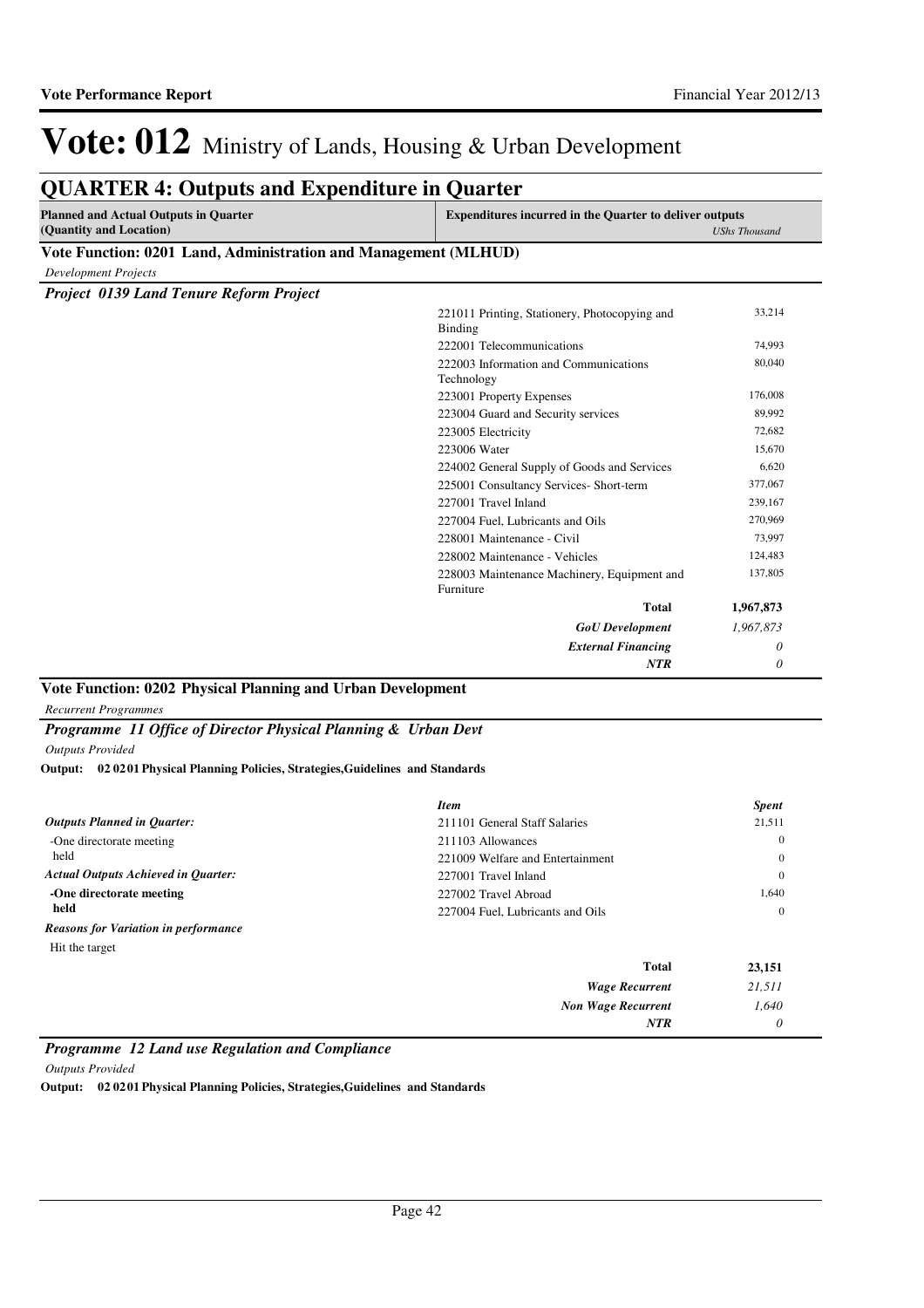## **QUARTER 4: Outputs and Expenditure in Quarter**

| Planned and Actual Outputs in Quarter |           |  |  |  | <b>Expenditures incurred in the Quarter to deliver outputs</b> |               |
|---------------------------------------|-----------|--|--|--|----------------------------------------------------------------|---------------|
| (Quantity and Location)               |           |  |  |  |                                                                | UShs Thousand |
| .                                     | $0.000$ m |  |  |  |                                                                |               |

#### **Vote Function: 0202 Physical Planning and Urban Development**

|  | <b>Recurrent Programmes</b> |
|--|-----------------------------|
|--|-----------------------------|

*Programme 12 Land use Regulation and Compliance*

|                                             | <b>Item</b>                                   | <b>Spent</b> |
|---------------------------------------------|-----------------------------------------------|--------------|
| <b>Outputs Planned in Quarter:</b>          | 211101 General Staff Salaries                 | 2,000        |
| PPS& G disseminated to 25 Urban Councils    | 211103 Allowances                             | $\Omega$     |
| <b>Actual Outputs Achieved in Quarter:</b>  | 221002 Workshops and Seminars                 | $\Omega$     |
| <b>Dessemination NOT done</b>               | 221009 Welfare and Entertainment              | 937          |
| <b>Reasons for Variation in performance</b> | 221011 Printing, Stationery, Photocopying and | 2,915        |
| Work not done due to no release of funds;   | Binding                                       |              |
|                                             | 222001 Telecommunications                     | $\mathbf{0}$ |
|                                             | 224002 General Supply of Goods and Services   | 1,100        |
|                                             | 227001 Travel Inland                          | $\Omega$     |
|                                             | 227004 Fuel, Lubricants and Oils              | $\Omega$     |
|                                             | 228002 Maintenance - Vehicles                 | 870          |
|                                             | <b>Total</b>                                  | 7,822        |
|                                             | <b>Wage Recurrent</b>                         | 2,000        |
|                                             | <b>Non Wage Recurrent</b>                     | 5,822        |
|                                             | <b>NTR</b>                                    | 0            |

#### **02 0202 Field Inspection Output:**

|                                                                     | <b>Item</b>                                   | <b>Spent</b> |
|---------------------------------------------------------------------|-----------------------------------------------|--------------|
| <b>Outputs Planned in Quarter:</b>                                  | 211103 Allowances                             | $\Omega$     |
| KCCA 14 districty, 14 T/Councils $& 4$ municipalities inspected for | 221002 Workshops and Seminars                 | $\Omega$     |
| compliance to the Land use regulatory framework                     | 221007 Books, Periodicals and Newspapers      | $\theta$     |
| <b>Actual Outputs Achieved in Quarter:</b>                          | 221008 Computer Supplies and IT Services      | 5,435        |
| No actual output                                                    | 221009 Welfare and Entertainment              | 980          |
| <b>Reasons for Variation in performance</b>                         | 221011 Printing, Stationery, Photocopying and | 5,780        |
| No funds                                                            | Binding                                       |              |
|                                                                     | 222001 Telecommunications                     | $\Omega$     |
|                                                                     | 227001 Travel Inland                          | $\Omega$     |
|                                                                     | 227004 Fuel, Lubricants and Oils              | 7,900        |
|                                                                     | 228002 Maintenance - Vehicles                 | 255          |
|                                                                     | <b>Total</b>                                  | 20,350       |
|                                                                     | <b>Wage Recurrent</b>                         | 0            |
|                                                                     | <b>Non Wage Recurrent</b>                     | 20,350       |
|                                                                     | <b>NTR</b>                                    | 0            |

#### **02 0205 Support Supervision and Capacity Building Output:**

|                                                | <b>Item</b>                              | <b>Spent</b> |
|------------------------------------------------|------------------------------------------|--------------|
| <b>Outputs Planned in Quarter:</b>             | 211103 Allowances                        | 330          |
| 2 LURC staff trained in computer aided program | 221002 Workshops and Seminars            | $\mathbf{0}$ |
| <b>Actual Outputs Achieved in Ouarter:</b>     | 221003 Staff Training                    | $\mathbf{0}$ |
| <b>Staff NOT trained</b>                       | 221007 Books, Periodicals and Newspapers | $\theta$     |
| <b>Reasons for Variation in performance</b>    | 221009 Welfare and Entertainment         | 1,720        |
|                                                | 222001 Telecommunications                | $\theta$     |
| 75% of the yearly planned outputs achieved;    | 225001 Consultancy Services- Short-term  | 11,070       |
|                                                | 227001 Travel Inland                     | $\theta$     |
|                                                | 227002 Travel Abroad                     | 5,000        |
|                                                | 227004 Fuel, Lubricants and Oils         | 6,100        |
|                                                | 228002 Maintenance - Vehicles            | 1,833        |
|                                                | Total                                    | 26,053       |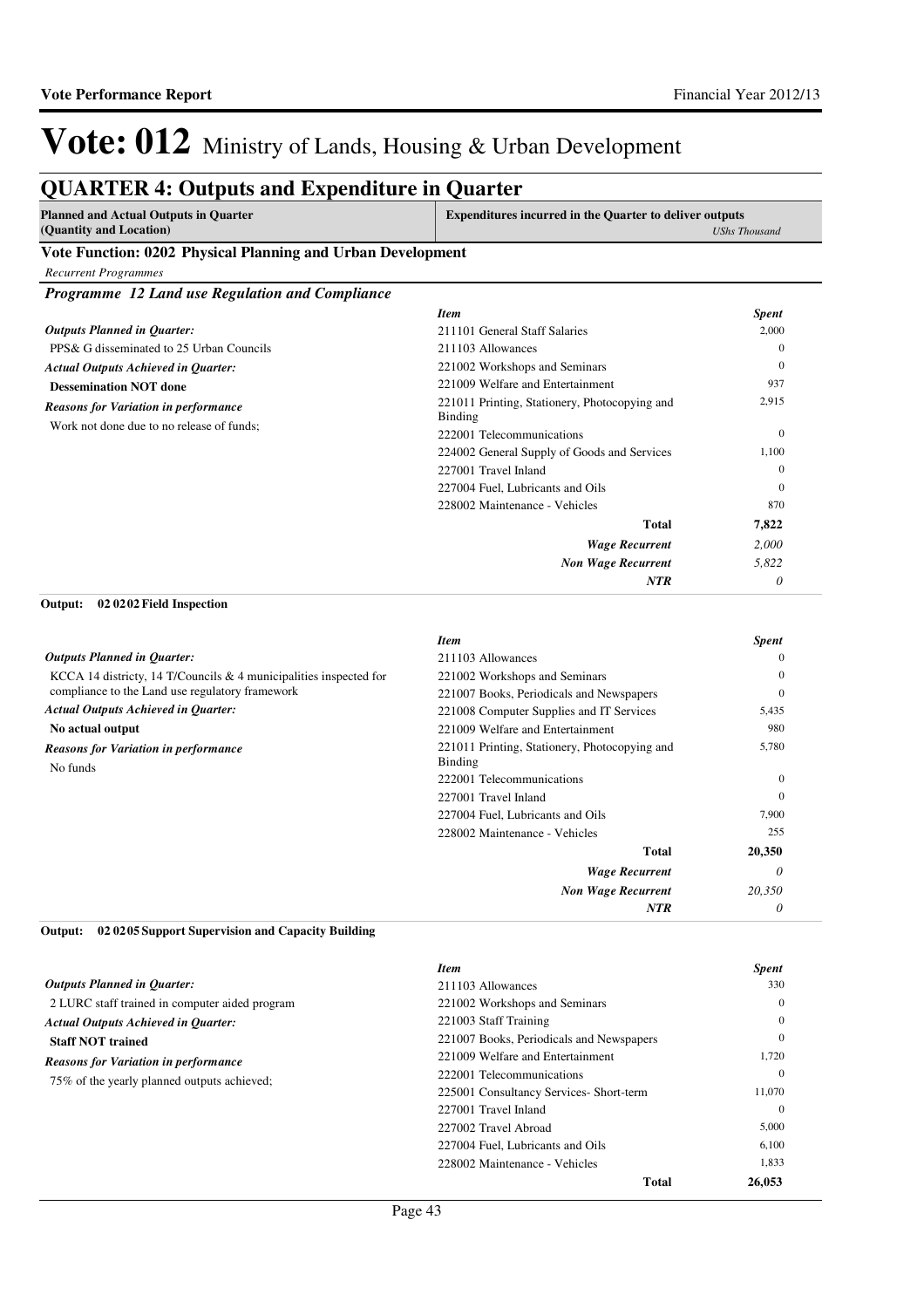## **QUARTER 4: Outputs and Expenditure in Quarter**

| <b>Planned and Actual Outputs in Quarter</b>                | <b>Expenditures incurred in the Quarter to deliver outputs</b> |               |  |
|-------------------------------------------------------------|----------------------------------------------------------------|---------------|--|
| (Quantity and Location)                                     |                                                                | UShs Thousand |  |
| Vote Function: 0202 Physical Planning and Urban Development |                                                                |               |  |
| <b>Recurrent Programmes</b>                                 |                                                                |               |  |
| <b>Programme 12 Land use Regulation and Compliance</b>      |                                                                |               |  |
|                                                             | <b>Wage Recurrent</b>                                          | $\theta$      |  |
|                                                             | <b>Non Wage Recurrent</b>                                      | 26,053        |  |
|                                                             | NTR                                                            | 0             |  |

### *Programme 13 Physical Planning*

*Outputs Provided*

**02 0201 Physical Planning Policies, Strategies,Guidelines and Standards Output:**

|                                                                                                                                                    | <b>Item</b>                                              | <b>Spent</b> |
|----------------------------------------------------------------------------------------------------------------------------------------------------|----------------------------------------------------------|--------------|
| <b>Outputs Planned in Quarter:</b>                                                                                                                 | 211101 General Staff Salaries                            | $\Omega$     |
| Dissemination of National Land Use Policy and the Physical Planning Act                                                                            | 211103 Allowances                                        | 11,980       |
| 2010                                                                                                                                               | 221002 Workshops and Seminars                            | 16,587       |
| <b>Actual Outputs Achieved in Quarter:</b>                                                                                                         | 221007 Books, Periodicals and Newspapers                 | $\Omega$     |
| <b>Not Done</b>                                                                                                                                    | 221009 Welfare and Entertainment                         | 1,050        |
| <b>Reasons for Variation in performance</b>                                                                                                        | 221010 Special Meals and Drinks                          | $\Omega$     |
| Funds released in previous quarters acconted for over 65% of achieved<br>outouts, however the last quarter of financial year no actual performance | 221011 Printing, Stationery, Photocopying and<br>Binding | 4,675        |
| due to lack of funds                                                                                                                               | 222001 Telecommunications                                | $\theta$     |
|                                                                                                                                                    | 227004 Fuel, Lubricants and Oils                         | $\Omega$     |
|                                                                                                                                                    | 228002 Maintenance - Vehicles                            | 4,615        |
|                                                                                                                                                    | Total                                                    | 38,907       |
|                                                                                                                                                    | <b>Wage Recurrent</b>                                    | 0            |
|                                                                                                                                                    | <b>Non Wage Recurrent</b>                                | 38,907       |
|                                                                                                                                                    | <b>NTR</b>                                               | 0            |

#### **02 0202 Field Inspection Output:**

|                                                                       | <b>Item</b>                              | <b>Spent</b> |
|-----------------------------------------------------------------------|------------------------------------------|--------------|
| <b>Outputs Planned in Ouarter:</b>                                    | 221008 Computer Supplies and IT Services | 3.900        |
| 2 Districts monitored supervised & Physical planning needs assessment | 222001 Telecommunications                | $\Omega$     |
| carried out.                                                          | 227001 Travel Inland                     | $\Omega$     |
| <b>Actual Outputs Achieved in Ouarter:</b>                            | 227004 Fuel, Lubricants and Oils         | $\Omega$     |
| <b>Monitring NOT done</b>                                             | 228002 Maintenance - Vehicles            | 4.418        |
| <b>Reasons for Variation in performance</b>                           |                                          |              |
| No funds in O4                                                        |                                          |              |

| 8,318 | <b>Total</b>              |
|-------|---------------------------|
|       | <b>Wage Recurrent</b>     |
| 8,318 | <b>Non Wage Recurrent</b> |
|       | <b>NTR</b>                |
|       |                           |

#### **02 0203 Devt of Physical Devt Plans Output:**

|                                                    | Item                            |       | <b>Spent</b> |
|----------------------------------------------------|---------------------------------|-------|--------------|
| <b>Outputs Planned in Ouarter:</b>                 | 211103 Allowances               |       | 4,500        |
| One National physical planning Board meeting held; | 221003 Staff Training           |       | 0            |
| <b>Actual Outputs Achieved in Ouarter:</b>         | 221010 Special Meals and Drinks |       |              |
| No board Meeeting                                  | 227001 Travel Inland            |       |              |
| <b>Reasons for Variation in performance</b>        | 227002 Travel Abroad            |       | 10.000       |
| Unavailability of funds;                           |                                 |       |              |
|                                                    |                                 | Total | 14.500       |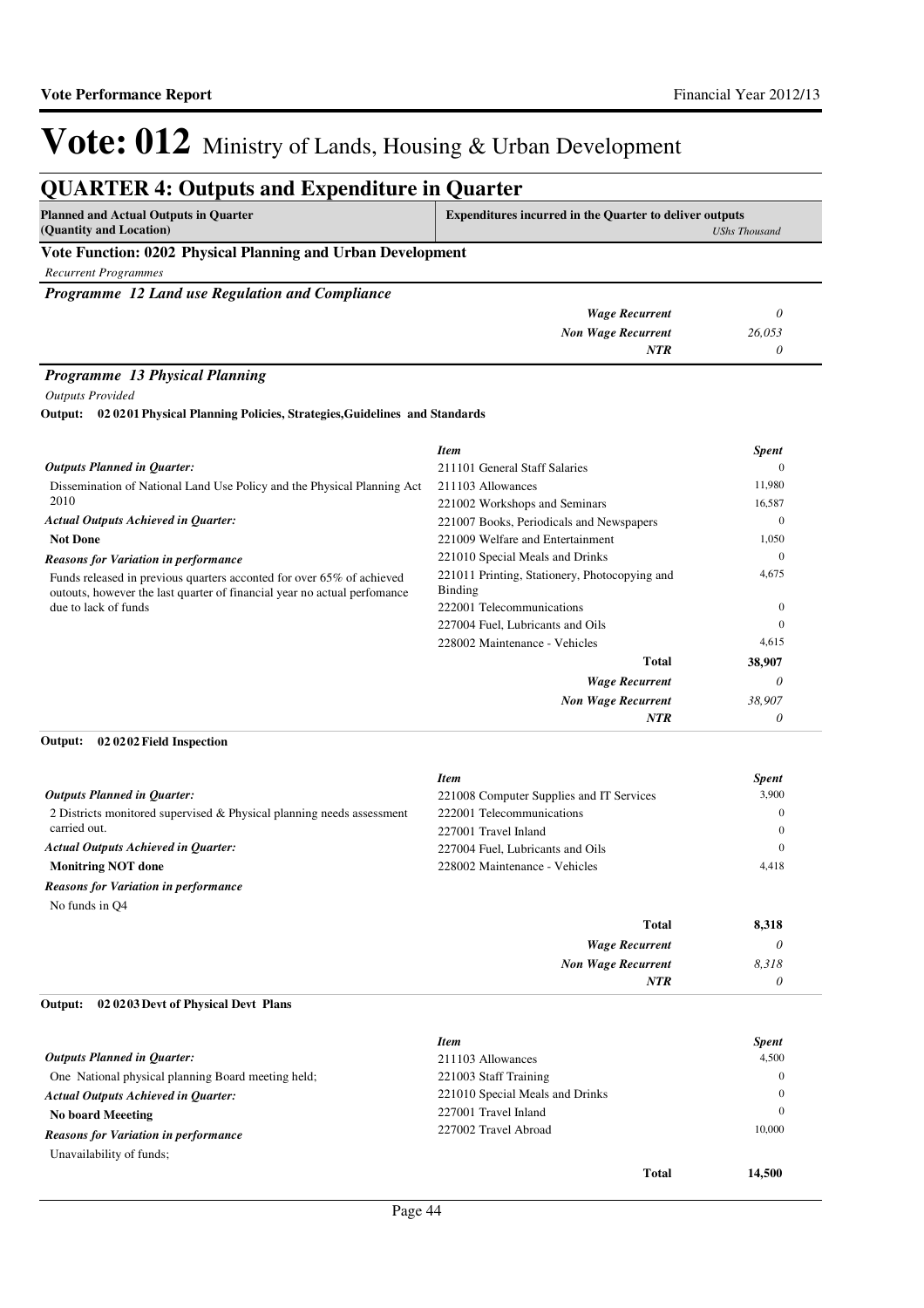## **QUARTER 4: Outputs and Expenditure in Quarter**

| <b>Planned and Actual Outputs in Quarter</b>                | <b>Expenditures incurred in the Quarter to deliver outputs</b> |  |  |  |
|-------------------------------------------------------------|----------------------------------------------------------------|--|--|--|
| (Quantity and Location)                                     | UShs Thousand                                                  |  |  |  |
| Vote Function: 0202 Physical Planning and Urban Development |                                                                |  |  |  |
| <b>Recurrent Programmes</b>                                 |                                                                |  |  |  |
| <b>Programme</b> 13 Physical Planning                       |                                                                |  |  |  |

| $\sim$ | ------<br>$\sim$ |                           |        |
|--------|------------------|---------------------------|--------|
|        |                  | NTR                       |        |
|        |                  | <b>Non Wage Recurrent</b> | 14,500 |
|        |                  | <b>Wage Recurrent</b>     |        |

#### *Programme 14 Urban Development*

*Outputs Provided*

#### **02 0205 Support Supervision and Capacity Building Output:**

|                                                            | <b>Item</b>                                              | <b>Spent</b> |
|------------------------------------------------------------|----------------------------------------------------------|--------------|
| <b>Outputs Planned in Quarter:</b>                         | 211101 General Staff Salaries                            | 10,000       |
| - Urban sector report Produced                             | 221011 Printing, Stationery, Photocopying and<br>Binding | 1.244        |
| - Urban Indicators Data Base Established                   | 225001 Consultancy Services- Short-term                  | 16,695       |
| - Field inspection reports for Soroti, Fort Portal & Hoima | 227001 Travel Inland                                     | 175          |
|                                                            | 227002 Travel Abroad                                     | 9.712        |
| <b>Actual Outputs Achieved in Ouarter:</b>                 | 227004 Fuel, Lubricants and Oils                         | 17.158       |
| <b>NOT DONE</b>                                            | 228002 Maintenance - Vehicles                            | 18.139       |
| <b>Reasons for Variation in performance</b>                |                                                          |              |

Reported un availability of funds for Support Supervision and Capacity Building

|        |                           | $\tilde{\phantom{a}}$ |
|--------|---------------------------|-----------------------|
| 73,123 | <b>Total</b>              |                       |
| 10,000 | <b>Wage Recurrent</b>     |                       |
| 63,123 | <b>Non Wage Recurrent</b> |                       |
| 0      | <b>NTR</b>                |                       |
|        |                           |                       |

**02 0206 Urban Dev't Policies, Strategies ,Guidelines and Standards Output:**

|                                             | <b>Item</b>                                   | <b>Spent</b> |
|---------------------------------------------|-----------------------------------------------|--------------|
| <b>Outputs Planned in Quarter:</b>          | 221002 Workshops and Seminars                 | 1,540        |
| Urban Camphaign Strategy produced           | 221007 Books, Periodicals and Newspapers      | $\Omega$     |
| <b>Actual Outputs Achieved in Quarter:</b>  | 221009 Welfare and Entertainment              | 0            |
| No reported output                          | 221011 Printing, Stationery, Photocopying and | 1,298        |
| <b>Reasons for Variation in performance</b> | Binding                                       |              |
|                                             | 222001 Telecommunications                     | $\mathbf{0}$ |
| Unavailability of Funds;                    | 222002 Postage and Courier                    | $\Omega$     |
|                                             | 227001 Travel Inland                          | $\Omega$     |
|                                             | 227004 Fuel, Lubricants and Oils              | $\mathbf{0}$ |
|                                             | <b>Total</b>                                  | 2,838        |
|                                             | <b>Wage Recurrent</b>                         | 0            |
|                                             | <b>Non Wage Recurrent</b>                     | 2,838        |
|                                             | <b>NTR</b>                                    | 0            |

*Development Projects*

*Project 1146 Transforming Settlements of Urban Poor Outputs Provided* **Output: 02 0205 Support Supervision and Capacity Building**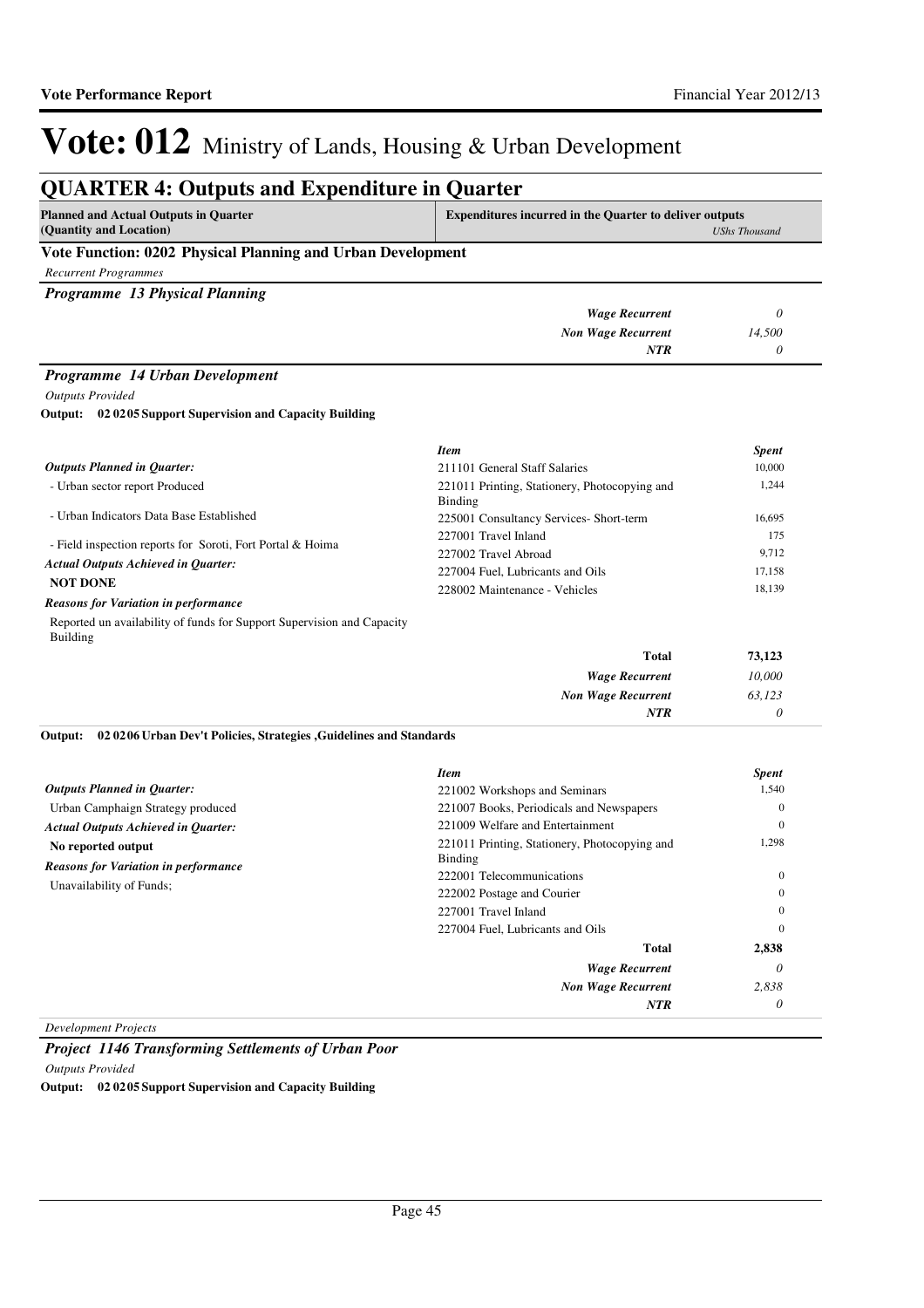### **QUARTER 4: Outputs and Expenditure in Quarter**

| <b>Planned and Actual Outputs in Quarter</b><br>(Quantity and Location) | <b>Expenditures incurred in the Quarter to deliver outputs</b><br><b>UShs Thousand</b> |
|-------------------------------------------------------------------------|----------------------------------------------------------------------------------------|
| Vote Function: 0202 Physical Planning and Urban Development             |                                                                                        |
| Development Projects                                                    |                                                                                        |

| <b>Project 1146 Transforming Settlements of Urban Poor</b>                         |                                                |              |
|------------------------------------------------------------------------------------|------------------------------------------------|--------------|
|                                                                                    | <b>Item</b>                                    | <b>Spent</b> |
| <b>Outputs Planned in Quarter:</b>                                                 | 211102 Contract Staff Salaries (Incl. Casuals, | 26,201       |
| -1 NUDF meeting held and 1 open-mind debate in each Municipality;                  | Temporary)                                     |              |
|                                                                                    | 221002 Workshops and Seminars                  | 14,995       |
| -1 Monitoring and evaluation workshops on the operation of the upgrading           | 221003 Staff Training                          | 6,958        |
| fund conducted;                                                                    | 221009 Welfare and Entertainment               | 1,000        |
| -1 inter-municipal debate sessions for capacity building conducted;                | 221011 Printing, Stationery, Photocopying and  | 3,016        |
| <b>Actual Outputs Achieved in Quarter:</b>                                         | <b>Binding</b>                                 |              |
|                                                                                    | 221012 Small Office Equipment                  | 3,000        |
| Two MDF meetings conducted in each of the municipalities;                          | 227001 Travel Inland                           | 850          |
| <b>Reasons for Variation in performance</b>                                        | 227002 Travel Abroad                           | 5,000        |
| MDF meeting conducted to orient members and deliberate on urban<br>related issues. | 227004 Fuel, Lubricants and Oils               | 2,500        |
|                                                                                    | 228002 Maintenance - Vehicles                  | 6,606        |
|                                                                                    | <b>Total</b>                                   | 70,125       |
|                                                                                    | <b>GoU</b> Development                         | 70,125       |
|                                                                                    | <b>External Financing</b>                      | 0            |
|                                                                                    | <b>NTR</b>                                     | 0            |

**02 0206 Urban Dev't Policies, Strategies ,Guidelines and Standards Output:**

|                                                                          | <b>Item</b>                                   | <b>Spent</b> |
|--------------------------------------------------------------------------|-----------------------------------------------|--------------|
| <b>Outputs Planned in Quarter:</b>                                       | 221002 Workshops and Seminars                 | 3,080        |
| -Urban Research and capacity needs assessments commissioned;             | 221003 Staff Training                         | 5,400        |
|                                                                          | 221007 Books, Periodicals and Newspapers      | $\Omega$     |
| -2 municipalities selected to pilot the recommendations of the research; | 221011 Printing, Stationery, Photocopying and | 2,353        |
| <b>Actual Outputs Achieved in Ouarter:</b>                               | Binding                                       |              |
| -2 Officers are training in long term causes in the field of urban       | 227001 Travel Inland                          | $\mathbf{0}$ |
| planning at MUK and UMI                                                  | 227004 Fuel, Lubricants and Oils              | 3,800        |
| <b>Reasons for Variation in performance</b>                              | 228002 Maintenance - Vehicles                 | 3,997        |
| N/A                                                                      | <b>Total</b>                                  | 18,630       |
|                                                                          | <b>GoU</b> Development                        | 18.630       |
|                                                                          | <b>External Financing</b>                     | 0            |
|                                                                          | <b>NTR</b>                                    |              |

#### *Project 1244 Support to National Physical Devt Planning*

*Outputs Provided*

**02 0201 Physical Planning Policies, Strategies,Guidelines and Standards Output:**

|                                                                        | <b>Item</b>                                   | <b>Spent</b> |
|------------------------------------------------------------------------|-----------------------------------------------|--------------|
| <b>Outputs Planned in Ouarter:</b>                                     | 211103 Allowances                             | 21.061       |
| Physical development Plan for the Albertine Graben Prepared;           | 221001 Advertising and Public Relations       | 3,250        |
|                                                                        | 221002 Workshops and Seminars                 | 12,073       |
| -2 Graben region consulative workshops held;                           | 221003 Staff Training                         | 32,000       |
| -One National validation workshop on Dev'nt of AGPD plan held;         | 221007 Books, Periodicals and Newspapers      | $\Omega$     |
|                                                                        | 221008 Computer Supplies and IT Services      | 610          |
| Two (2) staff of D/PPUD trained in planning in areas with oil $\&$ gas | 221009 Welfare and Entertainment              | $\Omega$     |
| activities conducted;                                                  | 221011 Printing, Stationery, Photocopying and | 10,040       |
|                                                                        | Binding                                       |              |
| -Geophysical and Economic studies of the graben carried out;           | 221012 Small Office Equipment                 | 9.049        |
| <b>Actual Outputs Achieved in Ouarter:</b>                             | 222001 Telecommunications                     | 5,076        |
| -Geophysical and Economic studies of the graben carried out;           |                                               |              |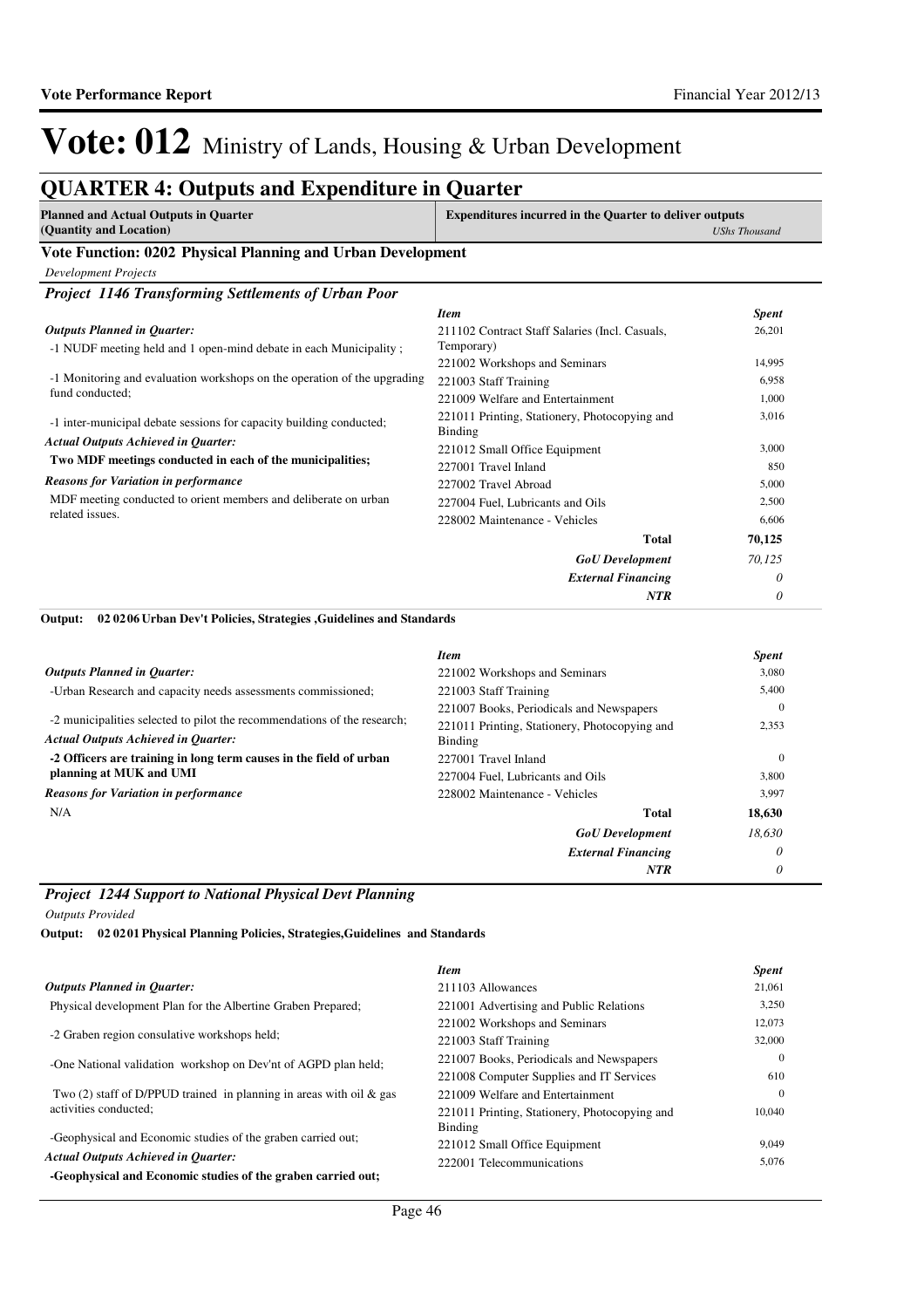## **QUARTER 4: Outputs and Expenditure in Quarter**

| <b>Planned and Actual Outputs in Quarter</b> | <b>Expenditures incurred in the Quarter to deliver outputs</b> |  |
|----------------------------------------------|----------------------------------------------------------------|--|
| (Quantity and Location)                      | <b>UShs Thousand</b>                                           |  |
| ___<br>--------<br>.                         |                                                                |  |

#### **Vote Function: 0202 Physical Planning and Urban Development**

| <b>Project 1244 Support to National Physical Devt Planning</b>                        |                                                     |         |
|---------------------------------------------------------------------------------------|-----------------------------------------------------|---------|
| <b>Reasons for Variation in performance</b><br>Delayed procurement of the consultant. | 222003 Information and Communications<br>Technology | 2.996   |
|                                                                                       | 224002 General Supply of Goods and Services         | 30,000  |
|                                                                                       | 225001 Consultancy Services- Short-term             | 193,487 |
|                                                                                       | 227001 Travel Inland                                | 880     |
|                                                                                       | 227002 Travel Abroad                                | 23,571  |
|                                                                                       | 227004 Fuel, Lubricants and Oils                    | 2,300   |
|                                                                                       | 228002 Maintenance - Vehicles                       | 11,577  |
|                                                                                       | <b>Total</b>                                        | 357,971 |
|                                                                                       | <b>GoU</b> Development                              | 357.971 |
|                                                                                       | <b>External Financing</b>                           | 0       |
|                                                                                       | <b>NTR</b>                                          | 0       |

#### **Vote Function: 0203 Housing**

*Recurrent Programmes*

### *Programme 09 Housing Development and Estates Management*

*Outputs Provided*

**02 0302 Technical Support and Administrative Services Output:**

|                                                 | <b>Item</b>                                   | <b>Spent</b> |
|-------------------------------------------------|-----------------------------------------------|--------------|
| <b>Outputs Planned in Quarter:</b>              | 211101 General Staff Salaries                 | 117,745      |
| 1.1. Radio adverts aired in selected districts; | 211103 Allowances                             | 3,344        |
|                                                 | 221001 Advertising and Public Relations       | $\Omega$     |
| 1.2. Plans disseminated to 10 districts;        | 221007 Books, Periodicals and Newspapers      | $\mathbf{0}$ |
| <b>Actual Outputs Achieved in Quarter:</b>      | 221008 Computer Supplies and IT Services      | 250          |
| No actual outputs                               | 221009 Welfare and Entertainment              | $\Omega$     |
| <b>Reasons for Variation in performance</b>     | 221011 Printing, Stationery, Photocopying and | 18           |
| There is no availability of funds;              | Binding                                       |              |
|                                                 | 222001 Telecommunications                     | $\Omega$     |
|                                                 | 227001 Travel Inland                          | $\Omega$     |
|                                                 | 227004 Fuel, Lubricants and Oils              | 0            |
|                                                 | 228002 Maintenance - Vehicles                 | $\Omega$     |
|                                                 | <b>Total</b>                                  | 121,357      |
|                                                 | <b>Wage Recurrent</b>                         | 117,745      |
|                                                 | <b>Non Wage Recurrent</b>                     | 3,612        |
|                                                 | <b>NTR</b>                                    | 0            |

#### **02 0303 Capacity Building Output:**

|                                                       | <b>Item</b>                                   | <b>Spent</b> |
|-------------------------------------------------------|-----------------------------------------------|--------------|
| <b>Outputs Planned in Ouarter:</b>                    | 211103 Allowances                             | 7,000        |
| 3.1 Budgetary support done                            | 221003 Staff Training                         | $\Omega$     |
| 3.2 International forum attended                      | 221007 Books, Periodicals and Newspapers      | $\Omega$     |
|                                                       | 221008 Computer Supplies and IT Services      | 250          |
| 4.1 3no department meetings held<br>4.2 Staff trained | 221009 Welfare and Entertainment              | 2,600        |
| 4.3 1 no. Staff retreat held                          | 221011 Printing, Stationery, Photocopying and | 565          |
| <b>Actual Outputs Achieved in Quarter:</b>            | Binding                                       |              |
| No actaul outputs                                     | 221017 Subscriptions                          | 1,208        |
|                                                       | 222001 Telecommunications                     | $\Omega$     |
| <b>Reasons for Variation in performance</b>           | 227002 Travel Abroad                          | 6.474        |
| Reported no availability of funds;                    | 227004 Fuel. Lubricants and Oils              |              |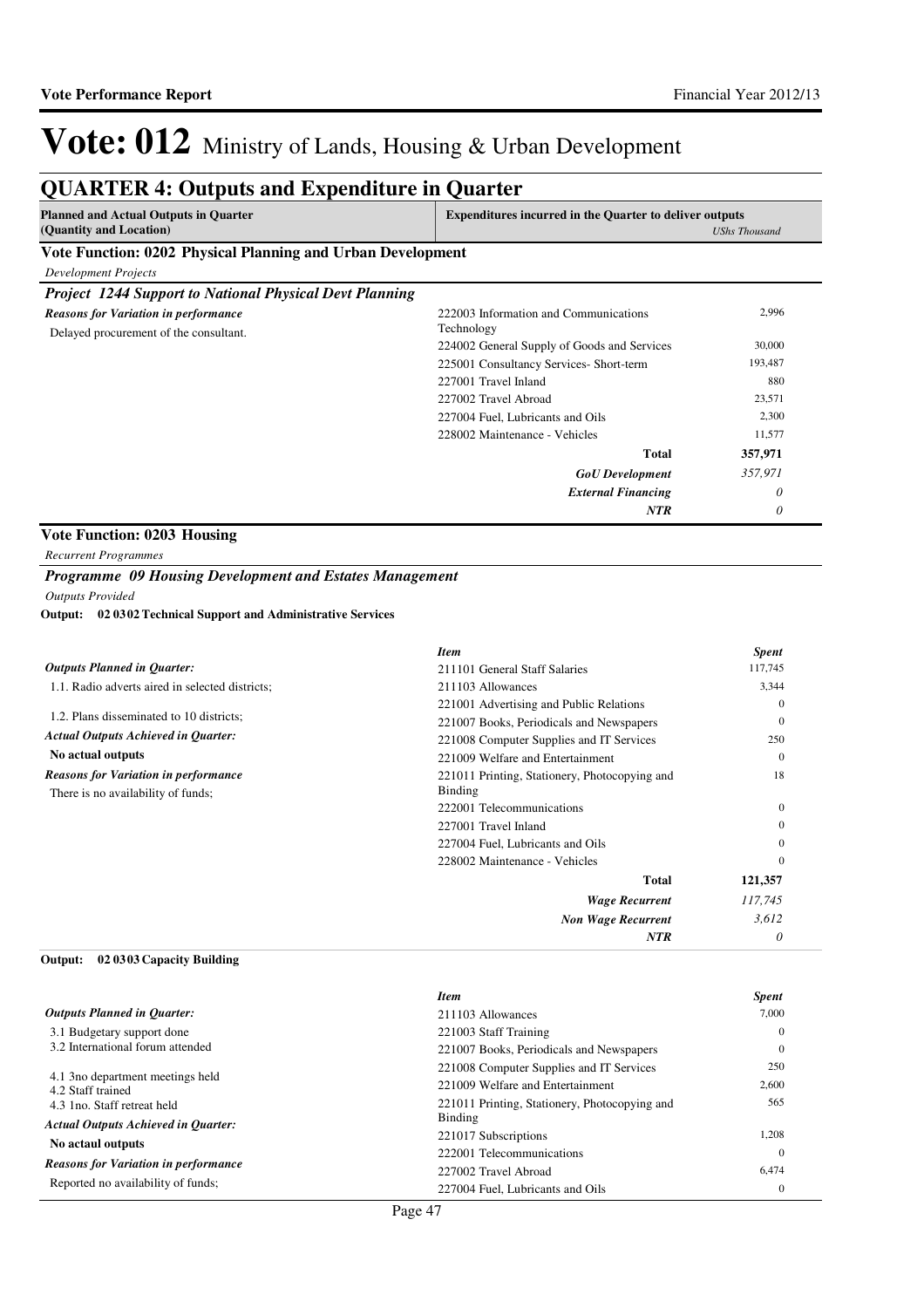*0 19,097 0*

**19,097**

*Wage Recurrent Non Wage Recurrent*

**Total**

*NTR*

# Vote: 012 Ministry of Lands, Housing & Urban Development

## **QUARTER 4: Outputs and Expenditure in Quarter**

| <b>Planned and Actual Outputs in Quarter</b><br>(Quantity and Location) | <b>Expenditures incurred in the Quarter to deliver outputs</b> | UShs Thousand |
|-------------------------------------------------------------------------|----------------------------------------------------------------|---------------|
| Vote Function: 0203 Housing                                             |                                                                |               |
| <b>Recurrent Programmes</b>                                             |                                                                |               |
| Programme 09 Housing Development and Estates Management                 |                                                                |               |
|                                                                         | 228002 Maintenance - Vehicles                                  |               |
|                                                                         | 228003 Maintenance Machinery, Equipment and<br>Furniture       | 1,000         |

#### **02 0304 Estates Management Policy, Strategies & Reports Output:**

|                                                   | <b>Item</b>                                   | <b>Spent</b> |
|---------------------------------------------------|-----------------------------------------------|--------------|
| <b>Outputs Planned in Quarter:</b>                | 211103 Allowances                             | $\Omega$     |
| 2nd draft policy paper on Estates policy produced | 221002 Workshops and Seminars                 | 30,000       |
|                                                   | 221007 Books, Periodicals and Newspapers      | $\Omega$     |
| 10 Condominium plans vetted                       | 221008 Computer Supplies and IT Services      |              |
| <b>Actual Outputs Achieved in Quarter:</b>        | 221009 Welfare and Entertainment              | $\Omega$     |
| No reported actual outputs                        | 221011 Printing, Stationery, Photocopying and | 4,079        |
| <b>Reasons for Variation in performance</b>       | Binding                                       |              |
| On account of non-availability of funds           | 222001 Telecommunications                     | $\mathbf{0}$ |
|                                                   | 225002 Consultancy Services - Long-term       | 29,920       |
|                                                   | 227001 Travel Inland                          |              |
|                                                   | 227004 Fuel, Lubricants and Oils              | $\Omega$     |
|                                                   | 228002 Maintenance - Vehicles                 | $\Omega$     |
|                                                   | <b>Total</b>                                  | 63,998       |
|                                                   | <b>Wage Recurrent</b>                         | 0            |
|                                                   | <b>Non Wage Recurrent</b>                     | 63,998       |
|                                                   | <b>NTR</b>                                    | 0            |

#### *Programme 10 Human Settlements*

*Outputs Provided*

**02 0301 Housing Policy, Strategies and Reports Output:**

|                                                              | <b>Item</b>                                   | <b>Spent</b> |
|--------------------------------------------------------------|-----------------------------------------------|--------------|
| <b>Outputs Planned in Quarter:</b>                           | 211101 General Staff Salaries                 | 113,103      |
| 1. -125 copies of Housing policy disseminated;               | 211103 Allowances                             | $\mathbf{0}$ |
|                                                              | 221001 Advertising and Public Relations       | $\Omega$     |
| 2. Print and distribute 125 copies of Land Lord Tenant Bill  | 221002 Workshops and Seminars                 | 5,363        |
| 3. Loan recovery for Masese & MIPREP carried out;            | 221009 Welfare and Entertainment              | 4,002        |
|                                                              | 221011 Printing, Stationery, Photocopying and | 4,412        |
| 4. Evaluation for Namuwongo and Masese projects carried out; | Binding                                       |              |
|                                                              | 222001 Telecommunications                     | $\mathbf{0}$ |
| 5. Local and International obligations carried               | 225001 Consultancy Services- Short-term       | 5,286        |
| -125 copies of Land Lord Tenants Bill disseminated;          | 227001 Travel Inland                          | 1,977        |
|                                                              | 227002 Travel Abroad                          | 16,578       |
| <b>Actual Outputs Achieved in Quarter:</b>                   | 227004 Fuel, Lubricants and Oils              | $\Omega$     |
| No actual 4 quarter outputs                                  |                                               |              |
| <b>Reasons for Variation in performance</b>                  |                                               |              |

| Reported non availabilty of funds |  |
|-----------------------------------|--|
|                                   |  |

| Total                     | 150,721 |
|---------------------------|---------|
| Wage Recurrent            | 113.103 |
| <b>Non Wage Recurrent</b> | 37.618  |

*NTR*

*0*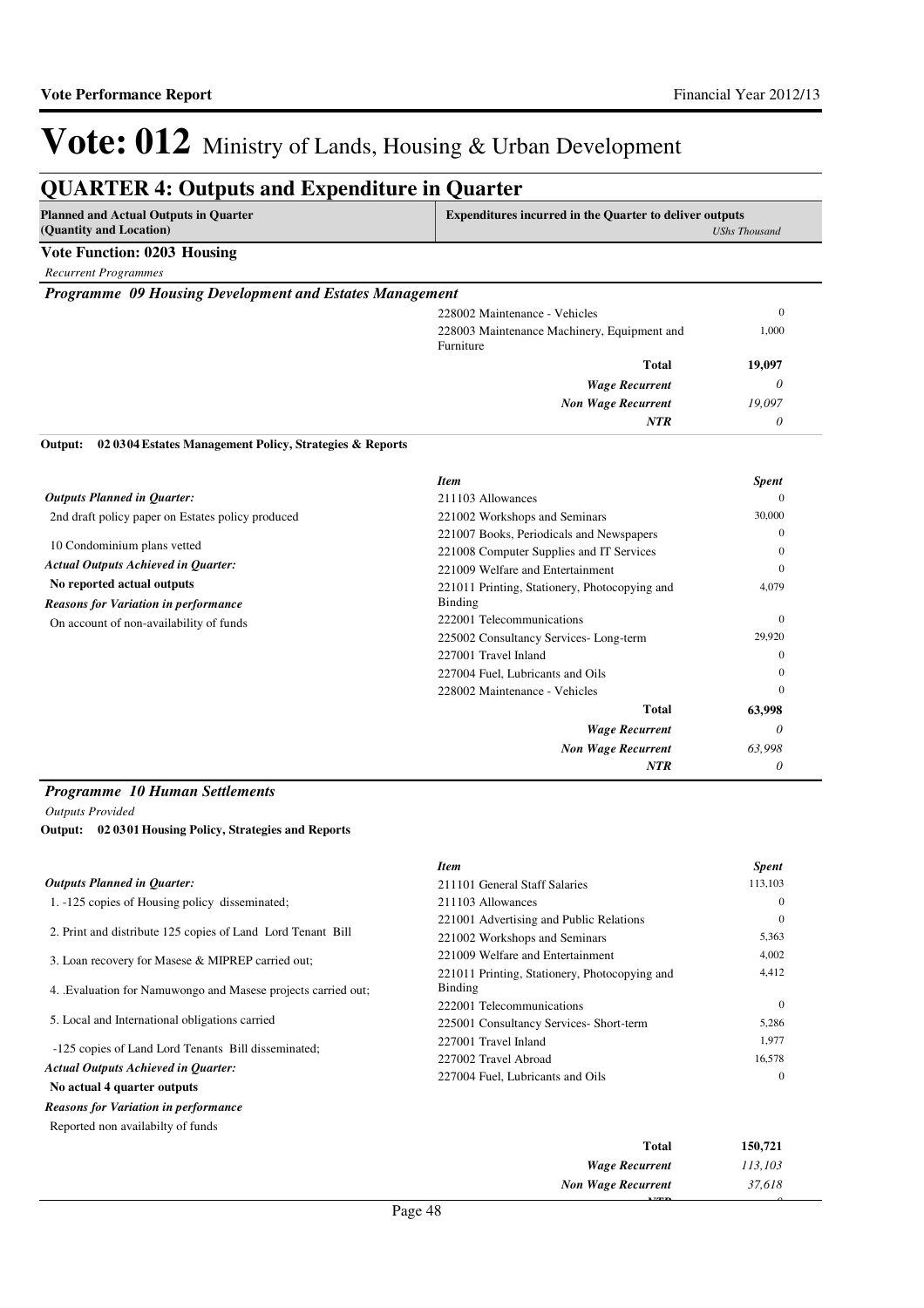*0*

*NTR*

# Vote: 012 Ministry of Lands, Housing & Urban Development

### **QUARTER 4: Outputs and Expenditure in Quarter**

| <b>Planned and Actual Outputs in Quarter</b><br>(Quantity and Location) | <b>Expenditures incurred in the Quarter to deliver outputs</b><br>UShs Thousand |
|-------------------------------------------------------------------------|---------------------------------------------------------------------------------|
| Vote Function: 0203 Housing                                             |                                                                                 |
| <b>Recurrent Programmes</b>                                             |                                                                                 |
| <b>Programme 10 Human Settlements</b>                                   |                                                                                 |

**02 0302 Technical Support and Administrative Services Output:**

|                                                                                                          | <b>Item</b>                                                     | <b>Spent</b> |
|----------------------------------------------------------------------------------------------------------|-----------------------------------------------------------------|--------------|
| <b>Outputs Planned in Quarter:</b>                                                                       | 211103 Allowances                                               | 10,916       |
| 1. Cadastral surveys of 150 pool plots executed.                                                         | 221009 Welfare and Entertainment                                | 1,995        |
| 2125 govt pool properties valued for sale                                                                | 221011 Printing, Stationery, Photocopying and<br><b>Binding</b> | 7,280        |
|                                                                                                          | 225001 Consultancy Services- Short-term                         | 234,274      |
| 3. M&E / Technical supervision and training on mortgage and divestiture<br>carried out in central region | 227001 Travel Inland                                            | $\theta$     |
|                                                                                                          | 227004 Fuel, Lubricants and Oils                                | $\mathbf{0}$ |
| 4. Half Year Sale of gvt pool property and performance report produced;                                  | 228002 Maintenance - Vehicles                                   | 3,415        |
| <b>Actual Outputs Achieved in Ouarter:</b>                                                               | 228003 Maintenance Machinery, Equipment and                     | 1,403        |
| No actual output for the quarter                                                                         | Furniture                                                       |              |
| <b>Reasons for Variation in performance</b>                                                              |                                                                 |              |
| Reportedly no funds available for the planned outputs                                                    |                                                                 |              |
|                                                                                                          | <b>Total</b>                                                    | 259,284      |
|                                                                                                          | <b>Wage Recurrent</b>                                           | 0            |

| 259,284 | Total                     |
|---------|---------------------------|
| 0       | <b>Wage Recurrent</b>     |
| 259,284 | <b>Non Wage Recurrent</b> |
|         | <b>NTR</b>                |
|         |                           |

#### **02 0303 Capacity Building Output:**

|                                               | <b>Item</b>                                   | <b>Spent</b> |
|-----------------------------------------------|-----------------------------------------------|--------------|
| <b>Outputs Planned in Quarter:</b>            | 211103 Allowances                             | 220          |
| 1. Mobilise inst to provide Long Term Finance | 221001 Advertising and Public Relations       | 4,765        |
|                                               | 221005 Hire of Venue (chairs, projector etc)  | 1,533        |
| 2. Establish a housing Revolving fund         | 221007 Books, Periodicals and Newspapers      | $\mathbf{0}$ |
| 3.2 Housing cooperatives established;         | 221009 Welfare and Entertainment              | $\mathbf{0}$ |
|                                               | 221011 Printing, Stationery, Photocopying and | 6,508        |
| 4. Establish Low income mortgages             | Binding                                       |              |
|                                               | 222001 Telecommunications                     | $\mathbf{0}$ |
| 6. A Housing statistical Abstract produced;   | 224002 General Supply of Goods and Services   | $\mathbf{0}$ |
| <b>Actual Outputs Achieved in Quarter:</b>    | 227001 Travel Inland                          | 50,768       |
| No outputs                                    | 227004 Fuel, Lubricants and Oils              | 7,579        |
| <b>Reasons for Variation in performance</b>   |                                               |              |
| Non-availability of funds;                    |                                               |              |
|                                               | Total                                         | 71,373       |
|                                               | <b>Wage Recurrent</b>                         | 0            |
|                                               | Non Wage Recurrent                            | 71,373       |

### *Programme 15 Office of the Director, Housing Outputs Provided*

**Output: 02 0301 Housing Policy, Strategies and Reports**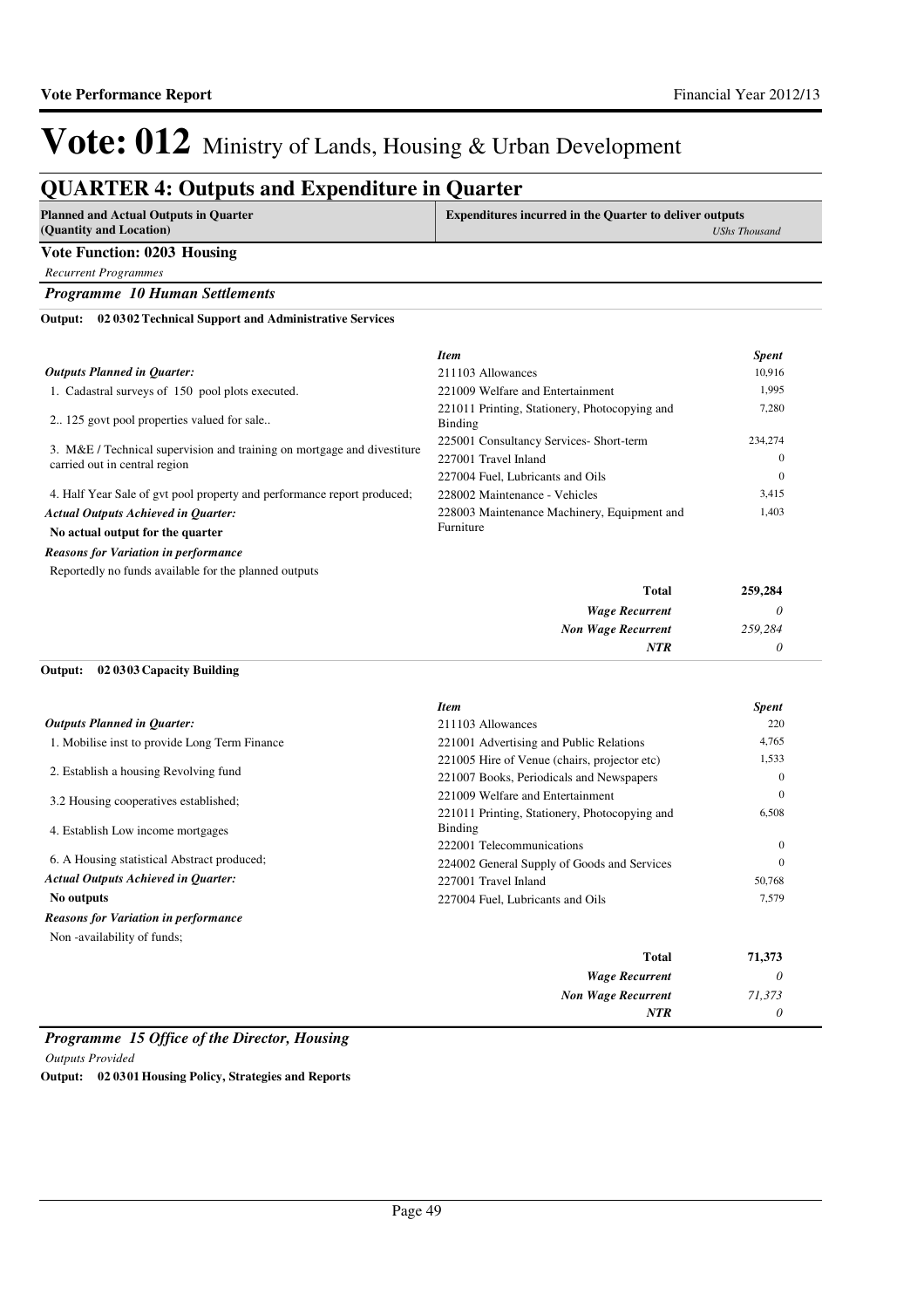## **QUARTER 4: Outputs and Expenditure in Quarter**

| <b>Planned and Actual Outputs in Quarter</b><br>(Quantity and Location)                                                 | <b>Expenditures incurred in the Quarter to deliver outputs</b><br><b>UShs Thousand</b> |              |
|-------------------------------------------------------------------------------------------------------------------------|----------------------------------------------------------------------------------------|--------------|
| <b>Vote Function: 0203 Housing</b>                                                                                      |                                                                                        |              |
| <b>Recurrent Programmes</b>                                                                                             |                                                                                        |              |
| Programme 15 Office of the Director, Housing                                                                            |                                                                                        |              |
|                                                                                                                         | <b>Item</b>                                                                            | <b>Spent</b> |
| <b>Outputs Planned in Quarter:</b>                                                                                      | 211101 General Staff Salaries                                                          | 9,842        |
| 1.1 Attend TMT meetings.                                                                                                | 211103 Allowances                                                                      | 243          |
| 1.2. Hold one Directorate Meeting.                                                                                      | 221009 Welfare and Entertainment                                                       | 2,250        |
| 2. Attend Masese & Malukhu Project Steering Committee meetings.                                                         | 221011 Printing, Stationery, Photocopying and<br><b>Binding</b>                        | $\Omega$     |
| 3. Attend the AMCHUD working mission.                                                                                   | 222001 Telecommunications                                                              | $\mathbf{0}$ |
| Actual Outputs Achieved in Quarter:                                                                                     | 227001 Travel Inland                                                                   | $\mathbf{0}$ |
| No outputs reported                                                                                                     | 227002 Travel Abroad                                                                   | 4,600        |
|                                                                                                                         | 227004 Fuel, Lubricants and Oils                                                       | $\theta$     |
| <b>Reasons for Variation in performance</b>                                                                             |                                                                                        |              |
| There were insufficient funds to actualise the annual outputs;                                                          |                                                                                        |              |
|                                                                                                                         | <b>Total</b>                                                                           | 16,935       |
|                                                                                                                         | <b>Wage Recurrent</b>                                                                  | 9,842        |
|                                                                                                                         | <b>Non Wage Recurrent</b>                                                              | 7,093        |
|                                                                                                                         | <b>NTR</b>                                                                             | $\theta$     |
| <b>Development Projects</b>                                                                                             |                                                                                        |              |
| <b>Project 0316 Support to Earthquake Disaster Victims</b>                                                              |                                                                                        |              |
| <b>Outputs Provided</b>                                                                                                 |                                                                                        |              |
| 02 0306 Awareness compaigns on Earthquake Disaster Management<br>Output:                                                |                                                                                        |              |
|                                                                                                                         |                                                                                        |              |
|                                                                                                                         | <b>Item</b>                                                                            | <b>Spent</b> |
| <b>Outputs Planned in Quarter:</b>                                                                                      | 211103 Allowances                                                                      | 3,850        |
| project review finalised;                                                                                               | 227001 Travel Inland                                                                   | $\mathbf{0}$ |
| <b>Actual Outputs Achieved in Quarter:</b>                                                                              | 227004 Fuel, Lubricants and Oils                                                       | $\Omega$     |
| Project review finalised;                                                                                               |                                                                                        |              |
| <b>Reasons for Variation in performance</b>                                                                             |                                                                                        |              |
| Limited funds stalled the project earlier plans to accomplish the<br>construction of earth quake awareness model house. |                                                                                        |              |
|                                                                                                                         | <b>Total</b>                                                                           | 3,850        |
|                                                                                                                         | <b>GoU</b> Development                                                                 | 3.850        |
|                                                                                                                         | <b>External Financing</b>                                                              | 0            |
|                                                                                                                         | <b>NTR</b>                                                                             | 0            |

#### *Project 1147 Kasooli Housing Project*

*Capital Purchases*

**02 0373 Roads, Streets and Highways Output:**

M&E of the Kasooli activities **-ON desk Monitoring** *Actual Outputs Achieved in Quarter: Outputs Planned in Quarter:* Reported no funds *Reasons for Variation in performance*

| <b>Item</b>                                     | <b>Spent</b> |
|-------------------------------------------------|--------------|
| 281504 Monitoring, Supervision and Appraisal of |              |
| Capital Works                                   |              |

| Total                     | o        |
|---------------------------|----------|
| <b>GoU</b> Development    | $\theta$ |
| <b>External Financing</b> | 0        |
| NTR                       | $\theta$ |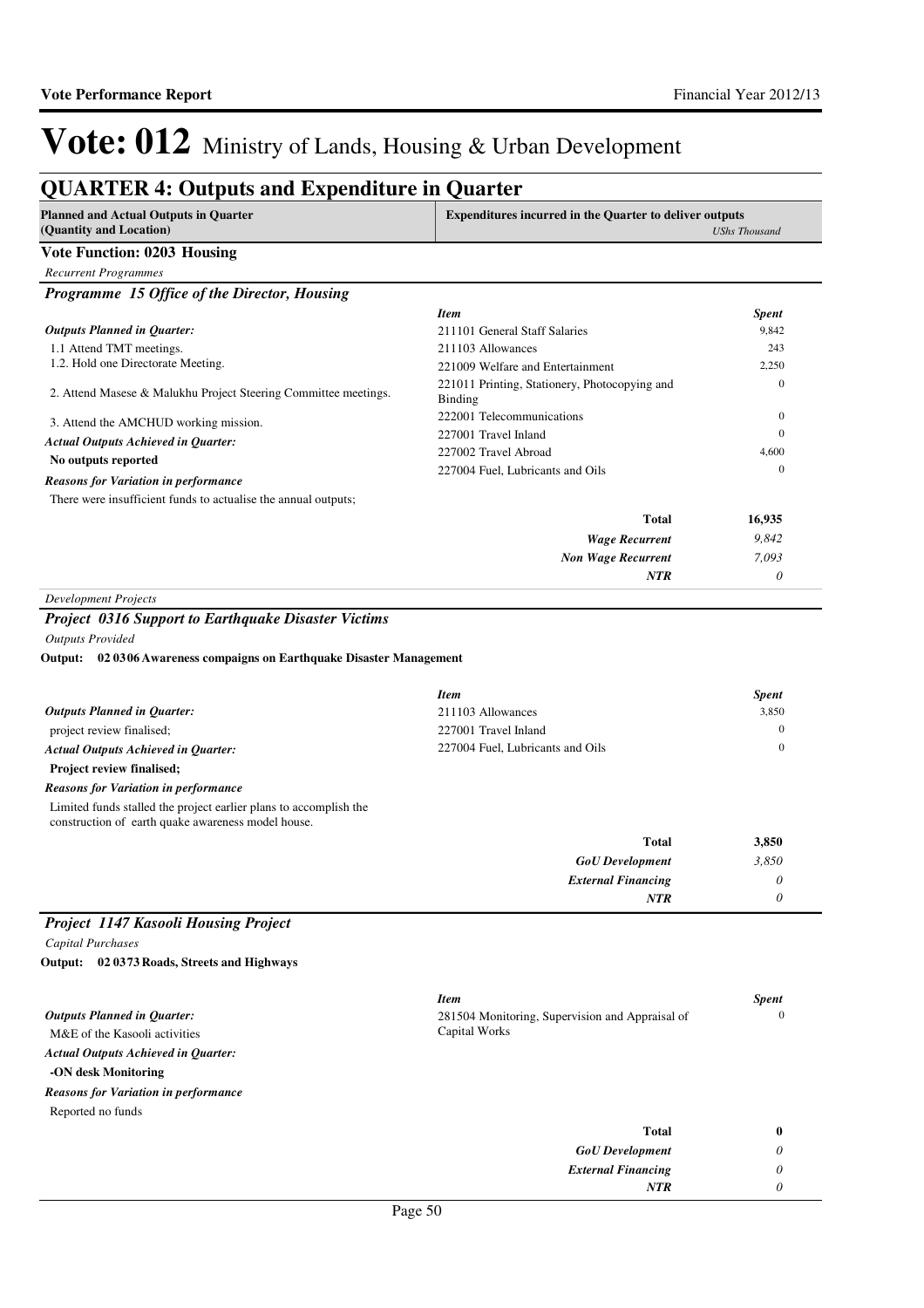### **QUARTER 4: Outputs and Expenditure in Quarter**

| <b>Expenditures incurred in the Quarter to deliver outputs</b><br>UShs Thousand |
|---------------------------------------------------------------------------------|
|                                                                                 |
|                                                                                 |
|                                                                                 |
|                                                                                 |

*Outputs Provided*

**02 0302 Technical Support and Administrative Services Output:**

|                                                                          | <b>Item</b>                                    | <b>Spent</b> |
|--------------------------------------------------------------------------|------------------------------------------------|--------------|
| <b>Outputs Planned in Quarter:</b>                                       | 211102 Contract Staff Salaries (Incl. Casuals, | 14,659       |
| -Community mobilised                                                     | Temporary)                                     |              |
| -Community trained in income generation                                  | 211103 Allowances                              | 2,295        |
| -Monitoring $&$ evaluation                                               | 212101 Social Security Contributions (NSSF)    | 1,079        |
| <b>Actual Outputs Achieved in Ouarter:</b>                               | 221009 Welfare and Entertainment               | 1,637        |
| -No output;                                                              | 222001 Telecommunications                      | 2,400        |
| -On desk Monitoring                                                      | 227001 Travel Inland                           | $\Omega$     |
| <b>Reasons for Variation in performance</b>                              | 227004 Fuel, Lubricants and Oils               | 3,940        |
| The funding plan for the construction of houses is with DFCU, and its is | 228001 Maintenance - Civil                     | $\Omega$     |
| progressive                                                              | 228002 Maintenance - Vehicles                  | 2,000        |
|                                                                          | Total                                          | 28,009       |
|                                                                          | <b>GoU</b> Development                         | 28,009       |
|                                                                          | <b>External Financing</b>                      | 0            |
|                                                                          | <b>NTR</b>                                     | 0            |

### **Vote Function: 0249 Policy, Planning and Support Services**

*Recurrent Programmes*

#### *Programme 01 Finance and administration*

*Outputs Provided*

**02 4901 Policy, consultation, planning and monitoring services Output:**

|                                                                                           | <b>Item</b>                                              | <b>Spent</b> |
|-------------------------------------------------------------------------------------------|----------------------------------------------------------|--------------|
| <b>Outputs Planned in Ouarter:</b>                                                        | 211101 General Staff Salaries                            | 61,525       |
| - Ministerial Policy Statement prepared and submitted to Parliament by                    | 211103 Allowances                                        | 2,550        |
| 30th June 2013.                                                                           | 221009 Welfare and Entertainment                         | 1.159        |
| - 2 Cabinet Memoranda prepared and submitted to Cabinet Secretariat.                      | 221011 Printing, Stationery, Photocopying and<br>Binding | 18.914       |
| - 1 Cabinet Returns prepared and submitted to Cabinet Secretariat.                        | 227001 Travel Inland                                     | 1.908        |
| - Policy Analysis undertaken.                                                             | 227002 Travel Abroad                                     | 221          |
| <b>Actual Outputs Achieved in Ouarter:</b>                                                | 227004 Fuel, Lubricants and Oils                         | 1,553        |
| - Ministerial Policy Statement prepared and submitted to Parliament<br>by 30th June 2013. | 228002 Maintenance - Vehicles                            | 3.774        |

**- Cabinet Memoranda prepared and submitted to Cabinet Secretariat.**

**- 1 Cabinet Returns prepared and submitted to Cabinet Secretariat.**

**- Policy Analysis undertaken.**

#### *Reasons for Variation in performance*

HIT THE TARGET

| 91,604 | <b>Total</b>              |
|--------|---------------------------|
| 61,525 | <b>Wage Recurrent</b>     |
| 30,079 | <b>Non Wage Recurrent</b> |
|        | <b>NTR</b>                |
|        |                           |

**Output: 02 4902 Ministry Support Services (Finance and Administration)**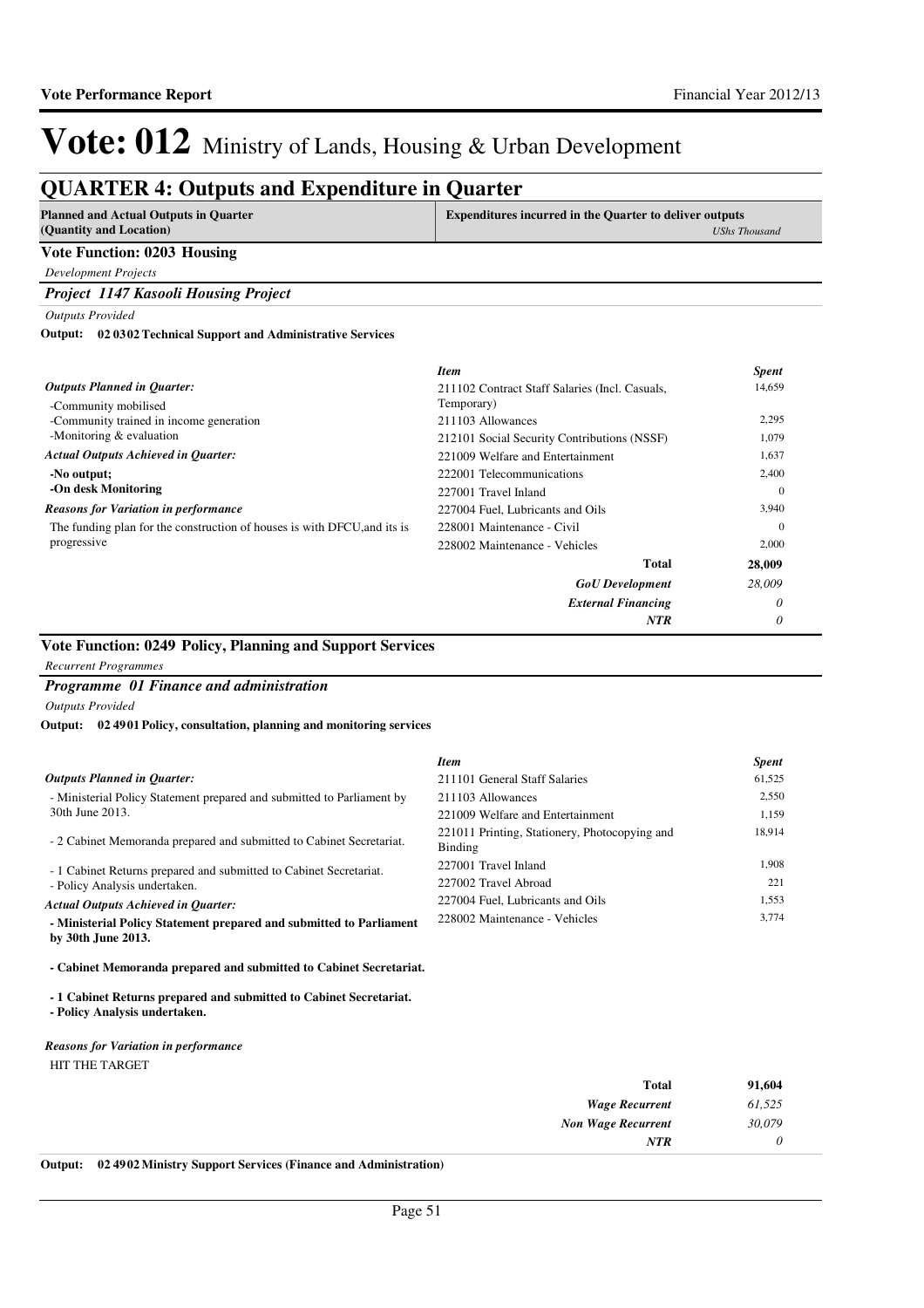## **QUARTER 4: Outputs and Expenditure in Quarter**

| Planned and Actual Outputs in Ouarter                     | <b>Expenditures incurred in the Quarter to deliver outputs</b> |  |
|-----------------------------------------------------------|----------------------------------------------------------------|--|
| (Quantity and Location)                                   | UShs Thousand                                                  |  |
| Vote Function: 0249 Policy, Planning and Support Services |                                                                |  |

#### *Recurrent Programmes*

*Programme 01 Finance and administration*

|                                                                                                      | <b>Item</b>                                   | <b>Spent</b> |
|------------------------------------------------------------------------------------------------------|-----------------------------------------------|--------------|
| <b>Outputs Planned in Quarter:</b>                                                                   | 211101 General Staff Salaries                 | $\Omega$     |
| - 261 Ministry staff paid salaries and wages;                                                        | 211103 Allowances                             | 14,383       |
| -F&A staff paid lunch and footage allowances;                                                        | 213002 Incapacity, death benefits and funeral | 17.158       |
| -Staff welfare for F&A provided;                                                                     | expenses                                      |              |
| -8 approved posts filled;<br>-261 staff appraised;                                                   | 221003 Staff Training                         | $\mathbf{0}$ |
| - 1 field monitoring exercise carried out;                                                           | 221007 Books, Periodicals and Newspapers      | 4,500        |
| -53 vehicles in good running condition;                                                              | 221009 Welfare and Entertainment              | $\mathbf{0}$ |
| -24 hour security services provided to Ministry premises;                                            | 221011 Printing, Stationery, Photocopying and | 31.475       |
| -Water bills paid;                                                                                   | Binding                                       |              |
| -Electricity bills paid;                                                                             | 222001 Telecommunications                     | 12,000       |
| -Cleaning services provided to the Ministry premises;<br>-Office equipment maintained;               | 222002 Postage and Courier                    | $\Omega$     |
| -Ministry's international obligations attend to:                                                     | 223001 Property Expenses                      | 71,320       |
| <b>Actual Outputs Achieved in Quarter:</b>                                                           | 223004 Guard and Security services            | 46,653       |
|                                                                                                      | 223005 Electricity                            | 12,500       |
| 261 Ministry staff paid salaries and wages;<br>-F&A staff paid lunch and footage allowances;         | 223006 Water                                  | 10,000       |
| -Staff welfare for F&A provided;                                                                     | 227001 Travel Inland                          | 5,760        |
| -8 approved posts filled;                                                                            | 227002 Travel Abroad                          | $\Omega$     |
| -261 staff appraised;                                                                                | 227004 Fuel, Lubricants and Oils              | 3,917        |
| - 1field monitoring exercise carried out;                                                            | 228002 Maintenance - Vehicles                 | 70,096       |
| -53 vehicles in good running condition;<br>-24 hour security services provided to Ministry premises; | 228003 Maintenance Machinery, Equipment and   | 5,049        |
| -Water bills paid;                                                                                   | Furniture                                     |              |
| -Electricity bills paid;                                                                             | <b>Total</b>                                  | 304,812      |
| -Cleaning services provided to the Ministry premises;                                                | <b>Wage Recurrent</b>                         | $\theta$     |
| -Office equipment maintained;                                                                        |                                               |              |
| -Ministry's international obligations attend to;                                                     | <b>Non Wage Recurrent</b>                     | 304,812      |
| <b>Reasons for Variation in performance</b><br>$\sim$ $\sim$                                         | <b>NTR</b>                                    | 0            |

**02 4903 Ministerial and Top Management Services Output:**

|                                                                                      | <b>Item</b>                                  | <b>Spent</b> |
|--------------------------------------------------------------------------------------|----------------------------------------------|--------------|
| <b>Outputs Planned in Quarter:</b>                                                   | 211101 General Staff Salaries                | 3,688        |
| 1 Top Policy/Management meeting held;                                                | 211103 Allowances                            | 13,333       |
| - 1 Heads of Department meeting held;                                                | 213001 Medical Expenses (To Employees)       | $\Omega$     |
| -Ministry activities monitored and supervised.<br>- Political M&E reports produced;  | 221009 Welfare and Entertainment             | $\theta$     |
|                                                                                      | 222001 Telecommunications                    | 2,000        |
| <b>Actual Outputs Achieved in Ouarter:</b>                                           | 227001 Travel Inland<br>227002 Travel Abroad | 2,840        |
| <b>1Top Policy/Management meeting held;</b><br>- 1 Heads of Department meeting held; |                                              | $\Omega$     |
| -Ministry activities monitored and supervised.                                       | 227004 Fuel, Lubricants and Oils             | 8,480        |
| <b>Reasons for Variation in performance</b>                                          |                                              |              |
| General staff meeting not held due to limited funds;                                 |                                              |              |
|                                                                                      | <b>Total</b>                                 | 30,341       |
|                                                                                      | <b>Wage Recurrent</b>                        | 3.688        |

*Non Wage Recurrent*

*NTR*

*26,653 0*

#### **Output: 02 4904 Information Management**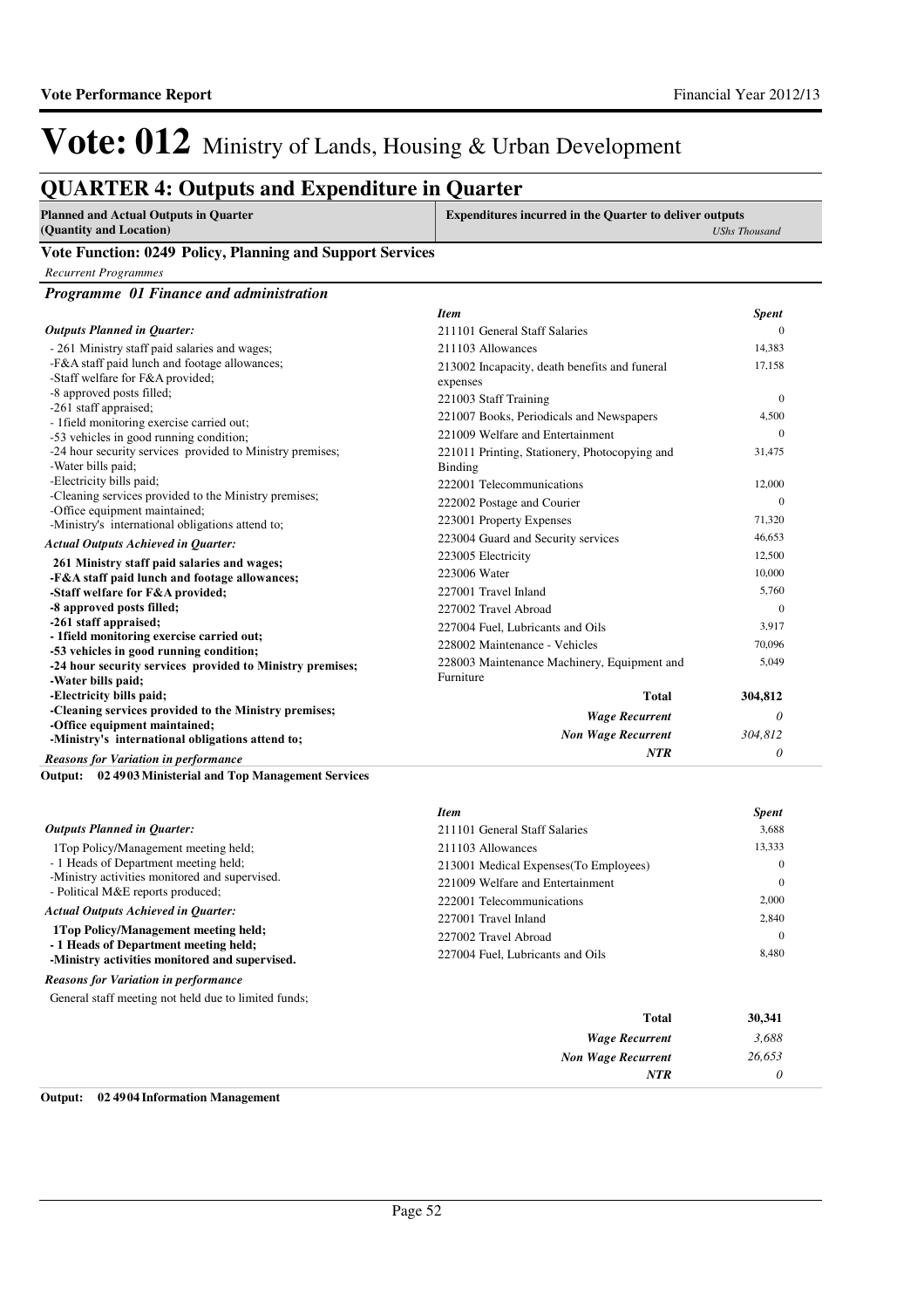## **QUARTER 4: Outputs and Expenditure in Quarter**

| <b>Planned and Actual Outputs in Quarter</b>              | <b>Expenditures incurred in the Quarter to deliver outputs</b> |  |
|-----------------------------------------------------------|----------------------------------------------------------------|--|
| (Quantity and Location)                                   | UShs Thousand                                                  |  |
| Vote Function: 0249 Policy, Planning and Support Services |                                                                |  |

#### *Recurrent Programmes*

| <b>Programme</b> 01 Finance and administration                                   |                                                          |              |
|----------------------------------------------------------------------------------|----------------------------------------------------------|--------------|
|                                                                                  | <b>Item</b>                                              | <b>Spent</b> |
| <b>Outputs Planned in Ouarter:</b>                                               | 211101 General Staff Salaries                            | 1,426        |
| - Access to information initiatives implemented                                  | 211103 Allowances                                        | 1,283        |
| - Clients Charter implementeation carried coordinated and feedback               | 221009 Welfare and Entertainment                         | 1,200        |
| received<br>- Information on Government Programmes and Projects submitted to OPM | 221011 Printing, Stationery, Photocopying and<br>Binding | 12,613       |
|                                                                                  | 227001 Travel Inland                                     | 1,555        |
| <b>Actual Outputs Achieved in Ouarter:</b>                                       | 227004 Fuel, Lubricants and Oils                         | 1,200        |
| - Access to information initiatives implemented                                  |                                                          |              |
| - Clients Charter implementeation carried coordinated and feedback<br>received   |                                                          |              |
| - Information on Government Programmes and Projects submitted to<br><b>OPM</b>   |                                                          |              |
| <b>Reasons for Variation in performance</b>                                      |                                                          |              |

Hit the target

| <b>Total</b>              | 19,277 |
|---------------------------|--------|
| <b>Wage Recurrent</b>     | 1,426  |
| <b>Non Wage Recurrent</b> | 17,851 |
| <b>NTR</b>                |        |

**02 4905 Procurement and Disposal Services Output:**

|                                                                                                                                                                                                                                                                                                                                                         | <b>Item</b>                                              | <b>Spent</b> |
|---------------------------------------------------------------------------------------------------------------------------------------------------------------------------------------------------------------------------------------------------------------------------------------------------------------------------------------------------------|----------------------------------------------------------|--------------|
| <b>Outputs Planned in Quarter:</b>                                                                                                                                                                                                                                                                                                                      | 211101 General Staff Salaries                            | 535          |
| -Prequalification list compiled.                                                                                                                                                                                                                                                                                                                        | 211103 Allowances                                        | 1,318        |
| -Procurement plan prepared.                                                                                                                                                                                                                                                                                                                             | 221007 Books, Periodicals and Newspapers                 | $\Omega$     |
| -Submissions from users reviewed and forwarded to contracts committee.                                                                                                                                                                                                                                                                                  | 221008 Computer Supplies and IT Services                 | 370          |
| -PPDA and Financial compliance report prepared.<br>-Disposal of goods timely.                                                                                                                                                                                                                                                                           | 221009 Welfare and Entertainment                         | 1,100        |
| -Preparations for procurement audit.<br>-Monitoring and evaluation of procurements awarded.                                                                                                                                                                                                                                                             | 221011 Printing, Stationery, Photocopying and<br>Binding | 4,120        |
| -Spplier appraisal.                                                                                                                                                                                                                                                                                                                                     | 222001 Telecommunications                                | 500          |
| -Capacity building of stake holders.                                                                                                                                                                                                                                                                                                                    | 227001 Travel Inland                                     | 2,525        |
| <b>Actual Outputs Achieved in Quarter:</b>                                                                                                                                                                                                                                                                                                              | 227002 Travel Abroad                                     | $\Omega$     |
| -Prequalification list compiled.                                                                                                                                                                                                                                                                                                                        | 227004 Fuel, Lubricants and Oils                         | 1,000        |
| -Procurement plan prepared.<br>-Submissions from users reviewed and forwarded to contracts<br>committee.<br>-PPDA and Financial compliance report prepared.<br>-Disposal of goods timely.<br>-Preparations for procurement audit.<br>-Monitoring and evaluation of procurements awarded.<br>-Spplier appraisal.<br>-Capacity building of stake holders. | 228002 Maintenance - Vehicles                            | 5,801        |

#### *Reasons for Variation in performance*

Hit the planned annual targets;

| 17,269 | Total                     |
|--------|---------------------------|
| 535    | <b>Wage Recurrent</b>     |
| 16,734 | <b>Non Wage Recurrent</b> |
|        | NTR                       |
|        |                           |

**Output: 02 4906 Accounts and internal Audit Services**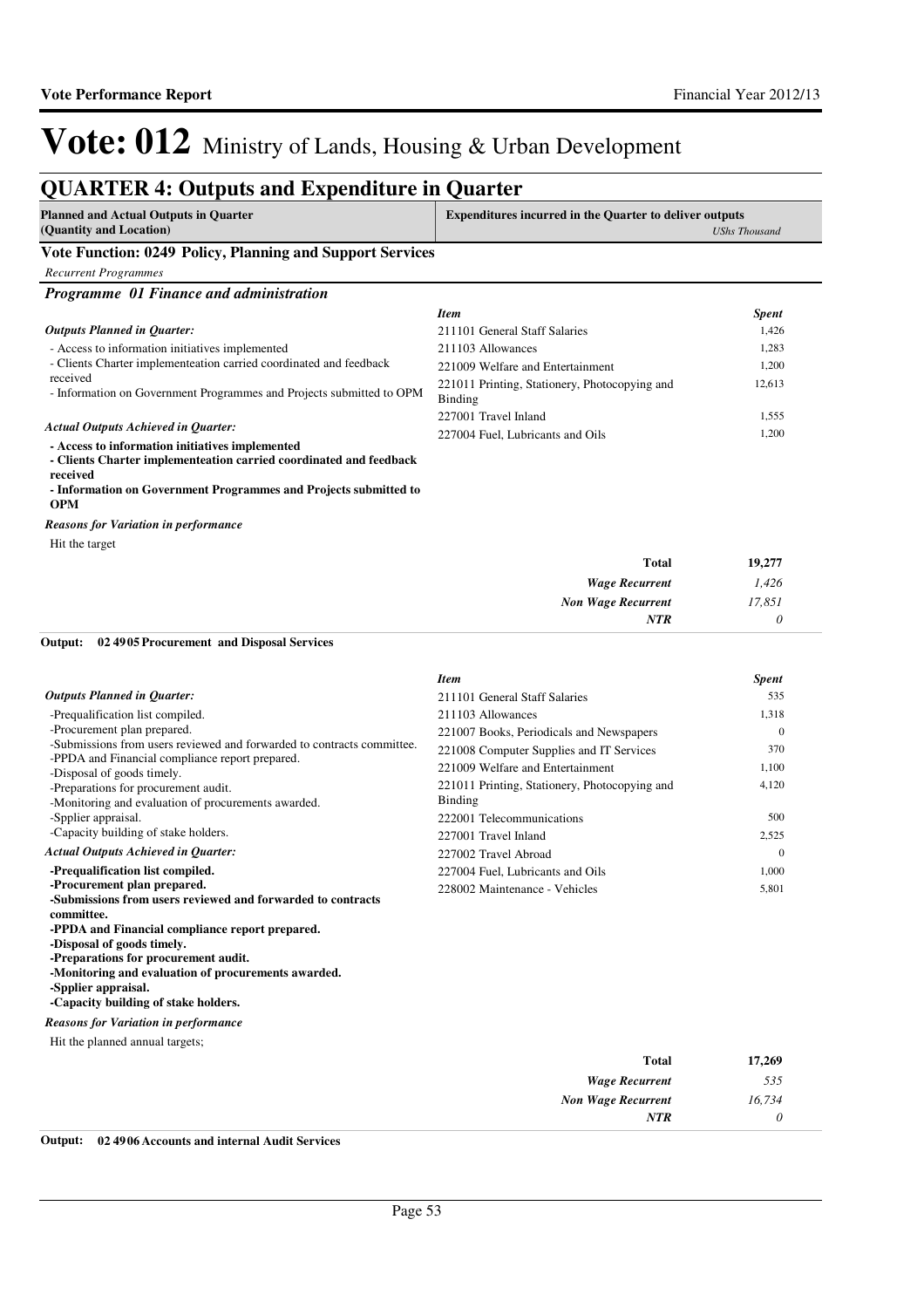## **QUARTER 4: Outputs and Expenditure in Quarter**

| <b>Planned and Actual Outputs in Quarter</b> | <b>Expenditures incurred in the Quarter to deliver outputs</b> |
|----------------------------------------------|----------------------------------------------------------------|
| (Quantity and Location)                      | <b>UShs Thousand</b>                                           |

#### **Vote Function: 0249 Policy, Planning and Support Services**

#### *Recurrent Programmes*

*Programme 01 Finance and administration*

|                                                                                                         | <b>Item</b>                              | <b>Spent</b> |
|---------------------------------------------------------------------------------------------------------|------------------------------------------|--------------|
| <b>Outputs Planned in Ouarter:</b>                                                                      | 211101 General Staff Salaries            | 5,092        |
| -IFMS maintained in good condition;                                                                     | 211103 Allowances                        | 1,000        |
| - 9 Month financial statements prepared and submitted;                                                  | 221008 Computer Supplies and IT Services | 1,133        |
| -Monthly budget performance reports prepared;                                                           | 221009 Welfare and Entertainment         | $\mathbf{0}$ |
| <b>Actual Outputs Achieved in Ouarter:</b>                                                              | 221016 IFMS Recurrent Costs              | 19,626       |
| -IFMS maintained in good condition;                                                                     | 221017 Subscriptions                     | $\theta$     |
| - 9 Month financial statements prepared and submitted;<br>-Monthly budget performance reports prepared; | 227001 Travel Inland                     | 1,472        |
|                                                                                                         | 227004 Fuel, Lubricants and Oils         | 1,500        |
| <b>Reasons for Variation in performance</b>                                                             | 228002 Maintenance - Vehicles            | 1,080        |
| hit the target                                                                                          | Total                                    | 30,903       |
|                                                                                                         | <b>Wage Recurrent</b>                    | 5,092        |
|                                                                                                         | <b>Non Wage Recurrent</b>                | 25.811       |
|                                                                                                         | <b>NTR</b>                               | 0            |

### *Programme 02 Planning and Quality Assurance*

*Outputs Provided*

**02 4901 Policy, consultation, planning and monitoring services Output:**

|                                                                                                    | <b>Item</b>                                                  | <b>Spent</b> |
|----------------------------------------------------------------------------------------------------|--------------------------------------------------------------|--------------|
| <b>Outputs Planned in Quarter:</b>                                                                 | 211101 General Staff Salaries                                | $\theta$     |
| -3rd Quarter progressive reports compiled and submitted;                                           | 211102 Contract Staff Salaries (Incl. Casuals,<br>Temporary) | 313          |
|                                                                                                    | 211103 Allowances                                            | 18.057       |
| -Workplans and perfomance reports for MPS produced;<br>212101 Social Security Contributions (NSSF) |                                                              | 33           |
| -Compilation of workplans and indicators done;                                                     | 221002 Workshops and Seminars                                | $\theta$     |
|                                                                                                    | 221003 Staff Training                                        | 0            |
| -M&E reports produced;                                                                             | 221007 Books, Periodicals and Newspapers                     | $\Omega$     |
|                                                                                                    | 221008 Computer Supplies and IT Services                     | 8,938        |
| -Techical guidance provided to programs/projects;                                                  | 221009 Welfare and Entertainment                             | 2,534        |
| -Budget performance and Monitoring report produced;                                                | 221011 Printing, Stationery, Photocopying and<br>Binding     |              |
|                                                                                                    | 221012 Small Office Equipment                                | $\mathbf{0}$ |
| --M&E of Land activities monitored;                                                                | 221017 Subscriptions                                         | $\Omega$     |
| <b>Actual Outputs Achieved in Quarter:</b>                                                         | 222001 Telecommunications                                    |              |
| 3rd Quarter progressive reports compiled and submitted;                                            | 224002 General Supply of Goods and Services                  | 6,464        |
|                                                                                                    | 227001 Travel Inland                                         | 19,000       |
| -Workplans and perfomance reports for MPS produced;                                                | 227002 Travel Abroad                                         | $\Omega$     |
| -Compilation of workplans and indicators done;                                                     | 227004 Fuel, Lubricants and Oils                             | 10.000       |
|                                                                                                    | 228002 Maintenance - Vehicles                                | 6,337        |
| -M&E reports produced;                                                                             | 228003 Maintenance Machinery, Equipment and<br>Furniture     | $\Omega$     |
| -Techical guidance provided to programs/projects                                                   | <b>Total</b>                                                 | 112,917      |
| -Budget performance and Monitoring report produced;                                                | <b>Wage Recurrent</b>                                        | 0            |
| Reasons for Variation in performance                                                               | <b>Non Wage Recurrent</b>                                    | 112,917      |
| Hit the target                                                                                     | <b>NTR</b>                                                   | 0            |
| Programme 16 Internal Audit                                                                        |                                                              |              |

#### *Outputs Provided*

**Output: 02 4906 Accounts and internal Audit Services**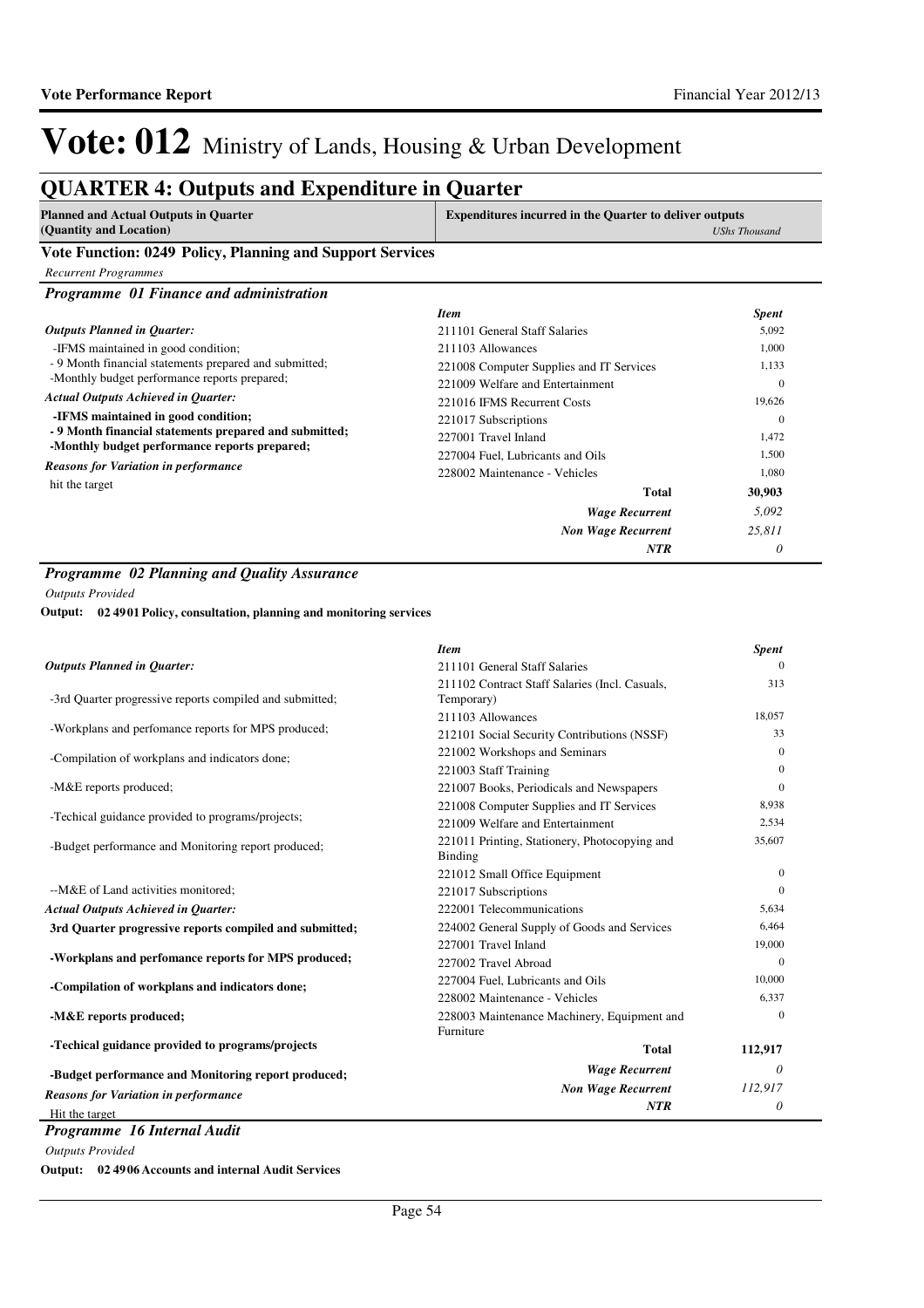# Vote: 012 Ministry of Lands, Housing & Urban Development

## **QUARTER 4: Outputs and Expenditure in Quarter**

| Planned and Actual Outputs in Quarter | <b>Expenditures incurred in the Quarter to deliver outputs</b> |
|---------------------------------------|----------------------------------------------------------------|
| (Quantity and Location)               | <b>UShs Thousand</b>                                           |
| -- - -<br>$\sim$                      |                                                                |

#### **Vote Function: 0249 Policy, Planning and Support Services**

| Programme 16 Internal Audit                 |                                               |              |
|---------------------------------------------|-----------------------------------------------|--------------|
|                                             | <b>Item</b>                                   | <b>Spent</b> |
| <b>Outputs Planned in Quarter:</b>          | 211101 General Staff Salaries                 | 1,633        |
| 1 Quarterly Report                          | 211103 Allowances                             | 6,112        |
| 1 Payroll Report                            | 221003 Staff Training                         | $\Omega$     |
| <b>Actual Outputs Achieved in Quarter:</b>  | 221007 Books, Periodicals and Newspapers      | $\mathbf{0}$ |
| <b>1 Quarterly Report</b>                   | 221008 Computer Supplies and IT Services      | $\Omega$     |
| 1 Payroll Report                            | 221009 Welfare and Entertainment              | 2,600        |
| <b>Reasons for Variation in performance</b> | 221011 Printing, Stationery, Photocopying and | 748          |
| Hit the taregt;                             | <b>Binding</b>                                |              |
|                                             | 221012 Small Office Equipment                 | 702          |
|                                             | 221017 Subscriptions                          | $\Omega$     |
|                                             | 222001 Telecommunications                     | $\mathbf{0}$ |
|                                             | 227001 Travel Inland                          | $\Omega$     |
|                                             | 227002 Travel Abroad                          | 1,614        |
|                                             | 227004 Fuel, Lubricants and Oils              | $\Omega$     |
|                                             | <b>Total</b>                                  | 13,409       |
|                                             | <b>Wage Recurrent</b>                         | 1,633        |
|                                             | <b>Non Wage Recurrent</b>                     | 11,776       |
|                                             | <b>NTR</b>                                    | 0            |

*Development Projects*

### *Project 0162 Support to PQAD*

*Outputs Provided*

**02 4901 Policy, consultation, planning and monitoring services Output:**

|                                                                                                                 | <b>Item</b>                                              | <b>Spent</b> |
|-----------------------------------------------------------------------------------------------------------------|----------------------------------------------------------|--------------|
| <b>Outputs Planned in Quarter:</b>                                                                              | 221002 Workshops and Seminars                            | 4,501        |
| -Final copy of SSP produced;                                                                                    | 221003 Staff Training                                    | 7,350        |
| <b>Actual Outputs Achieved in Quarter:</b><br>Sector Strategic Plan discussed to incorporate new changes in the | 221011 Printing, Stationery, Photocopying and<br>Binding | 19,553       |
| <b>Lands sector</b>                                                                                             | 227004 Fuel, Lubricants and Oils                         | 2,500        |
| <b>Reasons for Variation in performance</b>                                                                     |                                                          |              |
| On course.                                                                                                      |                                                          |              |
|                                                                                                                 | <b>Total</b>                                             | 33,903       |
|                                                                                                                 | <b>GoU</b> Development                                   | 33,903       |
|                                                                                                                 | <b>External Financing</b>                                | 0            |
|                                                                                                                 | <b>NTR</b>                                               |              |

#### *Project 1029 Construction of MLHUD*

*Outputs Provided*

**02 4901 Policy, consultation, planning and monitoring services Output:**

|                                                      | <b>Item</b>               | <b>Spent</b> |
|------------------------------------------------------|---------------------------|--------------|
| <b>Outputs Planned in Ouarter:</b>                   | 222001 Telecommunications | 4,000        |
| Contract Signed between government and Private Party |                           |              |
| Press statement Prepared.                            |                           |              |
| - Approval from Solicitor General                    |                           |              |
| sought.                                              |                           |              |
| - Contract signing.                                  |                           |              |
| - Press statement published in                       |                           |              |
| newspapers.                                          |                           |              |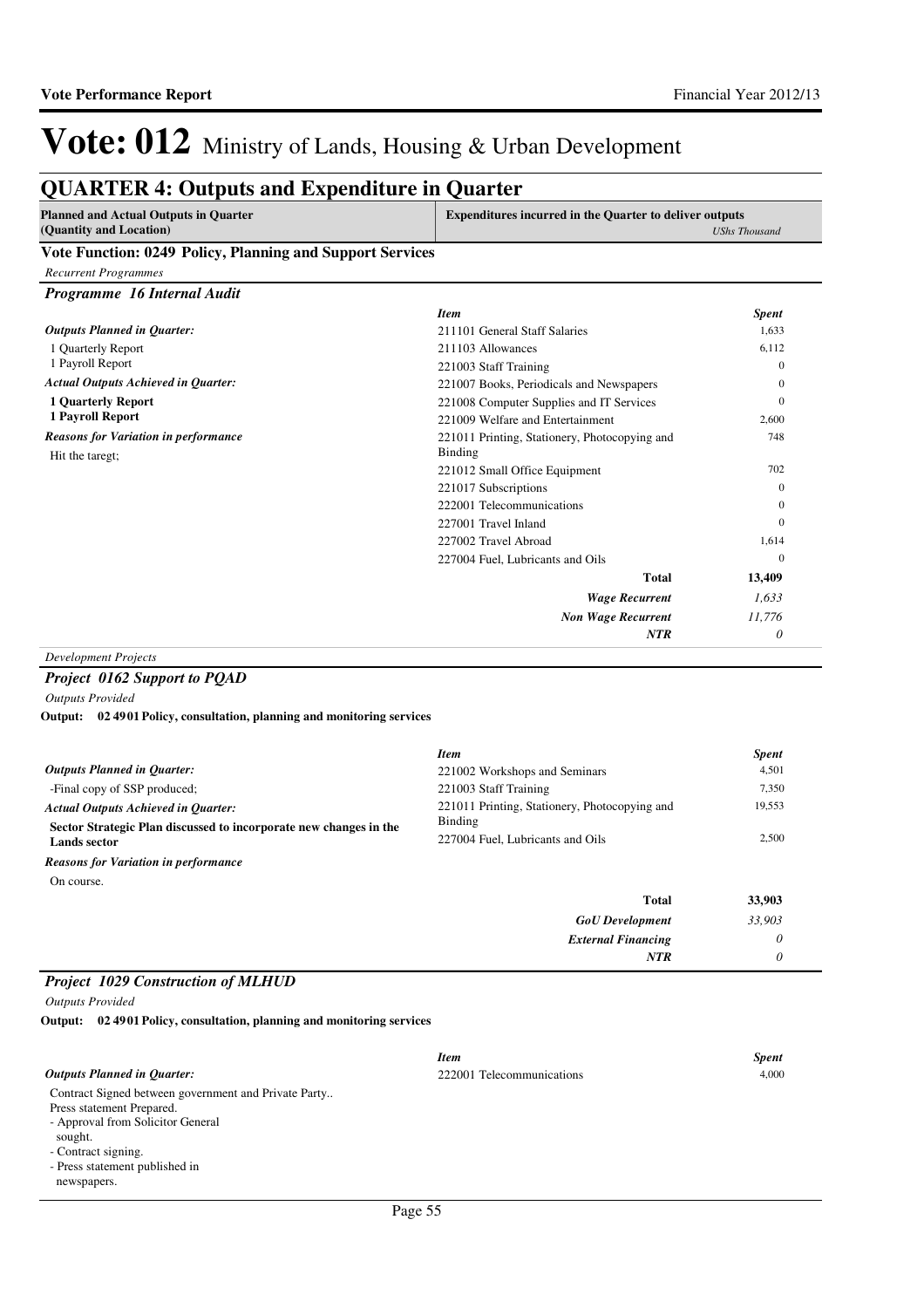### **QUARTER 4: Outputs and Expenditure in Quarter**

| <b>Planned and Actual Outputs in Quarter</b>              | <b>Expenditures incurred in the Quarter to deliver outputs</b> |
|-----------------------------------------------------------|----------------------------------------------------------------|
| (Quantity and Location)                                   | <b>UShs Thousand</b>                                           |
| Vote Function: 0249 Policy, Planning and Support Services |                                                                |

*Development Projects*

#### *Project 1029 Construction of MLHUD*

*Actual Outputs Achieved in Quarter:*

#### **Nill**

*Reasons for Variation in performance*

Other options for the MLHUD headquarter construction considered due to gross underfunding of this capital intensive investment;

| <b>Total</b>              | 4,000     |
|---------------------------|-----------|
| <b>GoU</b> Development    | 4,000     |
| <b>External Financing</b> | $\theta$  |
| <b>NTR</b>                | 0         |
| <b>GRAND TOTAL</b>        | 5,316,486 |
| <b>Wage Recurrent</b>     | 532,311   |
| <b>Non Wage Recurrent</b> | 1,625,576 |
| <b>GoU</b> Development    | 3,158,599 |
| <b>External Financing</b> | $\theta$  |
| <b>NTR</b>                | $\theta$  |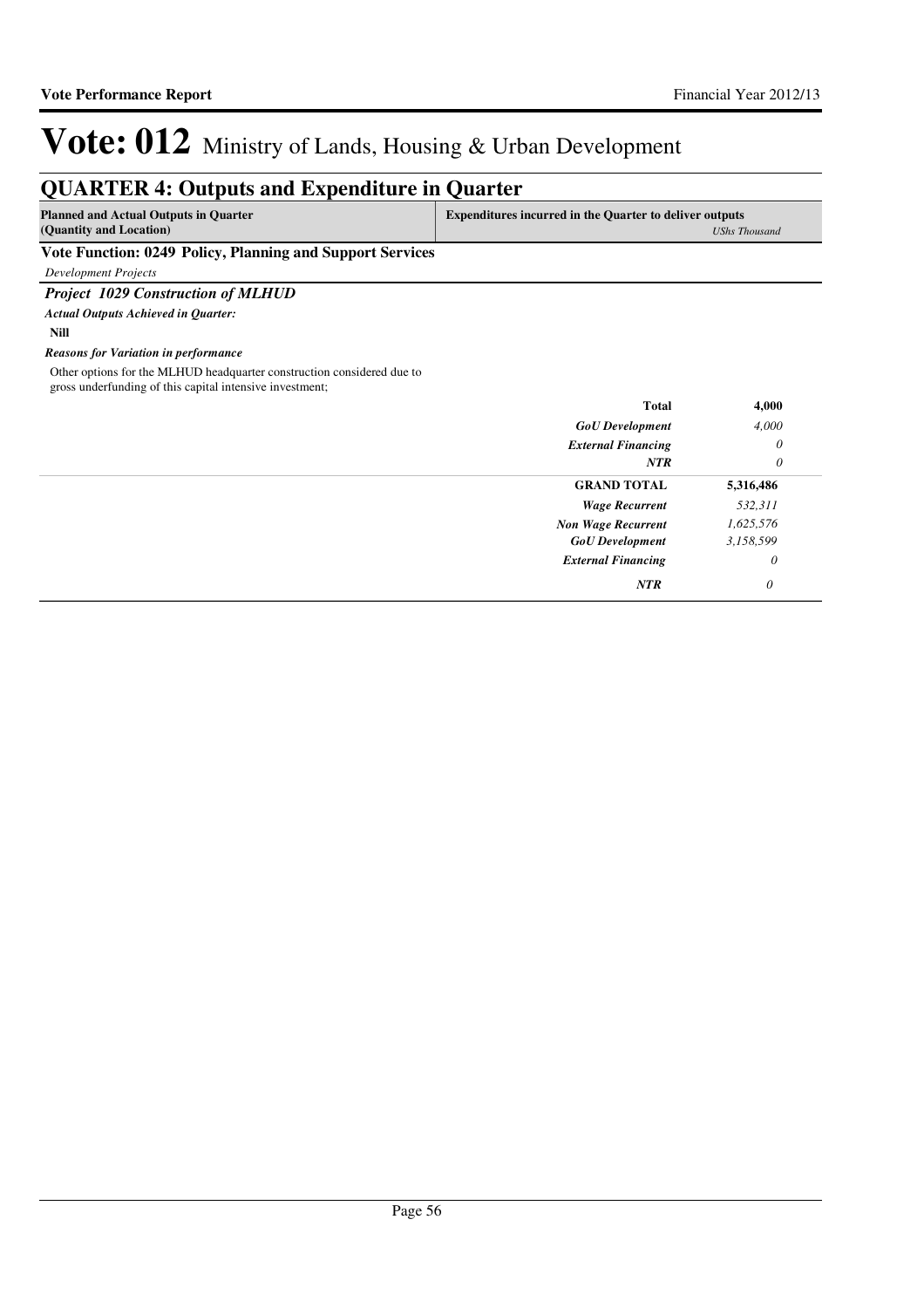### **Checklist for OBT Submissions made during QUARTER 1 of following FY**

*This is an automated checklist which shows whether data has been entered into the areas which are required for a complete quarterly submission. It does not verify the quality of the data that has been entered. A complete checklist is therefore a necessary, but not sufficient condition for a satisfactory submission to MoFPED.*

### *Project and Programme Quarterly Performance Reports and Workplans (Step 2)*

The table below shows whether output information, and where relevant donor and ntr data has been entered into the required areas for the quarterly performance reports and quarterly workplans under step 2.

#### **Output Information**

|                        | <b>Vote Function, Project and Program</b>         | Q <sub>4</sub> |
|------------------------|---------------------------------------------------|----------------|
|                        |                                                   | <b>Report</b>  |
|                        | 0249 Policy, Planning and Support Services        |                |
|                        | ○ Recurrent Programmes                            |                |
| $-02$                  | Planning and Quality Assurance                    | Data In        |
| $-16$                  | <b>Internal Audit</b>                             | Data In        |
| $-01$                  | Finance and administration                        | Data In        |
| O Development Projects |                                                   |                |
|                        | - 1029 Construction of MLHUD                      | Data In        |
| $-0162$                | Support to PQAD                                   | Data In        |
| 0203 Housing           |                                                   |                |
|                        | ○ Recurrent Programmes                            |                |
| $-15$                  | Office of the Director, Housing                   | Data In        |
| $-09$                  | Housing Development and Estates Management        | Data In        |
| $-10$                  | <b>Human Settlements</b>                          | Data In        |
| O Development Projects |                                                   |                |
|                        | - 1147 Kasooli Housing Project                    | Data In        |
| $-0316$                | Support to Earthquake Disaster Victims            | Data In        |
|                        | 0202 Physical Planning and Urban Development      |                |
|                        | ○ Recurrent Programmes                            |                |
| $-13$                  | Physical Planning                                 | Data In        |
| $-11$                  | Office of Director Physical Planning & Urban Devt | Data In        |
| $-12$                  | Land use Regulation and Compliance                | Data In        |
| $-14$                  | <b>Urban Development</b>                          | Data In        |
| O Development Projects |                                                   |                |
| - 1146                 | Transforming Settlements of Urban Poor            | Data In        |
| - 1244                 | Support to National Physical Devt Planning        | Data In        |
|                        | 0201 Land, Administration and Management (MLHUD)  |                |
|                        | ○ Recurrent Programmes                            |                |
| $-04$                  | Land Administration                               | Data In        |
| $-06$                  | Land Registration                                 | Data In        |
| $-07$                  | Land Sector Reform Coordination Unit              | Data In        |
| $-05$                  | <b>Surveys and Mapping</b>                        | Data In        |
| $-03$                  | Office of Director Land Management                | Data In        |
| O Development Projects |                                                   |                |